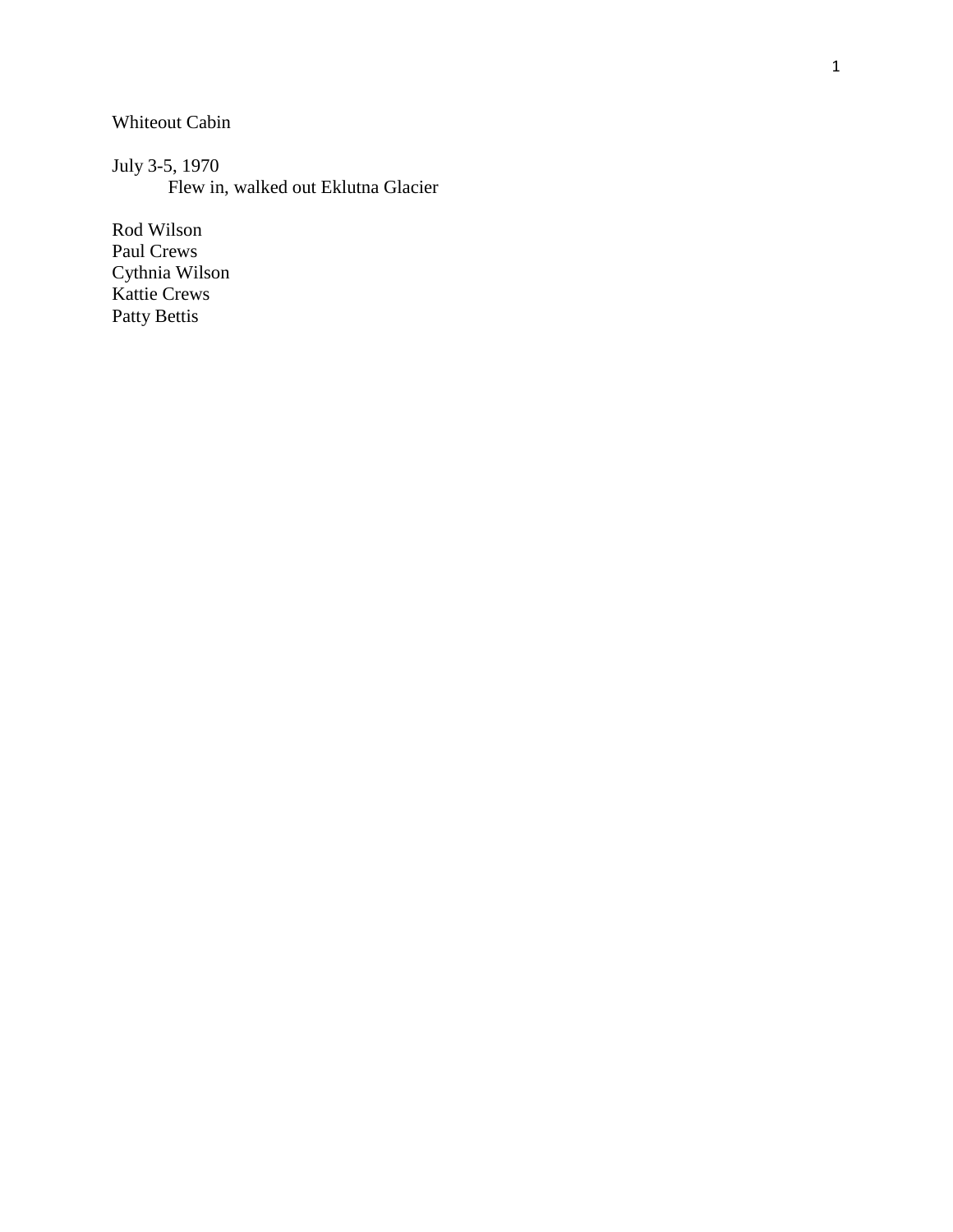19 people all together July 17, '70 NORDIC SKIERS FLEW IN FOR SUMMER X -C TRAINING; FLYING BY PAUL CREWS, SR. + LOWELL THOMAS (CESSNA 2343 -C + HELIO COURIER 6319 -V)

John Mucha stiNks Anne Thomas Milly Mucha stinks Scott Liston Jean Mucha Debby Johnston Dale Wanamaker Ella Bain

Oven [marginal note]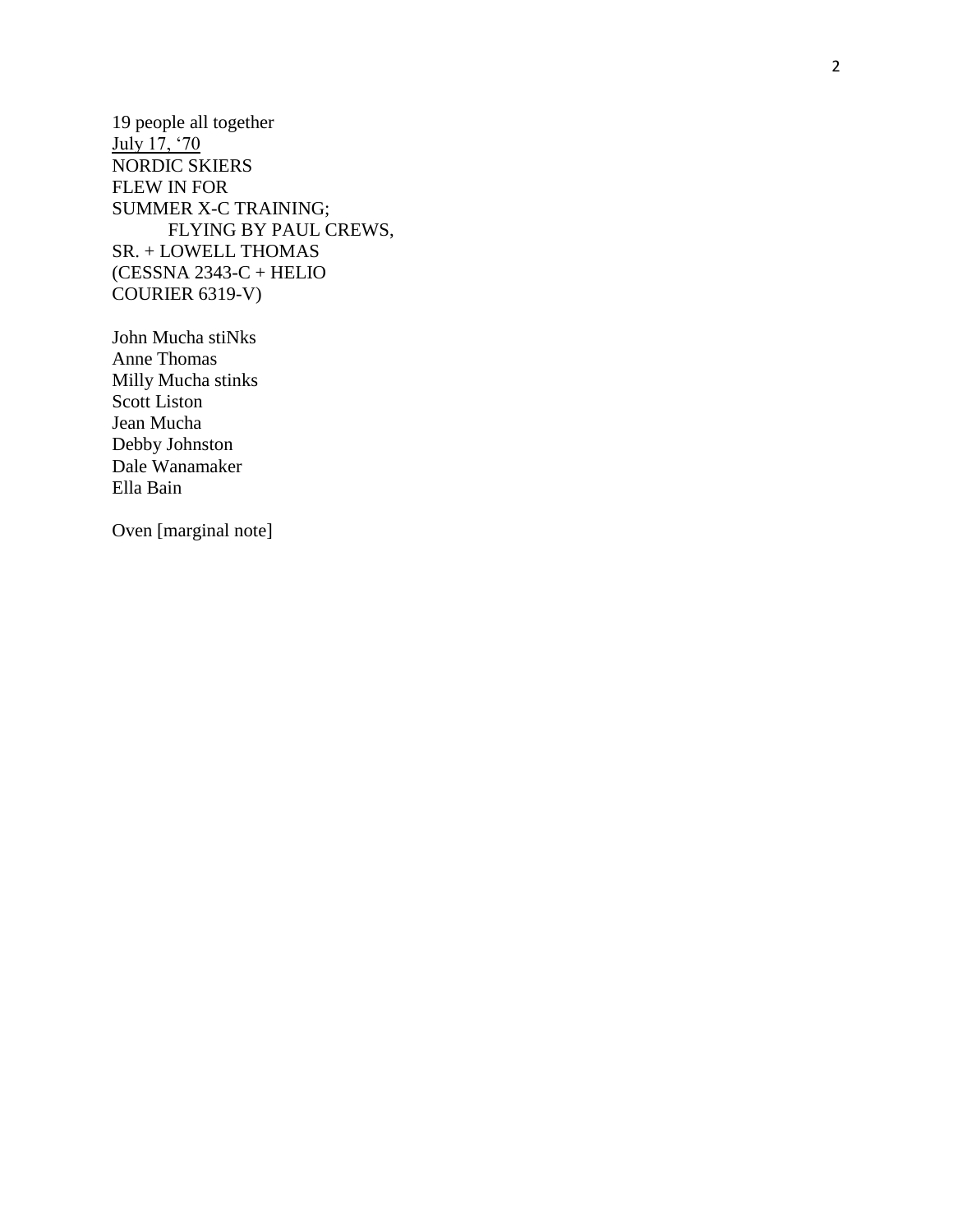Ju ly 17, 70 Dale Carr Margie Mahoney Tim Johnson Dave Thomas LIN McgovErN Chuck Johnson

Weather turned bad night of 17, Howling snowstorm until noon of  $18^{\underline{th}}$  \_ two plane trips made out that night-rest taken out early Sun. morning

---^ [marginal note]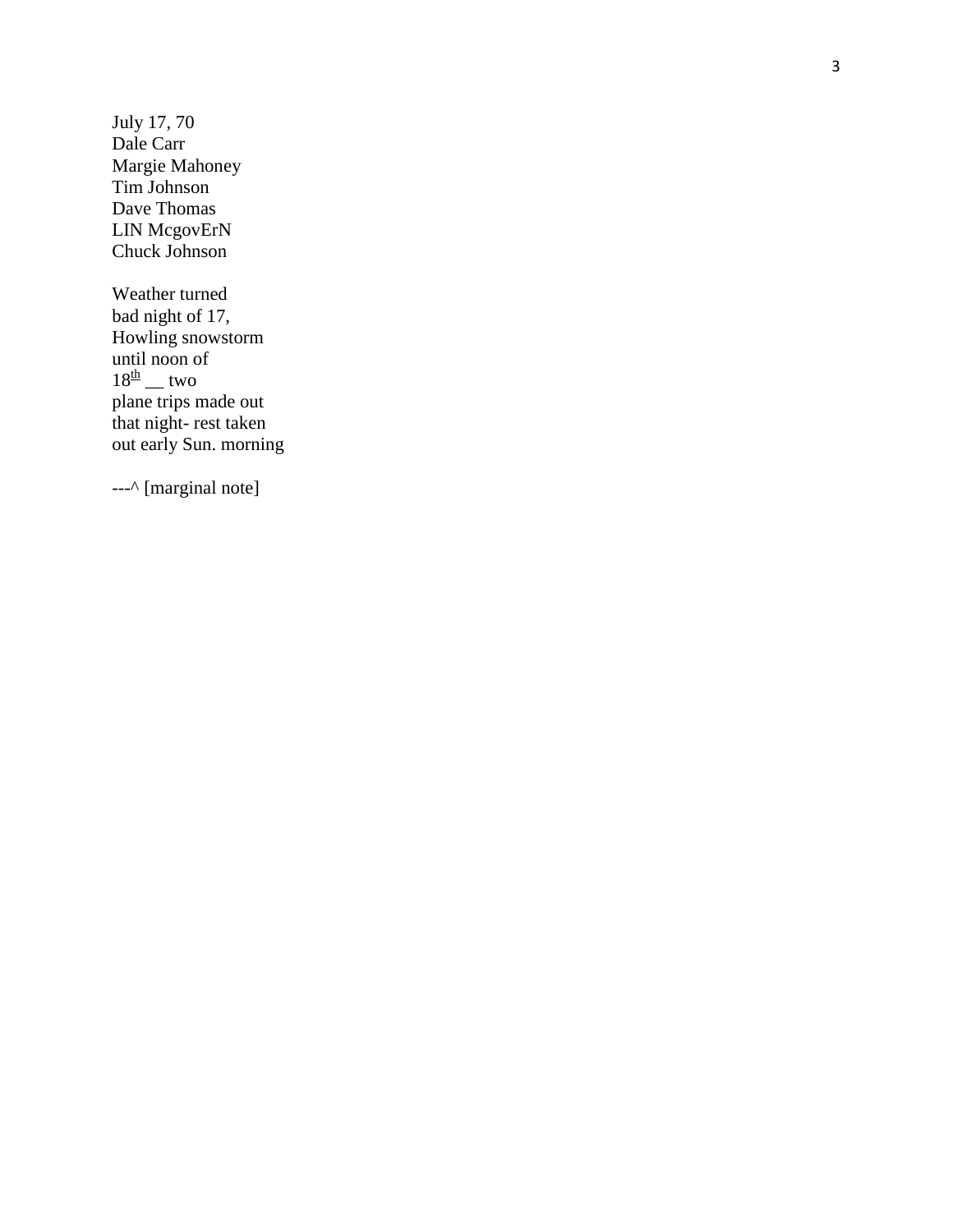7 -26 -70 PAUL CREWS LOU CASSETTA JOE ROMANTINI FLEW IN TO VISIT, SHOW ROMANTINI SOME OF SO CENTRAL ALASKA, THIS PLACE IS A DELIGHTFUL RETREAT.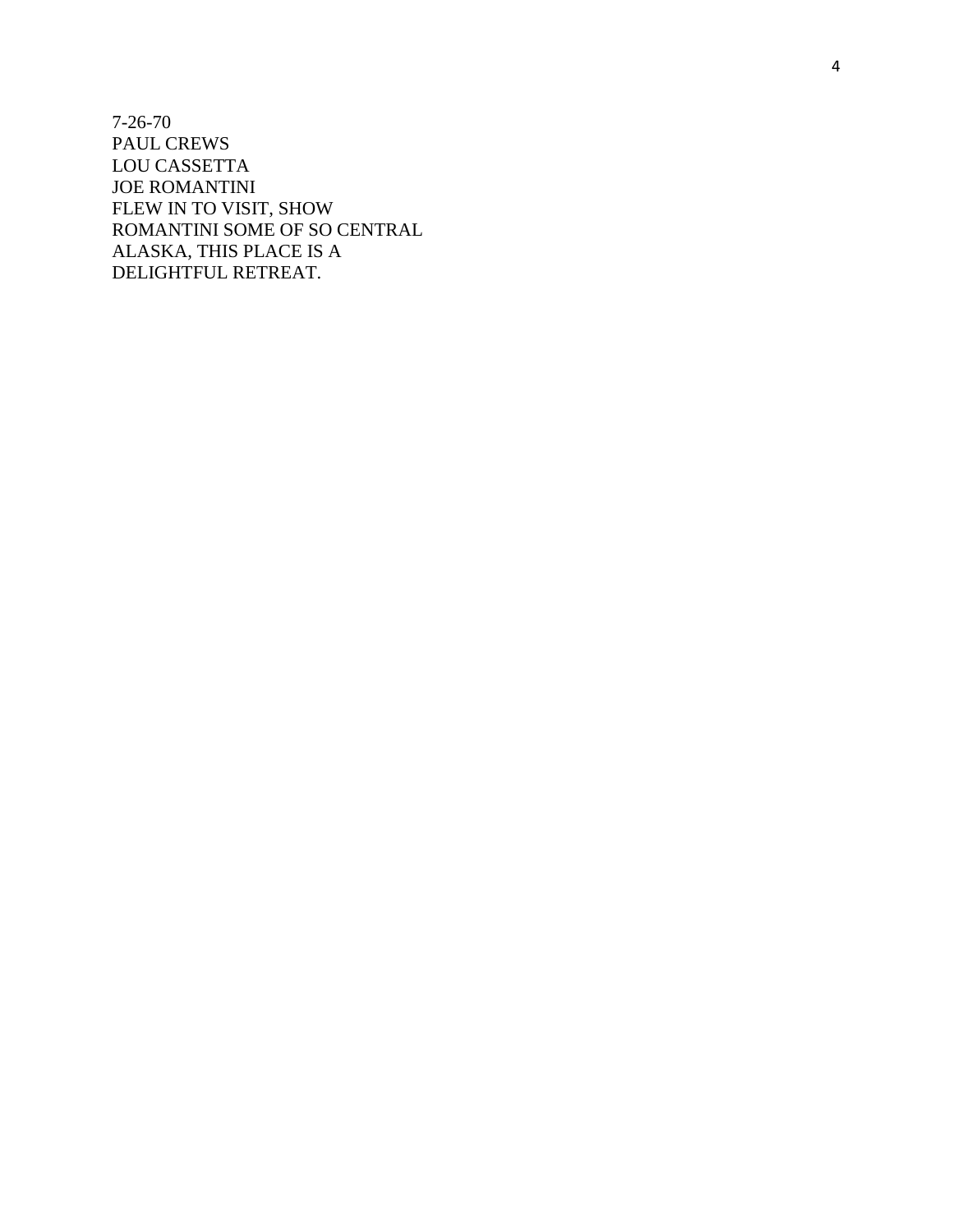70 July 25 -26 Anne Thomas Bela Bodnar (?) Katy Spwey Tim Johnson Dave Thomas Jay Thomas Lowell Thomas

X-C SKI TRAINING - Flew iN-CouRieR 6319-V GORgeous hoT, sunny weather, light northerly breeze.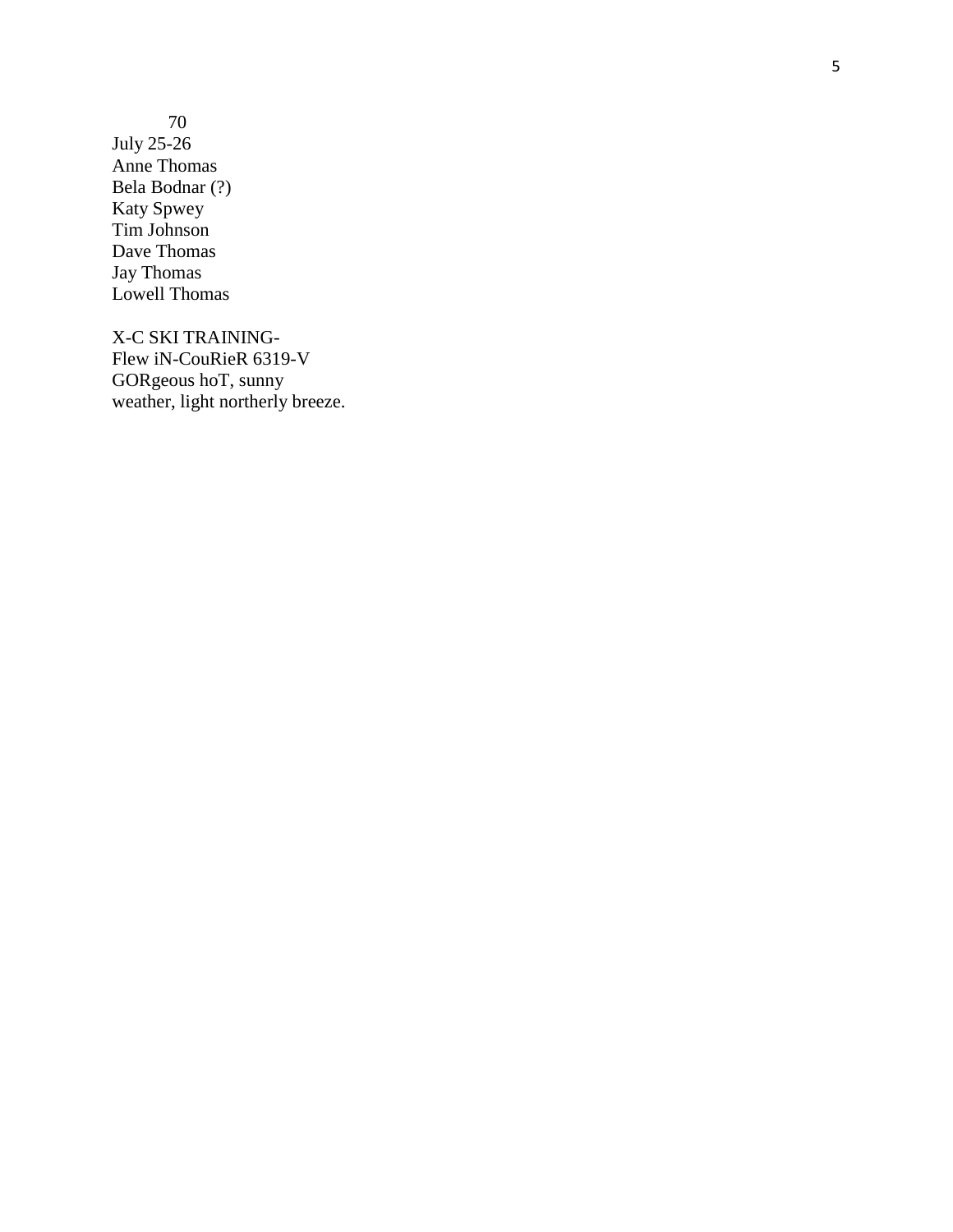MARCH 24<sup>th</sup> 1971 GIRDWOOD -EUKLUTNA TRAVERSE Arived 4PM from Eaglecabin Weather clear but cold Snowcondition wind blown  $MARCH$   $25^{\text{th}}$   $1971$ NIGTH WAS VERY COLD -15° - LEFT 8<sup>30</sup> for Pichler Perch [?] [?]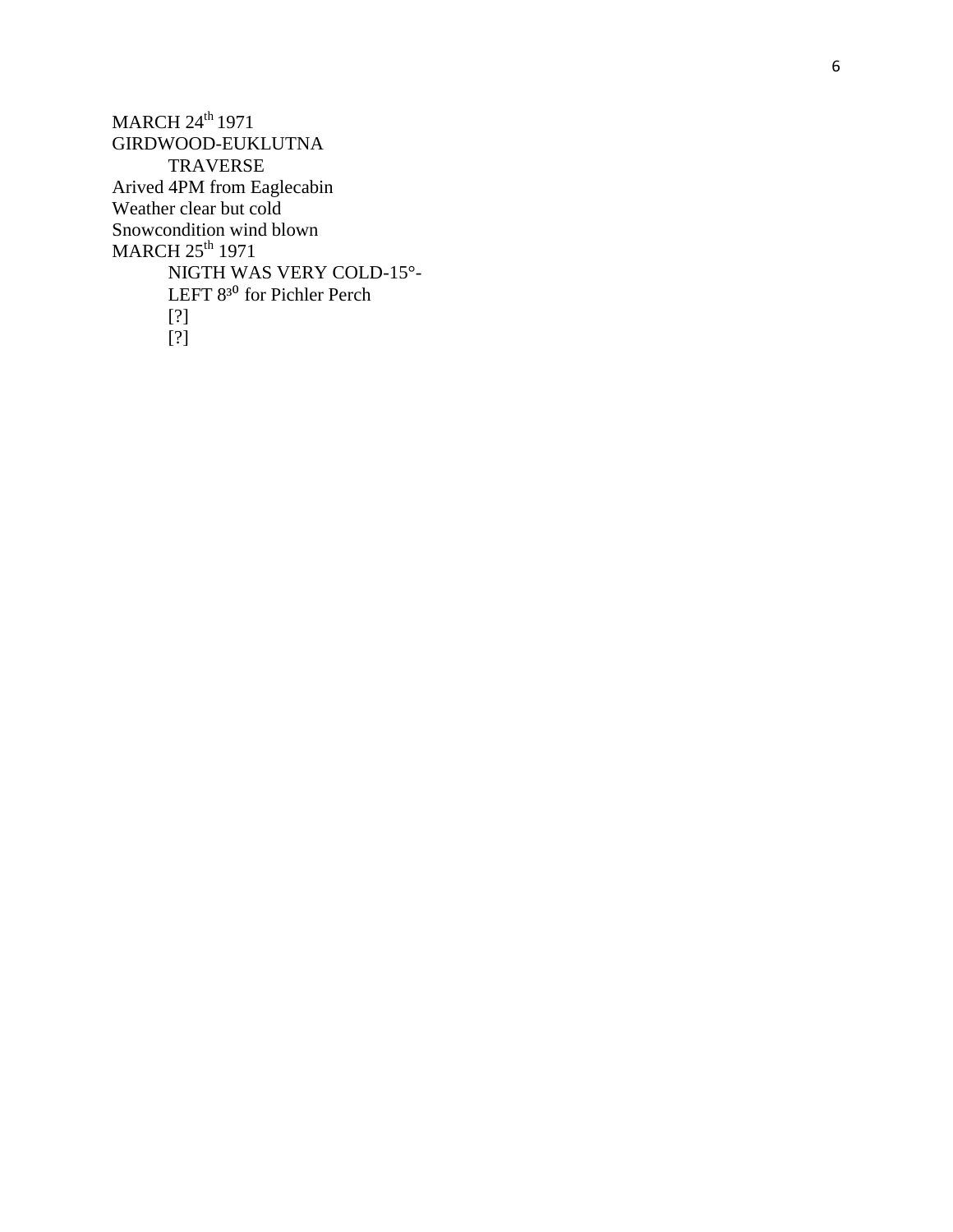JuLY 10, '71

ANNe Thomas + Lowell Thomas -Flew iN foR x-c Ski TRAiniNG WeatheR  $-$  clear  $+$ waRm; CORN Snow NoTiced some alumiNum siding blown off.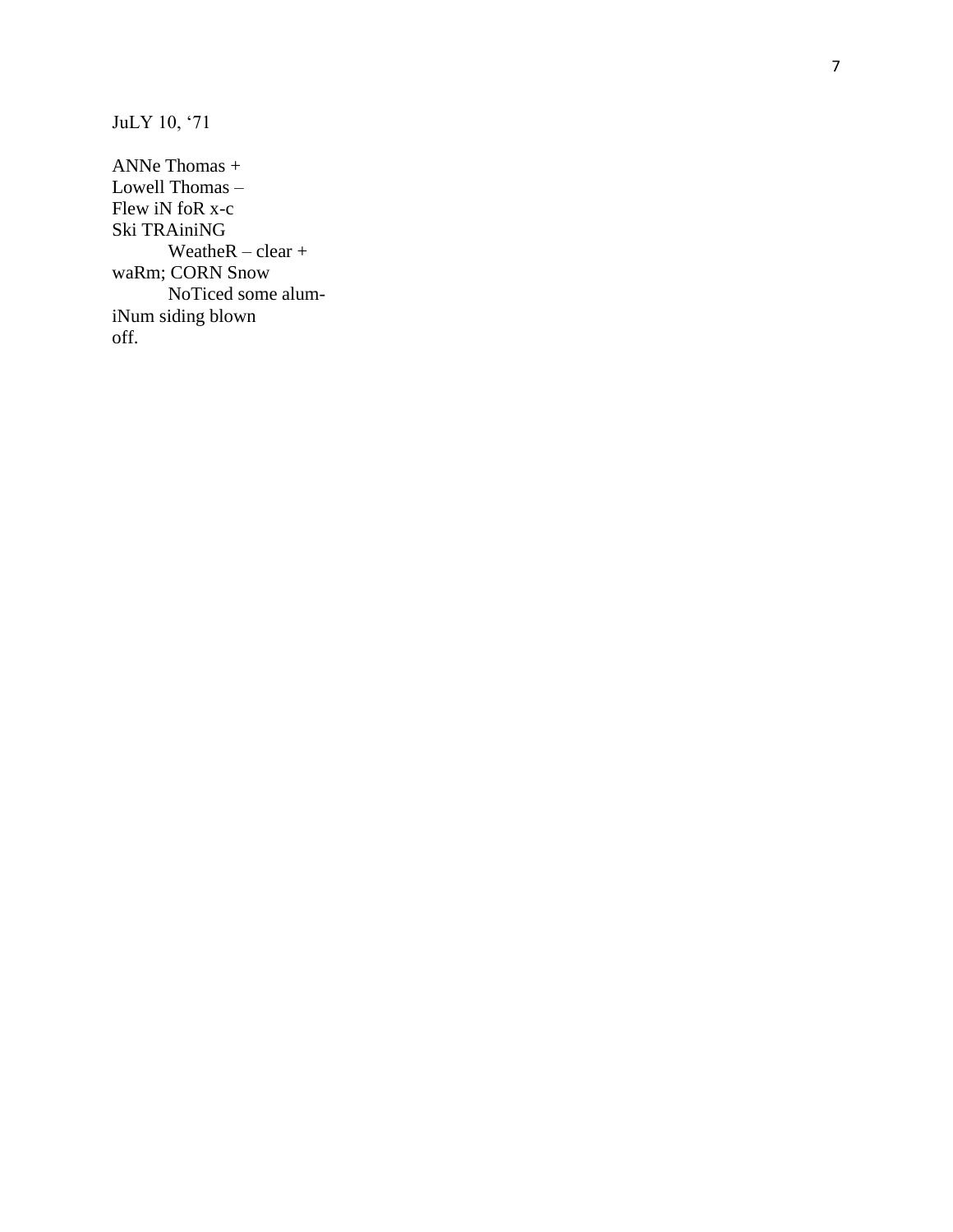March 17, 1972 BEAUTIFUL DAY SKIED UP FROM THE PERCH AT EKLUTNA GLACIER LEFT AT 7:30 A.M. GOT HERE AT 1:15 NOT A CLOUD IN THE SKY. PLAN ON CLIMBING WHITE OUT PEAK TOMORROW AND THEN OUT TO EAGLE CABIN. LARRY SWANSON ART WARD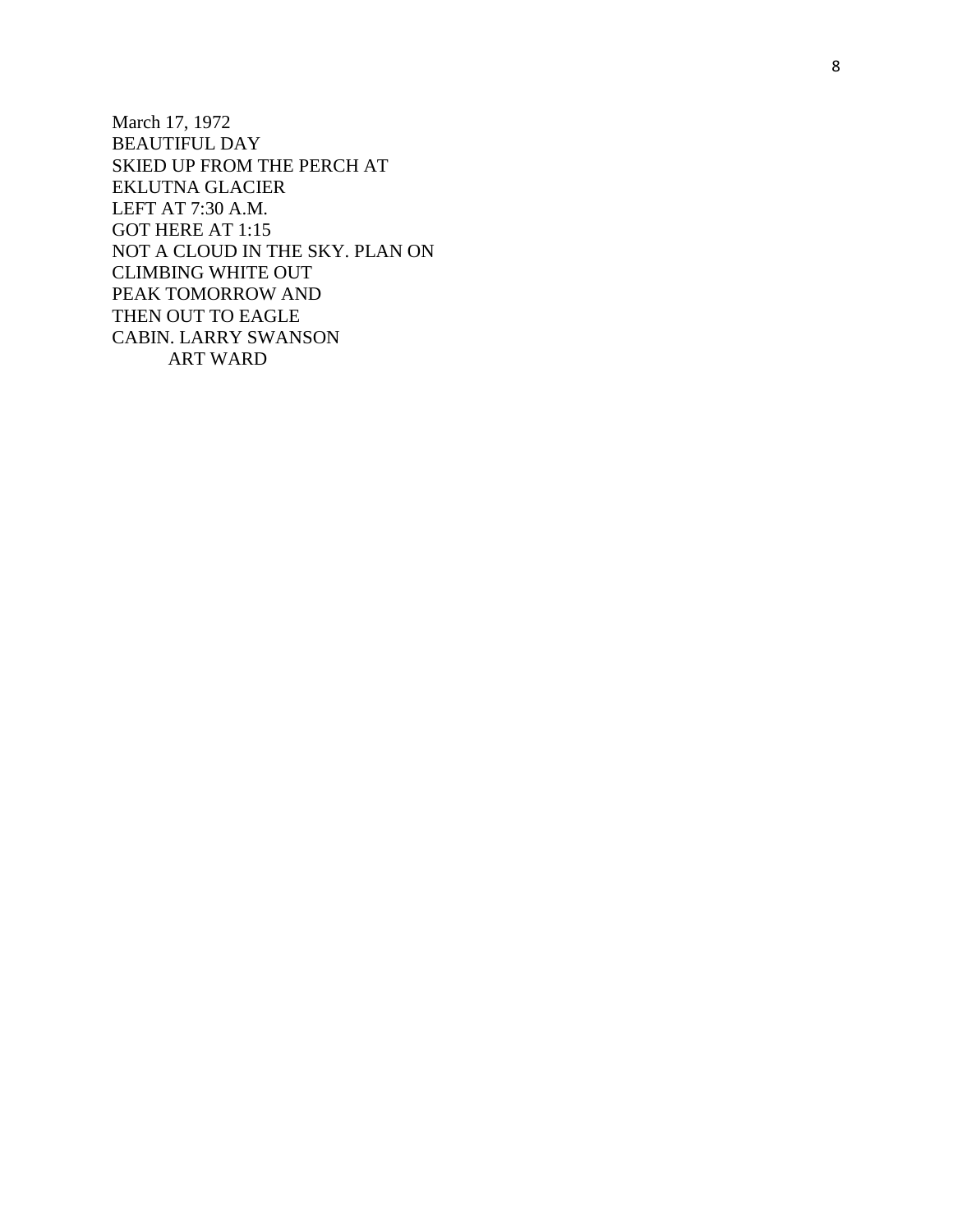| Bob C                             | Jim                                          | Tom              | Bob S                                            |
|-----------------------------------|----------------------------------------------|------------------|--------------------------------------------------|
| $\boldsymbol{0}$                  | $\overline{\mathbf{c}}$                      | 20               | $\overline{\mathcal{A}}$                         |
| 10                                | $\overline{0}$                               | 16               | $\boldsymbol{0}$                                 |
| $\overline{\mathcal{L}}$          | 4                                            | 18               | $\boldsymbol{0}$                                 |
| $\frac{11}{1}$                    | $\frac{14}{5}$                               |                  | $\overline{0}$                                   |
| $\mathbf{1}$                      |                                              | $\frac{1}{3}$    |                                                  |
|                                   | $\frac{23}{3}$                               | $\mathbf{1}$     | $\begin{array}{c} 17 \\ 2 \\ 1 \\ 7 \end{array}$ |
|                                   |                                              | 19               |                                                  |
|                                   | $\overline{0}$                               | $\frac{13}{3}$   |                                                  |
|                                   | $\boldsymbol{0}$                             |                  | $\mathbf{1}$                                     |
|                                   |                                              | $\,1$            | $\boldsymbol{0}$                                 |
|                                   |                                              | $\boldsymbol{0}$ | $\mathbf{1}$                                     |
| $0$<br>3 6<br>22<br>3 0<br>5<br>5 | $\begin{array}{c} 22 \\ 25 \\ 0 \end{array}$ | 20               | $\mathbf{1}$                                     |
| $\overline{65}$                   | 99                                           | 115              | 34                                               |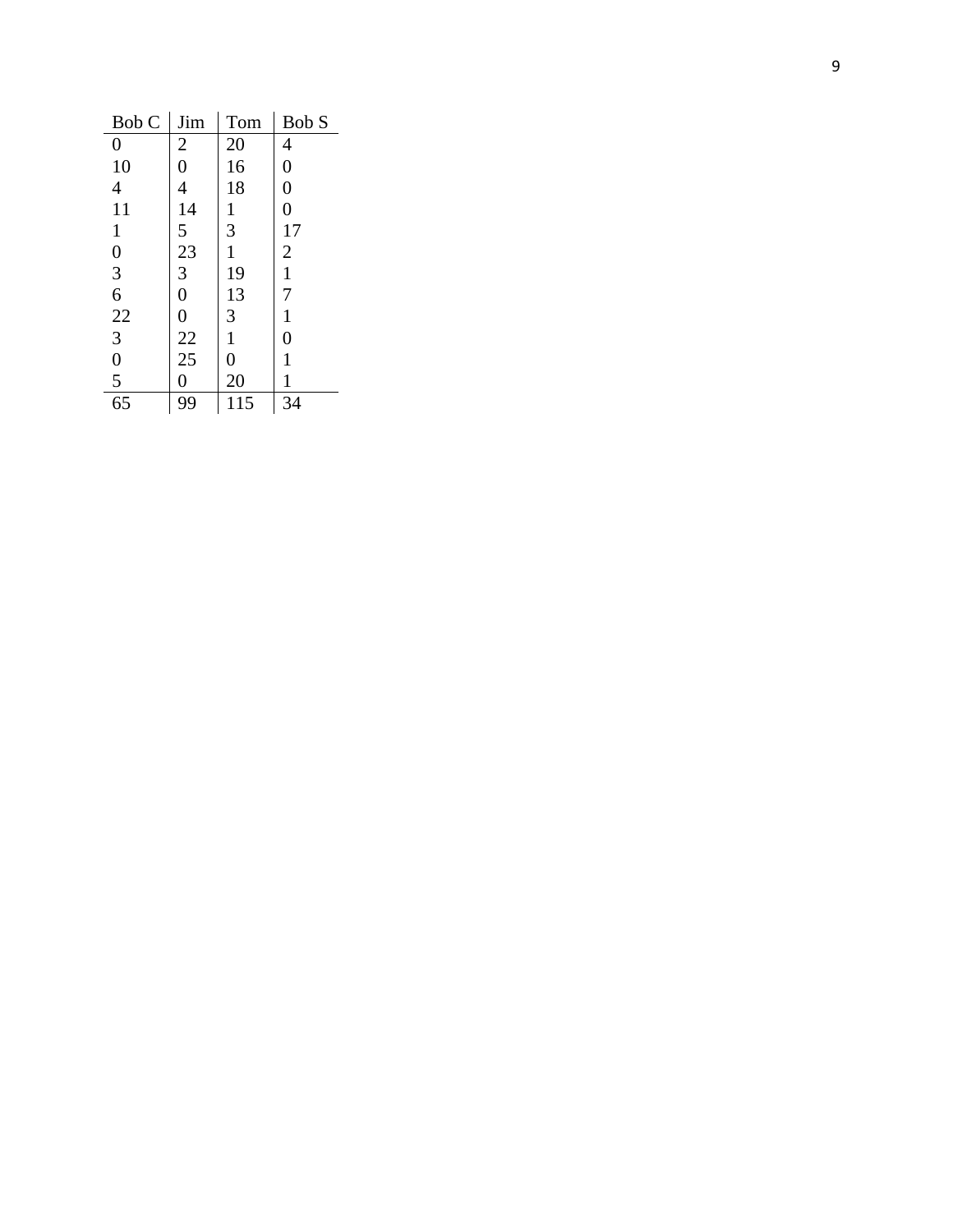MAY 23, 1972 ARRIVED WHITEOUT CABIN IN 4:45 FROM PICHLER'S PERCH IN CLOUDY, WINDY WEATHER ON SKIS. WITH AMU MOUNTAINEERING CLASS: TOM BOWMAN, BOB CARMICHAEL, GUY MARSHALL, SAM MEANS, JIM MORIARTY. OBJECTIVES ARE TO CLIMB PK.6695 AND WHITEOUT. BOB SPURR **MCA**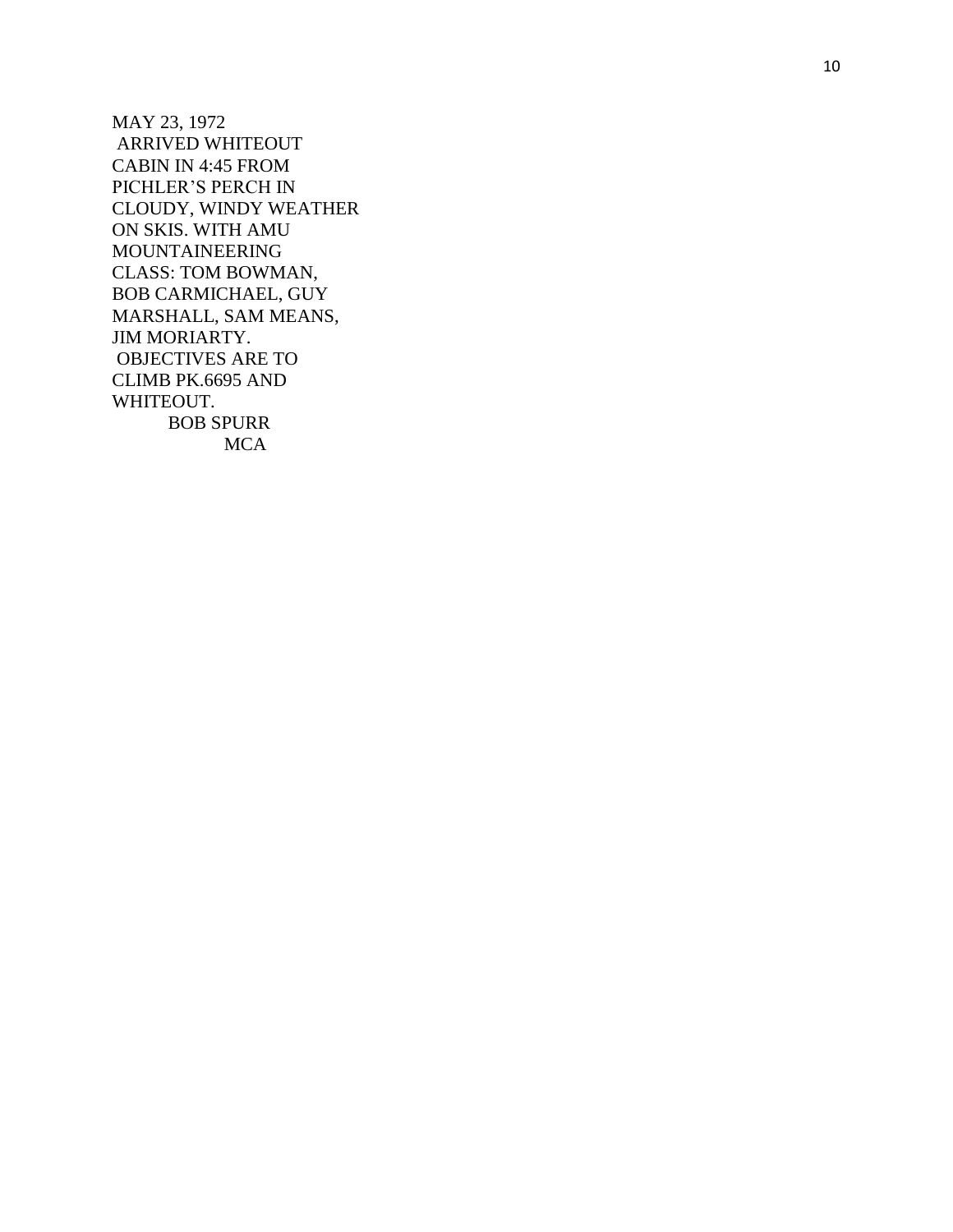MAY 24, 1972 HIGH WINDS, SNOW, WHITEOUT, KEEP US CABIN -BOUND PLAYING HEARTS READING ETC. MAY 25, 1972 MORE WINDS, SNOW WHITEOUT. STARING TO CLEAR LATE AFTER - NOON. EVERYONE ANXIOUS TO LEAVE AT FIRST LIGHT IN MORNING. BOB SPURR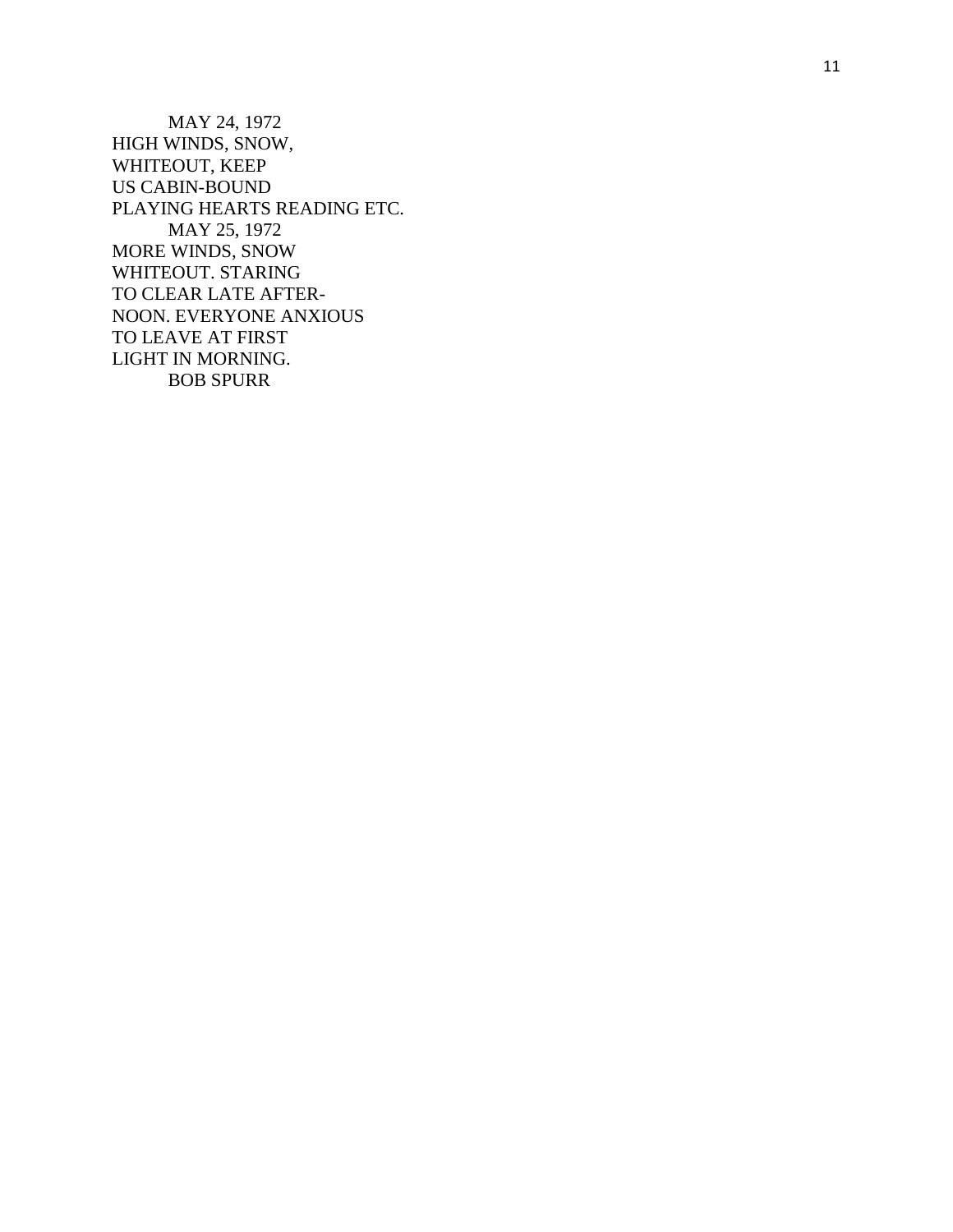MAY 26, 1972 UP AT 3:15 AM WE CLIMBED PK.6695 IN BEAUTIFUL WEATHER. BOB SPURR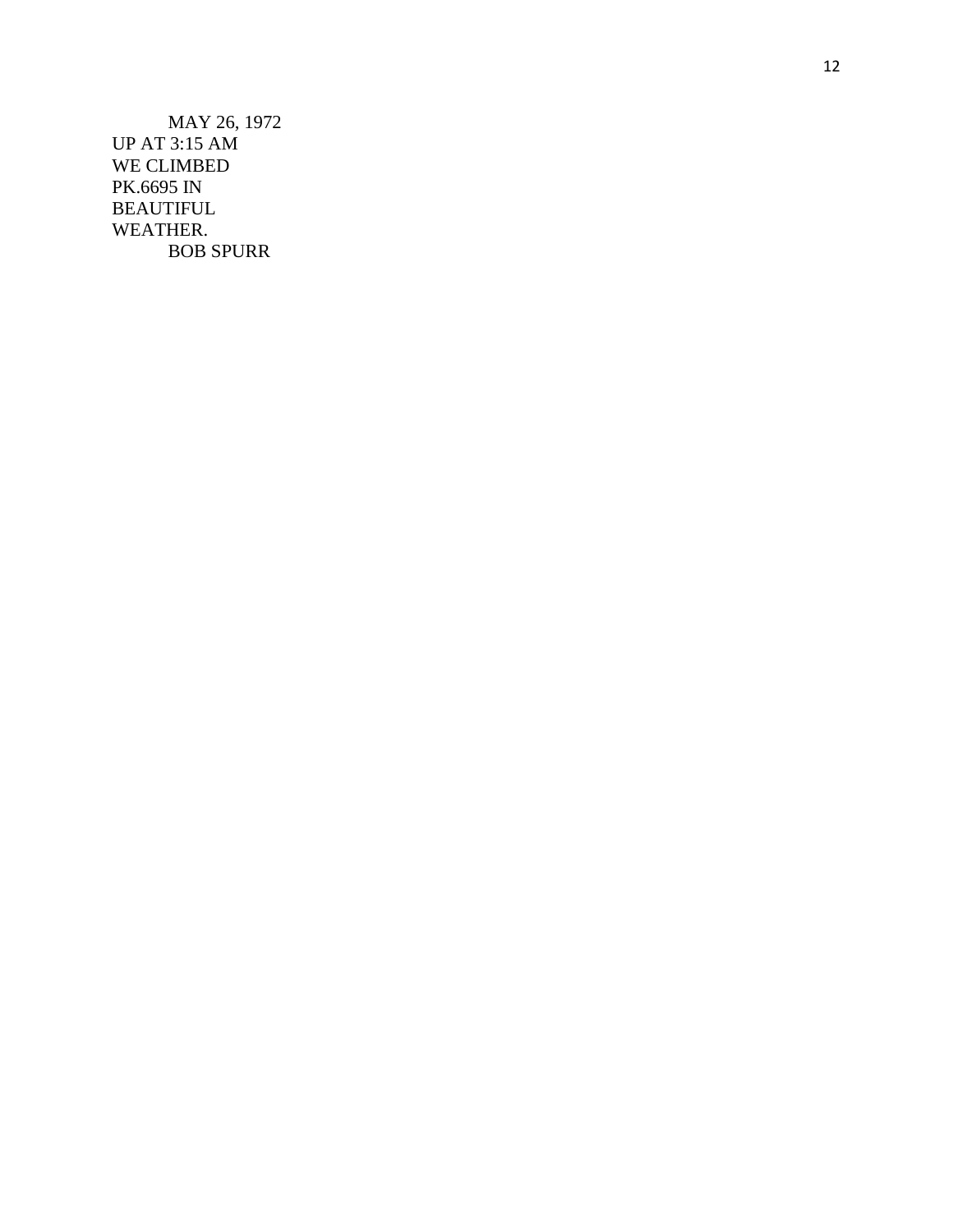$4^{\text{TH}}$  of July, 1972

Lowell Thomas STAN WAGNER Anne Thomas

 Flew iN foR SUN, FuN + skiiNg iN Nice CORN SNOW. BeauTiful SUNNY weather, light Breeze from SE.

Helio-Courier(?) 6319-V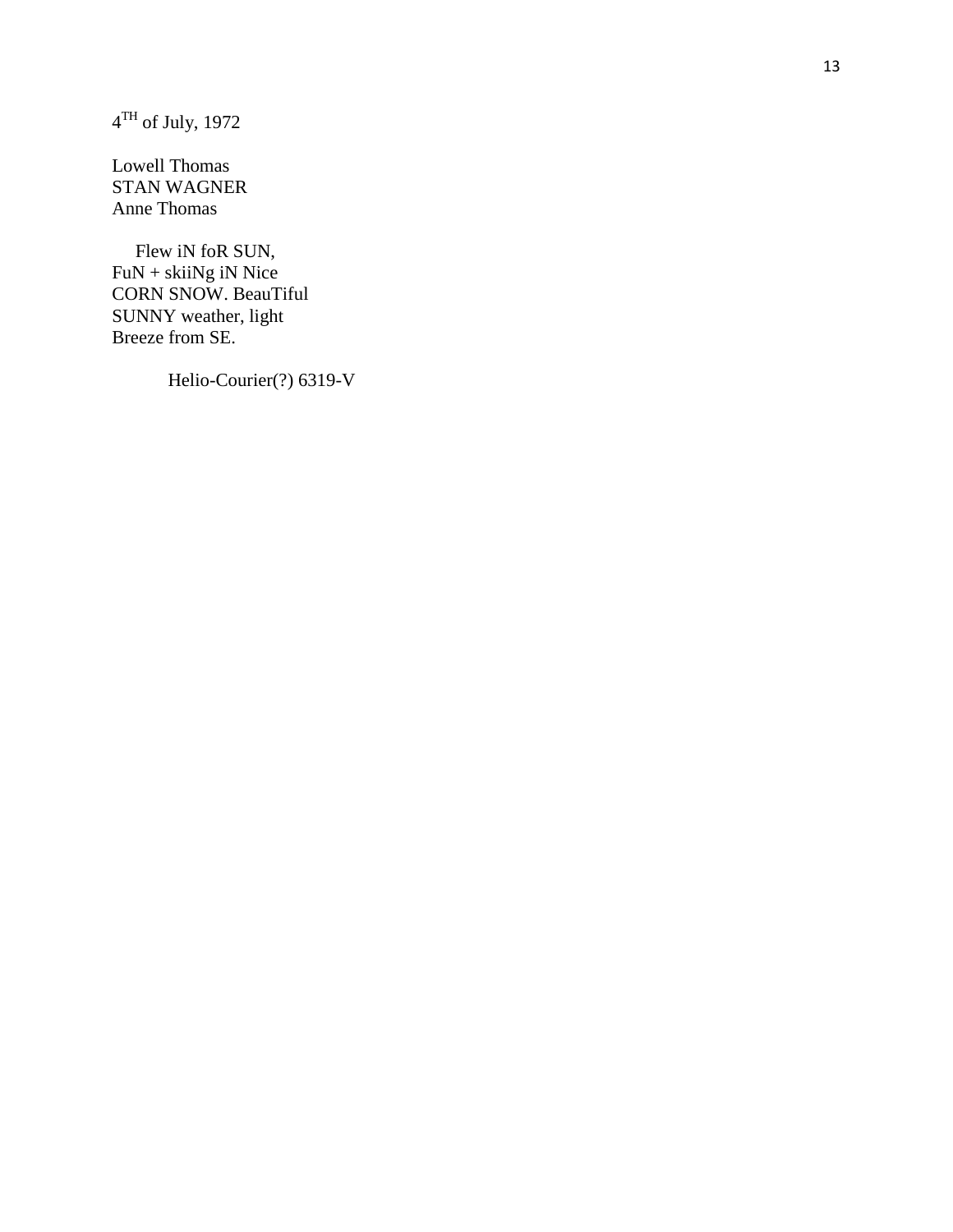EKLUTNA -GIRDWOOD TRAVERSE APRIL 12 1974 ARRIVED YESTERDAY ABOUT 6:30 P.M. fROM EKLUTNA CABIN HAD BEAUTIFUL WEATHER TILL CROSSED ONTO WHITEOUT ENDED UP TRAVELING IN WHITEOUT. TODAY HIGH WINDS, BLOWING SNOW + CLOUDY SKiES KeeP US FrOM DOiNG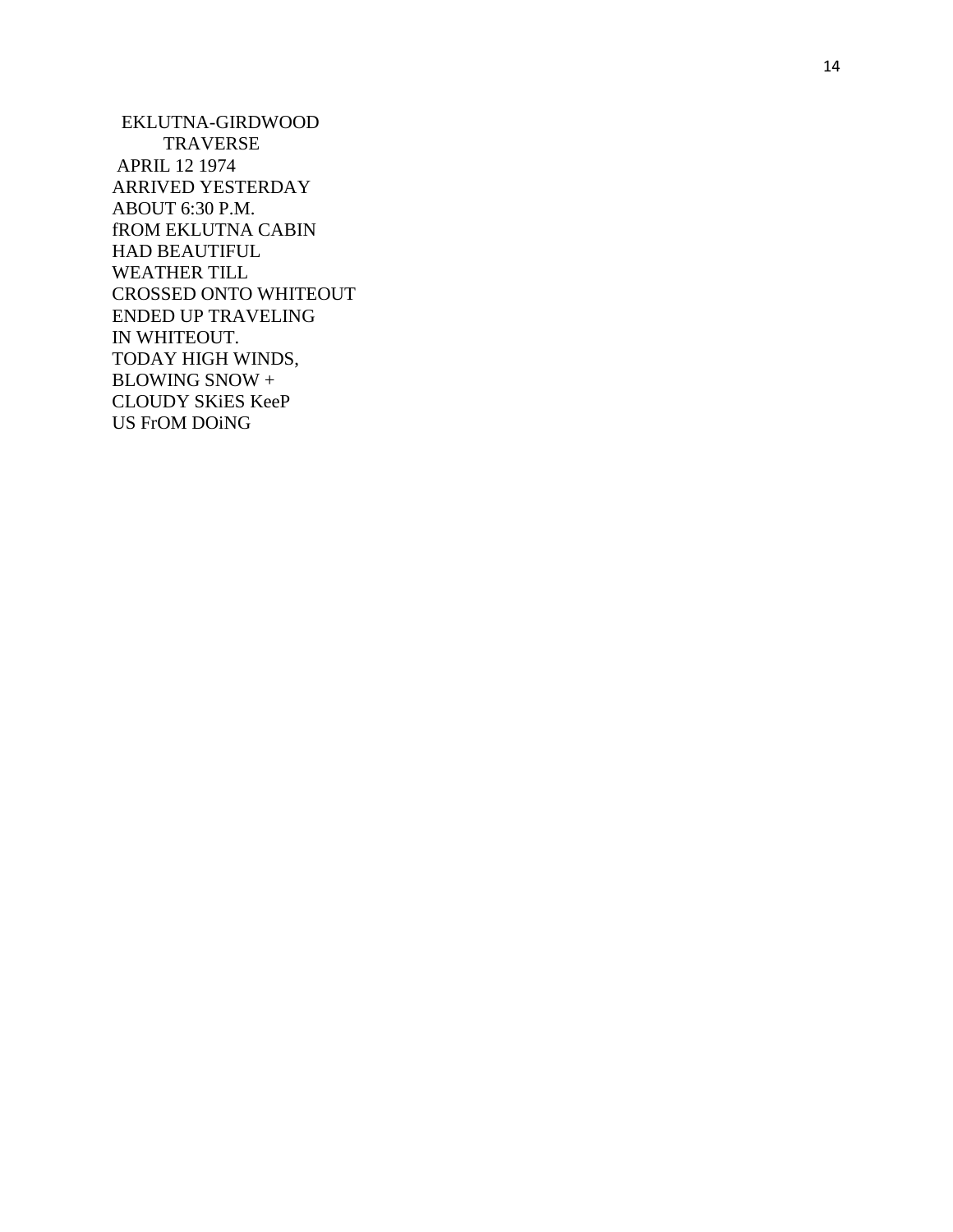ANYTHiNG. TEMP HAS BeeN MODERATE 20 ° . SAW A WOLVERiNE COMiNG DOWN GLACiER YESTERDAY. SURE CAN MOVE. HOPe TO Ski ON TO EAGLE CABiN TOMORROW.

> Paul OARNiCELLi (?) Scott MuelkER John PinAmont (?) JEFF BEnnEtt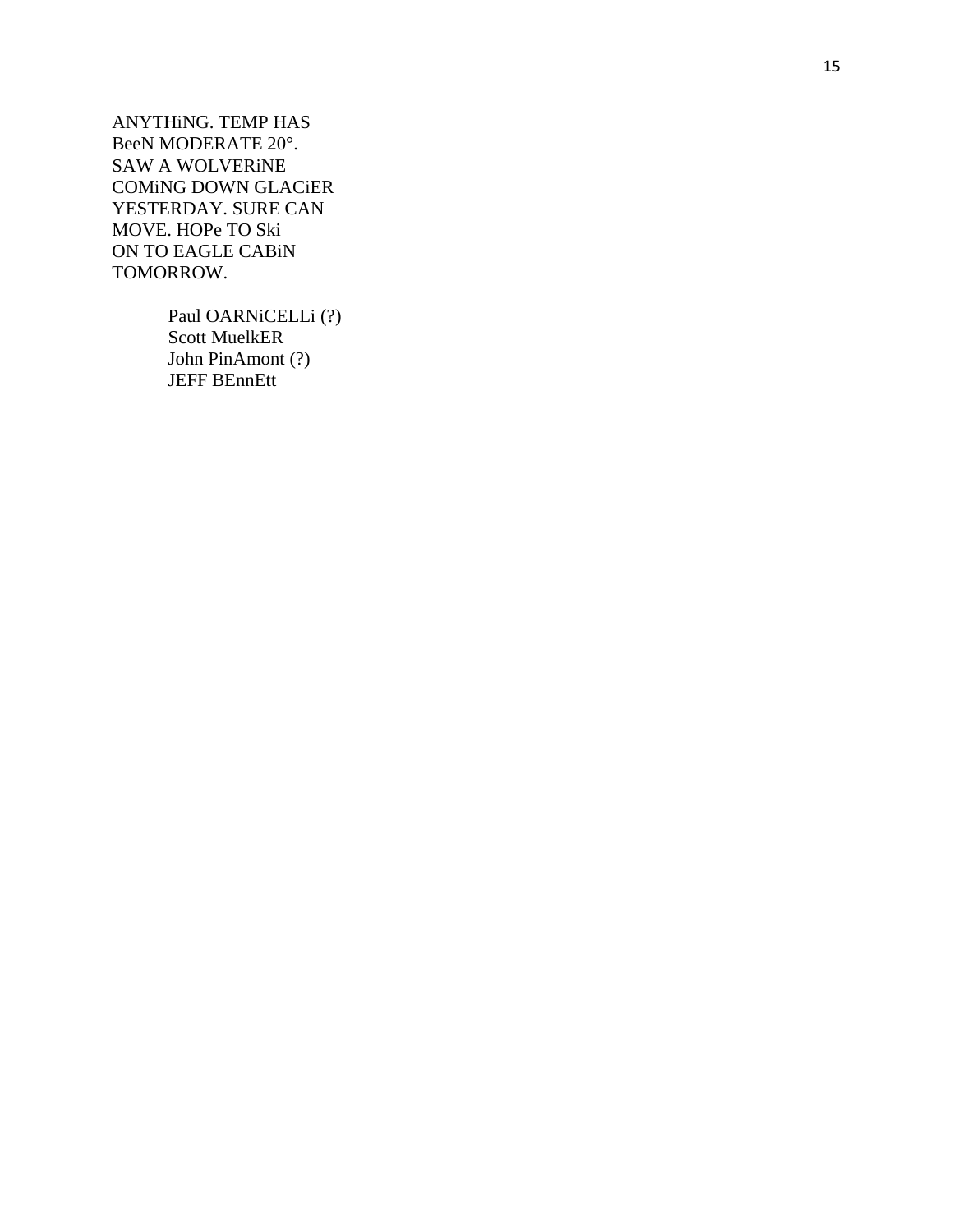Con'T 4 days **LATER** 

**AFTER 4 DAYS** OF HIGH WINDS HEAVY Snow, wHiTE OuT WEVE FINALLY **GOTTEN A CHAN(CE?)** TO LEAVE THIS (?) PARADISE. **HOWEVER ITS BACKWARDS NOT**  $FORWARDS +$  $(?) NOT$ DESIREABLE TO ALL THOSE POOR SOULS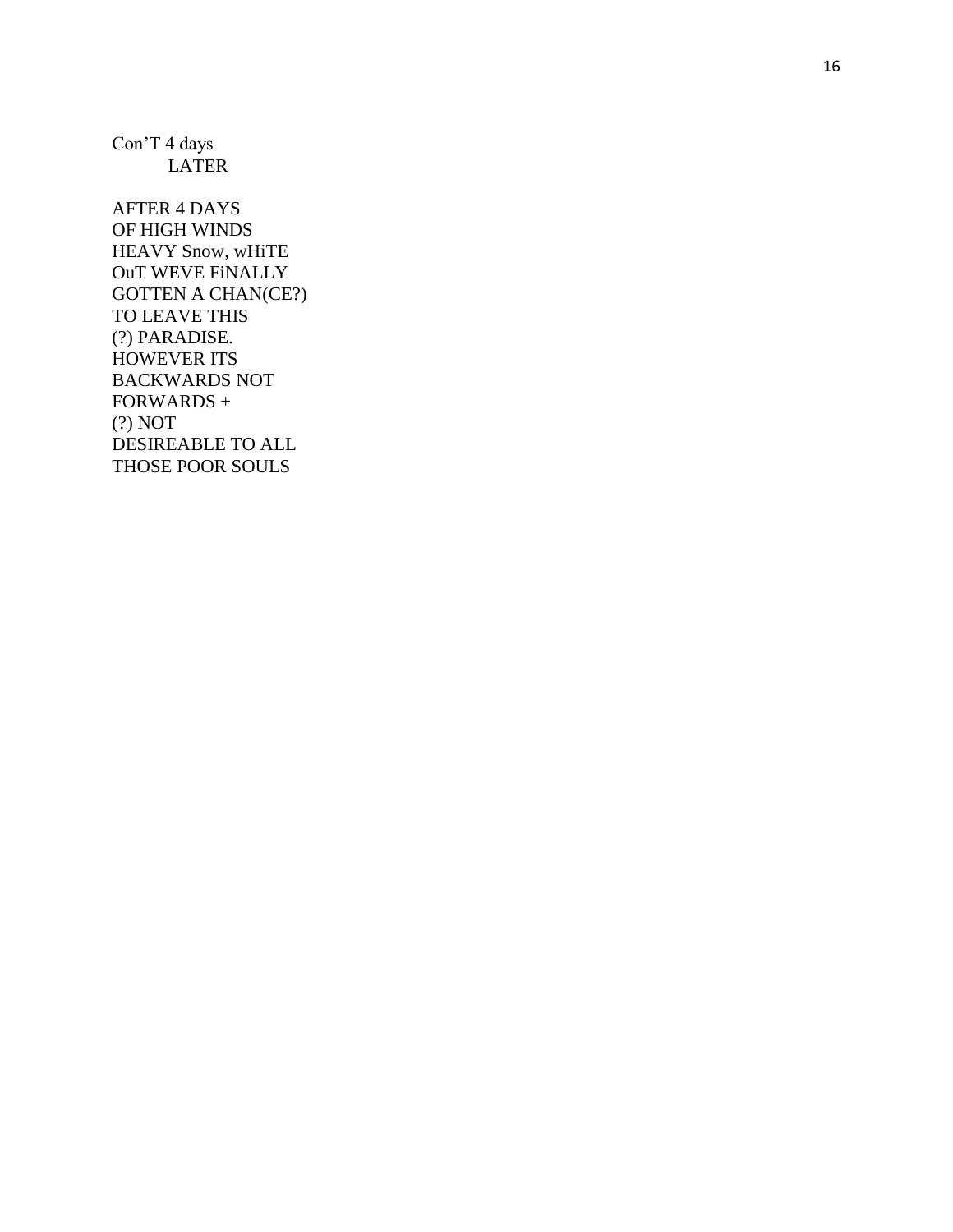WHO ARE UNFORTUNATE ENOUGH TO HAVE GOTTEN THIS FAR BEST OF LUCK ADiEu ADiEu ADiEu

Paul Carricelli (?) J. Pinamont (?) J. Bennett S. M(?)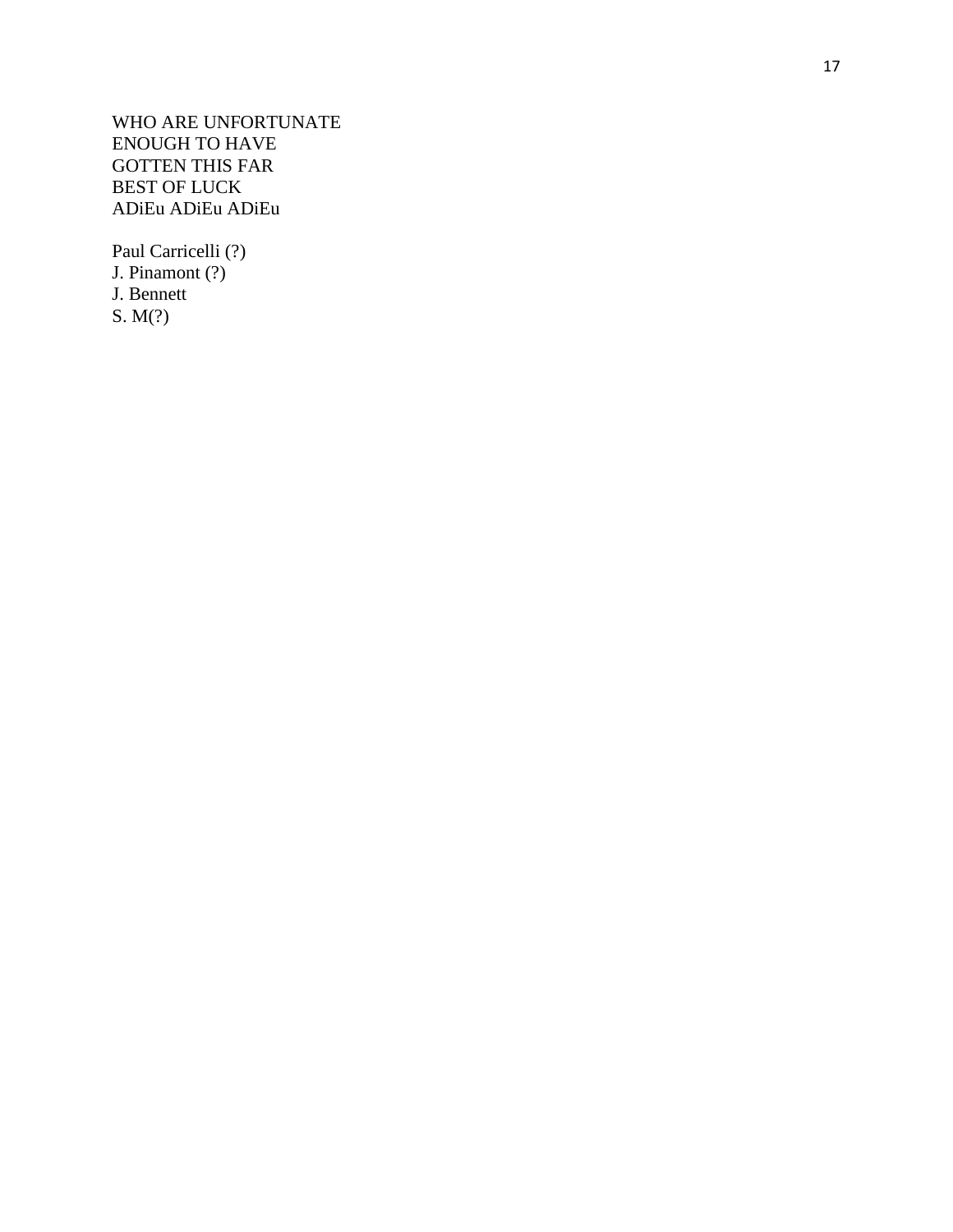JuNe 28 '74 Flew iN wiTH MERRILL WIEN IN His C-185 to pRac-Tice laNdiNgs + takeoffs.<br>Nice evening. Be back sooN foR  $x-c$  ski TRAiNiNG-LOWELL THOMAS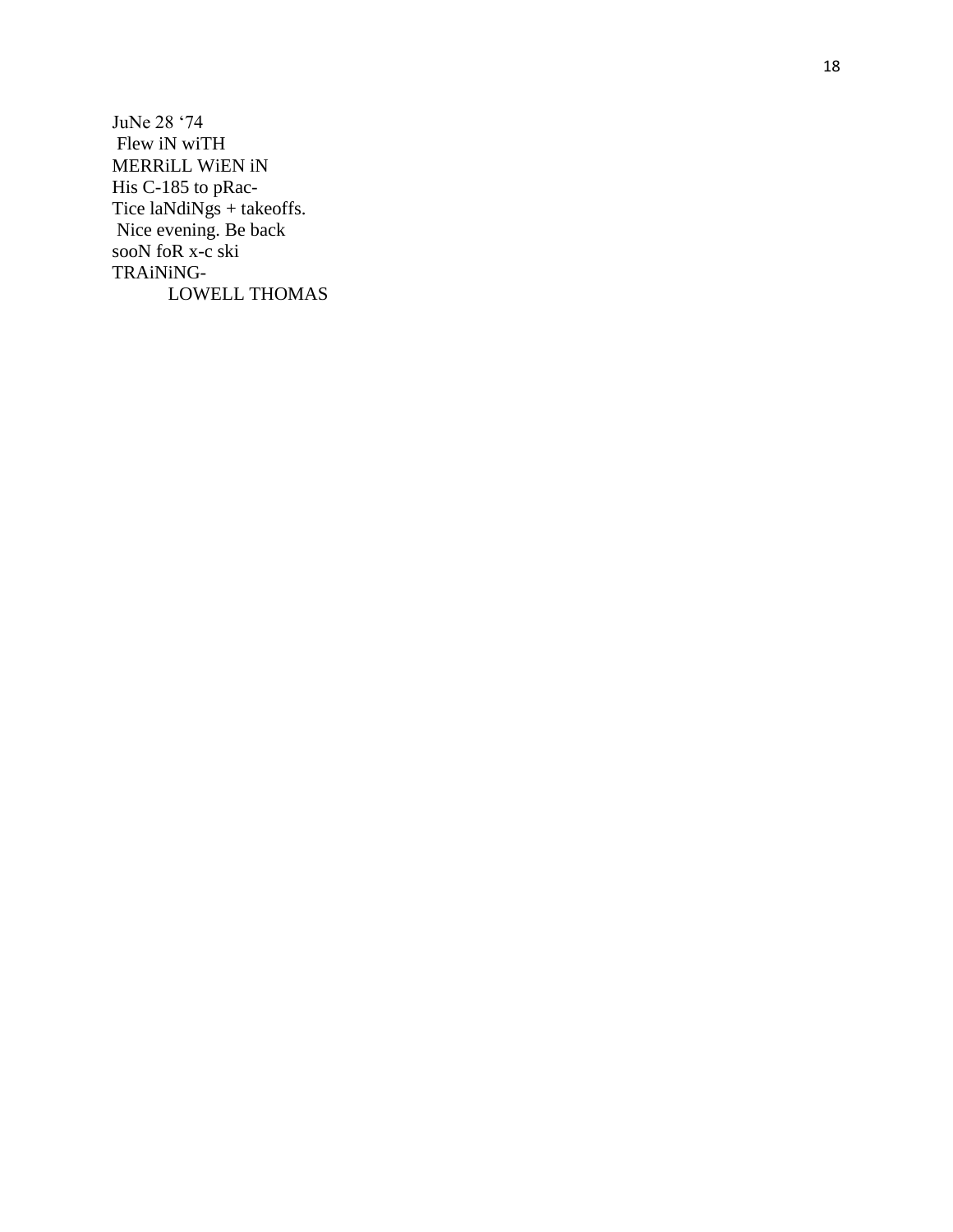adled addled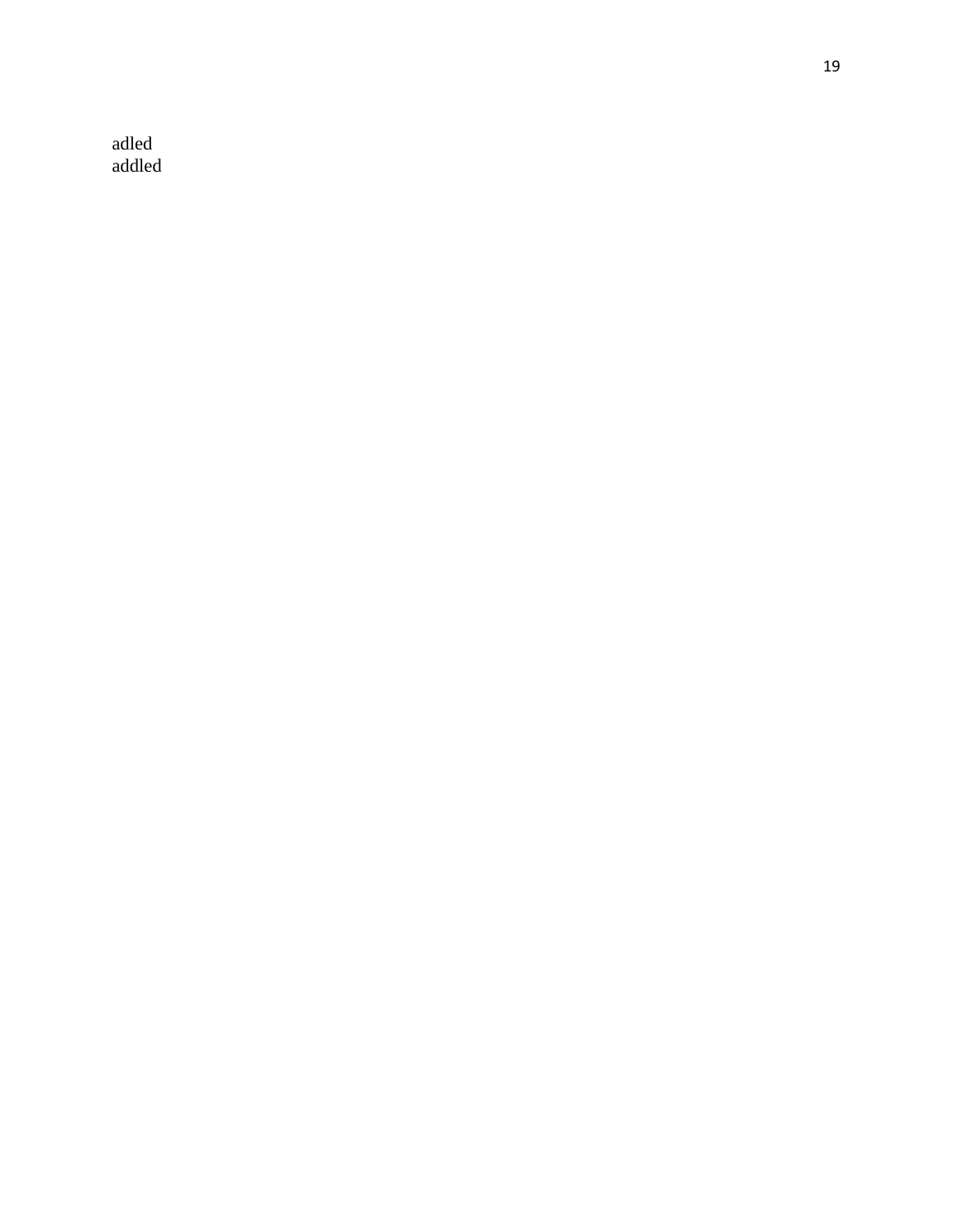? Sept 27, 1975 Saturday John Pinnamont Roger Kemppel Fritz Rieger (?) Flew in with Buddy Woods from Palmer to perform minor cabin repairs for MCA. Nice weather to start but as soon as pane left weather immediately deteriorated to "whiteout as it is now 3<sup>50</sup> pm 9/31 after 3 days storm + winds  $(?)$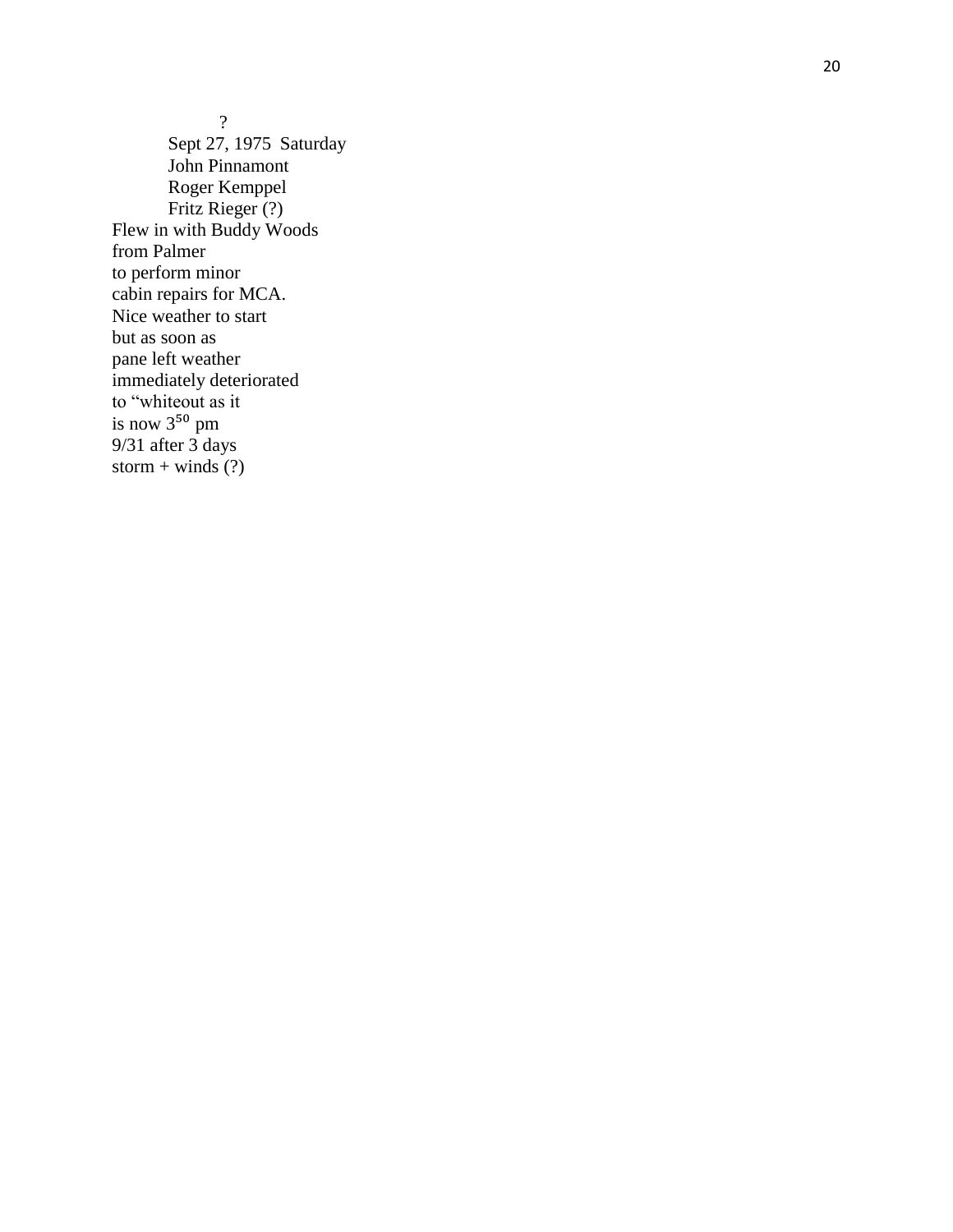Feb 16, 1976

Sumner Putman and Bonnie Brockert out for a cruise on a Beautiful Day chanced upon this place, nice spot for a cabin. All it needs is friends.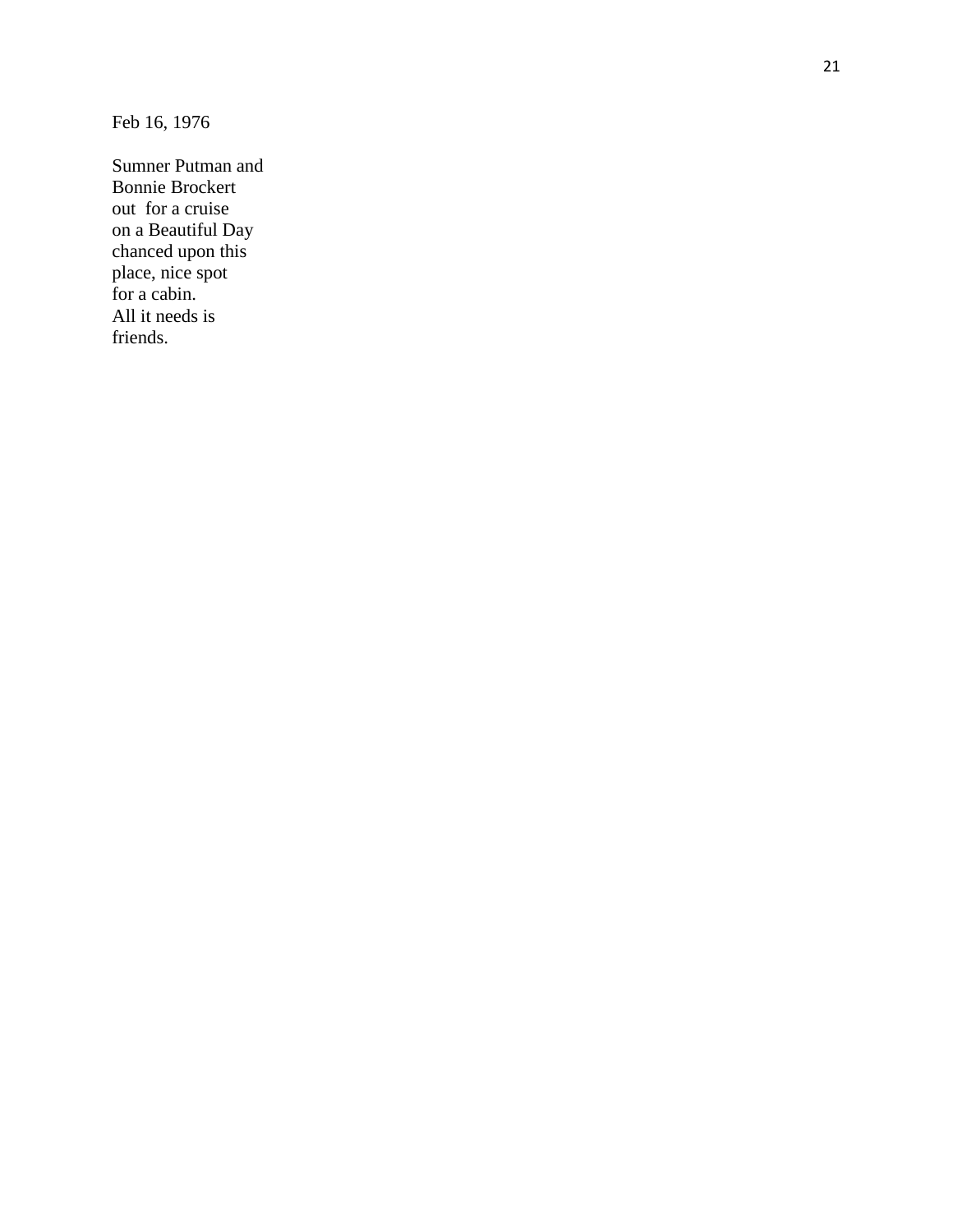April 15 1977 Did some Solo climbing very nice cabi n Paul Claus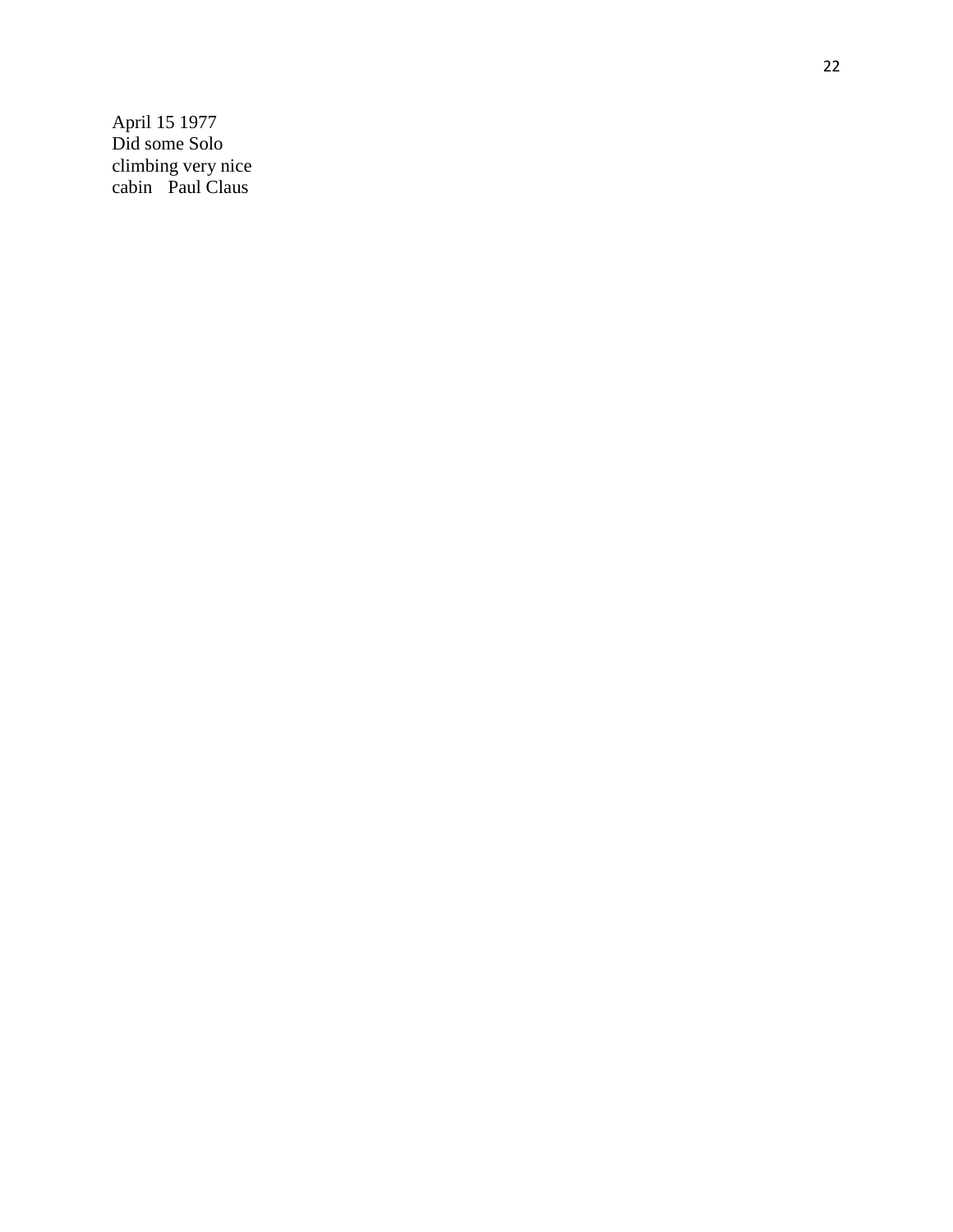June 19, 1977 SpeNT LAST NigHT AT EKLuTNA HuT, Then WALKeD AND SKIeD OVeR TO HeRe TODAY ON A EKLUTNA-GIRDWOOD TRAVeRSe. TeD & GINNY MOORe, SALLY JOHNSTON, AND I CLIMBeD WHITeOUT peAK IN The AFTeRNOON, WHILe RODgeR ROBINSON RAN A **CLIMBINg SCHOOL FOR SALLY** WOjAHN AND JAMIe OKONEK. The WeATHeR MAN pReDICTeD RAIN FOR THIS WeeKeND, BuT SO FAR The WeATHeR HAS BeeN gReAT. WHAT A FINe SKIINg AREA. **BRIAN OKONEK**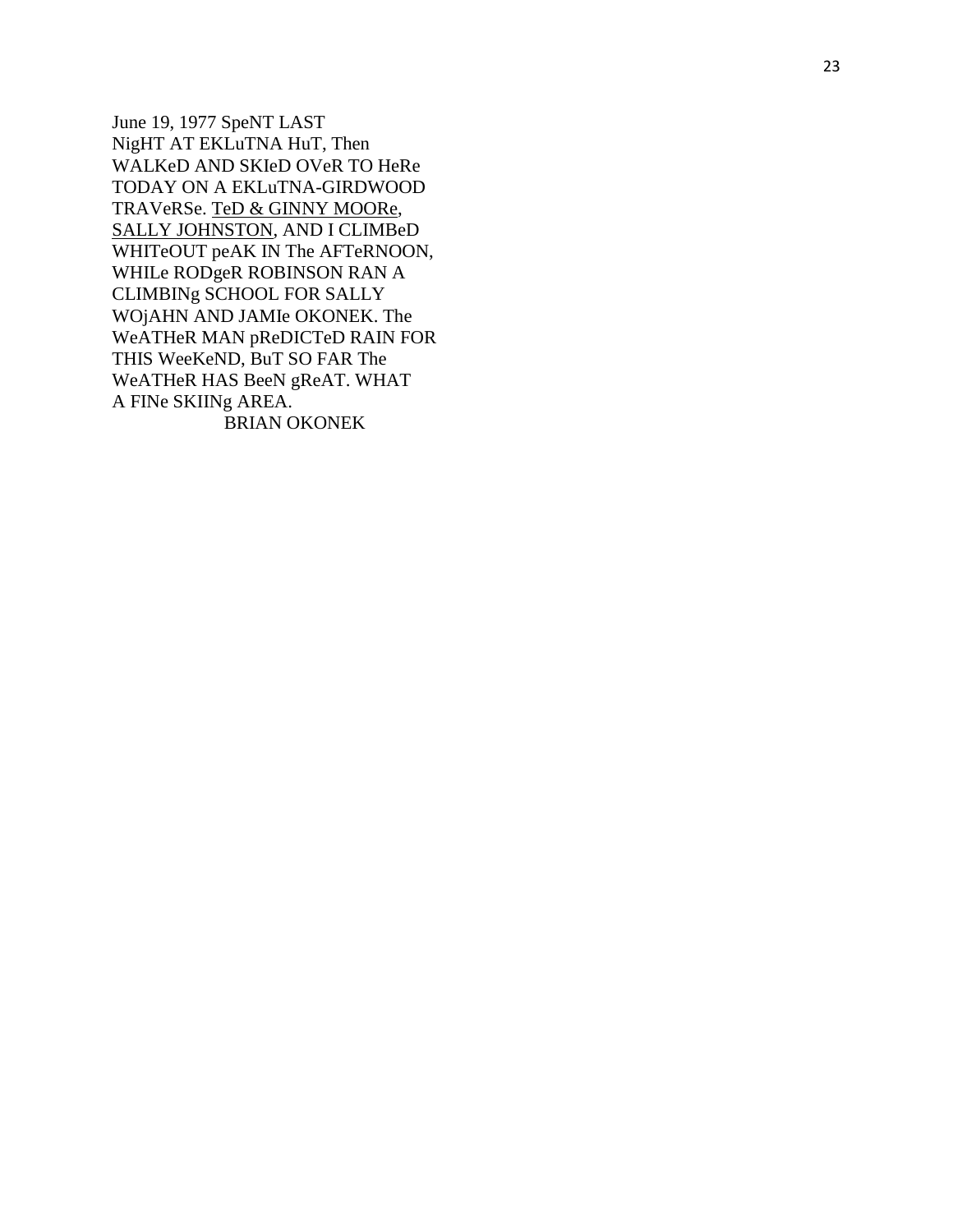JuNe 20, 1977 THOugHT we were gOINg TO geT A TASTe OF WHITeOuT WeATHeR LAST NIgHT, BuT THIS MORNINg DAWNeD WONDeRFuL. ON TO EAgLe gLACIeR. TeD & GINNY MOORE **SALLY JOHNSTON** RODjeR ROBINSON **SALLY WOJAHN JAMIe OKONEK BRIAN OKONEK** } warring + Swarth Moore + Shasta Robinson } huskies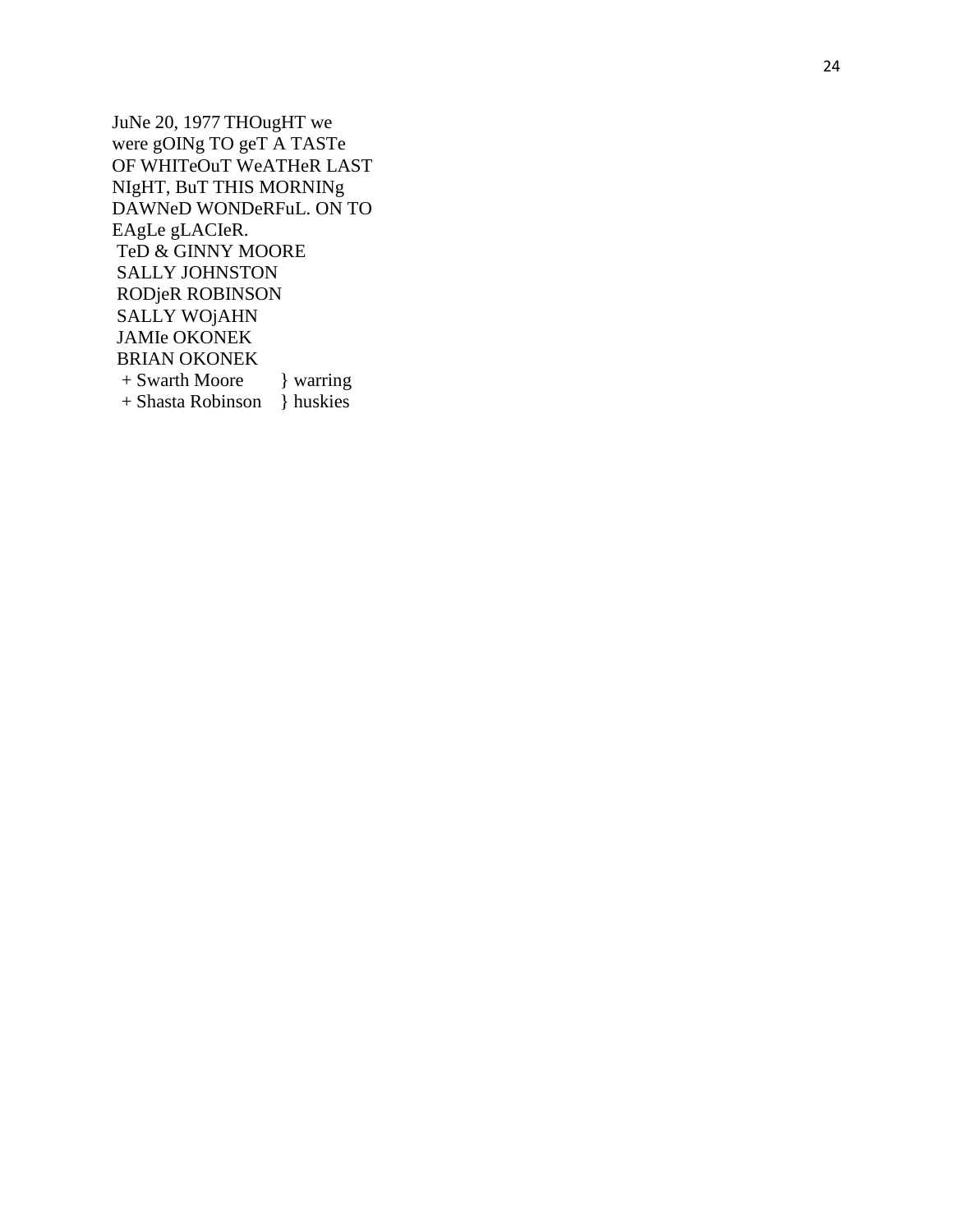JULY 3, 1977 ARRIVeD AT 4:15 pm. FROM EKLUTNA CABIN, PLAN TO SpeND NIGHT AND MAyBe DO CLIMBING TOMORROW, DEpeNDING ON WEATHeR, WHICH hAS BeeN FAIR TO MIDDLING SO FAR. TOOK 8 HOURS FROM PICHLER'S PERCH ON CRAMPONS ALL THE WAY. WEATHER IS VERY CHANGEABLE OBJECTVES FOR TOMORROW ARE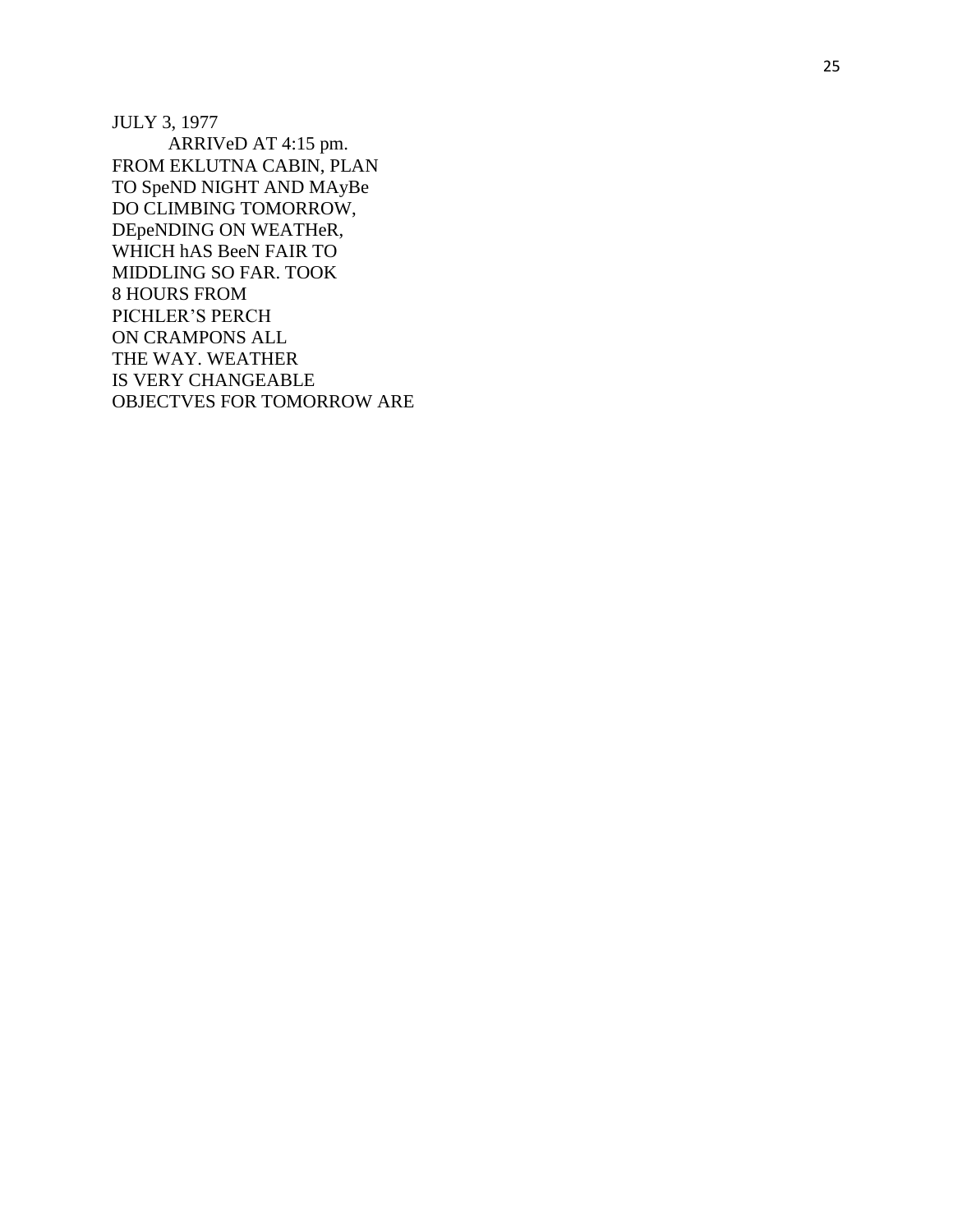HUT PEAK (6695) AND WHITEOUT (7135) JULY 4, 1977 WE, ORSON SMITH, GUNNAR NA(?)S LUND, BILL SALMON, JIM PORTER, MIKE BROOKS, KENT ZAFREN AND DICK THALER, LEFT THE HUT AT 6:15A.M. WE CLIMBED HOT PEAK REACHING SUMMIT ABOUT 8:15 A.M.  $\rightarrow$  BY AN INTERESTING ROUTE BEAUTIFUL WEATHER-GREAT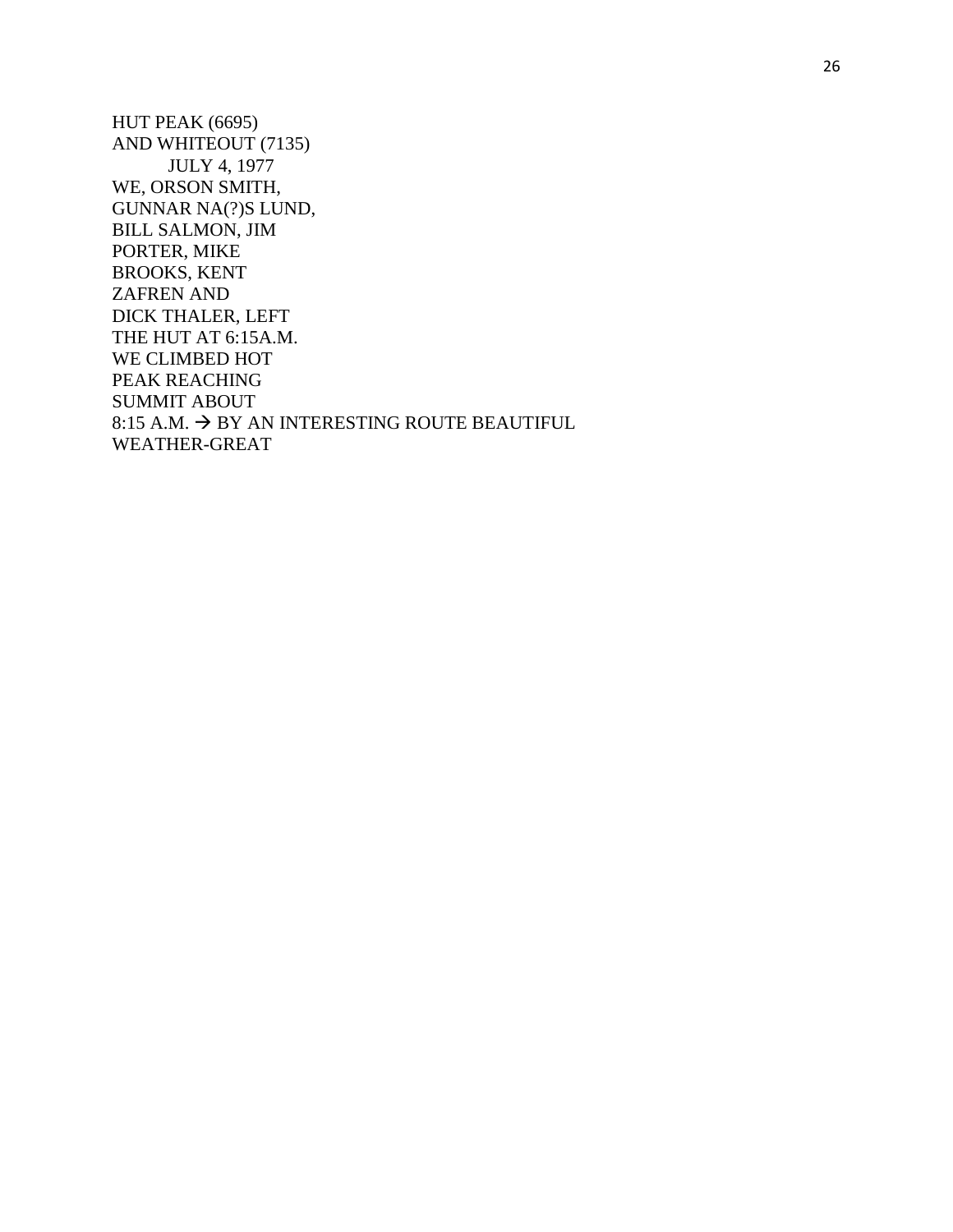VIEW. WE SPENT ABOUT ONE-HALF HOUR ON SUMMIT AND DESCENDED TO HUT ABOUT 9:45 a.m. JIM PORTER AND MIKE BROOKS DECIDED TO TAKE IT EASY THE REST OF THE DAY. THE REST OF US LEFT THE HUT ABOUT 10:15AM. FOR WHITEOUT PEAK, WE REACHED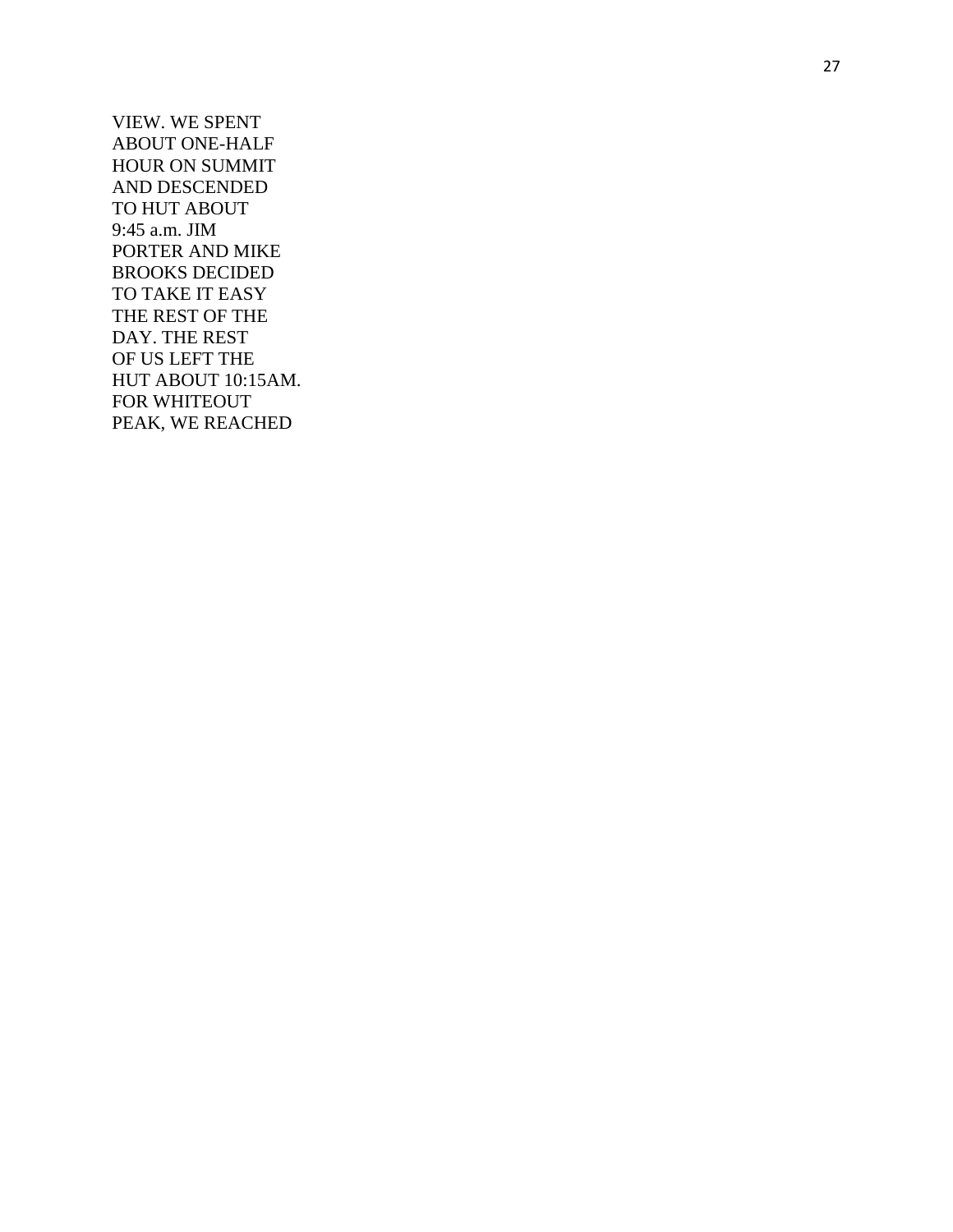THE SUMMIT AT 1:15 P.M. IN APPROPRIATE WEATHER- A WHITE-OUT. THE WEATHER CLEARED BRIEFLY AFFORDING US A VIEW OF EAGLE GLACIER OURS WAS THE THIRD RECORDED ASCENT OF THE PEAK. FIRST ASCENT WAS ON MAY 28, 1967 BY BILL HAUSER,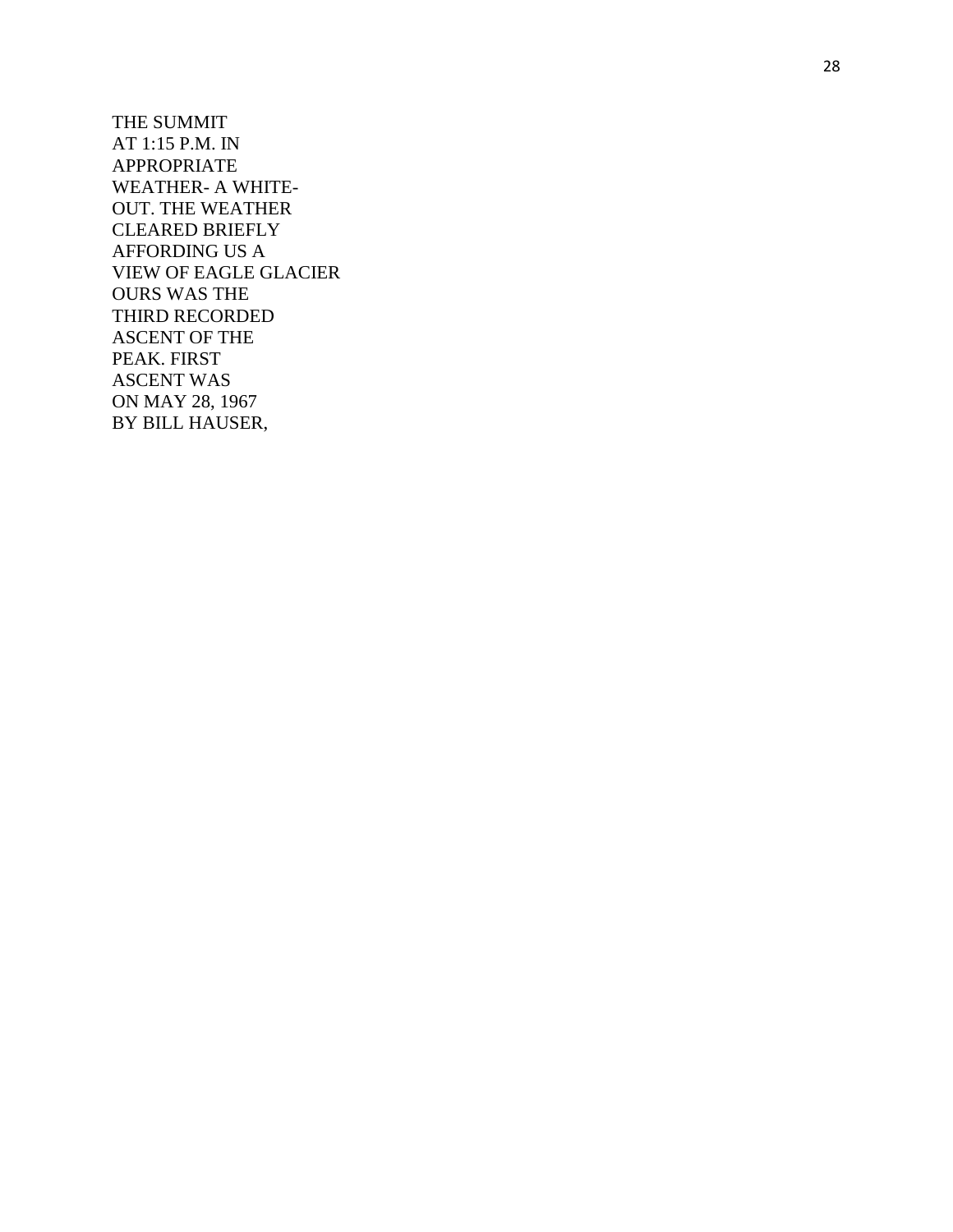GORDON REESE AND KYLE ATKINS. SECOND ASCENT WARD HULBERT AND CHARLES MUNNE SECOND ASENT WAS ON JUNE 11, 1967 BY PAUL CREWS, LOWELL THOMAS AND GEORGE W(?)CH - MAN. WE DESCENDED TO THE VALLEY BETWEEN WHITEOUT PEAK AND MOUNT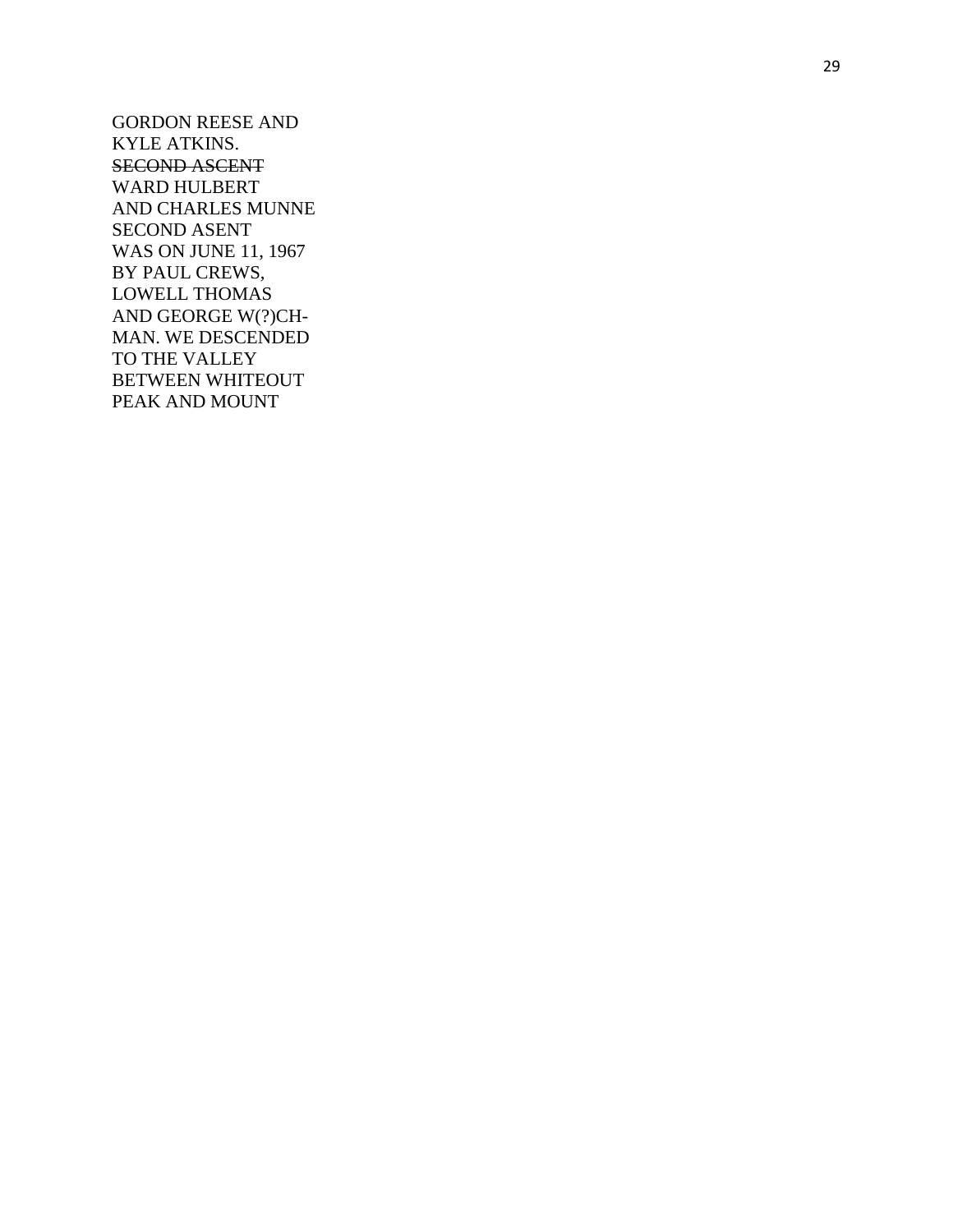INSIGNIFICANT (7005) BY 2:15 P.M. HELD A SHORT MEETING AND DECIDED TO CLIMB MOUNT INSIGNIFICANT. WE NEGOTIATED THE BERGSCHRUND AND CLIMBED THE SOUTH RIDGE REACHING SUMMIT ABOUT 4:00P.M. NO REGISTER, BUT THERE IS A USGS BENCHMARK INSTALLED IN 1974.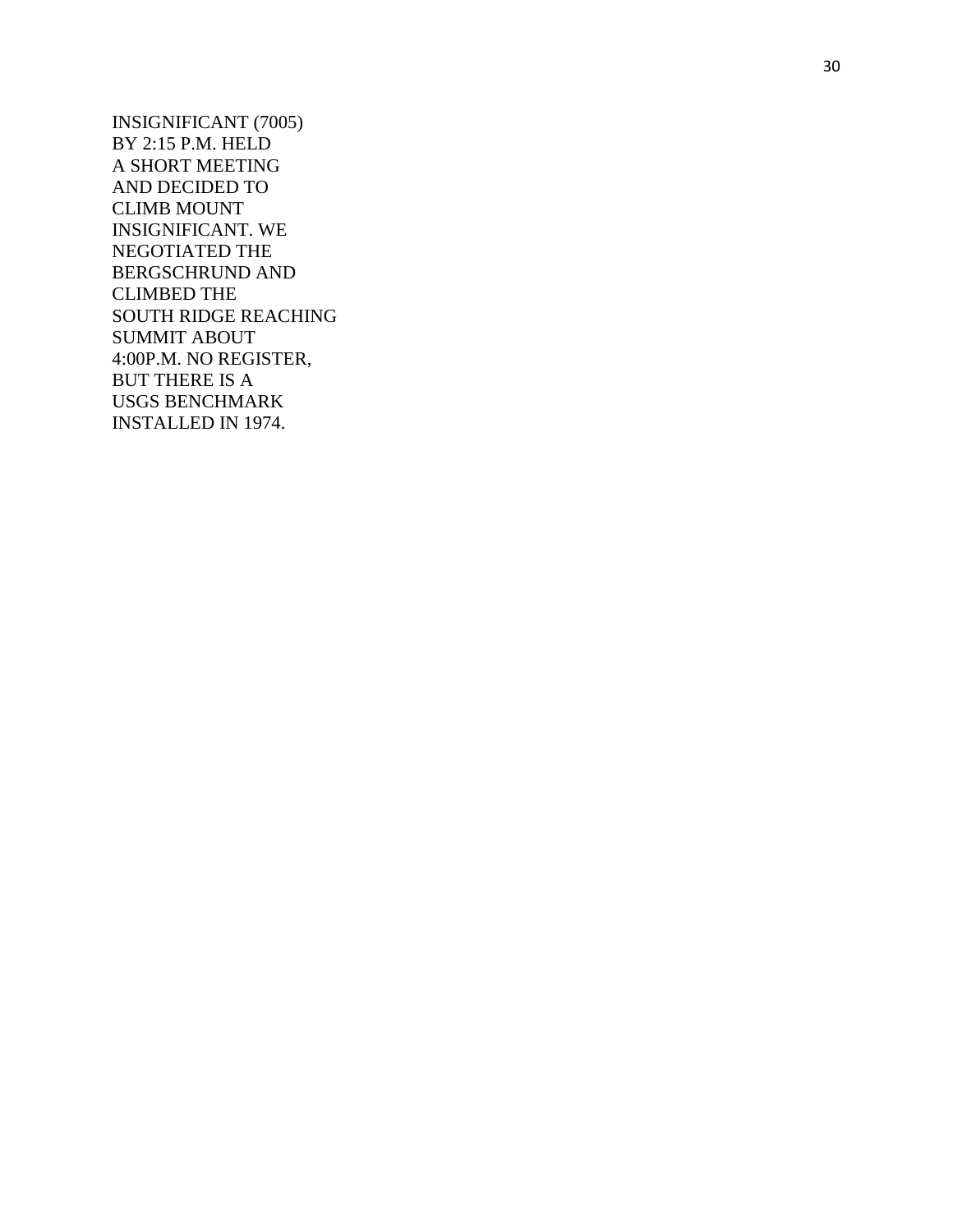UNFORTUNATELY, WE DID NOT HAVE A NOTEBOOK AND CON TAINER FOR A REGISTER. RETURNED TO HU T BY 6:15 P.M. JULY 5TH WeATHeR IS LOUSY bUT we Are GOING TO GO AHEAD AND LeAVe FOR GIRDWOOD. MIGHT MAKe MeNTION OF RUNNING WATeR ABOUT 100 YDS DUE SOUTH OF CABIN.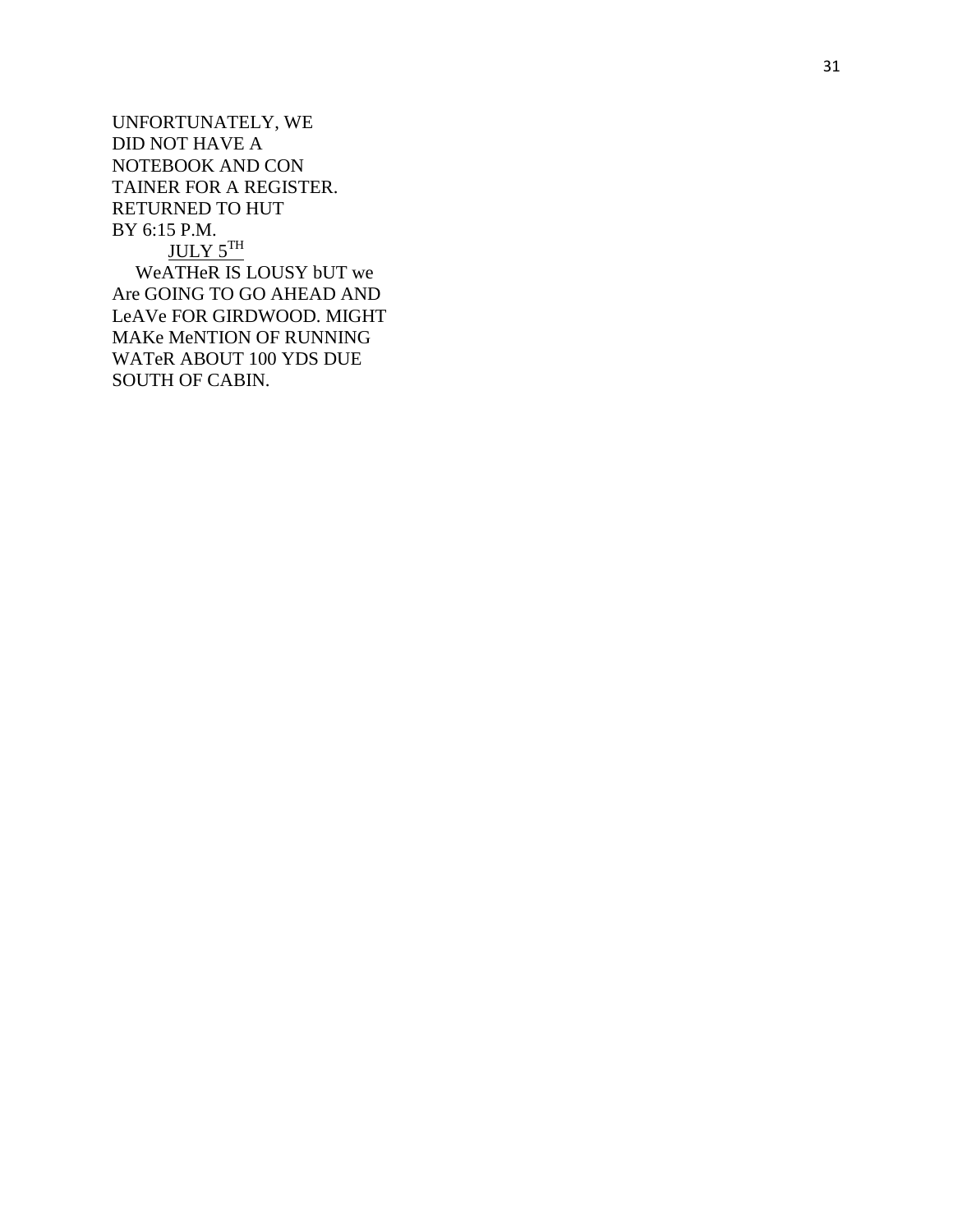Sept. 2, '78

Flew in for first visit in 4 years (too much time spent in Juneau!!)-- A gorgeous afternoon with corn snow the texture of velvet. Landed out on midglacier, ski towed alone for an hour, pulled like a magnet back to my old friend, this cabin. Hope to return again soon with a few others -

> Lowell Thomas N-6319-V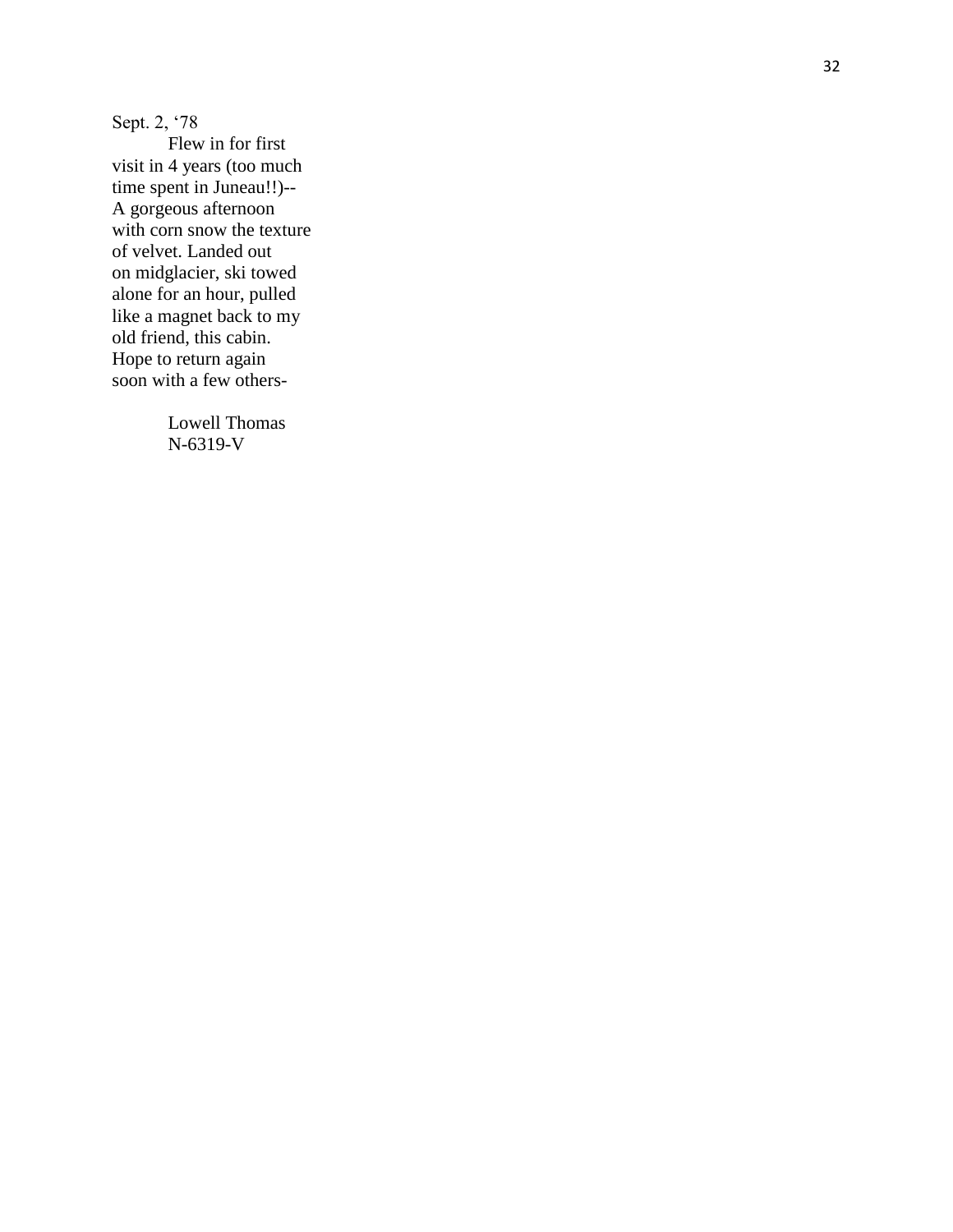Vince McClellaN Rick Johnston March  $25^{th}$  +  $26^{th}$ 1978 (Easter)

 arrived in Whiteout From Eagle Glacier which lasted 30+ hours The morning of the  $27<sup>th</sup>$  looks good and we're on our way to Eklutna Glacier, RJ.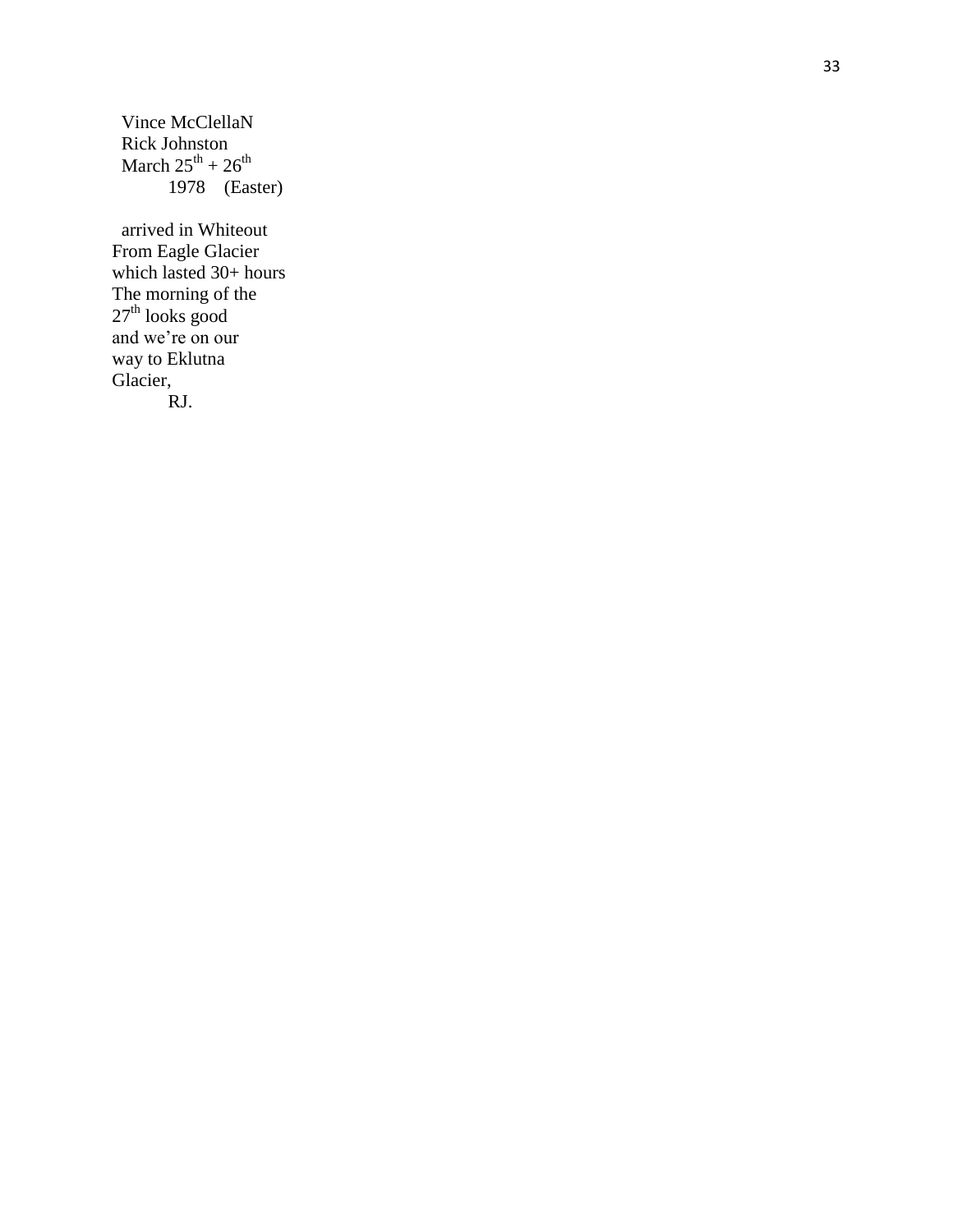7/2/79 BOB MINTZ, TODD MINER + KEN STOPPED BY ON AN EKLUTNA - GIRDWOOD TRAVERSE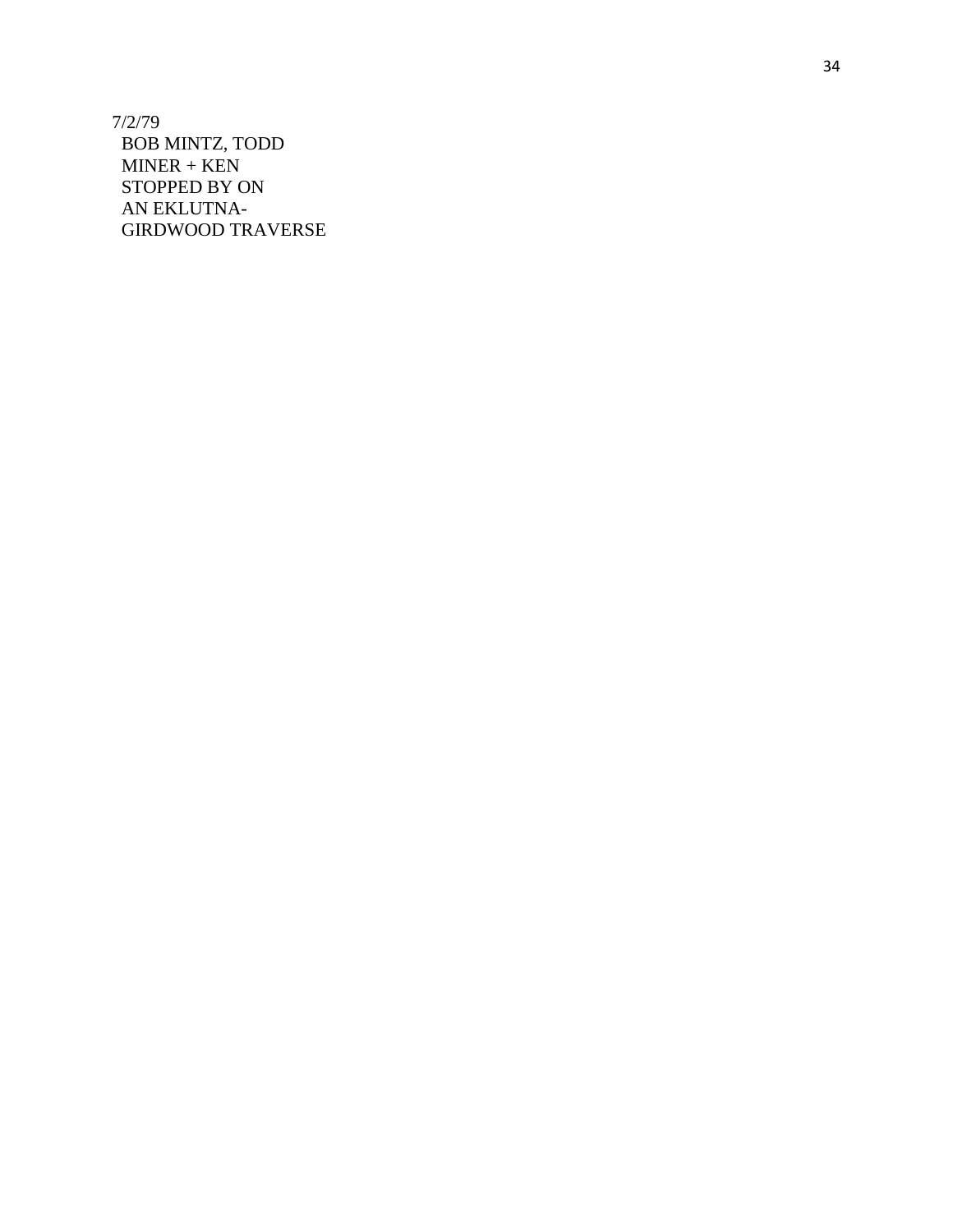$8/2/79$ ARRIVEd AFTER A LONG ORdEAL FROM PichlER'S PERK. UNBELIEVIBLY BEAUTIFUL. WEATHER REAL Good SO FAR. ENJOyEd ThE ShEITER. BERNARd SEGAL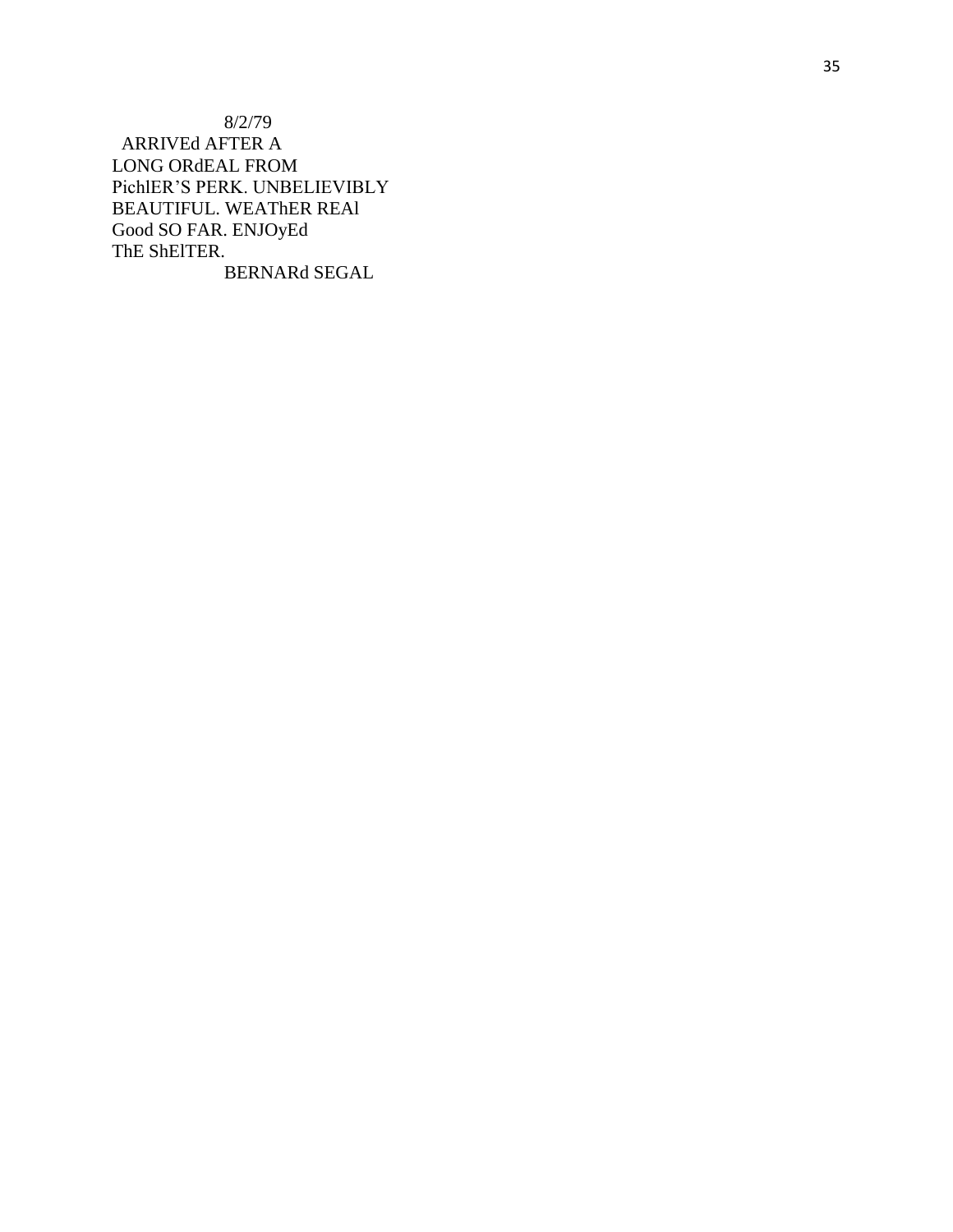On to Girdwood-for smokes & beer D.S. Aug. 2 -79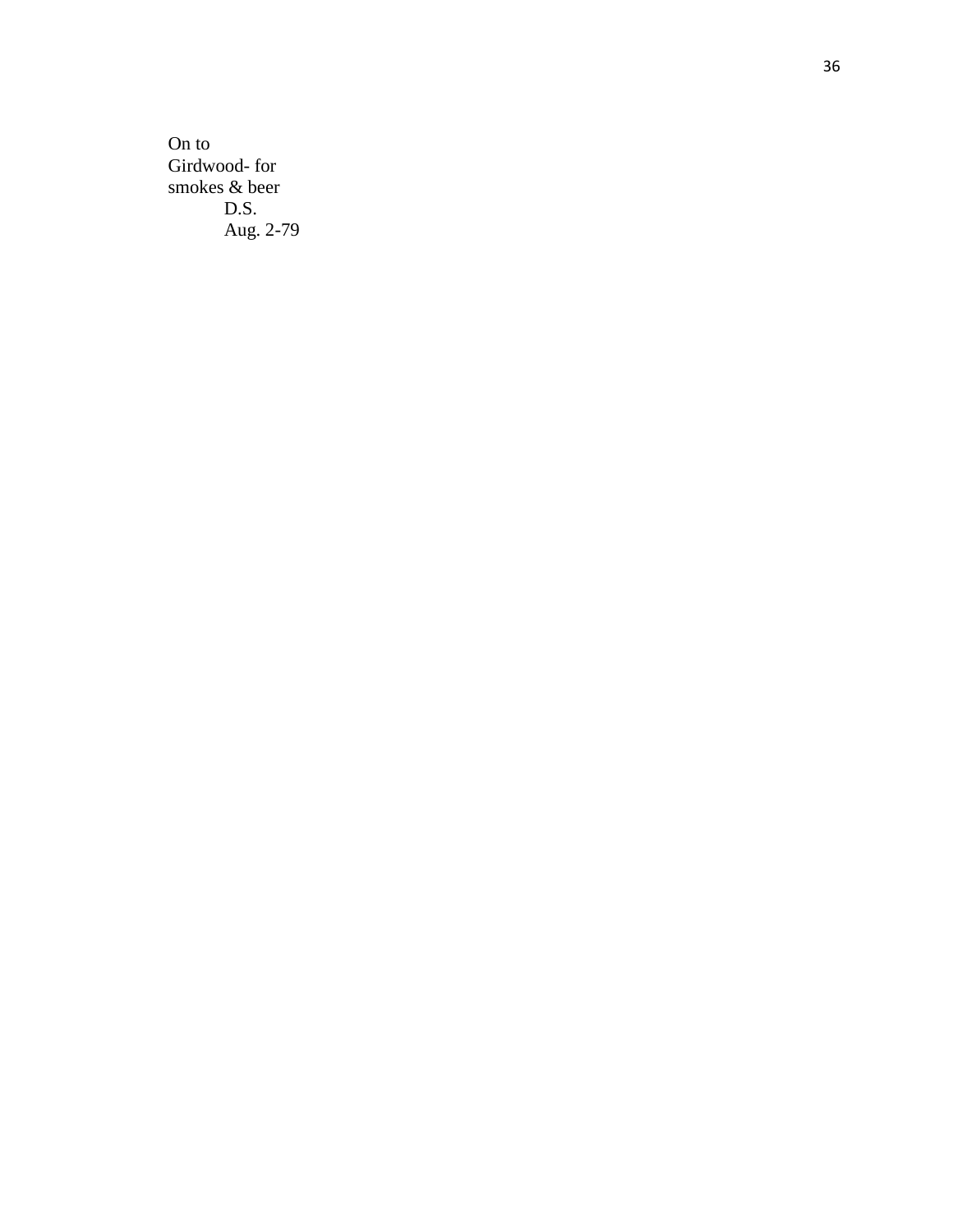THE A frame is great the weather

neil segal<br>8/2/79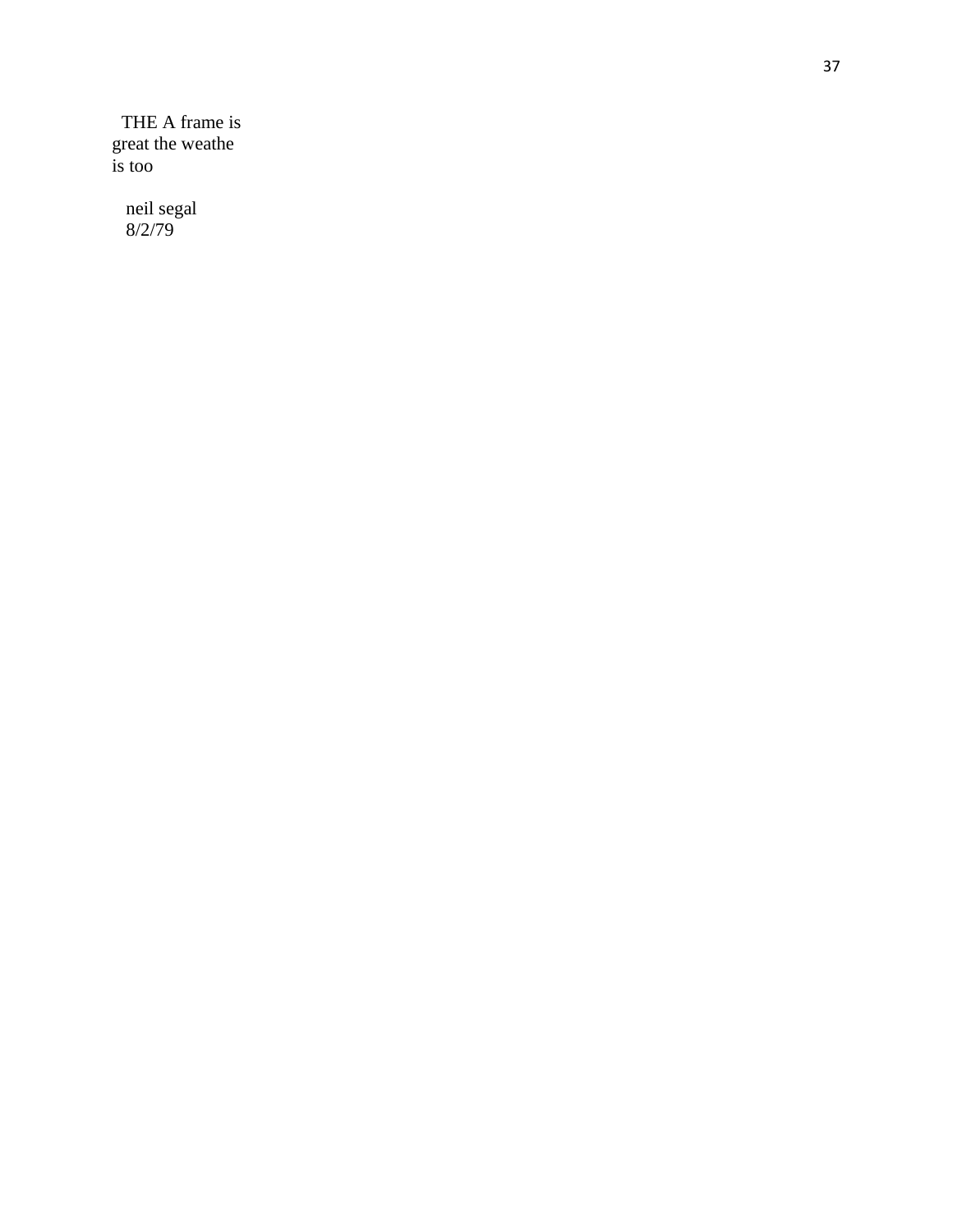The  $1^\mathrm{st}$  of August Passing through, Enjoying the Excellent weather And beautiful glacier. **DIANE OLTHUIS** 

## SAME AS ABOVE. BEAUTIFUL, PAINFUL, WORTH IT. VAUGHN AUSTRING

Thanx for the tea John White

**JEFF BABCOCK** "Pax Vosbiscum"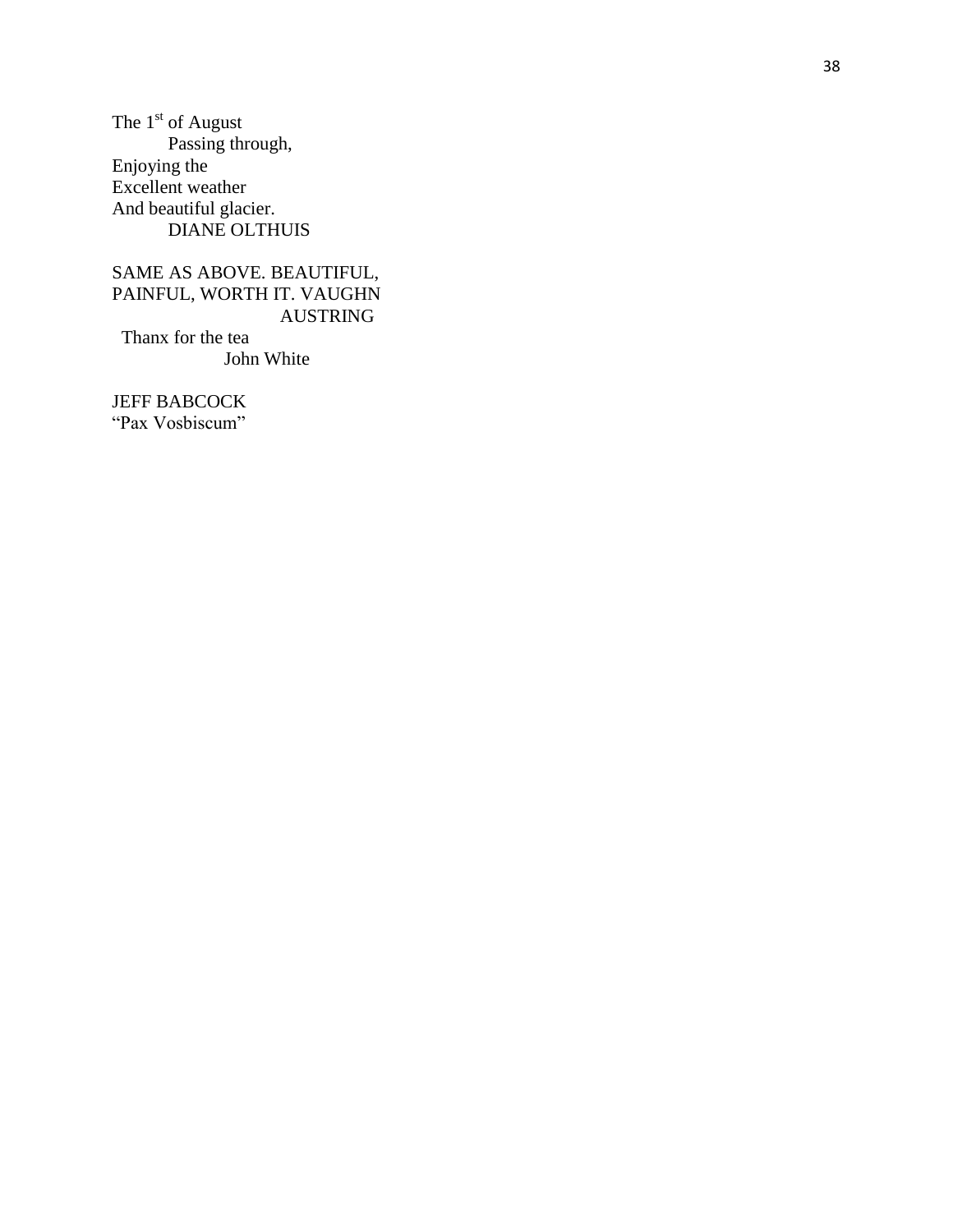8 of us ON 2 RopE tEam tRavERseD yESToRDAY FROM the 'PERCH' - SUNNY DAY. I bEiNG sick appreciate the helpful attendance of the others. FEEls good to gain friendships whie sharing one's favorite sport of mountaineering. K. FORbes -ANCHORAGE-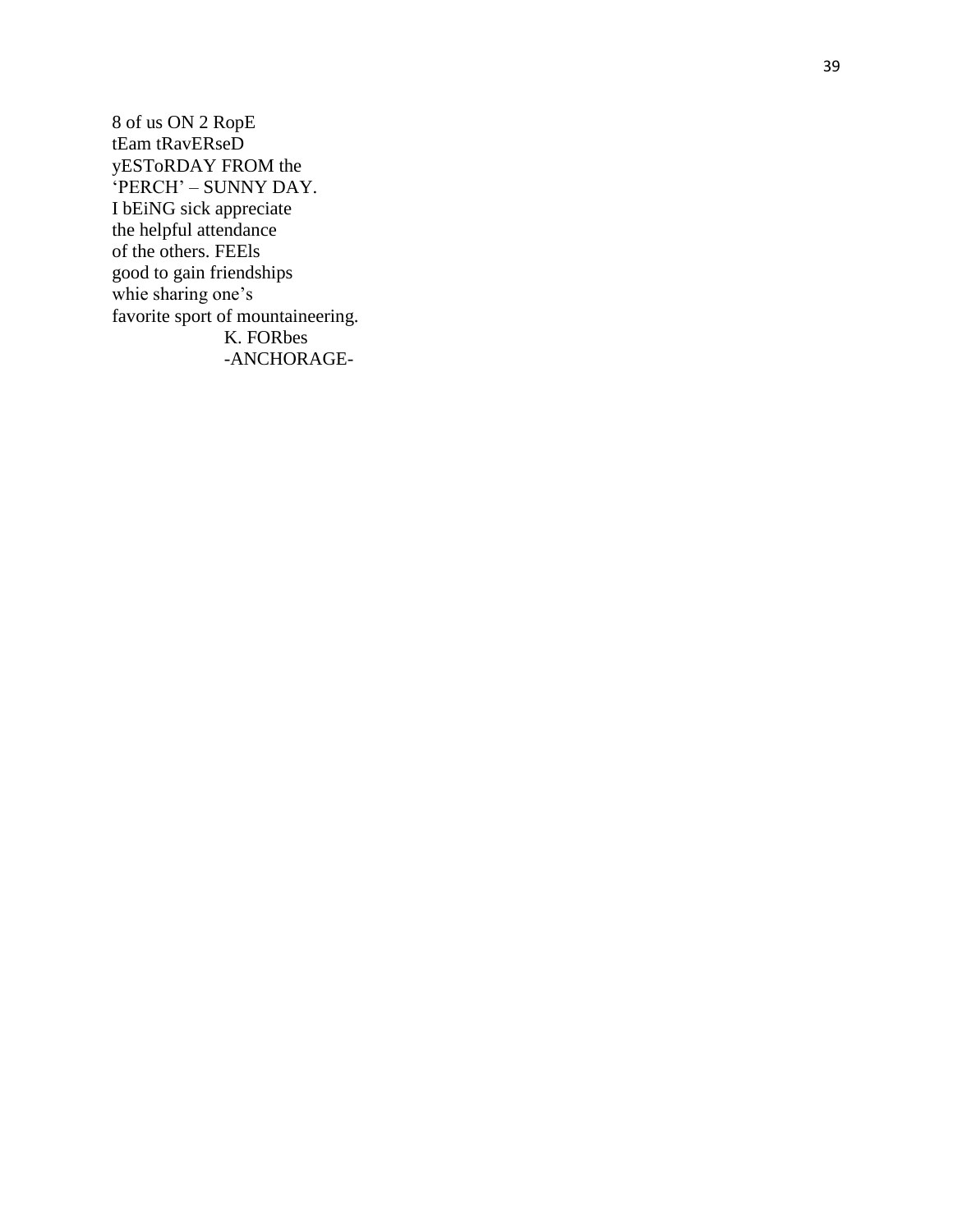2 -19 -80 LEft eaGLE Hut with Blue skies, but storm Pushing us From the South. 3 ½ hours to Whiteout Hut With gusty winds And Light SNOW. Did A "bootie" Route up to the PASS below Hut Peak . 2 -20 -80 Hoped to ski up whiteout

Peak, but wiNd ANd witeout changed our miNd.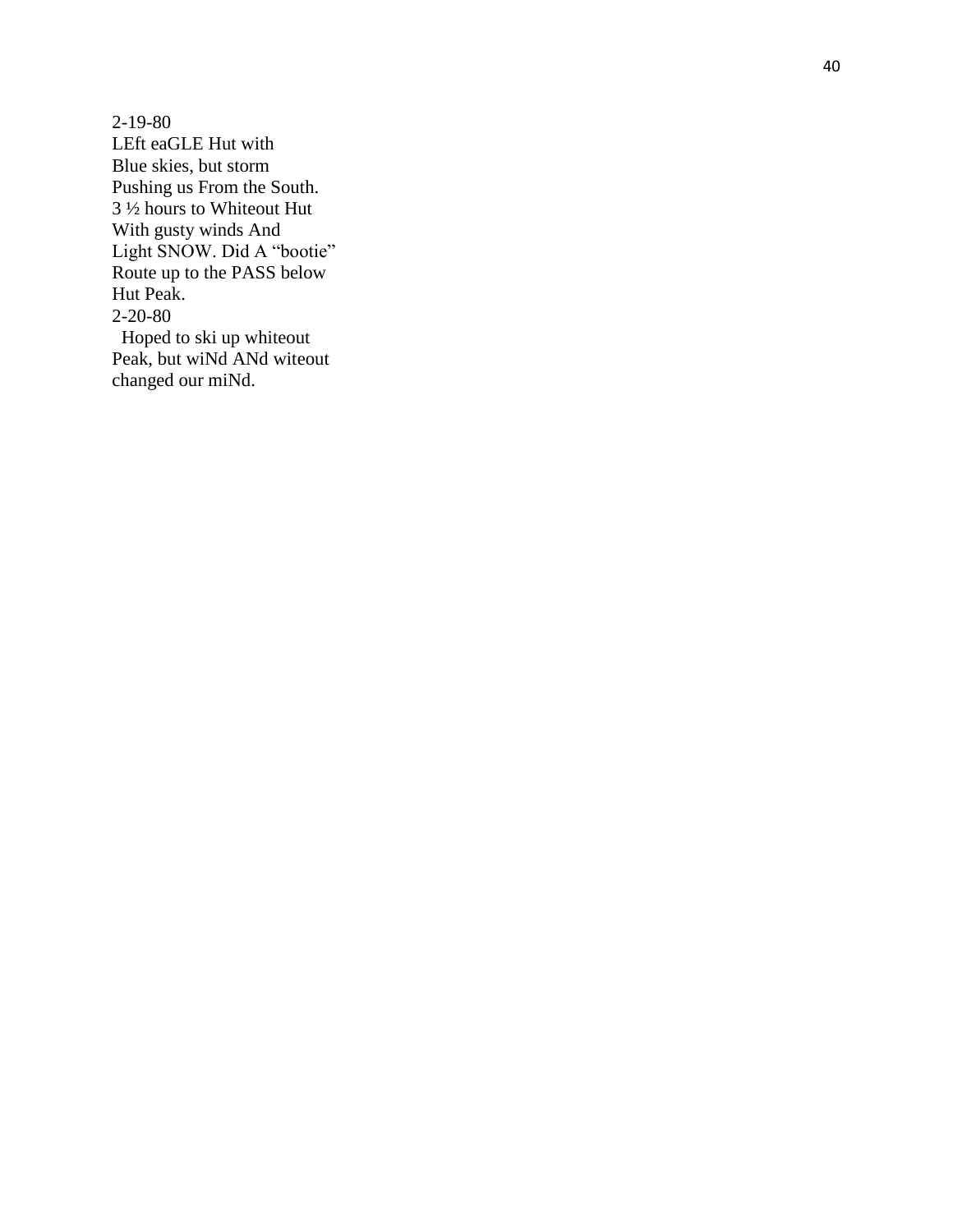2 -21 -80 WiNd ANdSNow today; Temp. up to 14°, but we Are still complying with the PresideNts ENergy coNservAtioN ProgrAm. 2-22-80 WiNd ANd SNow, 16°, we All HAve Lots OF Little Projects to do, So we Are Hopeing the storm LAst A while LoNger.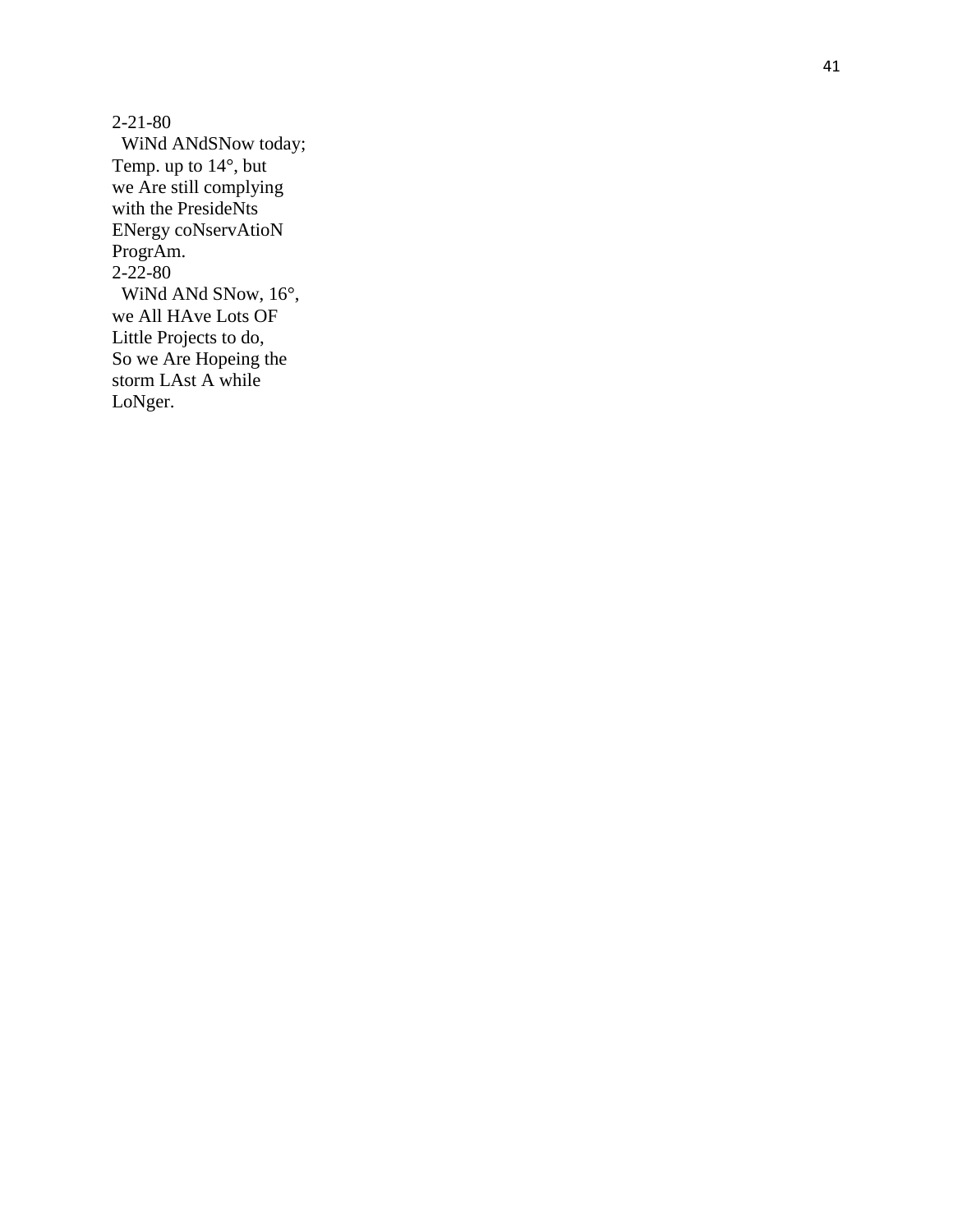$2 - 23 - 80$ SNow ANd HeAvey wiNd TodAy, "Hut shAkiNg" 100MPH decided to test my BivovAc GeAr, so + Let the wiNd HAve my bAg. "Will Pick it up lAtter oN" P.S. "Door that opeNs out mAy Be verrrry HArd To opEN." P.S.S. Two Feet oF wiNd Pack iN Front oF DooR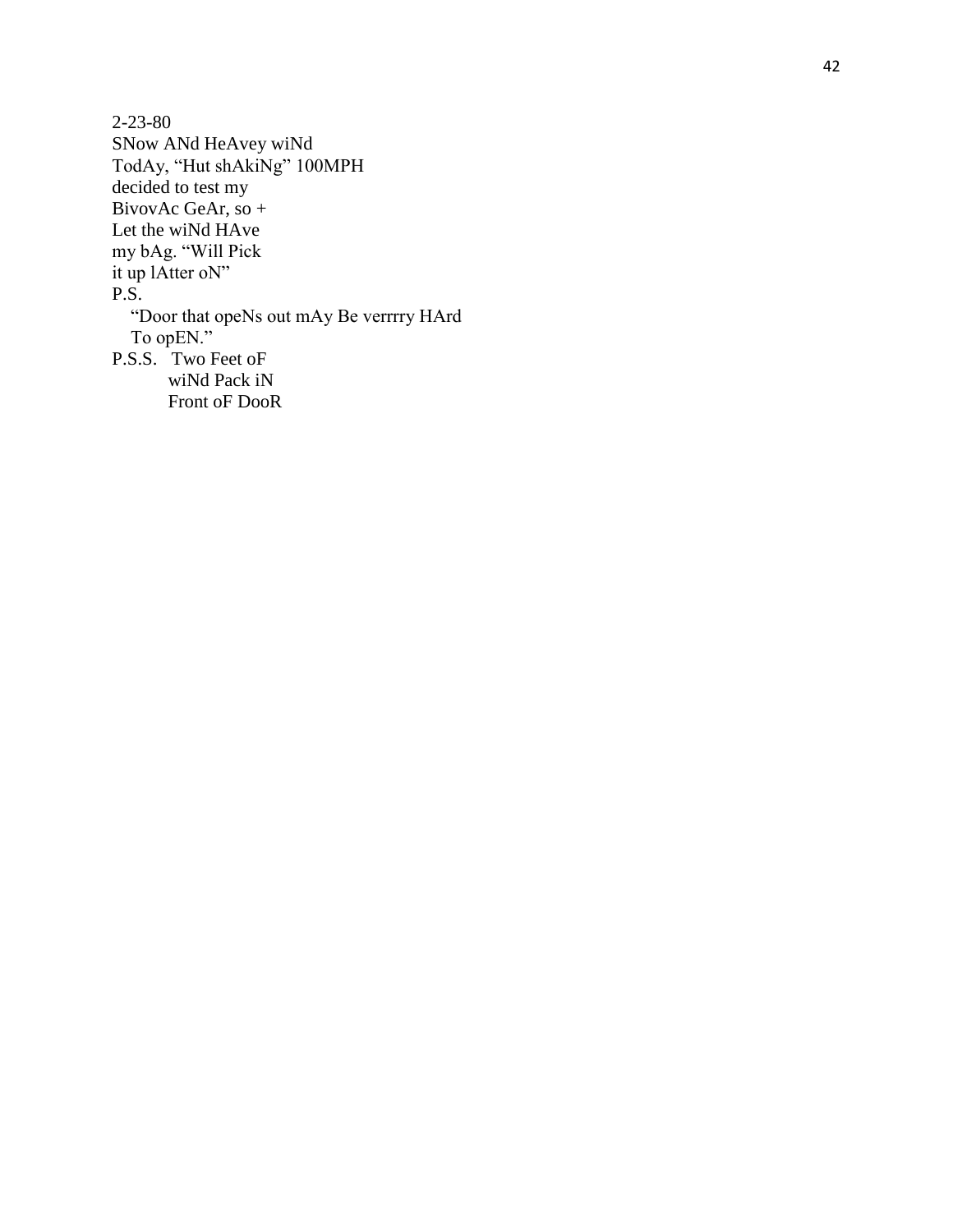2 -24 -80 SUNShiNe, oh well my chores will have to wait till later. wAlked up to 6435 ANd Looked At the View, HeAdiNg For EklutNA Hut. Larry Tedrick Tom Sm(?) DIANNe Dobrowski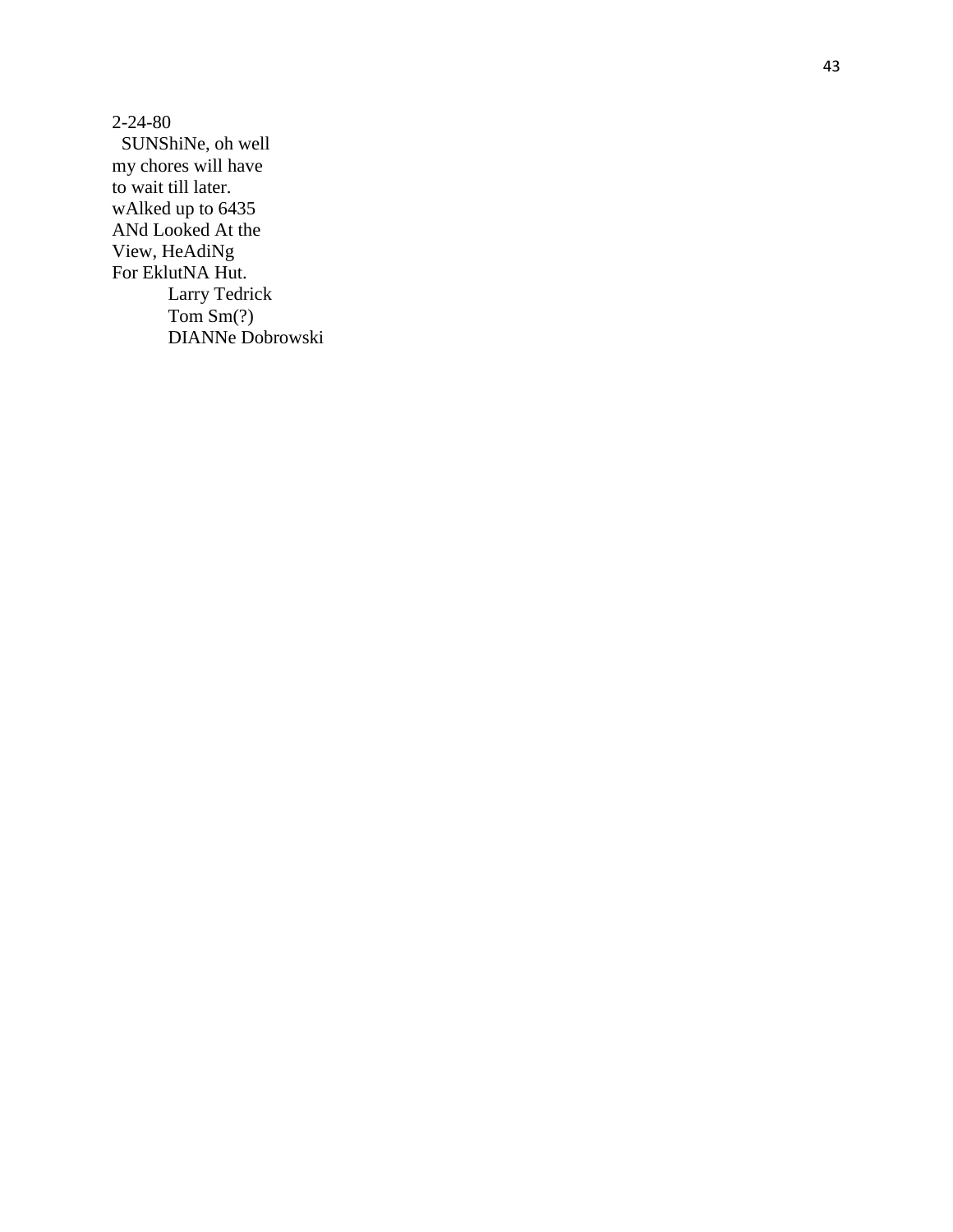THE PEOPLE AT "TIME MAGAZINE" TOLD US THERE WOULD BE A CASE OF CANADIAN CLUB WAITING FOR US IF WE WOULD ONLY COME TO CLAIM IT, BUT ALAS IT WAS NOT TO BE SO WE DRANK TANG INSTEAD. DOUG FESUER GEORGE CLAGETT 3 -28 -80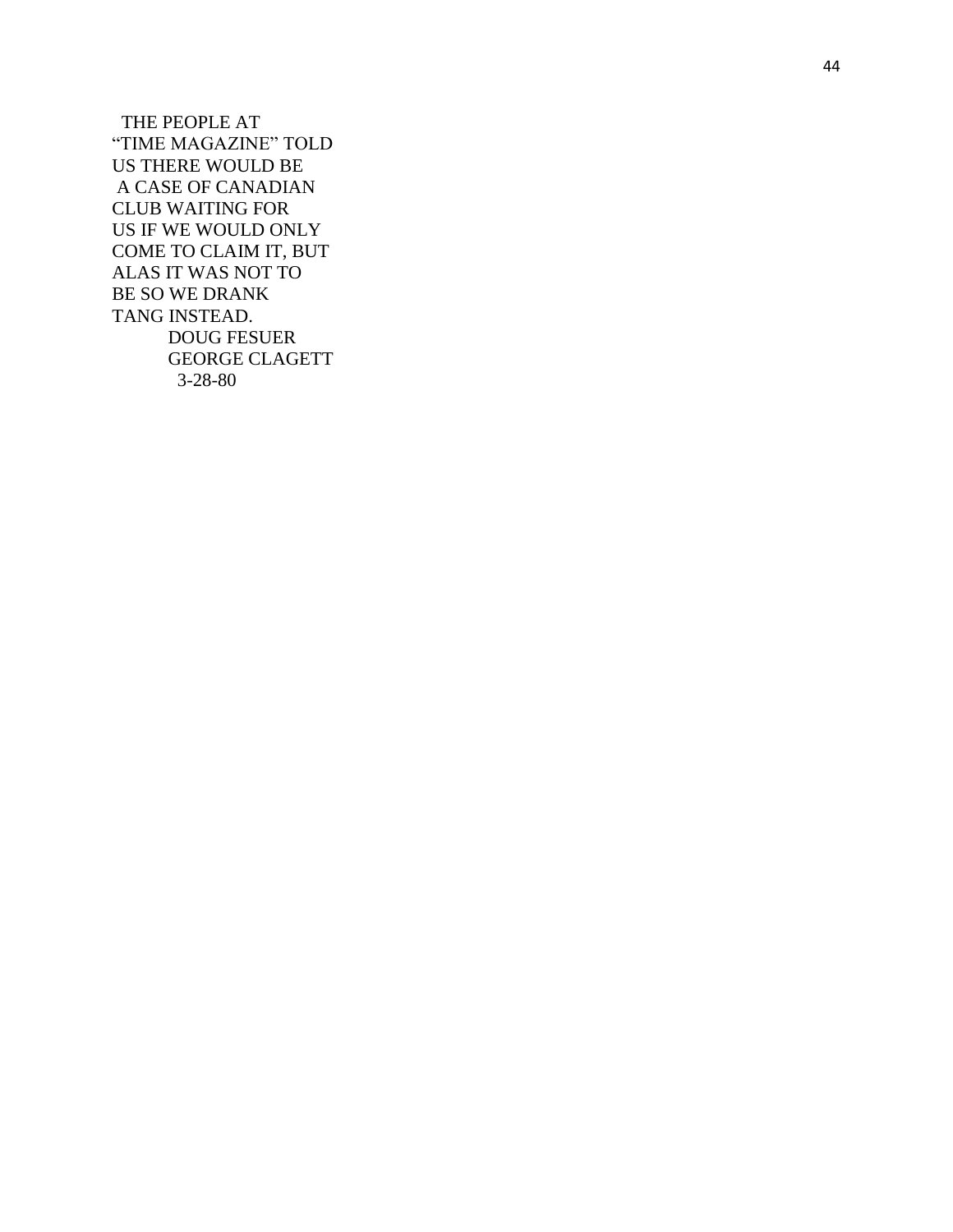APRIL 8 1981 SPENT LAST NIGHT HERE. HEADING FOR EAGLE HUT TODAY NEW RECORD - 3 DAYS BEAUTIFUL WEATHER SO FAR. JOHN HARRIS DAVE MILLS LINDA ELLIS DAVE DE(?) GARNET ROEHM(?) DAN HOUR(?)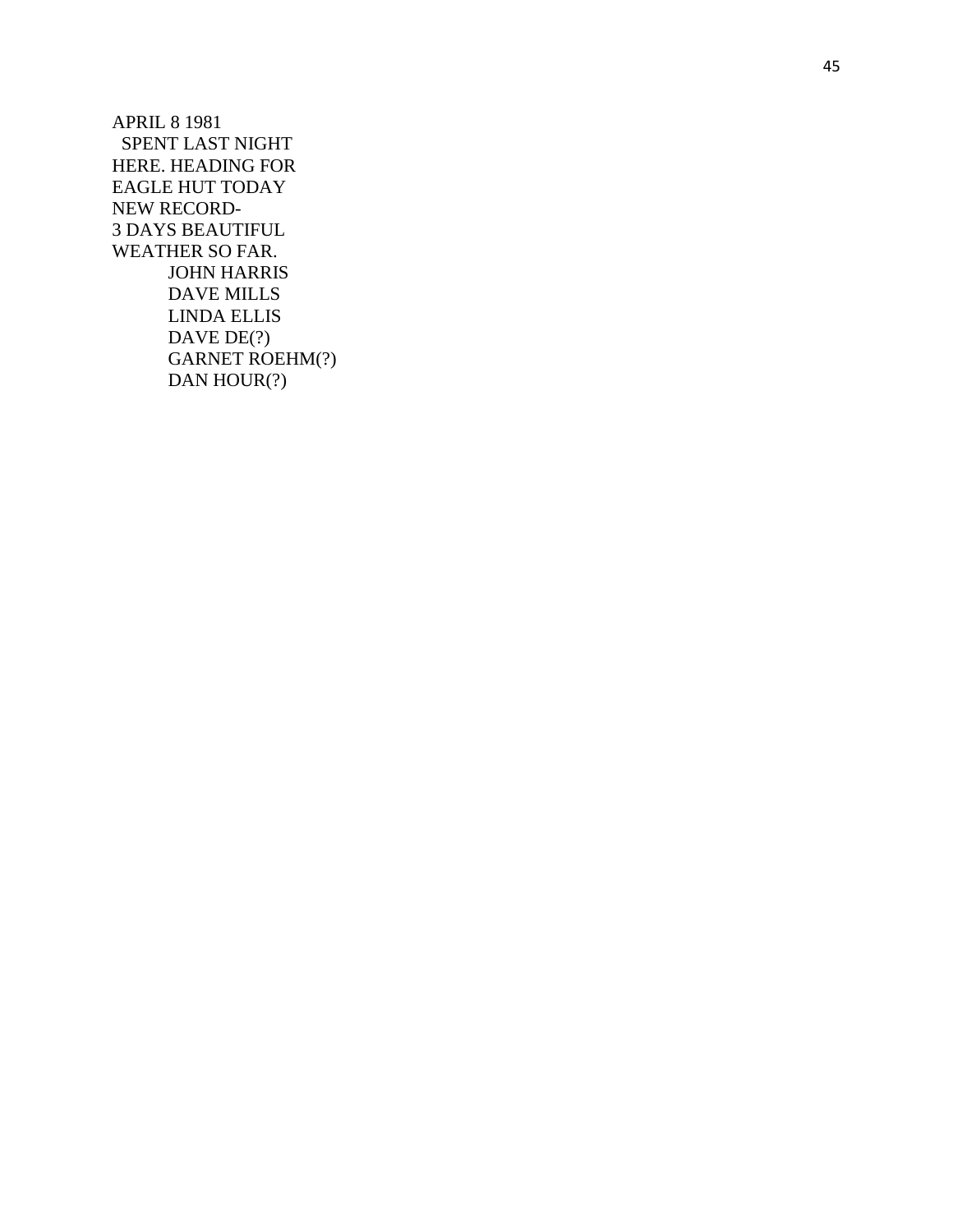6:00 PM ACC Climbing Class 15 goodnik Souls Arrived, Led by me, Bill Babcock

- 1. Todd MiNor
- 2. Bo Fu sco
- 3. J.J. Peot
- 4. Clif BEllEAu
- 5. NANCEy HAECKER
- 6. Bob ANTON
- 7. Bob Pitts
- 8. HERb Kloss
- 9. ToNy Provost
- 10. JANE WhitMorE
- 11. KArEN ForsythE
- 12. Rich ard Ansley
- 13. Ted Runge

And JAkE HESS Sunshine mixed w/ Whiteout, a nice blend. 8 hrs from Pichler's Perch w/ heavy loads

Bill Babcock OFF To Eagle Hut- ©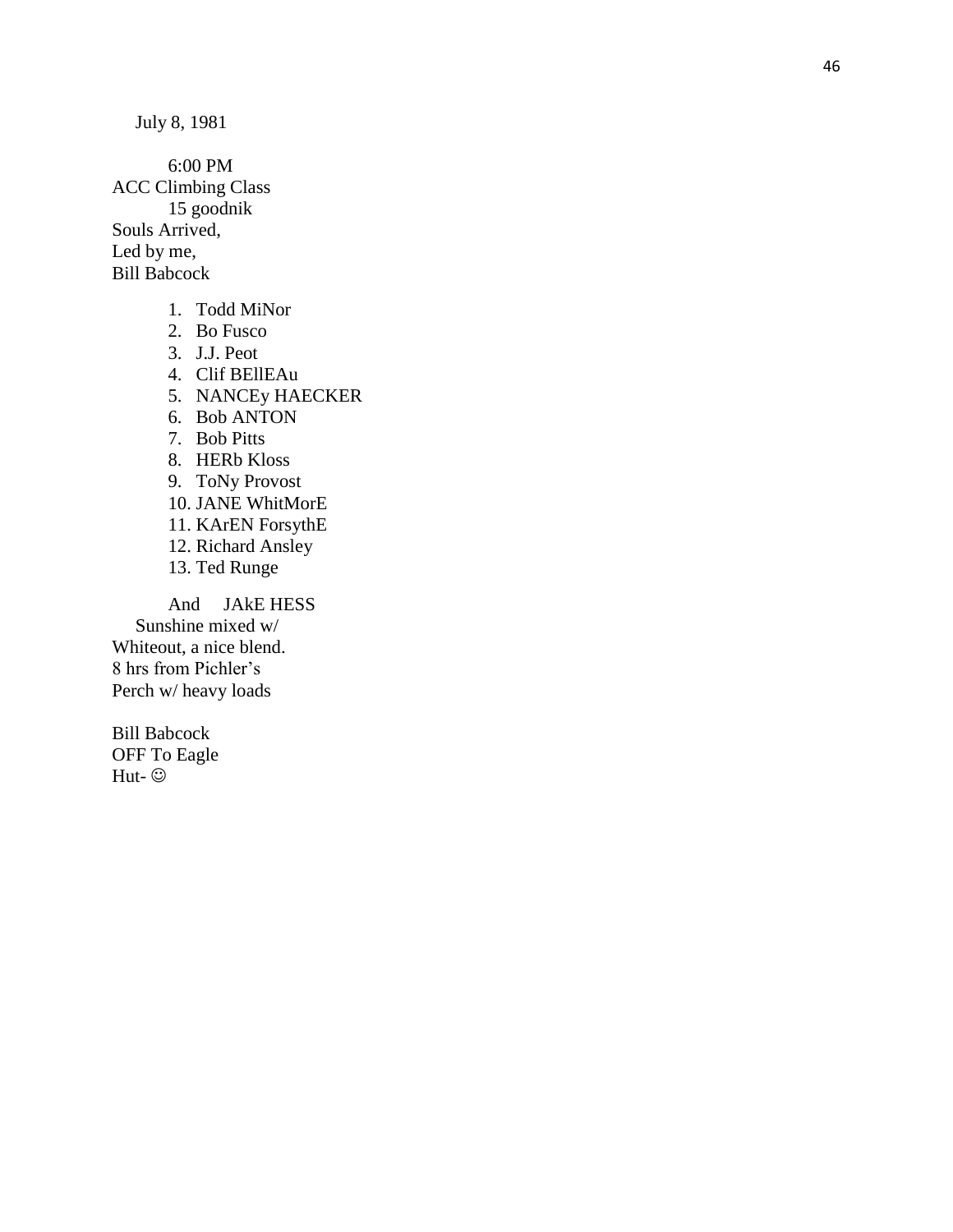May 22, 1982

arrived here yesterday from Eklutna – mostly sunny - hut door almost buried – no shovel – used skies to did door out – saw bear tracks at Eklutna/Whiteout Pass - up this morning to not a cloud in the sky – off, (we hope) to Crow Pass Cabin –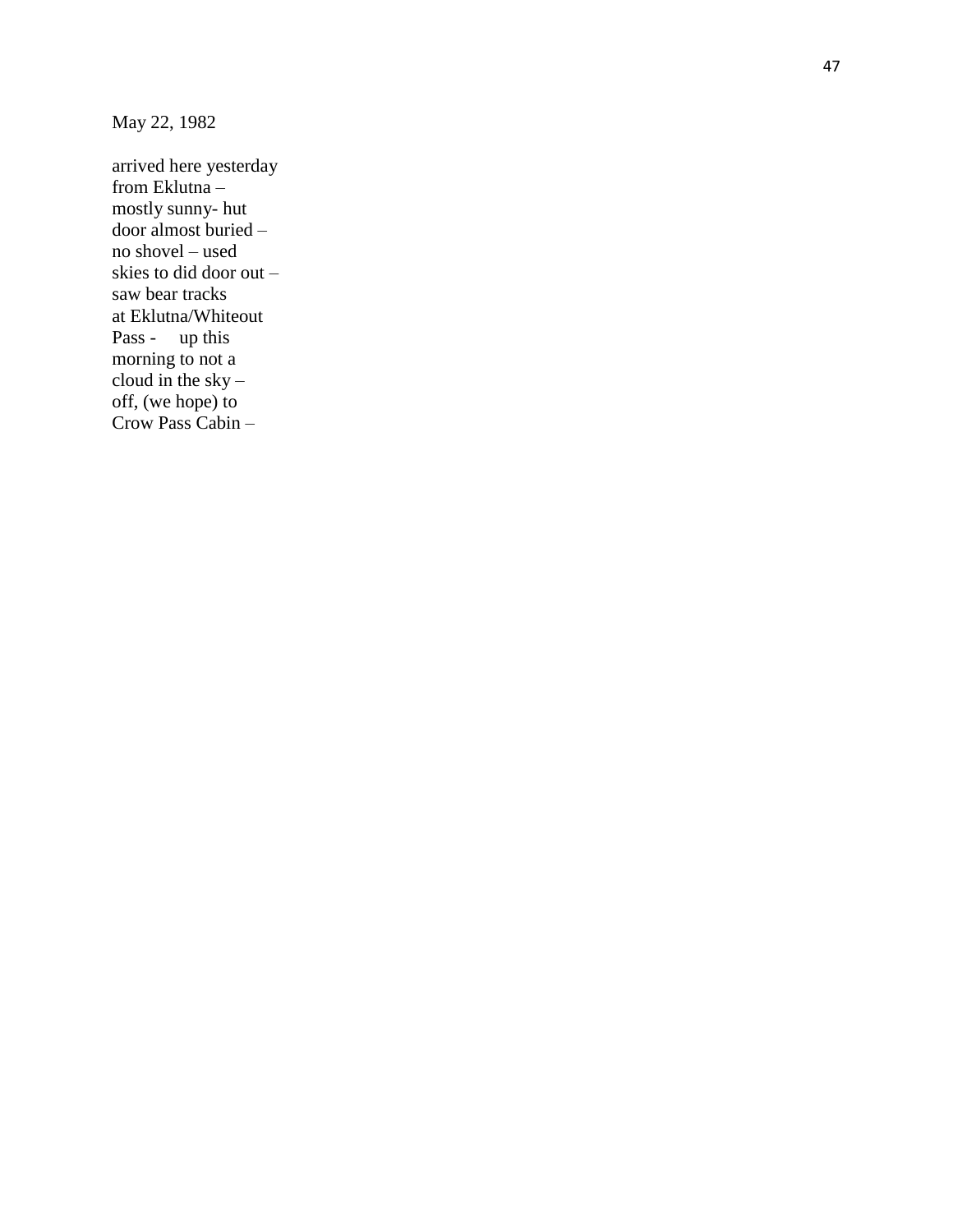I must come back someday to do some climbing - I notice by hut register, that two parties, one in September of last year and one in Feb of this year did not stop by on their traverse see you latter Stalite(?)

& Susan Kernolt(?) P.S. Lost carabiner here that belongs to Jack Duggan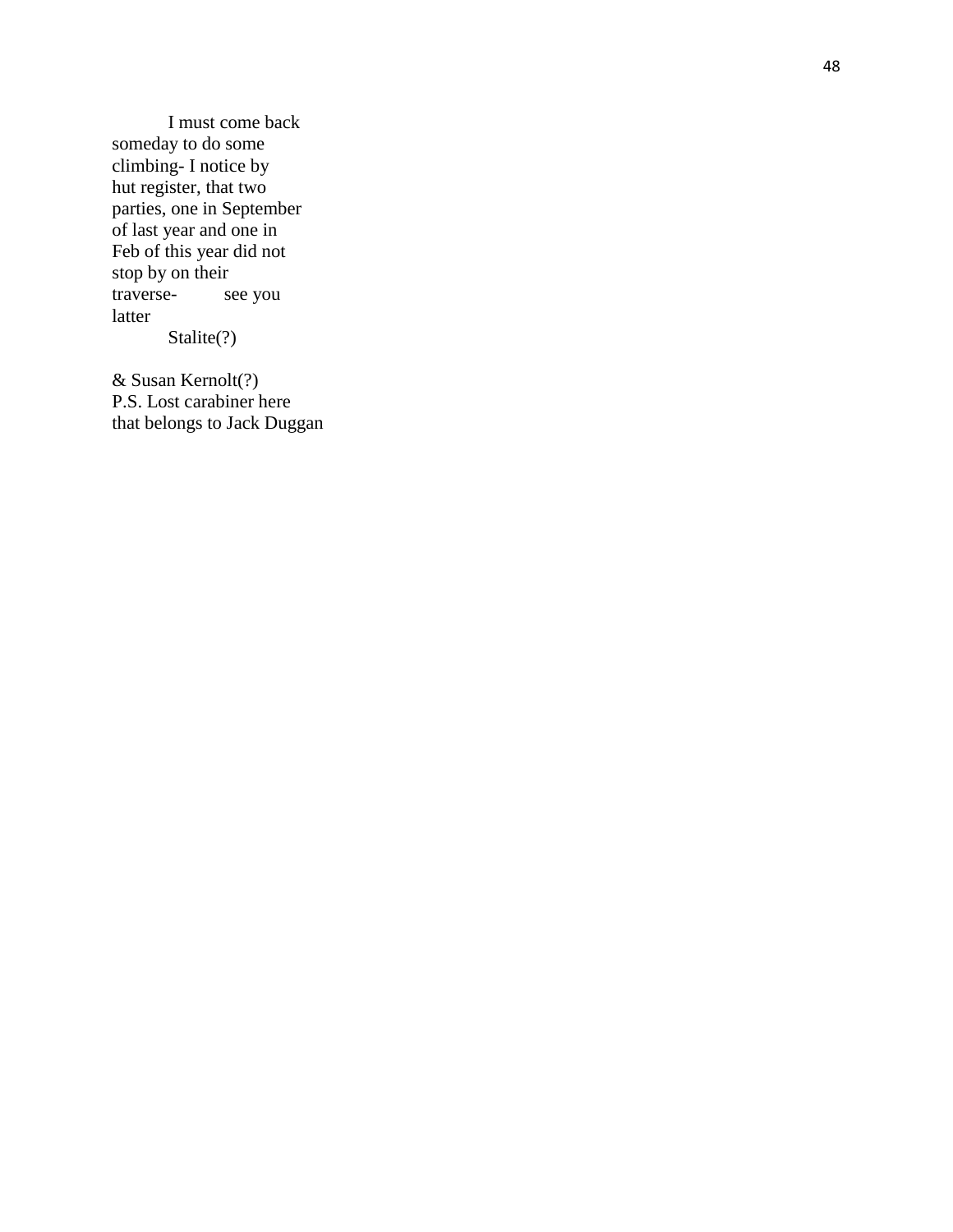P.P.S. back afte 1/2hr because broke ski pole and must get repair materials

June 14 '82

 Long slog on wet snow from the perch. Ski next time! Hut in good shape; had to shovel our way in. June 15 Climbed Hut PK.; now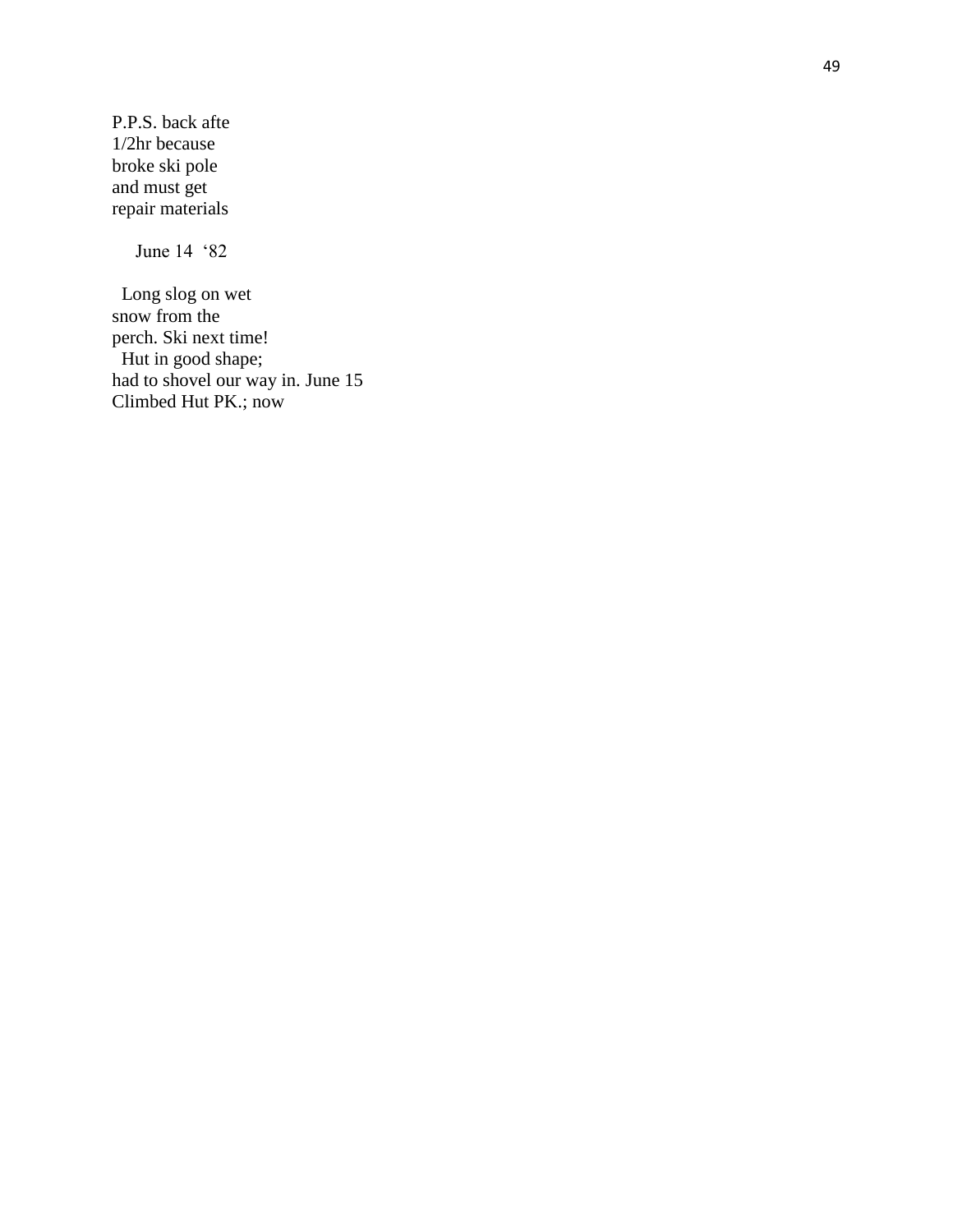on to Girdwood. Willy Hersman<br>Skip King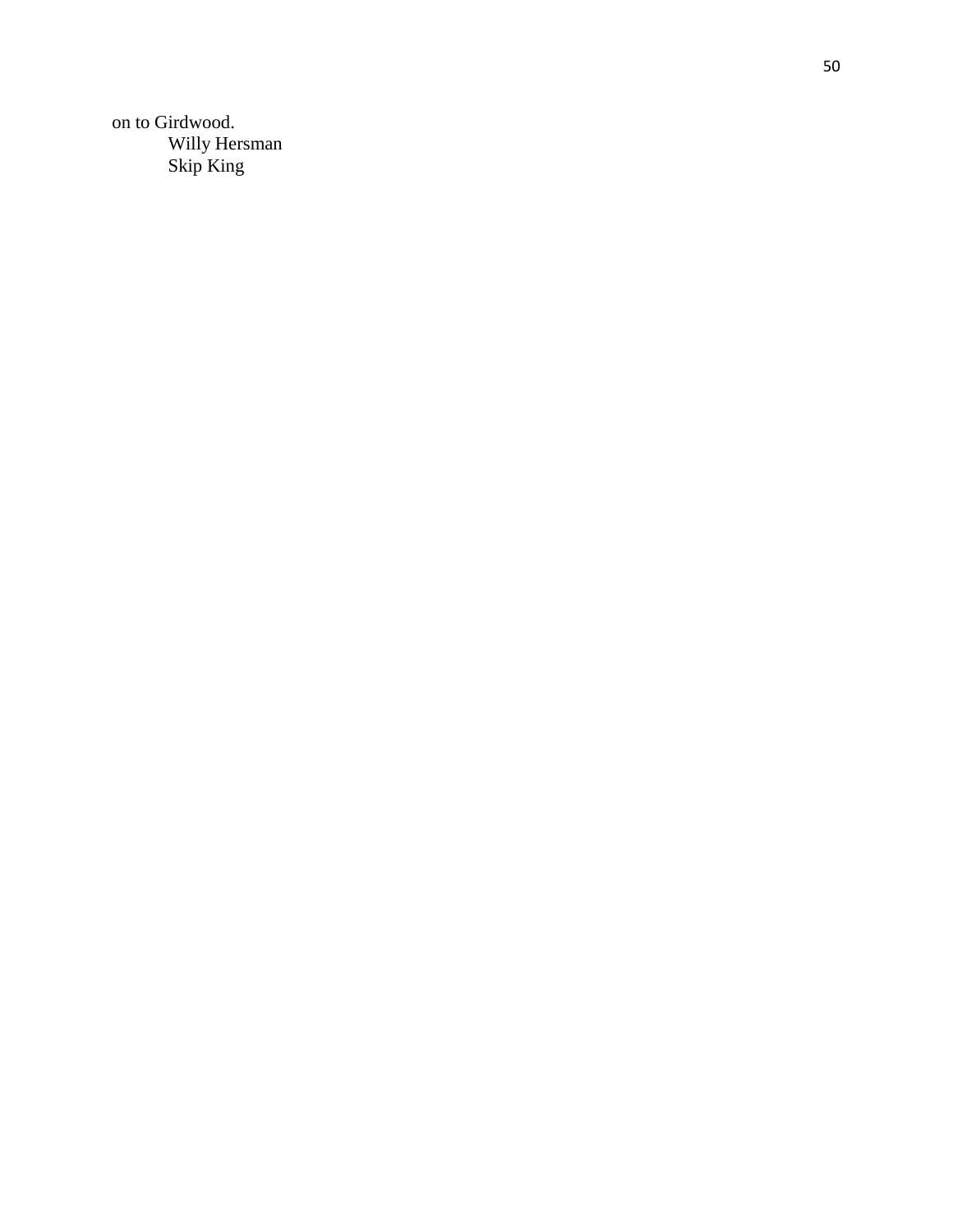August 9, 1982 Willy Hirshman Tim Neale Barb Kaehler George Lawrence Roger Maggard Trisha Herminghaus Jack Hill Dan O'hare Bob O'brien Peter Hoose Hearty MCA ers all. 8 hours from Pitchlers in rain, sleet and snow. -over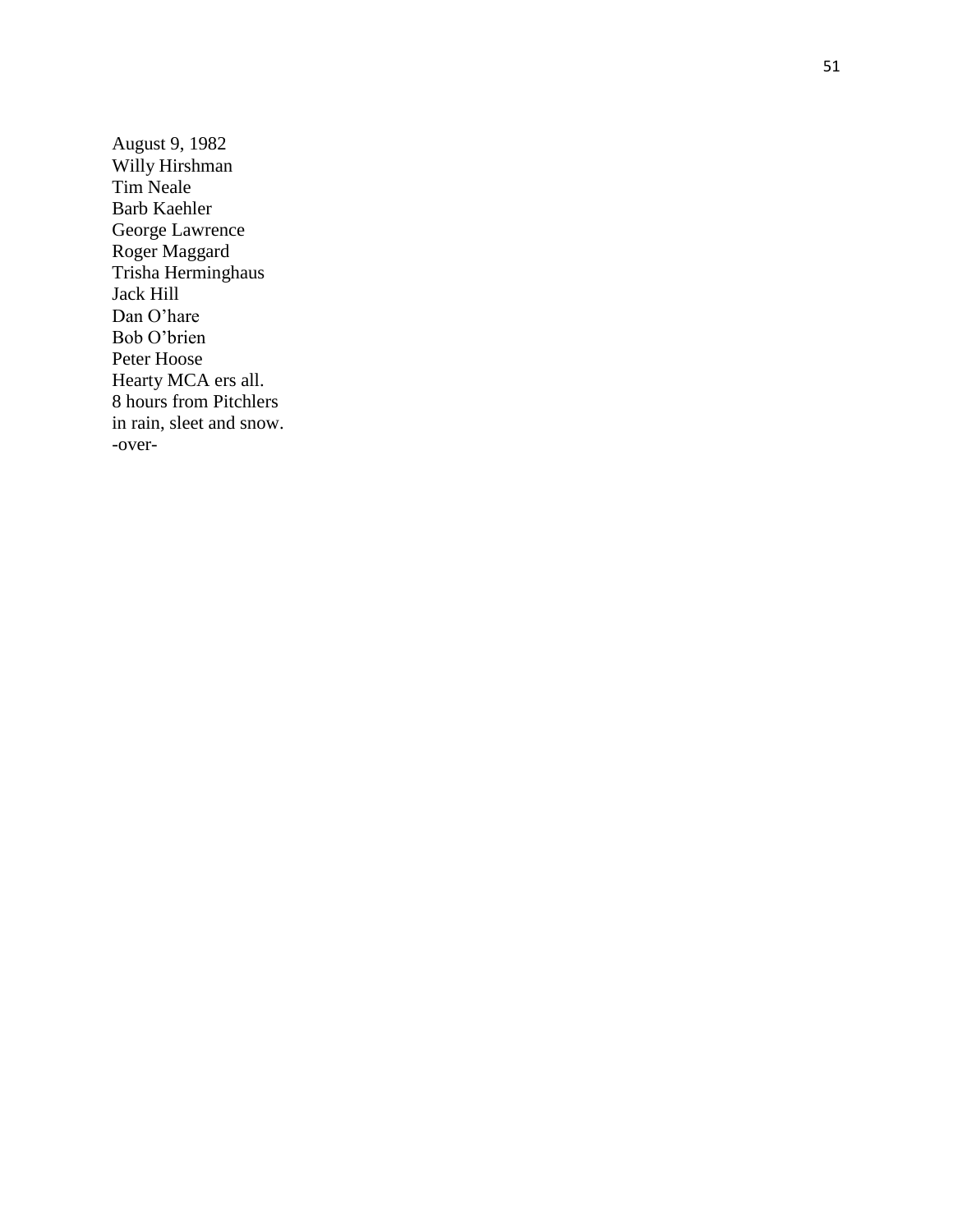Told off color jokes last night while we dined and licked our wounds. monday dawned clear sunny and warm like it always seems to do in other people's hut log entries. Spent leasurely morning drying out Then on to Eagle hut or what remains of it. P.S. Found this exotic purple feather. No doubt from some elusive bird indigenous only to the white out glacier area.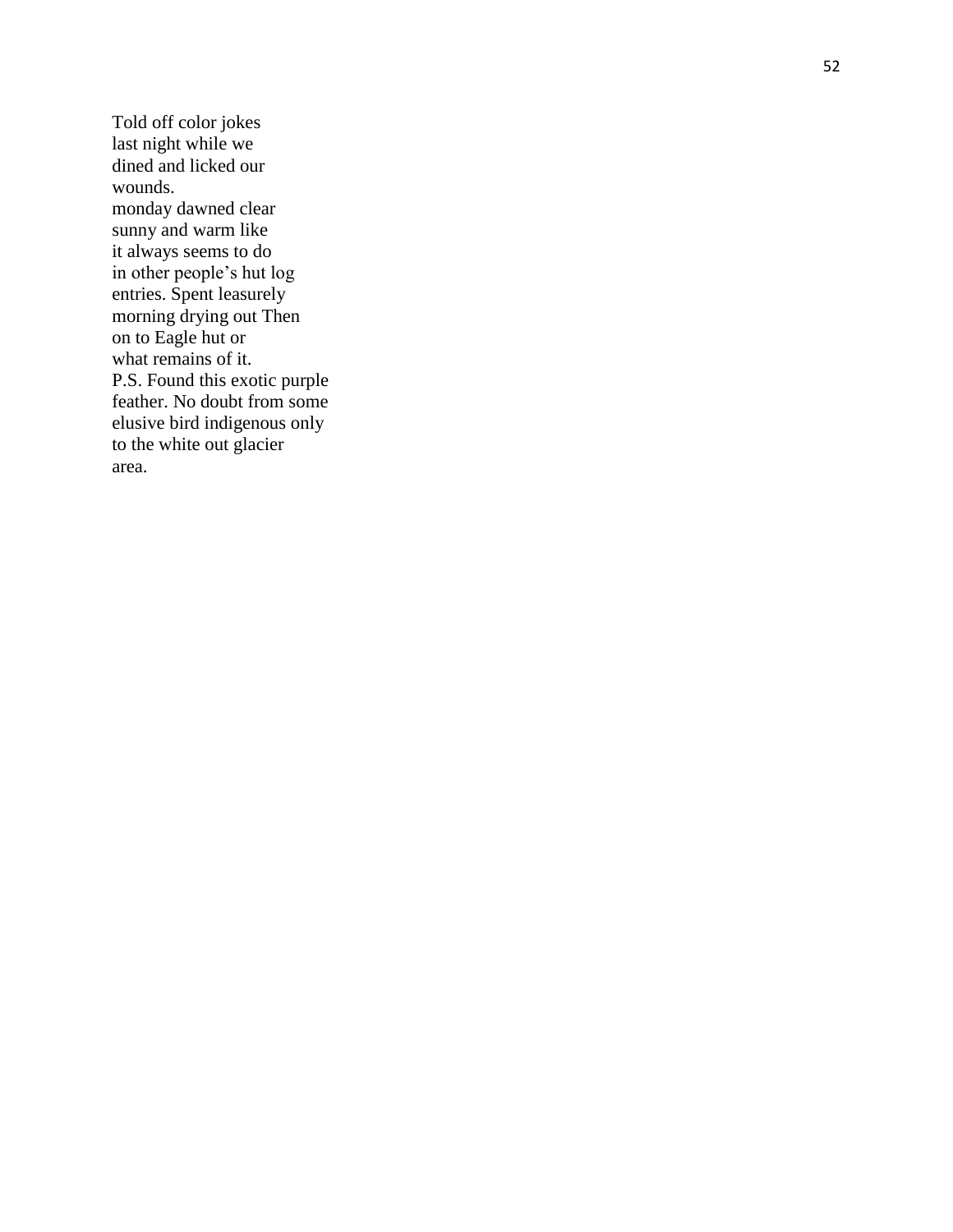Vernon just stold a sock. To warm his water bottle. Sure was good To find this place after bivy camp. Just below perch hut - windy whiteout I'm beg(?)ining to Understand why this Place is so named. Yum -Cheese cake + I can now move my legs so [blurred writing]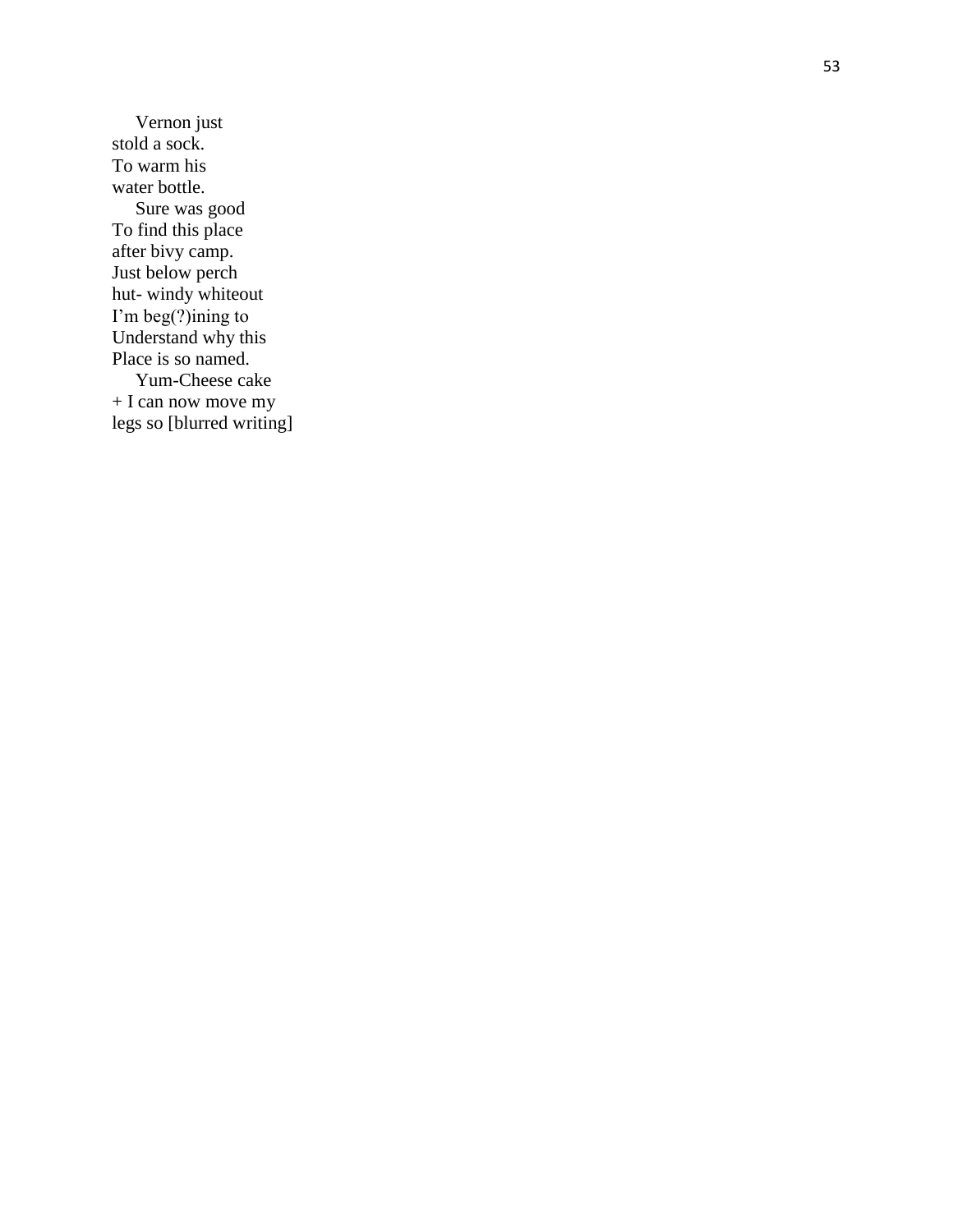NANCy Pfeiffer Vernon  $T(?)s$ .

To bad for those Who missed this trip

At 7<sup>22</sup> [blurred] To bed at [blurred] Vernon would let me sleep - he made me [shovel?] my way out!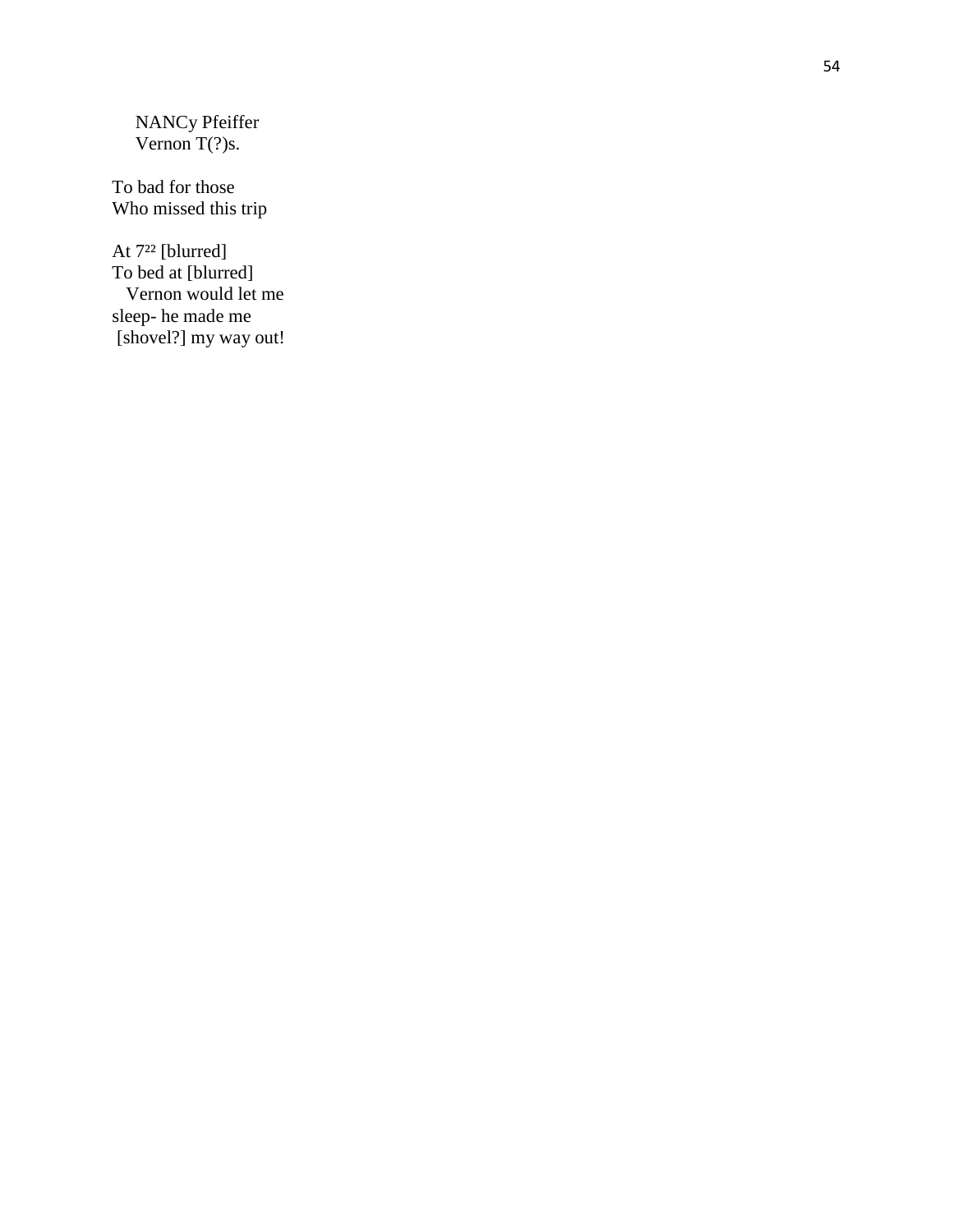5/7/83 5/7/83 DICK GRIFFITH

## JIM BRAHAM

 STOPPED BY FOR LUNCH ON THE WAY FROM GIRDWOOD TO EKLUTNA.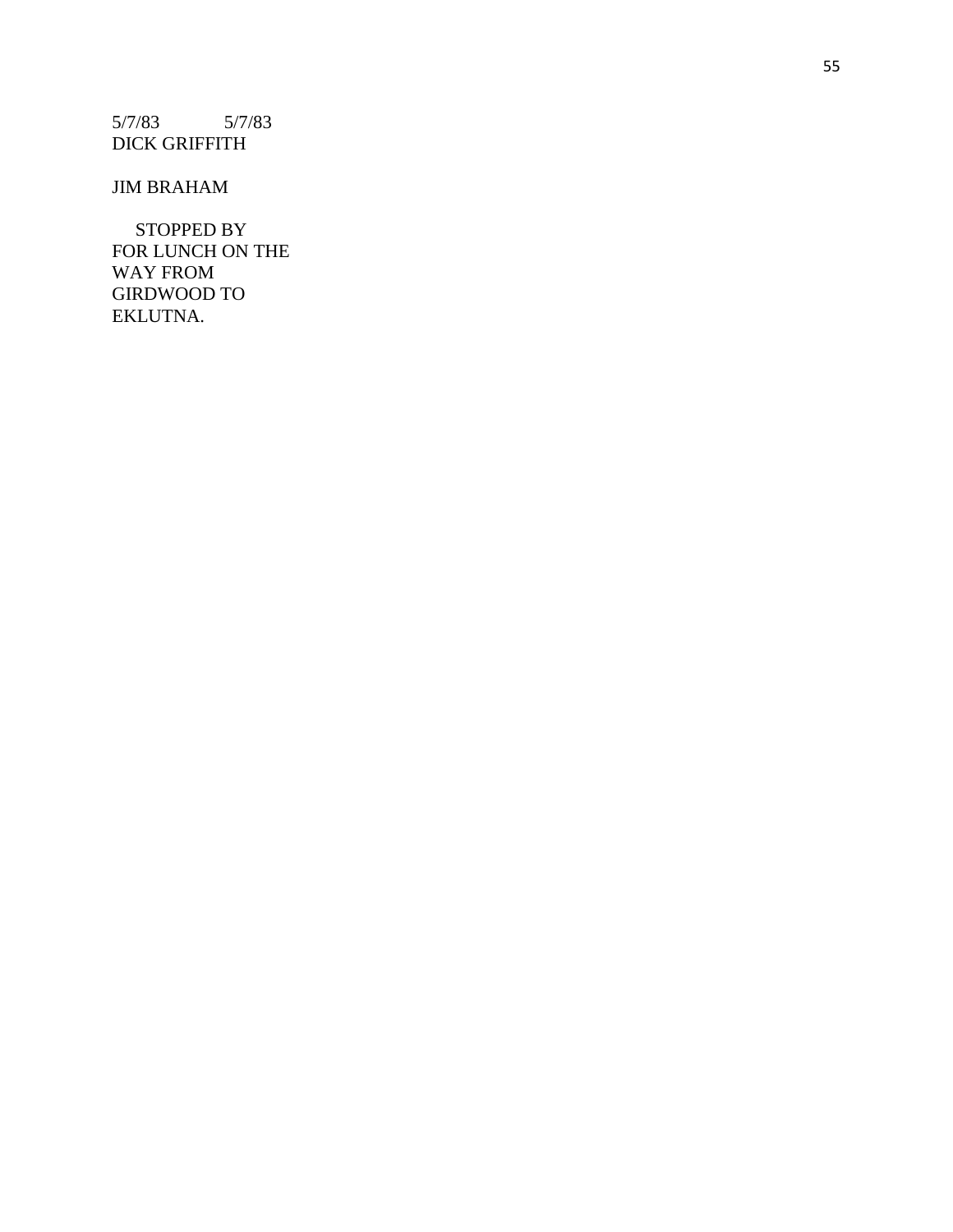5/29/83 THE PARTY: LISA HOLZAPFEL STEVE KOSLOW JENNIFER WILLIAMS DAVE BLANCHET THE SCENE: A SMALL WIND BUFFETTED HUT NESTLED SECURELY (?) AMONG THE ROCKS. THE OBJECTIVE: TAHITI THE THEORY: THE HUT IS IN FACT NOT THE DOCILE PLYWOOD FRAME IT APPEARS, BUT IN FACT, A SINISTER WEATHER GENERATOR THAT FOOLS ITS POOR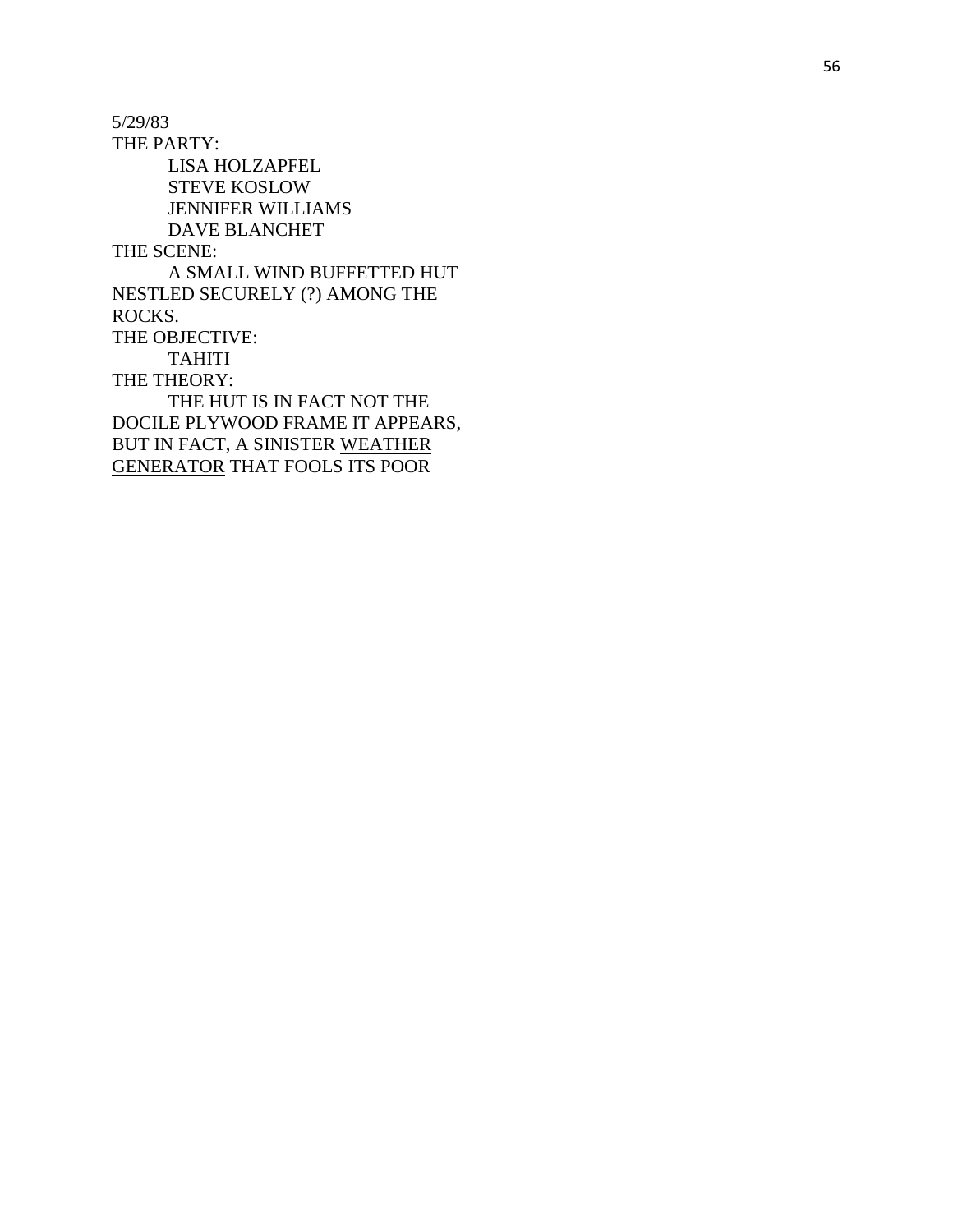UNSUSPECTING DENIZENS INTO FITFUL SLEEP + OVERDOSES OF SUMMER PILE CLOTHING. WERE IT NOT FOR THE HUT THE HERD OF IGUANAS SEEN YESTERDAY TRAVERSING EAGLE GLACIER MIGHT HAVE ALREADY OVERRUN THE AREA. THE REALITY: AFOREMENTIONED CLOUDLESS DAYS

ARE LIES + THE AUTHORS DON'T LOVE JESUS. EVEN GLACIERS GET THE BLUES. THE END: IT'S ALL UPHILL TO PICHLER'S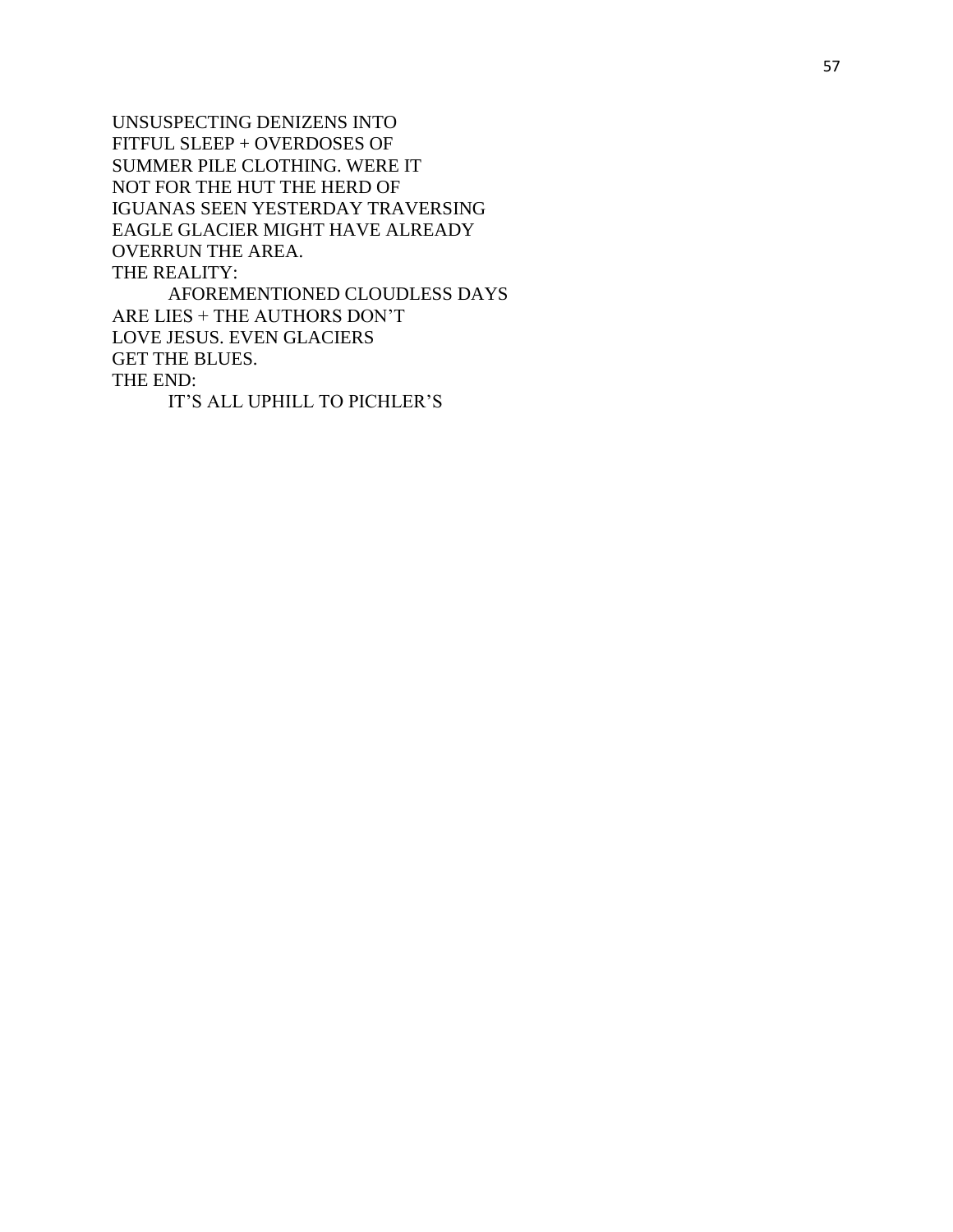6/20/83 MORe Tough duty. GooDwin & Abert (?) to Eklutna cabin via The Perch. Nice solstice sAunter. We should build a sAuNa. CoMMents?

Cabin good shape, Thanks Chugach StatePark. (This is a MCA hut + maintained by Them (us))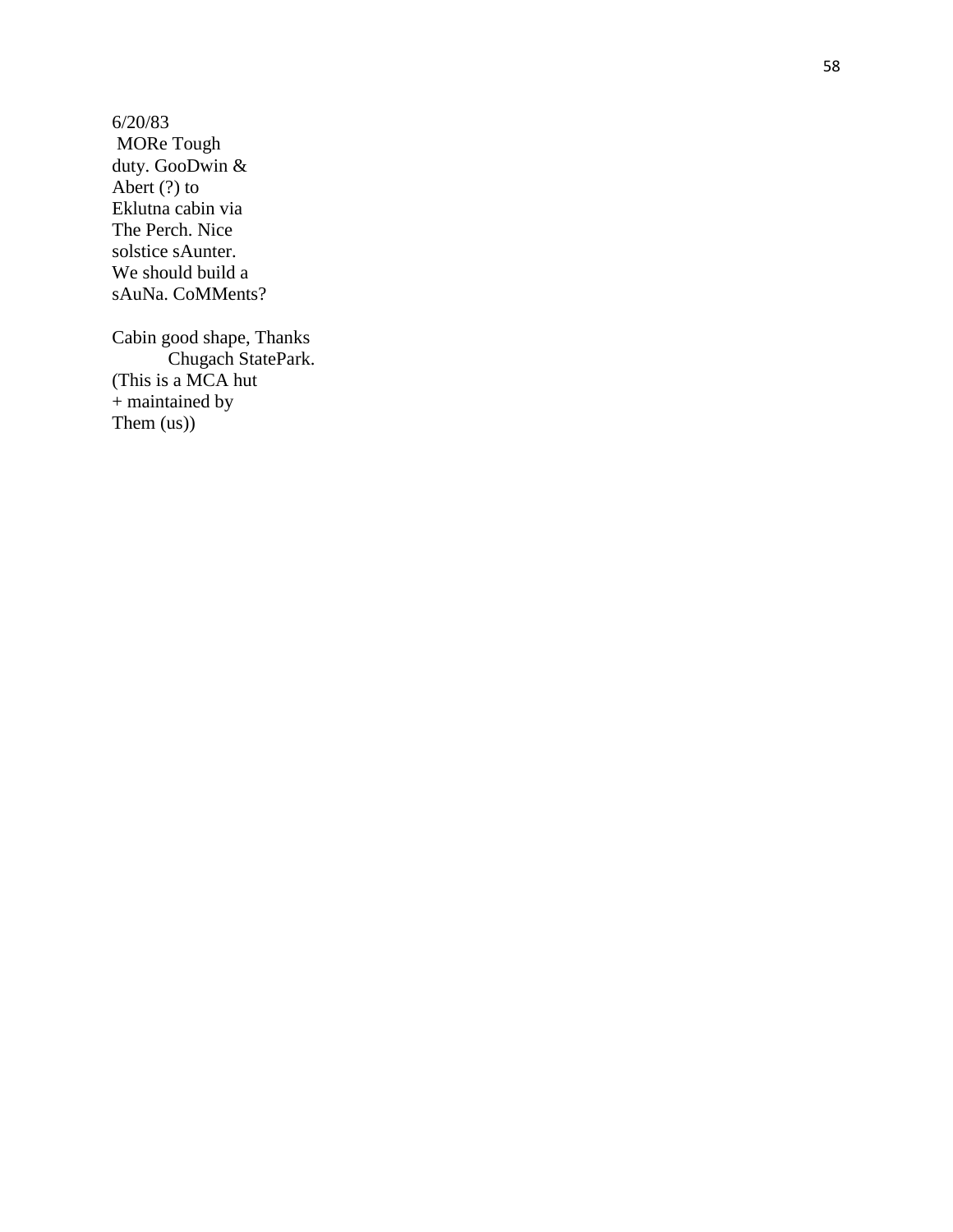July 4 1983 Am Doug VAN EtteN ROGER CLAy Tom HENRY Julie Kelly Rick Kelly Priscilla Lukens Alan Johnson JohN Cafmeyer KARen Cafmeyer Tour bus dropped us here oN the way to the parade. Hope the fog in the pass to Eagle Glacier lifts soon, we want to find the route to Tahiti.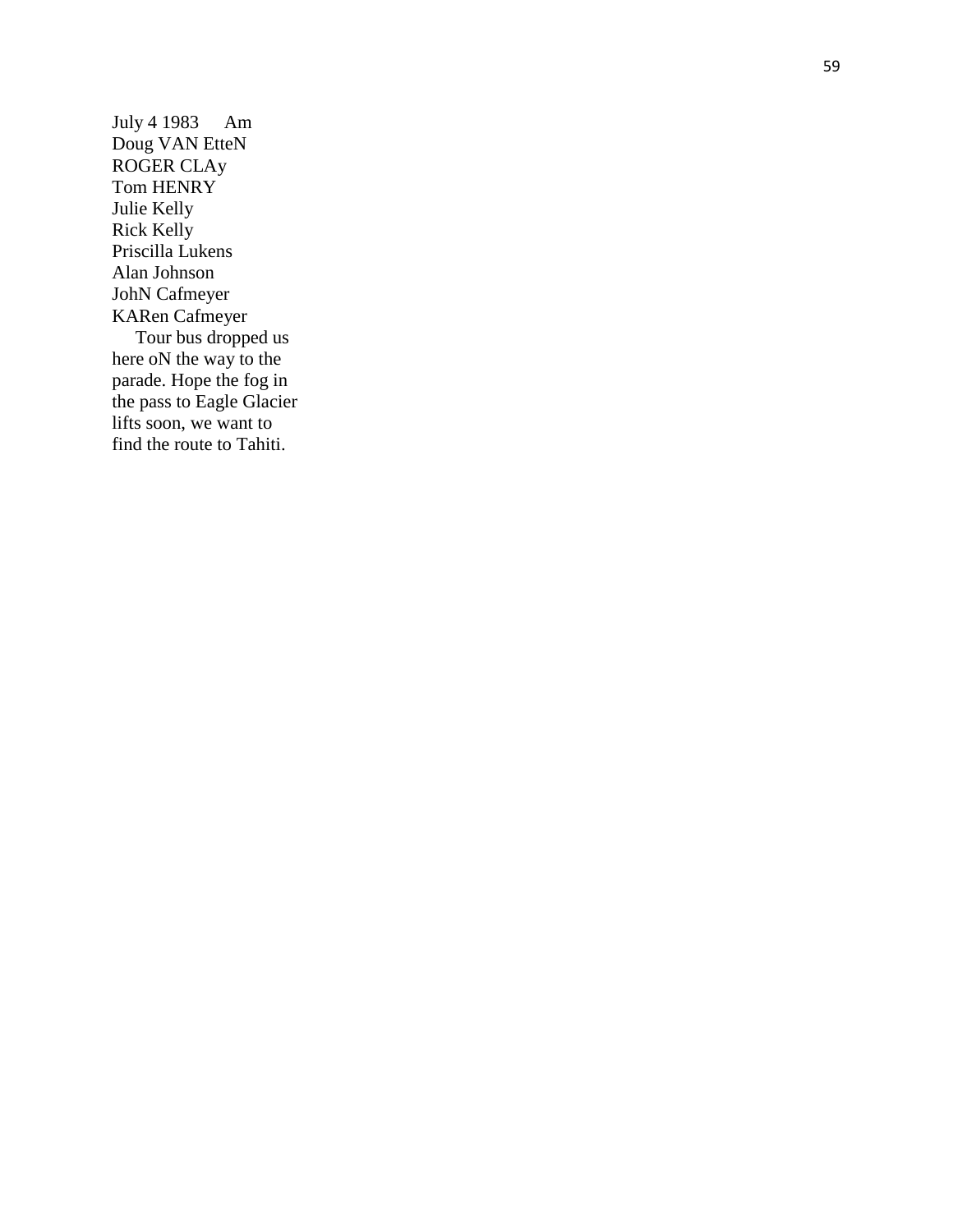7/7/83 Came in fog, left in Snow. One nice day in Between to do Hut and Whiteout Peaks. Thanks MCA for the hut [marginal] 7 - 6 -83 CURT KUTIL Todd Miner Mark Miner Cliff Belleau Bob Antonson Kaerin Stephens Tracy Preston Margaret Timmerman Dave Dan Laura Thompson Bob Geertz Jim Kalak

ACC/Ak Mtn Adventures [margin note]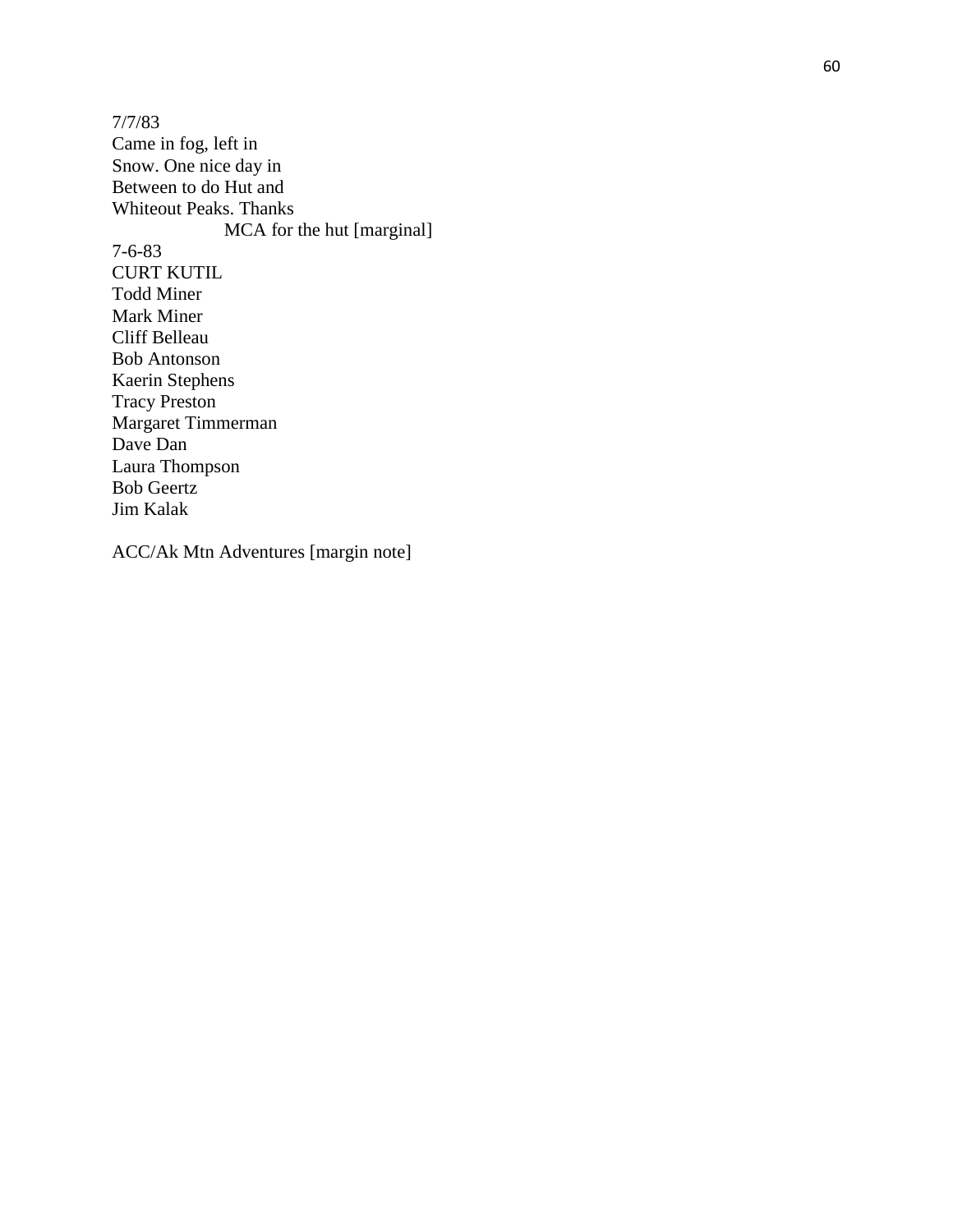$4 - 3 - 84$ En Route fRom EklutnA. HAD A beautiful dAy today, sonny with some snow. Good gRunt to hut **BEAUTIFULLY** CLEAR NOW, GReAt views Steve Knuse, EAgle River  $(+ Bill BRedAR, (?)$  $(?)$  WASH $)$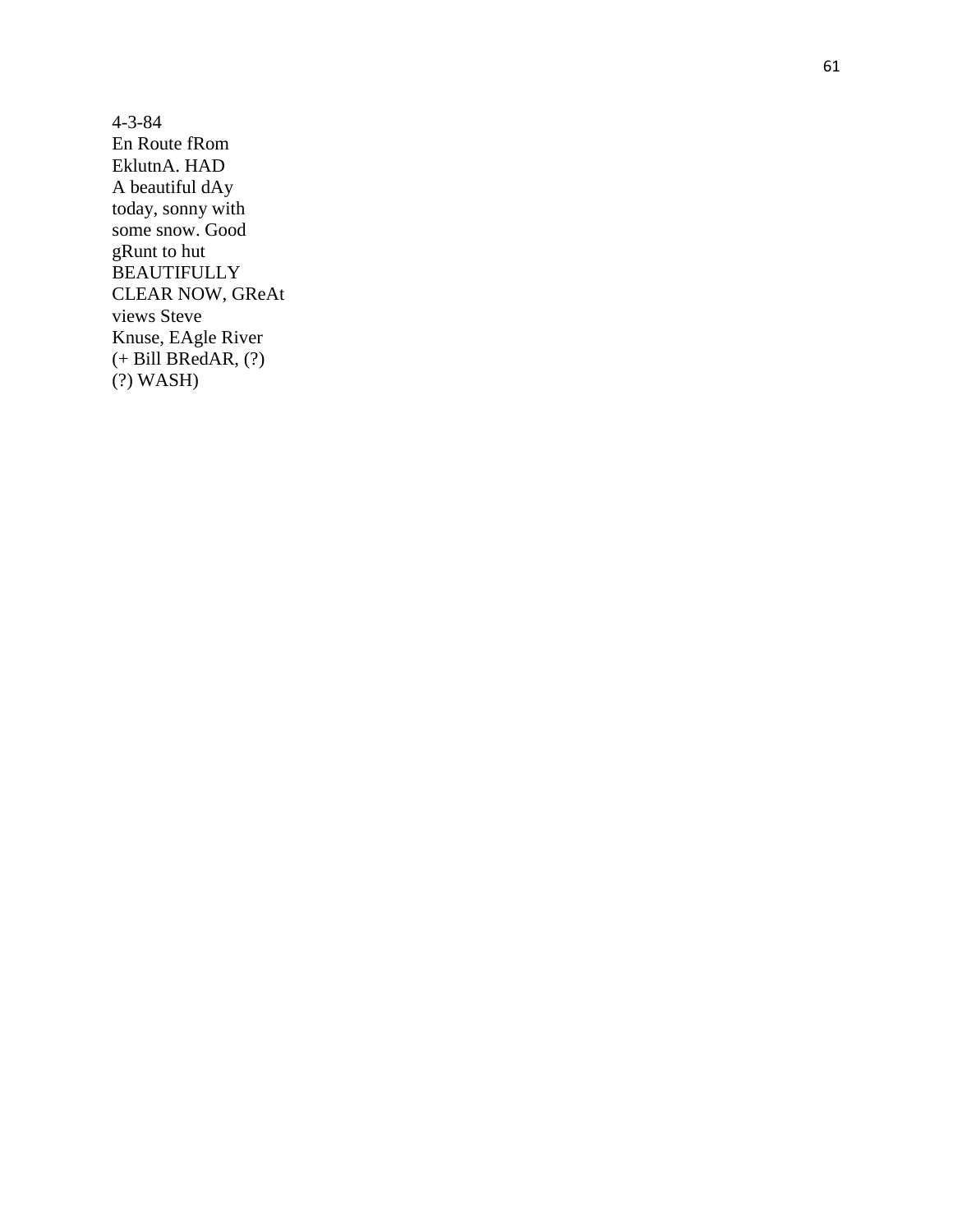10/16/84  $\leftarrow$  IMPOSSIBLE FOR IT IS NOW 6-16-84 [margin note]

7 HR FROM PECLER'S PERCH ON WAY TO GIRDWOOD. APTLY NAMED GLACIER, MORE GNARLEY BAD ASS WEATHER Left my candle lantern At pichlers hut, please send to Box 672 Girdwood, Ak 99587 JOHN TUCKER Tom Walter Doug White Paul Silveira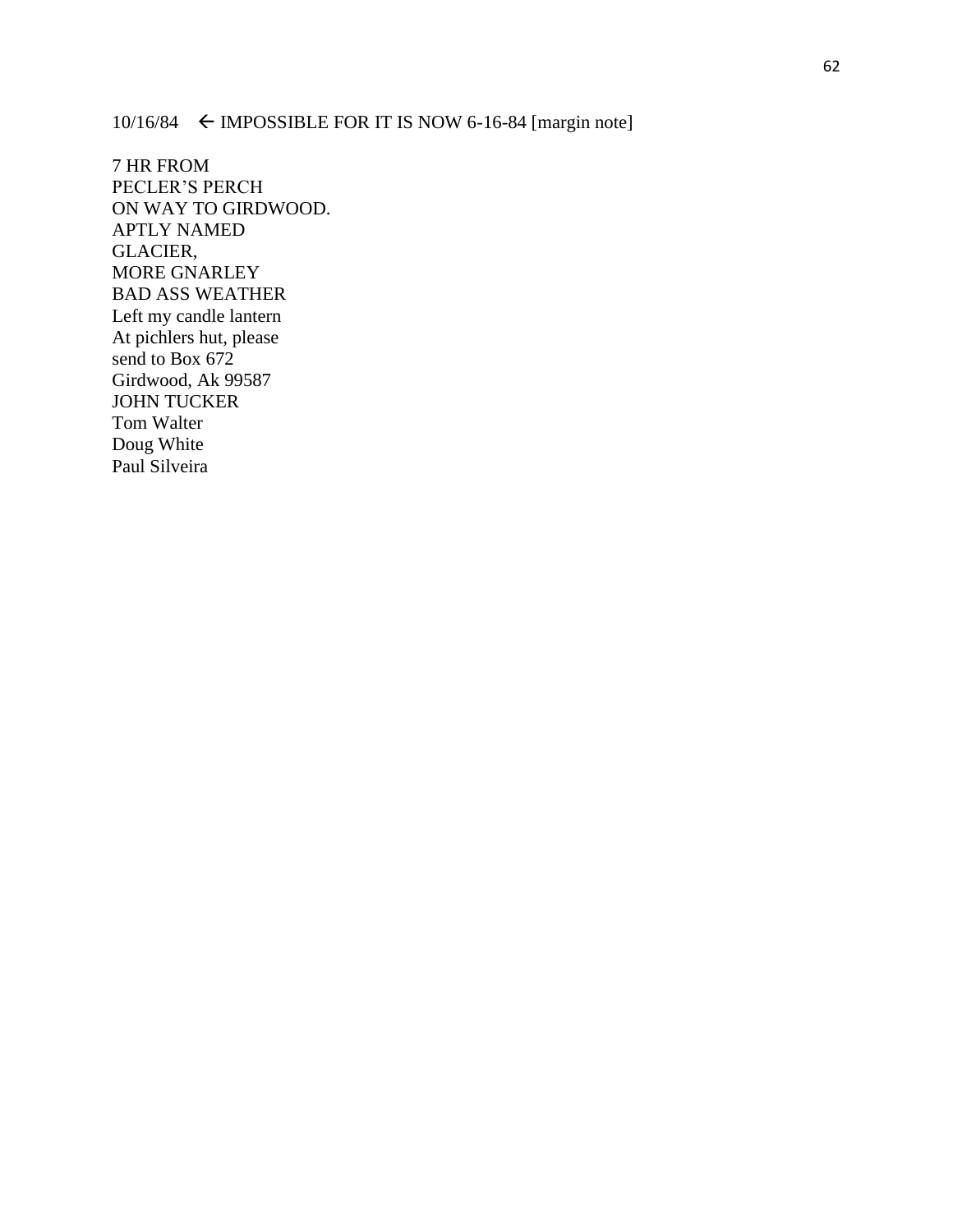4/24/84 8 hours from "Perch" on skis Slow going through deep snow. Nice weather again today. Going to Girdwood on Eklutna to Girdwood Traverse. Cozy Cabin. Roger & Nina Kemppel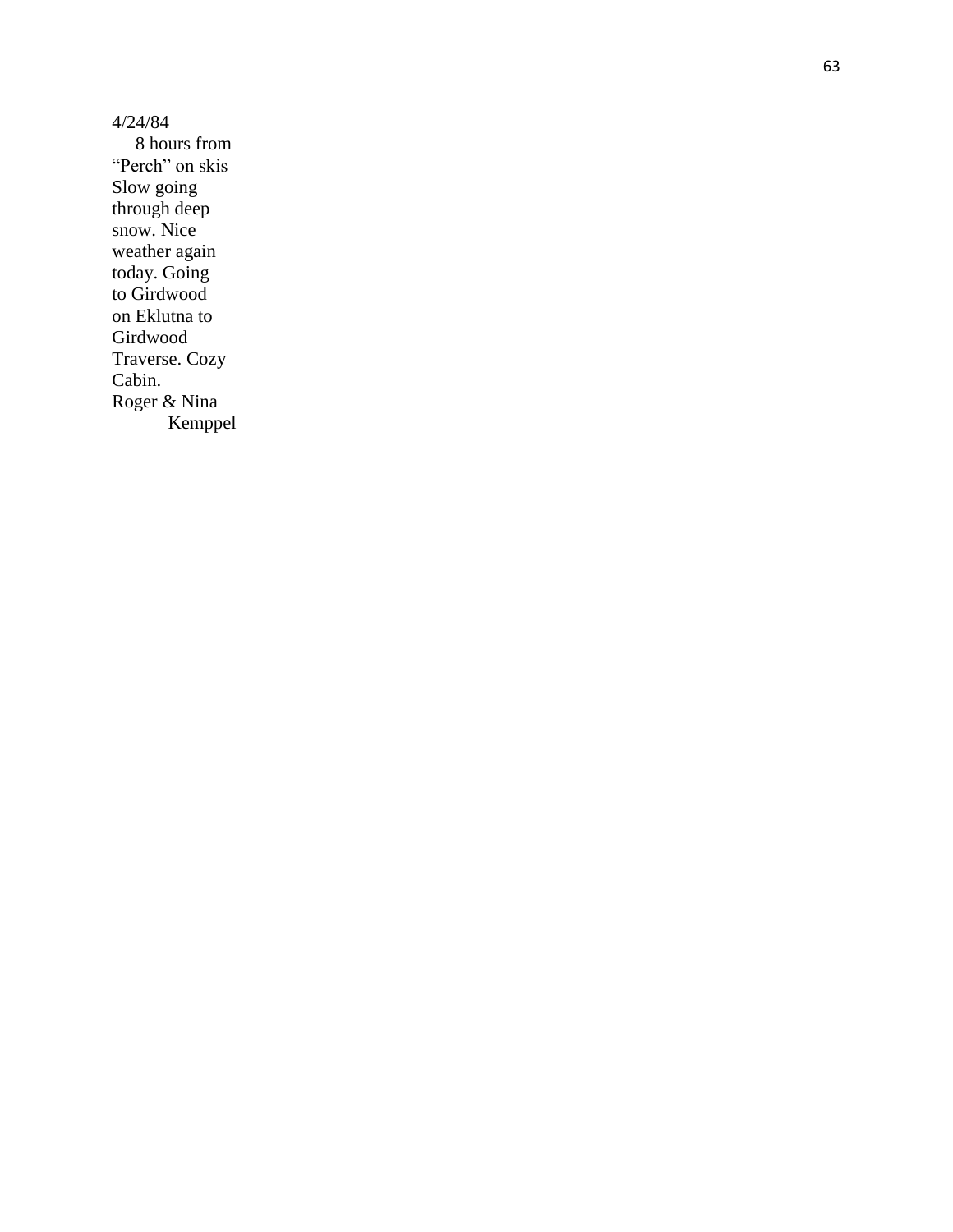?

5/10/84  $2^{nd}$  Annual Girdwood to Eklutna Came via the Crow Pass ridge of Goat Men.- a rightgeous workout with full packs. Bivvied [margin between Bivvied and Skiied: "sp"] at [scribble] summit. Skiied from summit to this hut next day. The sky has been perfectly clear with barely a breath of wind. Brutal U-V radiation- very dehydrated coming up the pass from the 'Shake and Bake' glacier. Day 3, opened the door and was blasted by sun. Like the scene out of Close Encounters.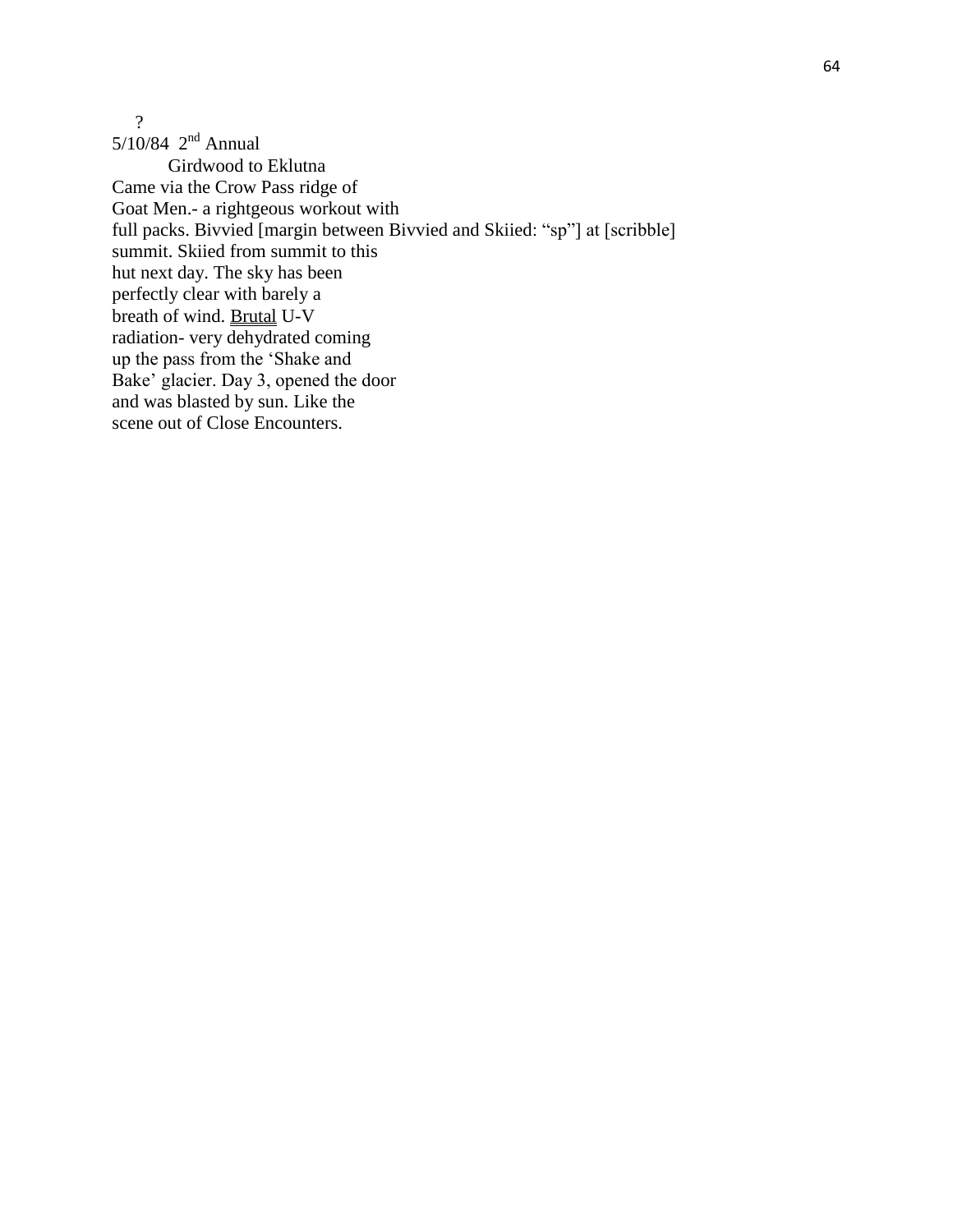Now, the odds are that the next person to read this will be getting blasted silly by the sicko weather that usually comes through here. This is not the raving of a tequilla soaked mind. We ran out yesterday night. Skiied out behind Pk 7135 ? Saw Dora Keen range- outrageous visibility. Came back and skied righthand ridge [margin under visibility: "sp"] with John Earle. Many beautiful<br>turns. [4 vertical squiggles]. Matthew Honeggar turns.  $[4$  vertical squiggles]. John Earle Gary Mayforth (Gil)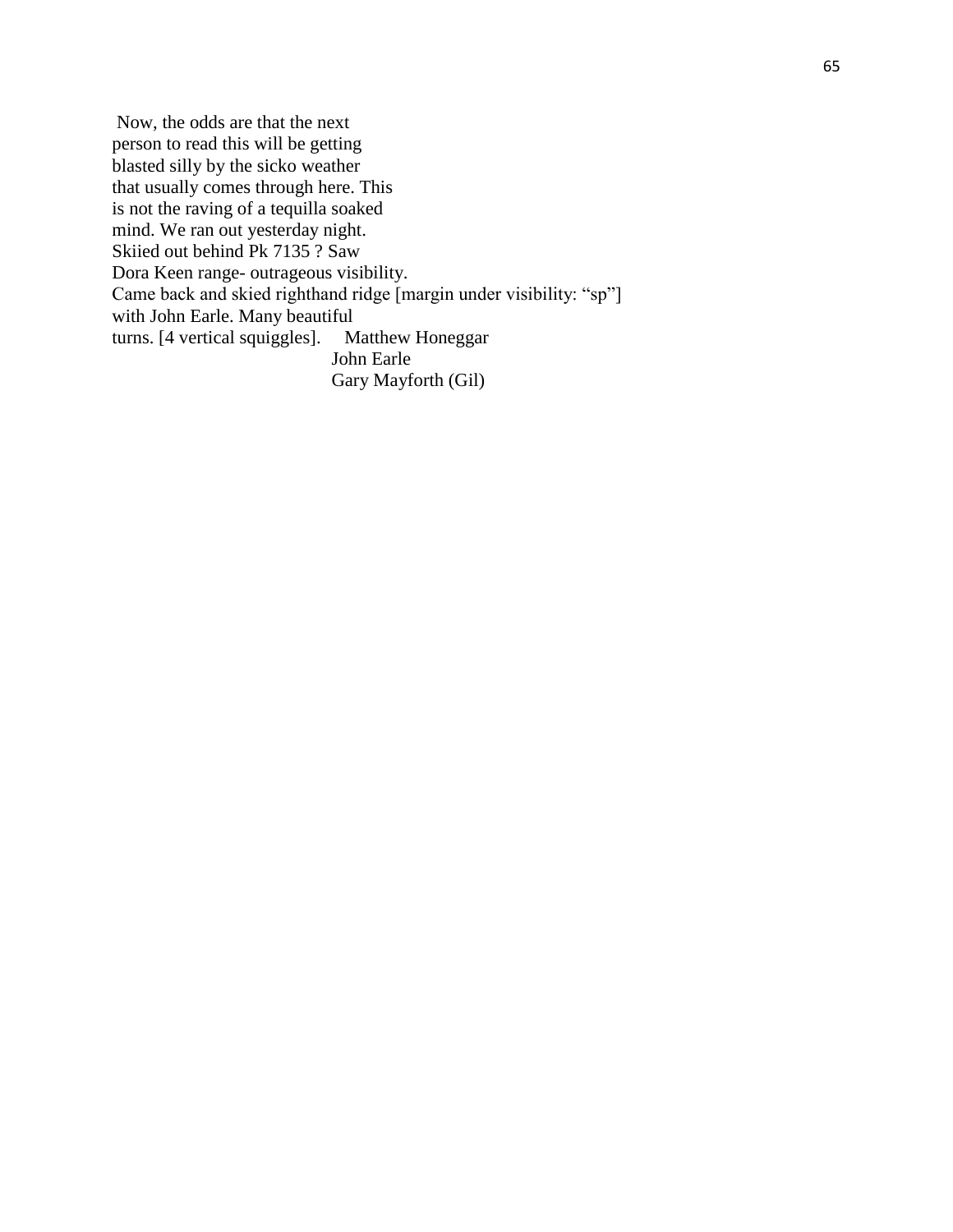May 12 1984 Bill Compton David Wrigels Bruce Stattord Jean Perkerson Jay Johnson Jim Braham Dick GriffiTh Heidie H 5/13/84 RangeR M. GOODwiN flew in with ERA helicop ters for A MedivAc, No ReAL problem. Subject with pulled leg Musels [verticle squiggle] can't ski.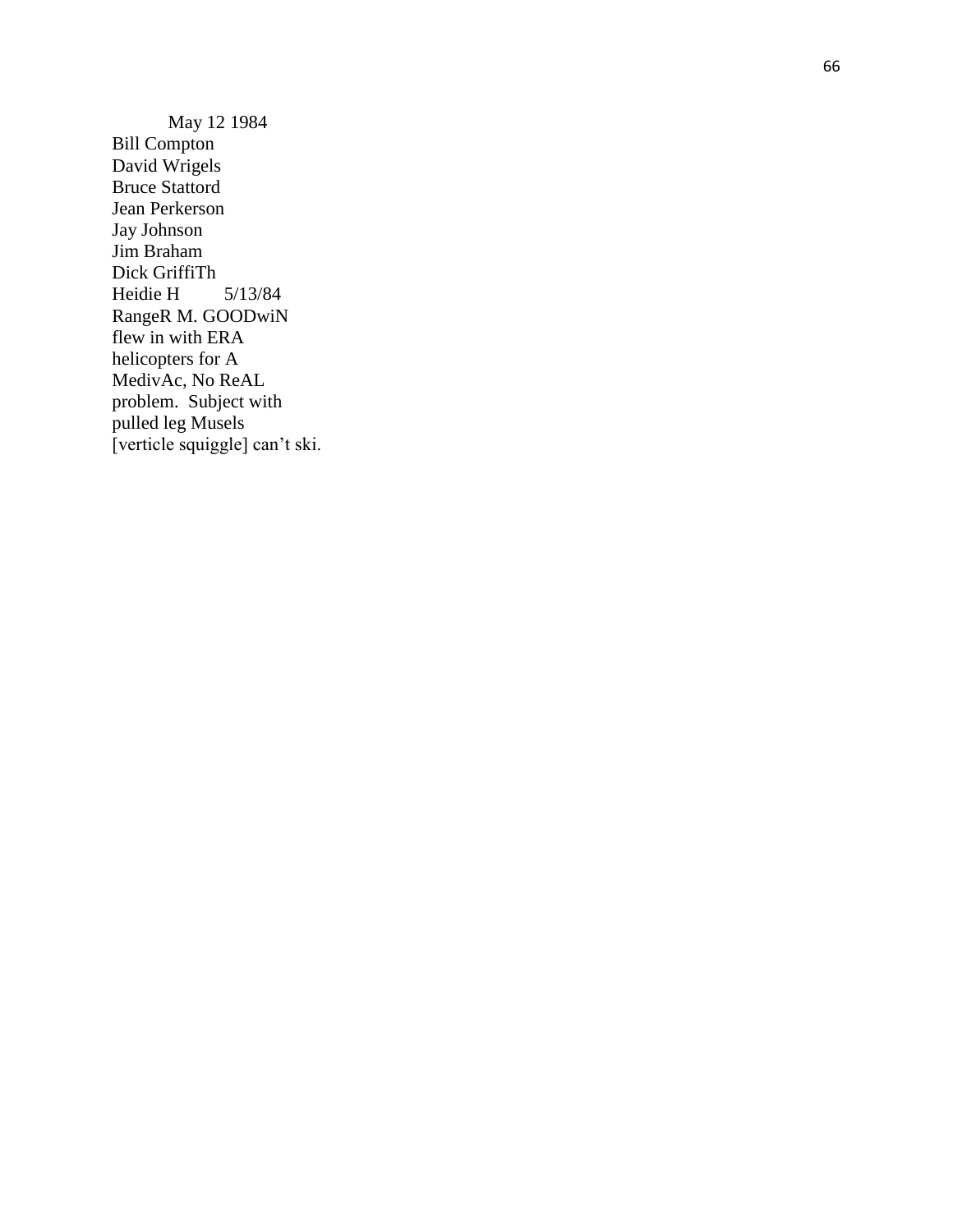June 15, 1984

 N.S.P. gang of 5 aRRived 9:20 pm after 9 hour slog thru total whiteout. Found cabin due to good compass work and more than a little luck. 6/16 - cabin day - can't see more than a rope length most of the time. Incredibaly boring. weather breaking about 9<sup>30</sup>am 6/17 - Beauttiful morning. We can final see where we've been and more important where we are going. This isn't a bad place when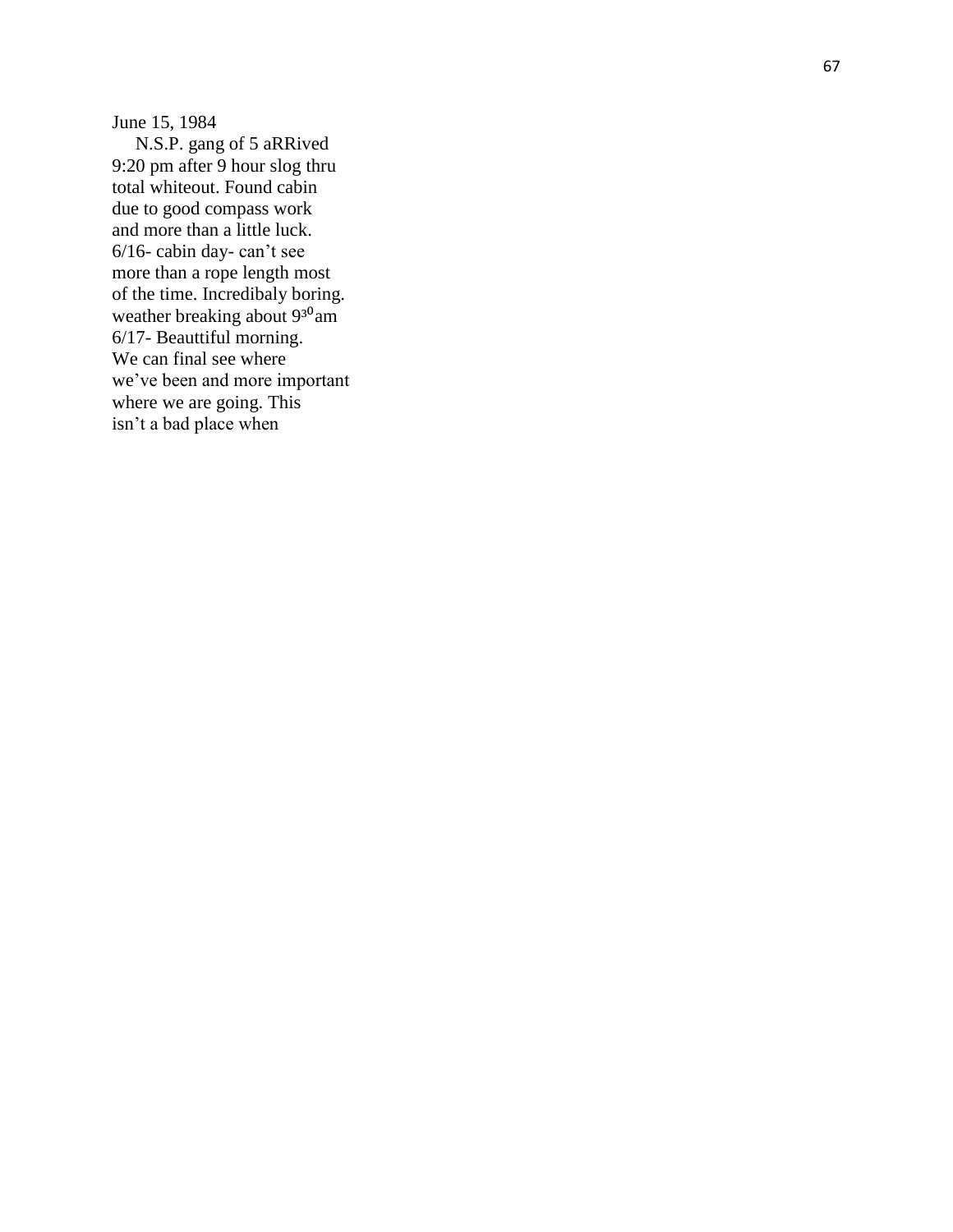you can see it. Off to beer in Girdwood. Pete Fitzgerald Joe Kurtuk Joy Hornberger Tom Henry Ray Kolese r

7/6/84

ACC on Way To Girdwood. Climbed Whiteout w/ 8 on summit great weather Cliff Bellows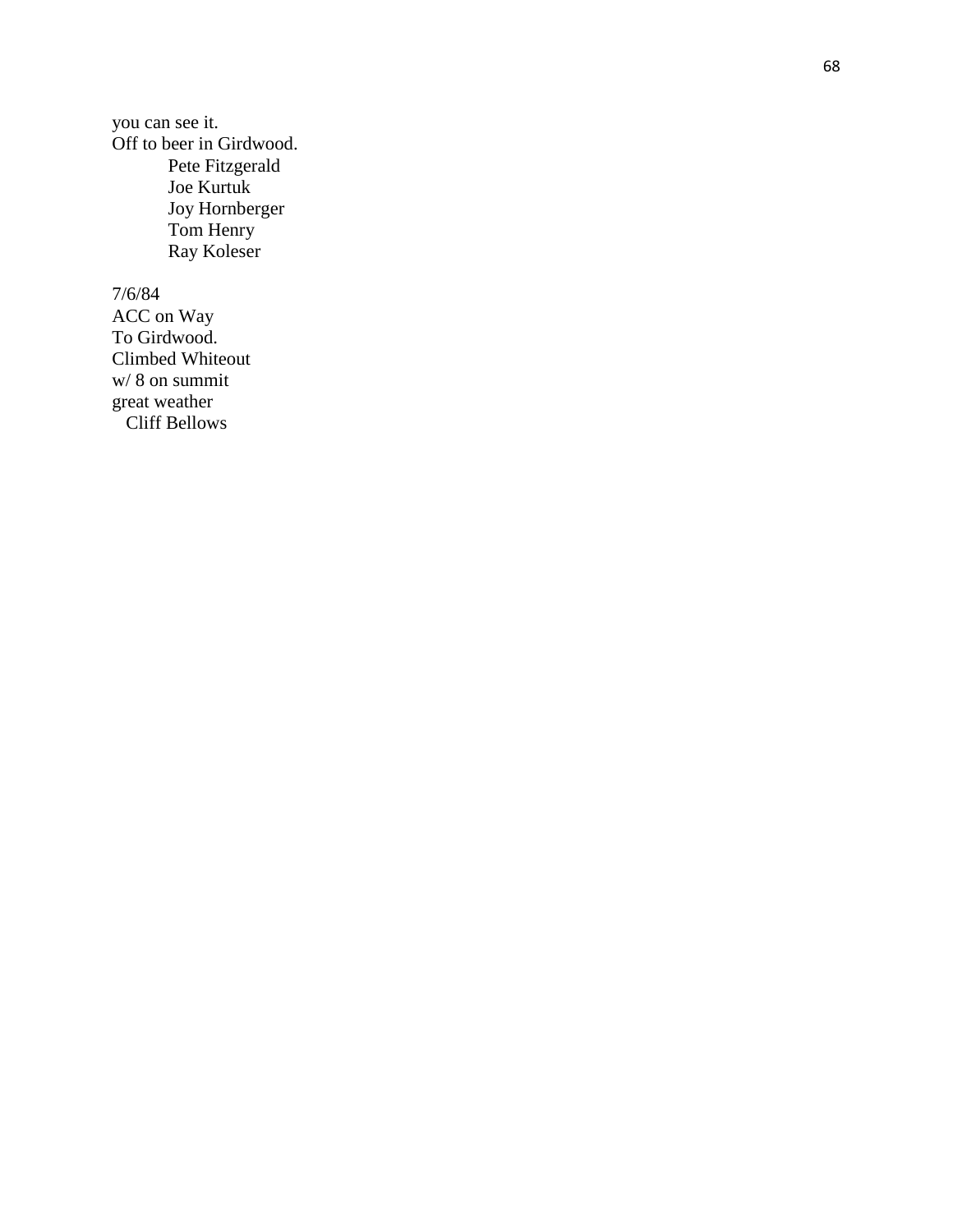Todd Miner Wayne Bledsoe Laura Williams Curt Kutil Jeff Debroe Fred Segar (?) Gary Field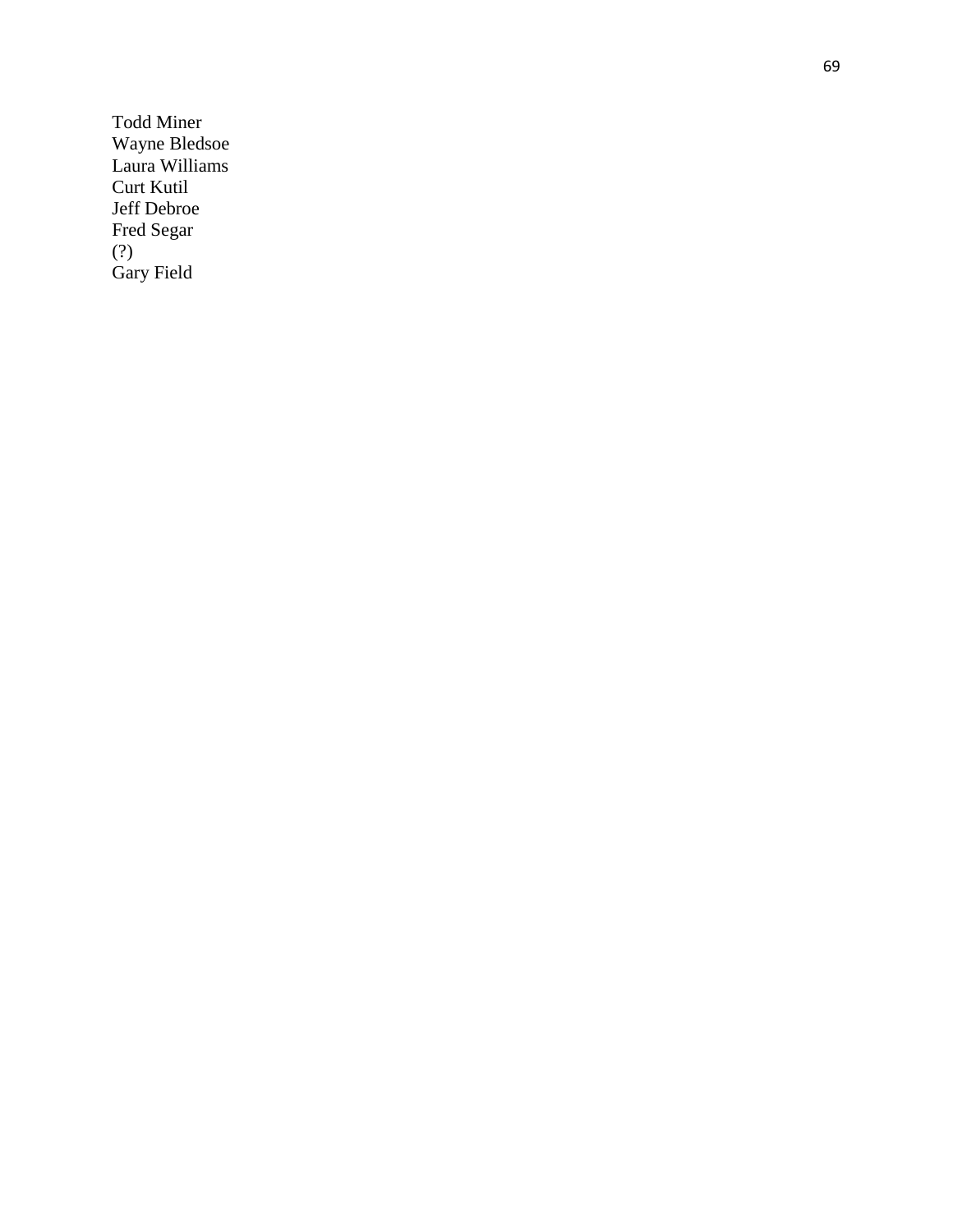2/17/85

Jim Stonebrecker Dick Griffith Very cold Slow going ForgoT "The 151"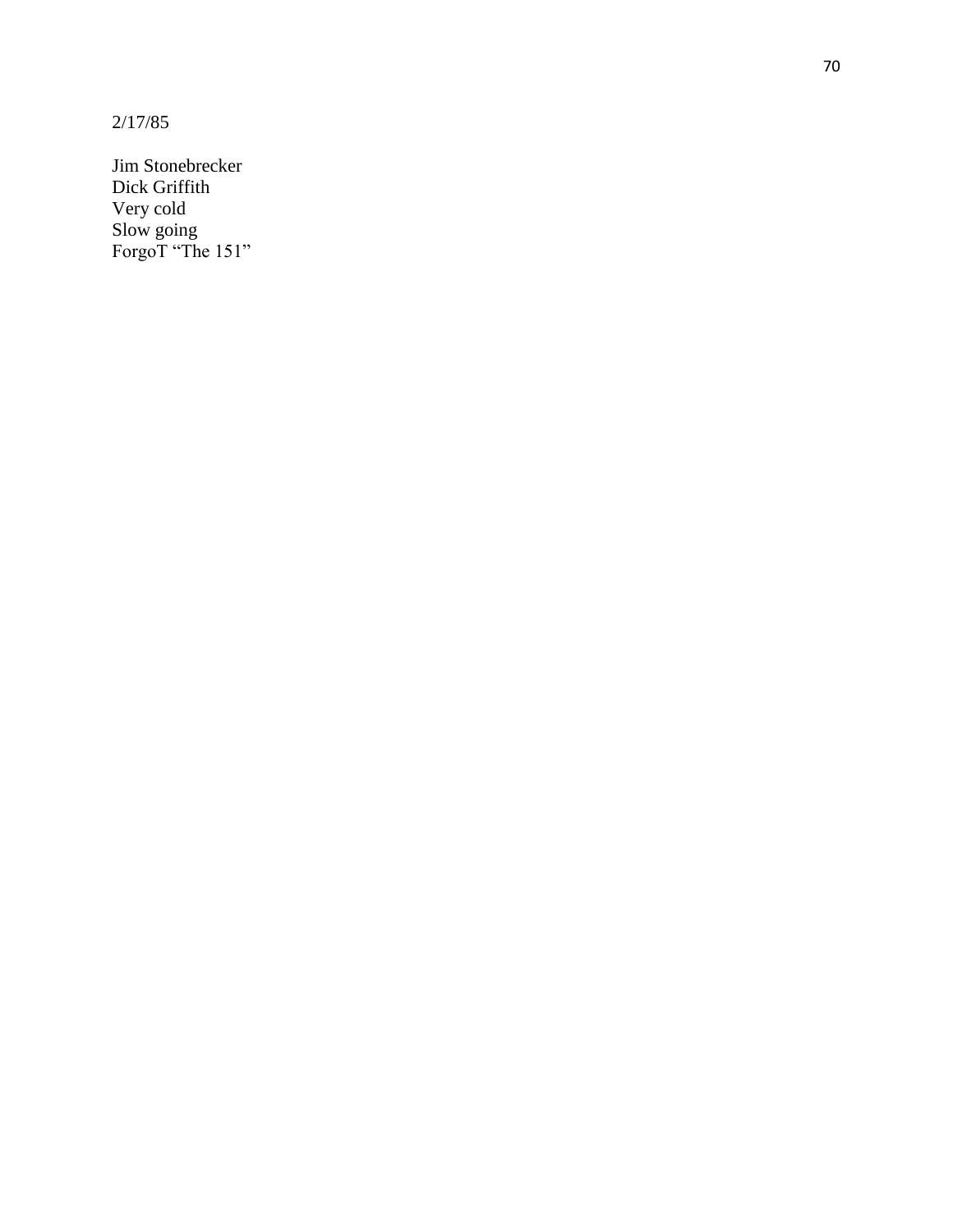4/4/85 Dick GriffiTh LosT party on Goat MounTain (Long sTory). WeaTher Terrible. Lots of "151" no one to share wiTh. 4/5/85 (Easter Sunday) High Winds, and snow. I am pinned down. Tried to go To perch but had To Turn back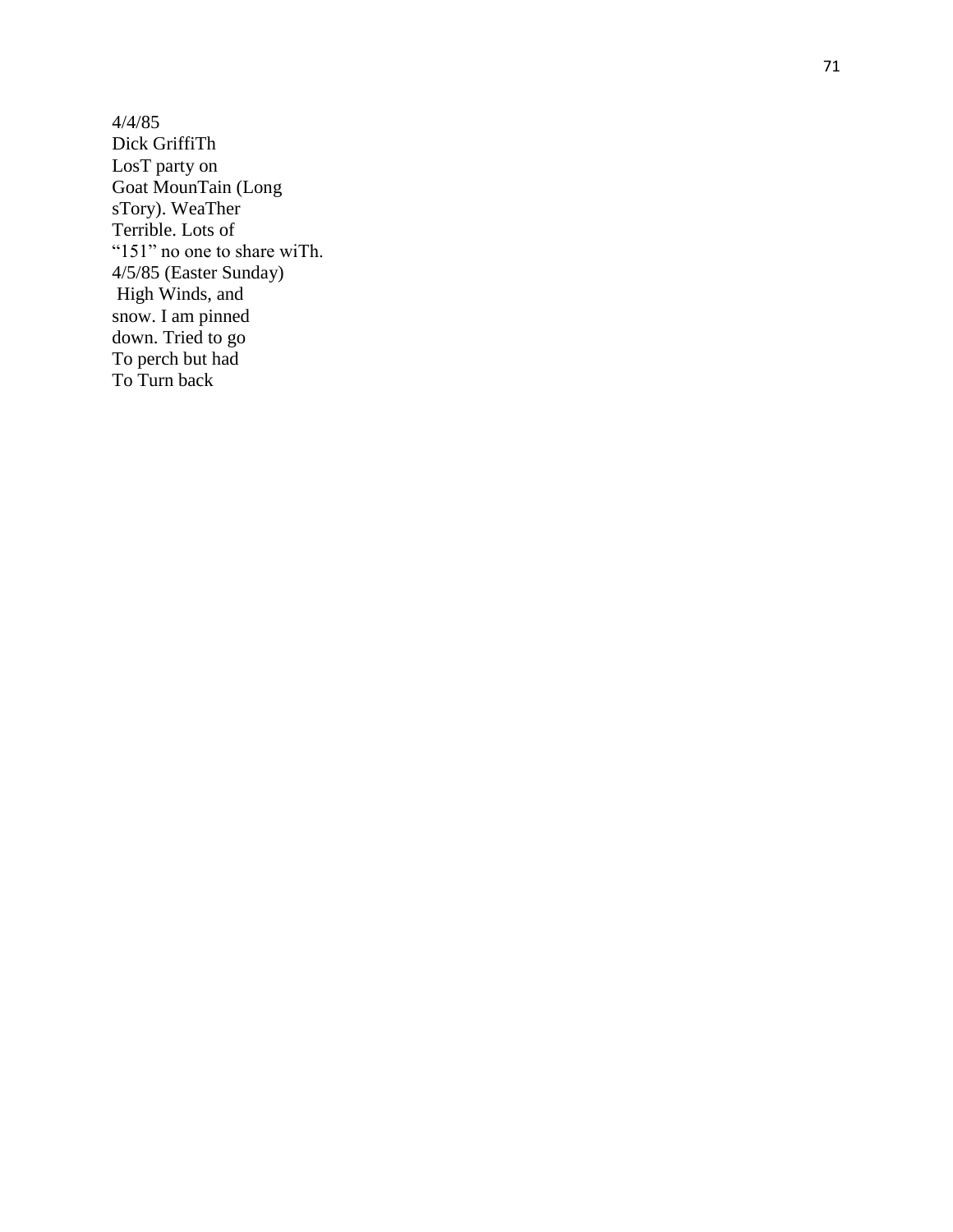4/5/85 ConTinued 4:00 PM Storm much worse. Wind 60 -80 MPh wiTh heavy snow. Tin on roof coming off Sheet by SheeT. I Shovel door way every Two hours To keep from getting locked in. Need partner, rope, ice axe and cramp -ons. Since I have none of The above, will have To SeT iT ouT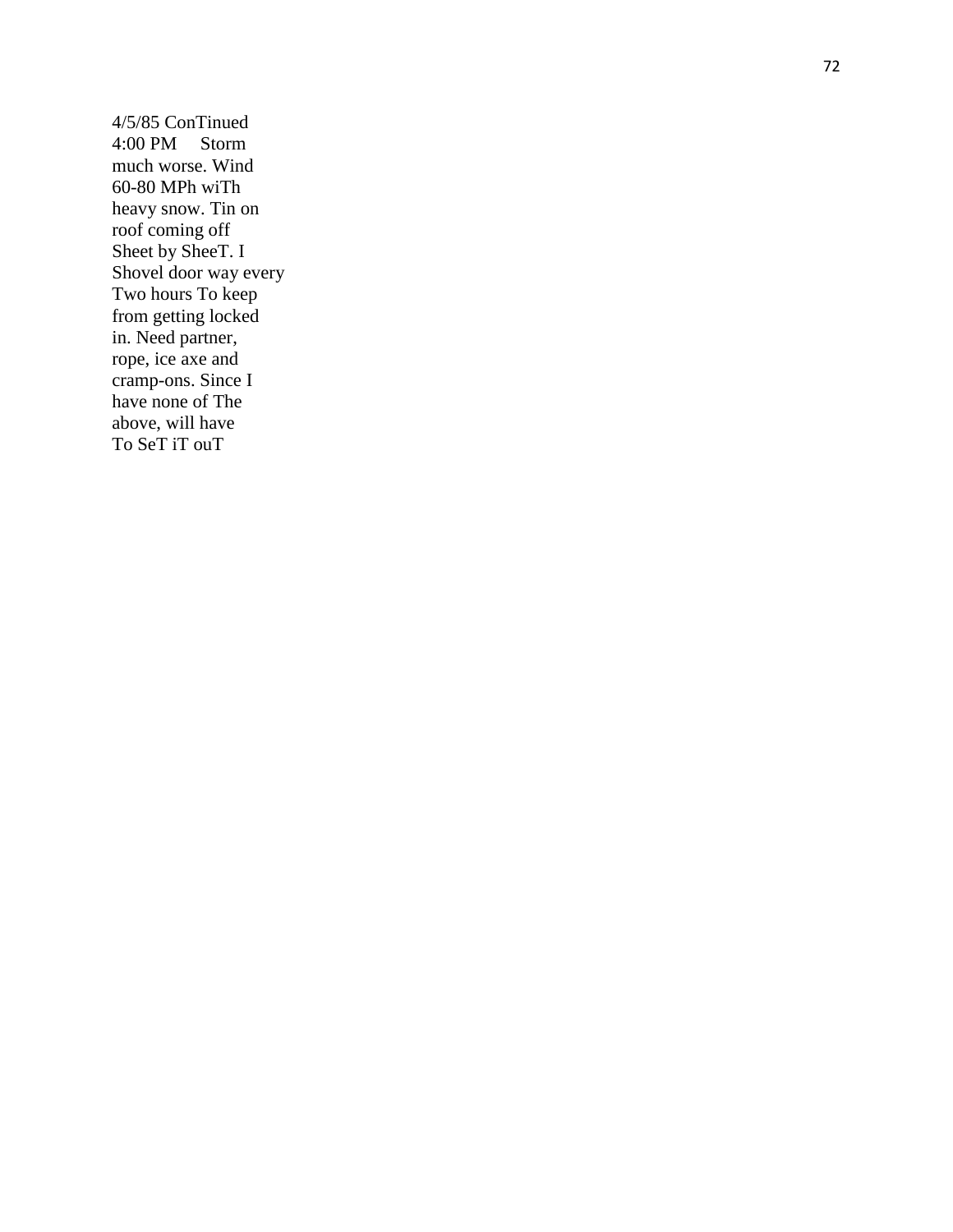4/6/85 GriffiTh wind quit banging Tin on roof. VisibiliTy very poor. Will go To Perch This morning

Epilog. Griffith ventured out onto Whiteout Glacier. After crossing his own tracks several times he dug a hole and spent the night. The next day he skied all the way out. Johnson [margin:] 5/4/85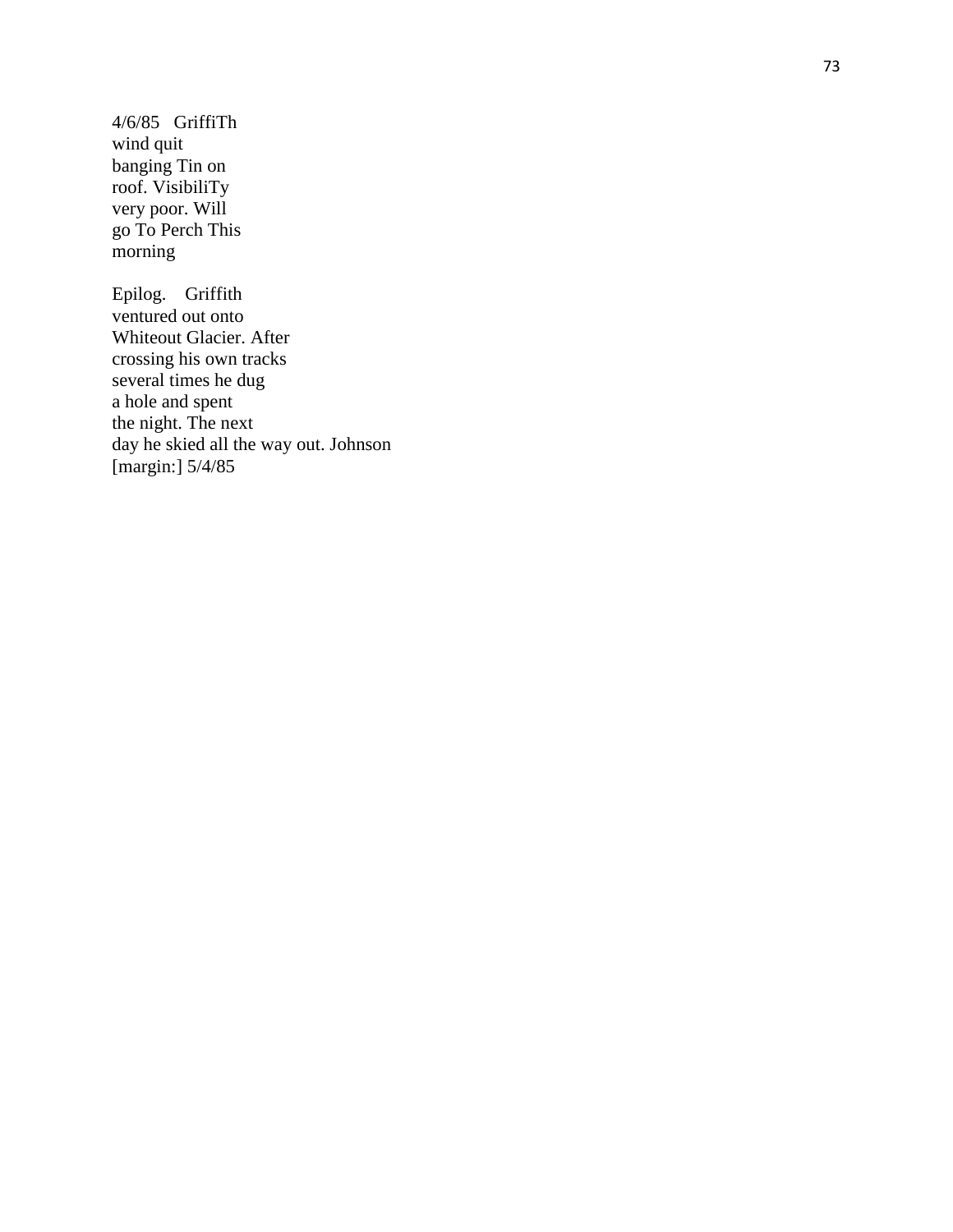5/4/85

JAY JOHNSON, JIM BRAHAM, RON VAN BERGEYK ARRIVED ROM EAGLE HUT. DICK GRIFFITH DECLINED TO JOIN US, SAYING HE HAD TO "WORK AROUND THE HOUSE". MAYBE THE WEATHER IS TOO GOOD FOR HIM: IT FELT LIKE WE WERE CROSSING THE SAHARA COMING UP EAGLE GLACIER. THE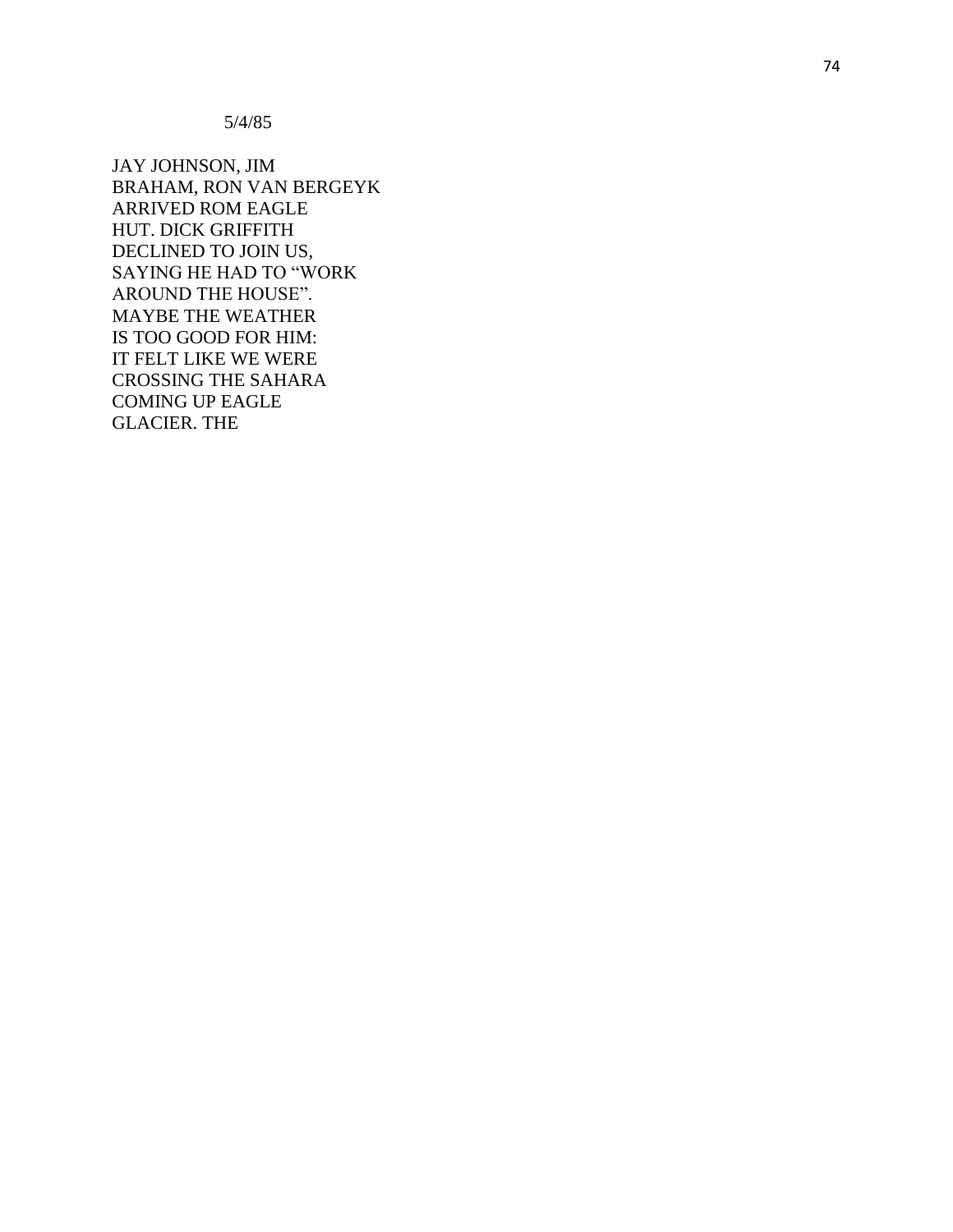TRAIL BROKEN BY JOE MI VILLE'S GROUP WAS MUCH APPRECIATED UNTIL THEY TURNED OFF FOR PITCHLER'S. WE ALSO ENJOYED WATCHING THE M SLOG ACROSS WHITEOUT AND ALMOST DECIDED TO SKI DOWN (WITHOUT PACKS) AND OFFER OUR ENCOURAGEMENT AFTER JOE'S BROTHER FLEW OVER FOR THE BEER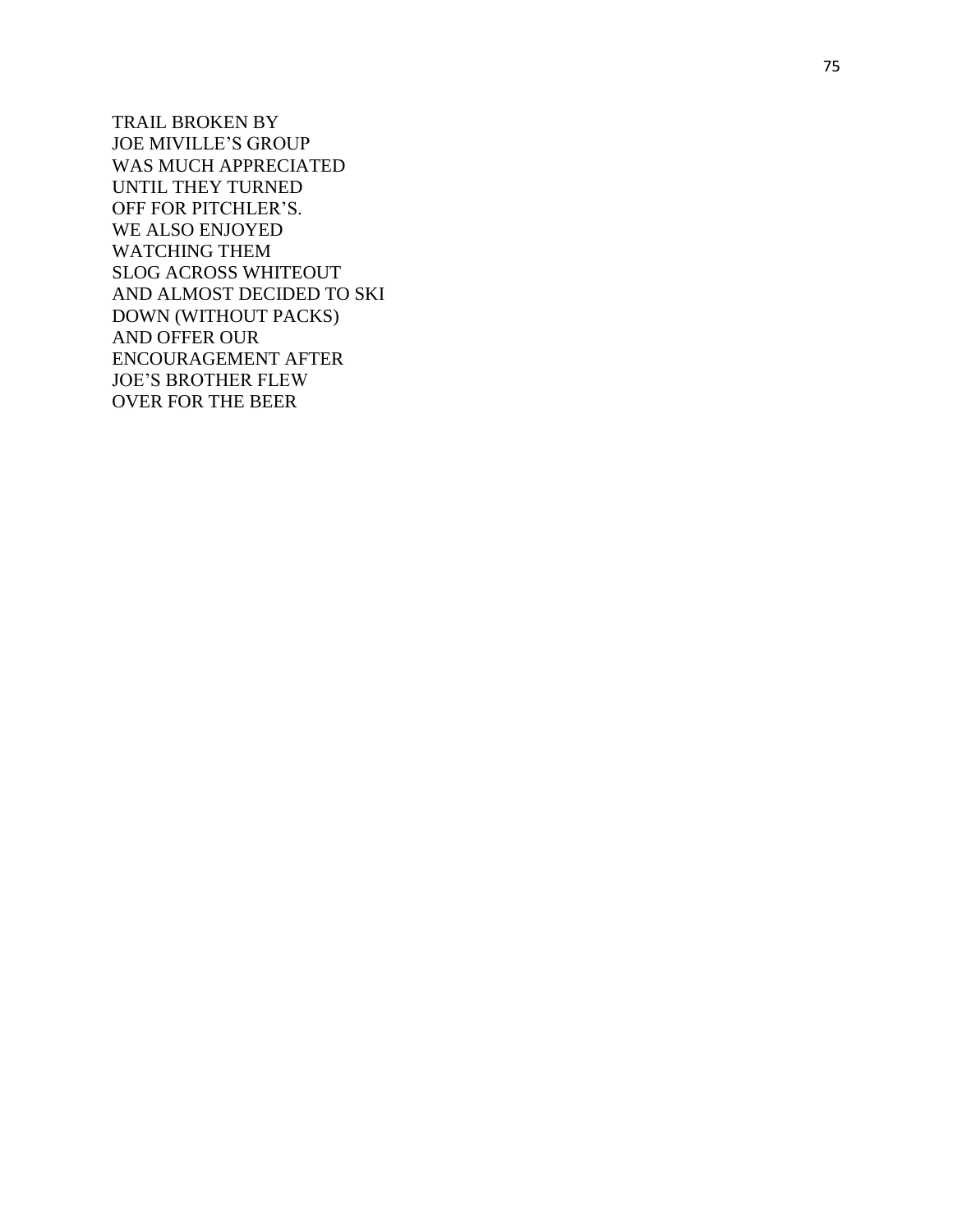DROP. (HE DIDN'T FALL FOR OUR SIGNALS THAT WE, NOT THEY, WERE THE COR - RECT TARGET.) 5/6/85

BEEN A FINE TWO DAYS & NIGHTS HERE BUT NOW TIME TO MOVE ON. THE RIDGE LEADING UP TO HUT PEAK HAS BEEN AN UNENDING SOURCE OF TELEMARKING DELIGHT. A MOST ENJOYABLE CLIMB ALSO UP WHITEOUT PEAK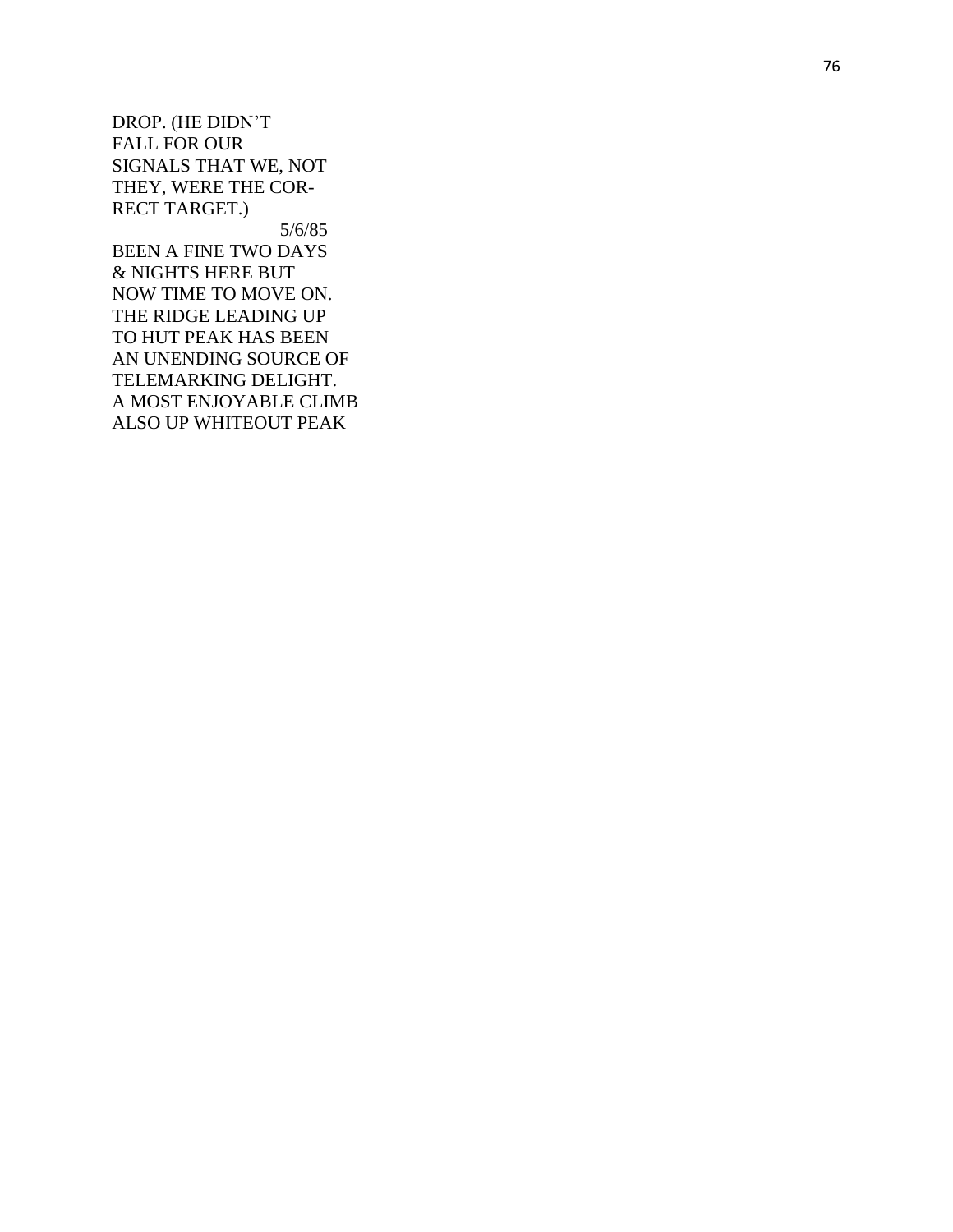VIA THE GAP BETWEEN THE TWO ROCKY POINTS TO ITS NORTH & AROUND THE BACK. GOT WITHIN A HUNDRED VERTICAL FEET OF THE SUMMIT ON SKIS & THEN KICKED STEPS FROM THERE. ABOUT 2 HRS 15 MIN TO THE TOP. SUPERB TELEMARKING COMING DOWN THE BACK SIDE, THEN BOMBING DOWN FROM THE GAP IN A TUCK, CROSSING HALF WAY BACK TO THE HUT IN A FEW MINUTES. VAN BERGEYK, BRAHAM, JOHNSON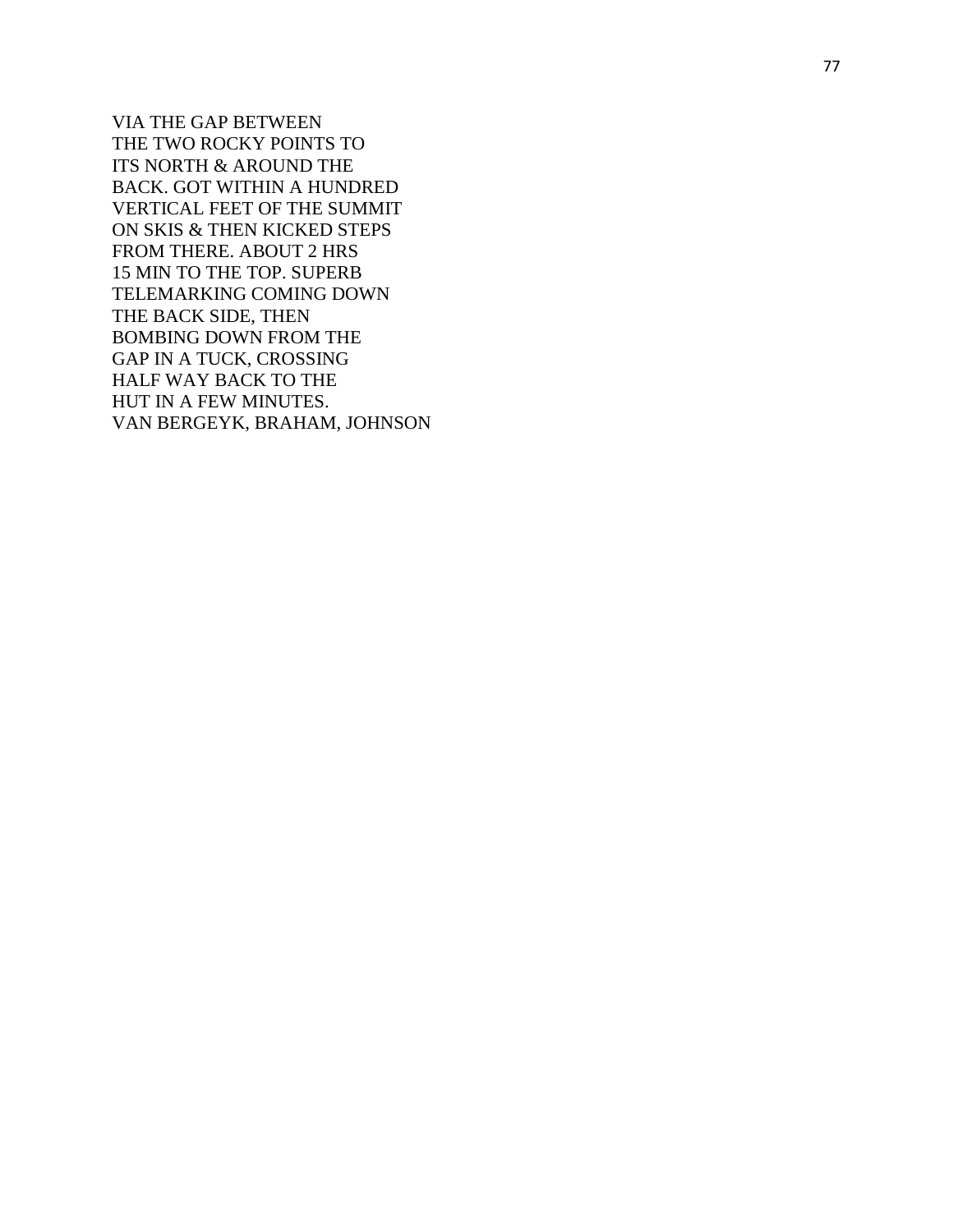The guys [scribble]

ahead of us

haven't tracked

up all the slopes

btwn. Girdwood &

Eklutna!!

Sarah Pocker(?) Steve Koslow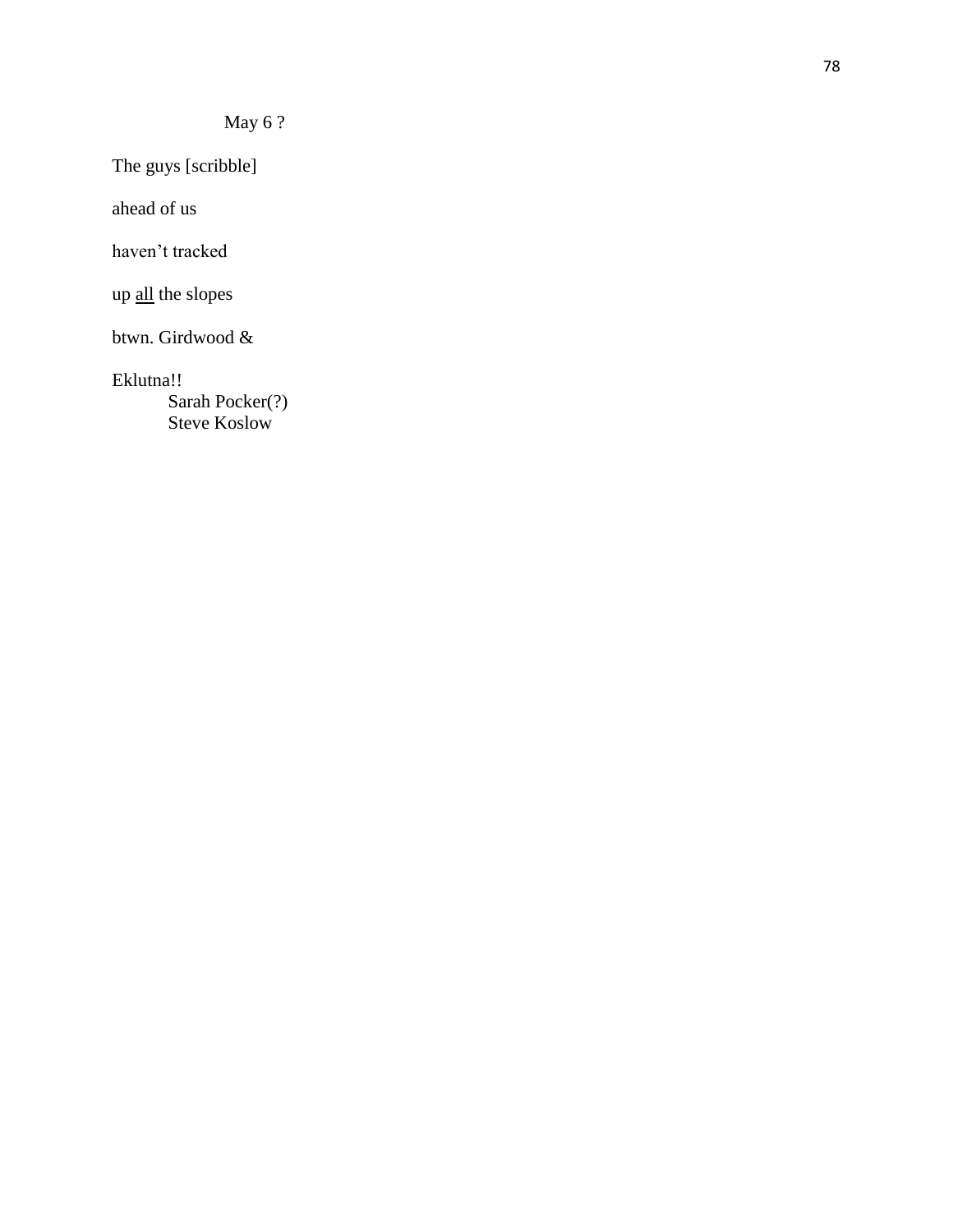$3<sup>rd</sup>$  Annual 5/26/85 "The Glacier is as steady as a rock., and the mountians are washing up and down. The Beach at [crossed out] Whiteout. Shake-n-Bake -" Ack!, Kiss the Dog, ski the super steep. Hut Peak face 'specially nice. (4 or 2)00,00 trns. short pants frome Raven Pass yea Ha! Jerry wants to wait here for the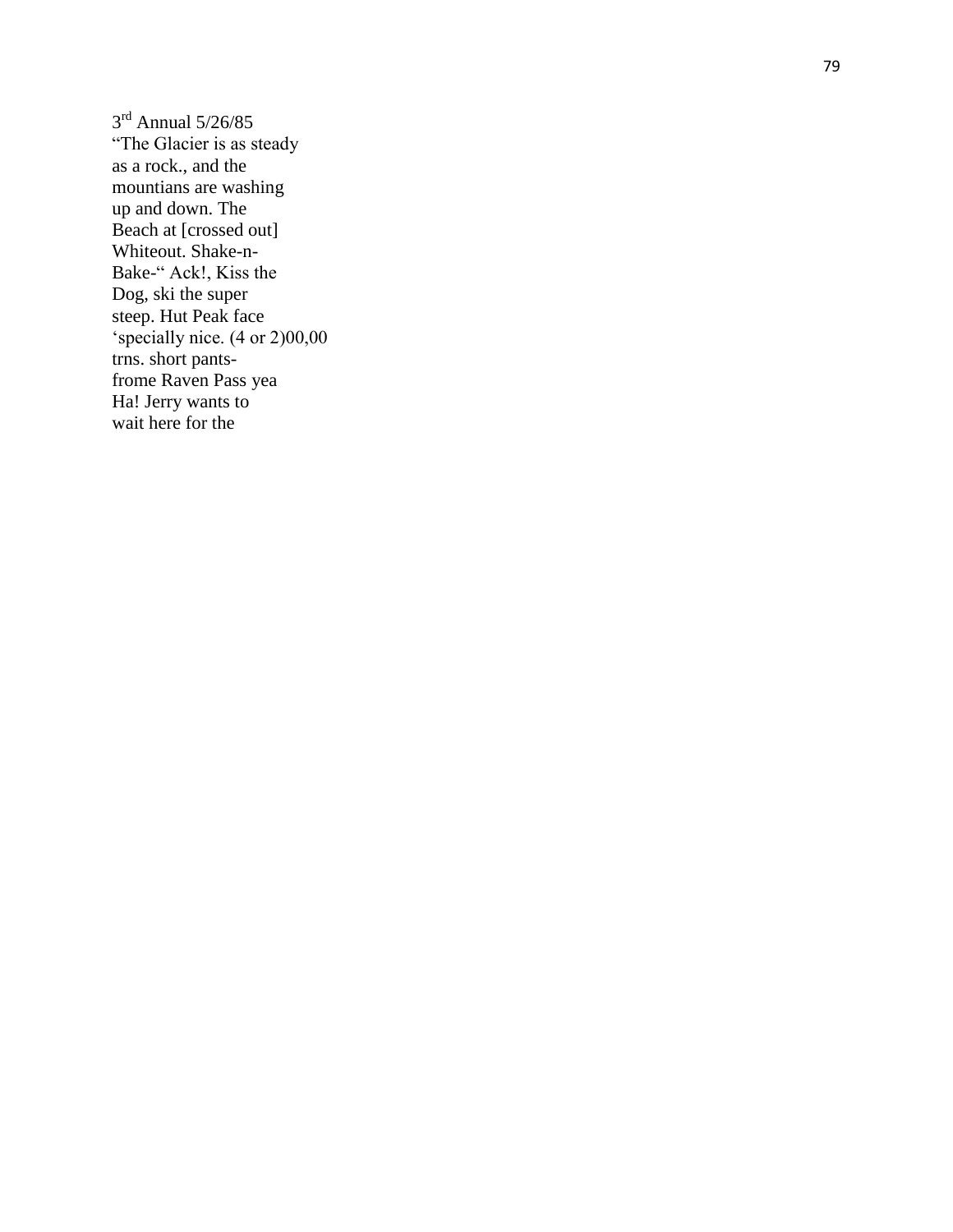"women of the wilderness" but desided to dig in, on the glacier and lay in wait. He sez "drop on in sometime"  $(?)$  with a twinkle in his eye…

SECOND TimE ROUND; LiKE THE first. LEfT w\ Same AVOVE 1 yR. Ago. MANy THINgs CHANge WEATHER DiffERenT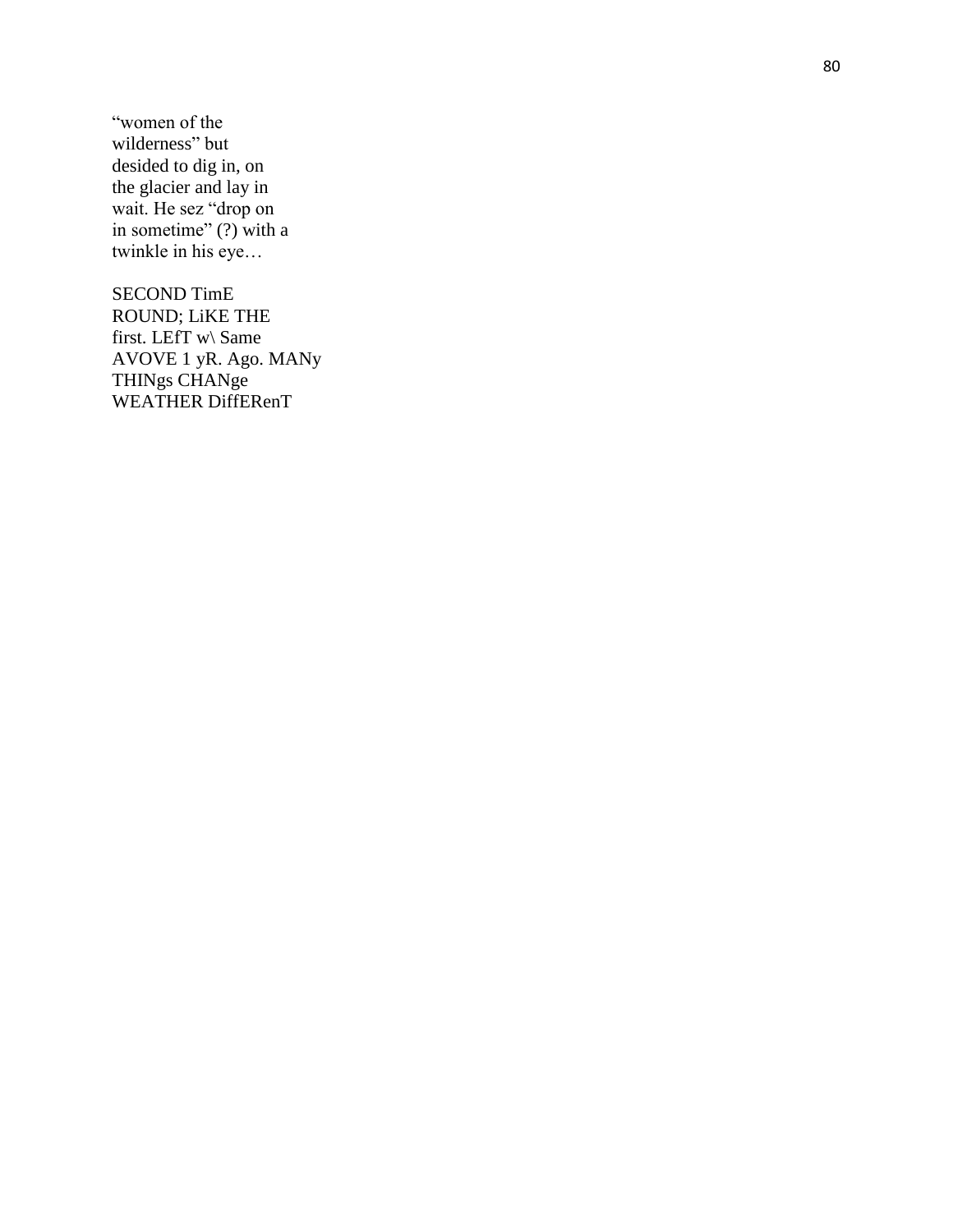HAD A Day OF shade + WIND, TRIED TO SNOW, NEVR goT SERIOUS. mADE HUT summiT Twice. goDS musT BE CRAZy, The MTs. WON'T Stop wAKINg up AgAiNST THE ICE. SEE yA sooN g.g.L.m. 5 "FuNMASTERS" Now HEADED FOR THE ELUSIVE EKLUTNA DOWNHILL-HO!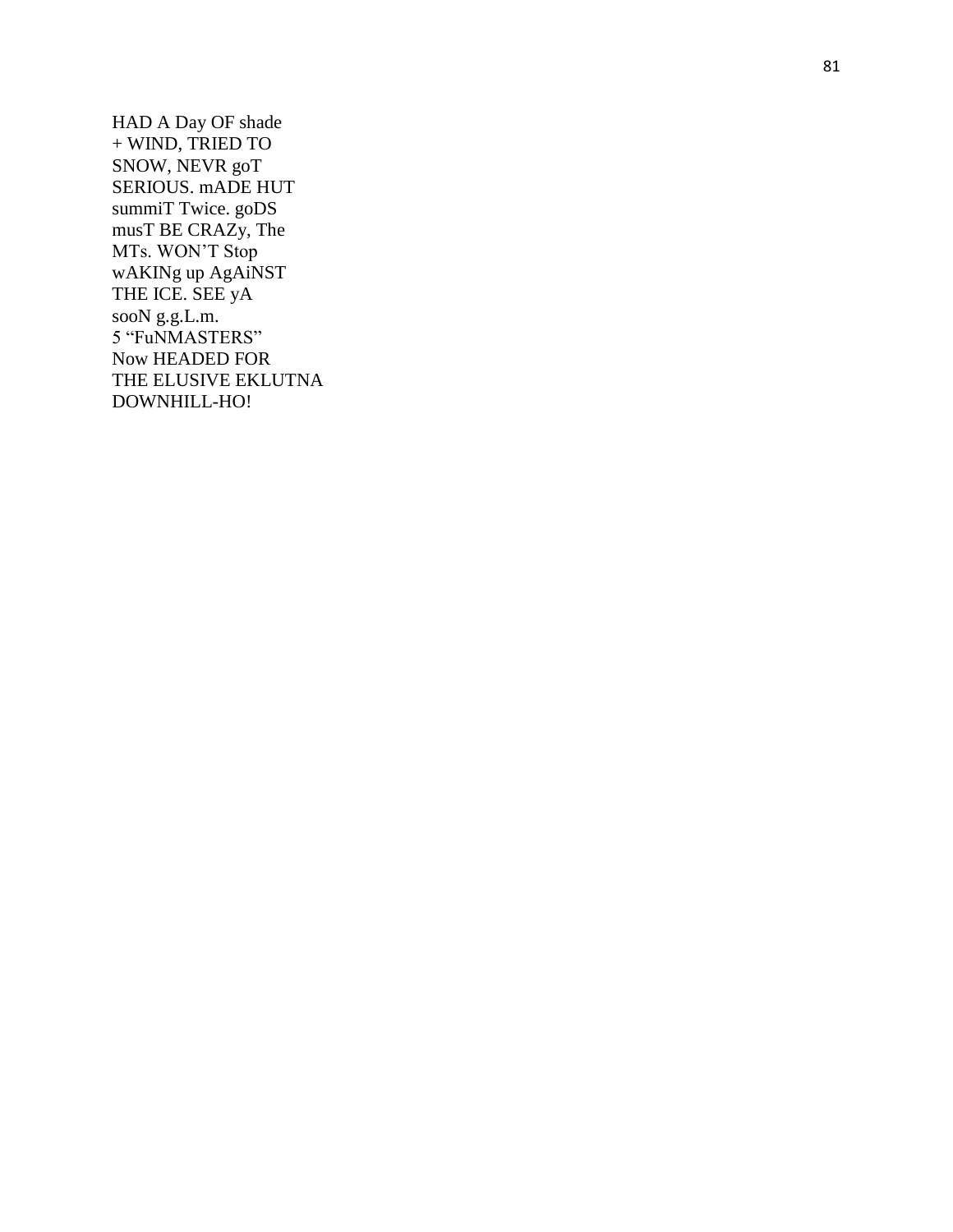GIL, RENEE JERRY JOHN, + NELLIE [picture drawn of clouds & sun]

Just a bunch of straight guys in search of big fun! yea ha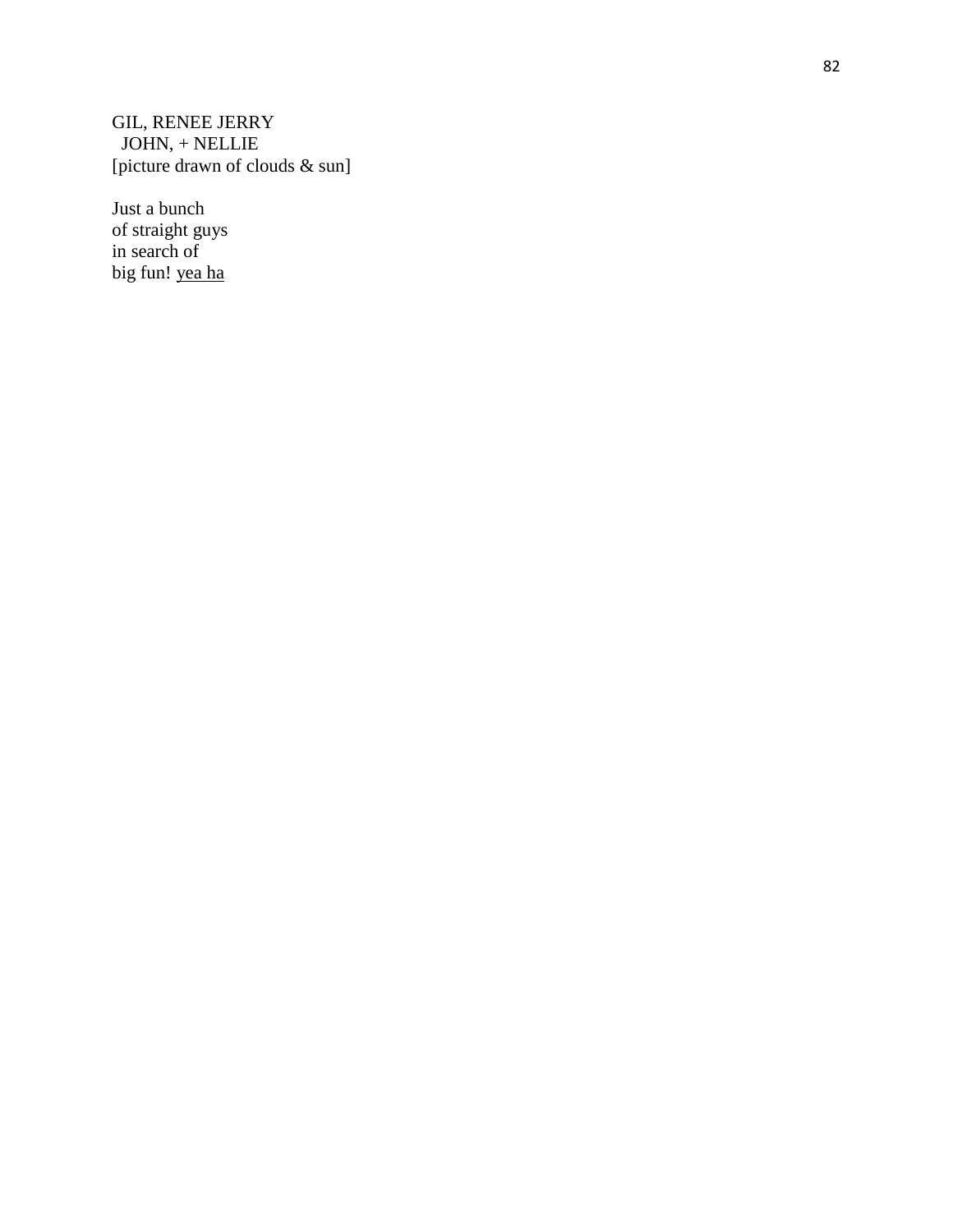ye HA Baby's what A fuN fuckiN wild, great Trip!! SUN & Lots of fuN first timer here And loviN it!!

I'ts All DowN Hill from here !! ye HA!!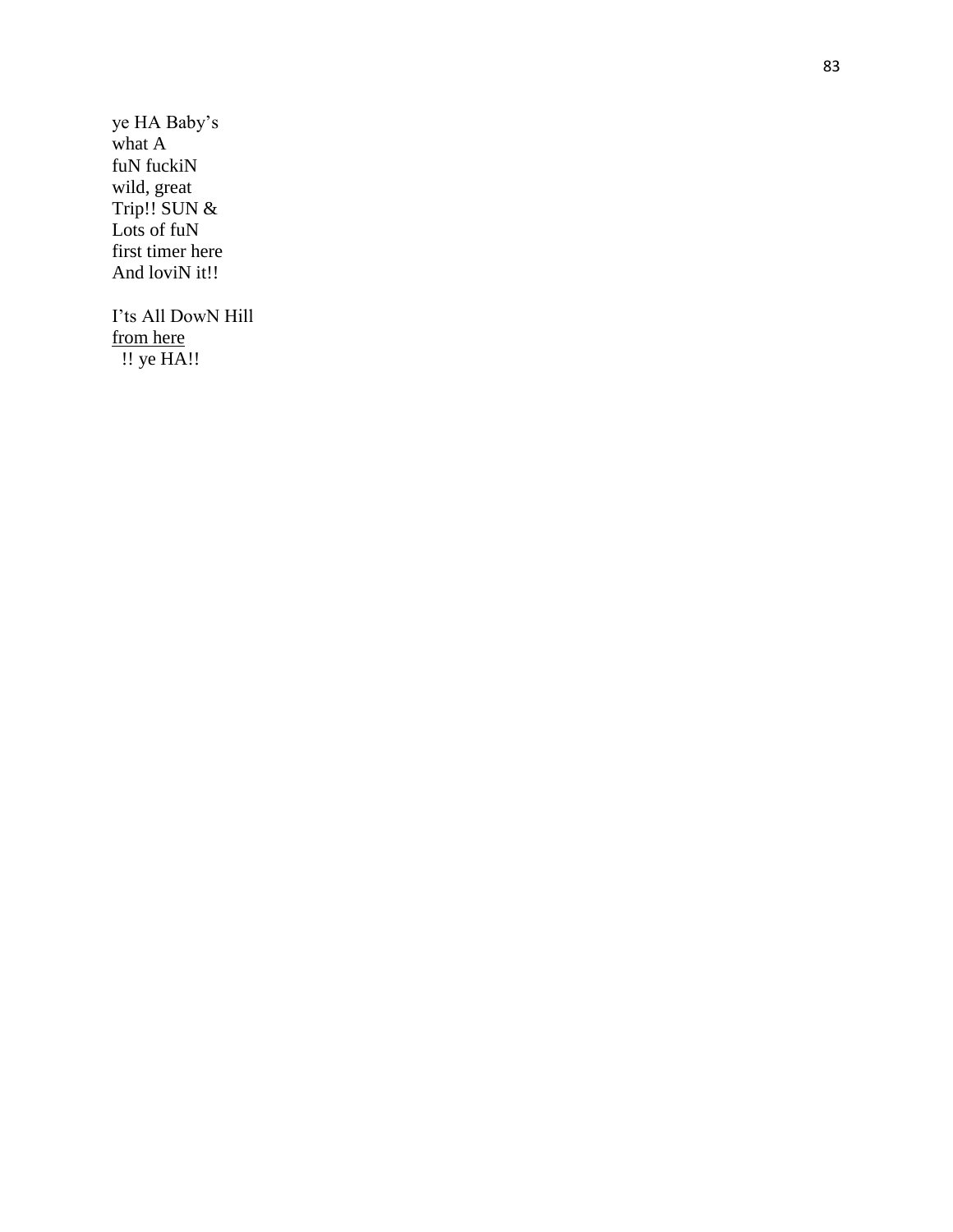5 -29 -85

 "Women of the Wilderness" have arrived at Whiteout hut on a sun -filled ski from the Perch. (5/27) Its magical to have solid walls now as we are snuggled in our synthetic cocoons for the  $2<sup>nd</sup>$  day as the the glacier brews in high winds (40 -55mph) and solid whiteout. Its not like being in a tent - the luxury of walking around is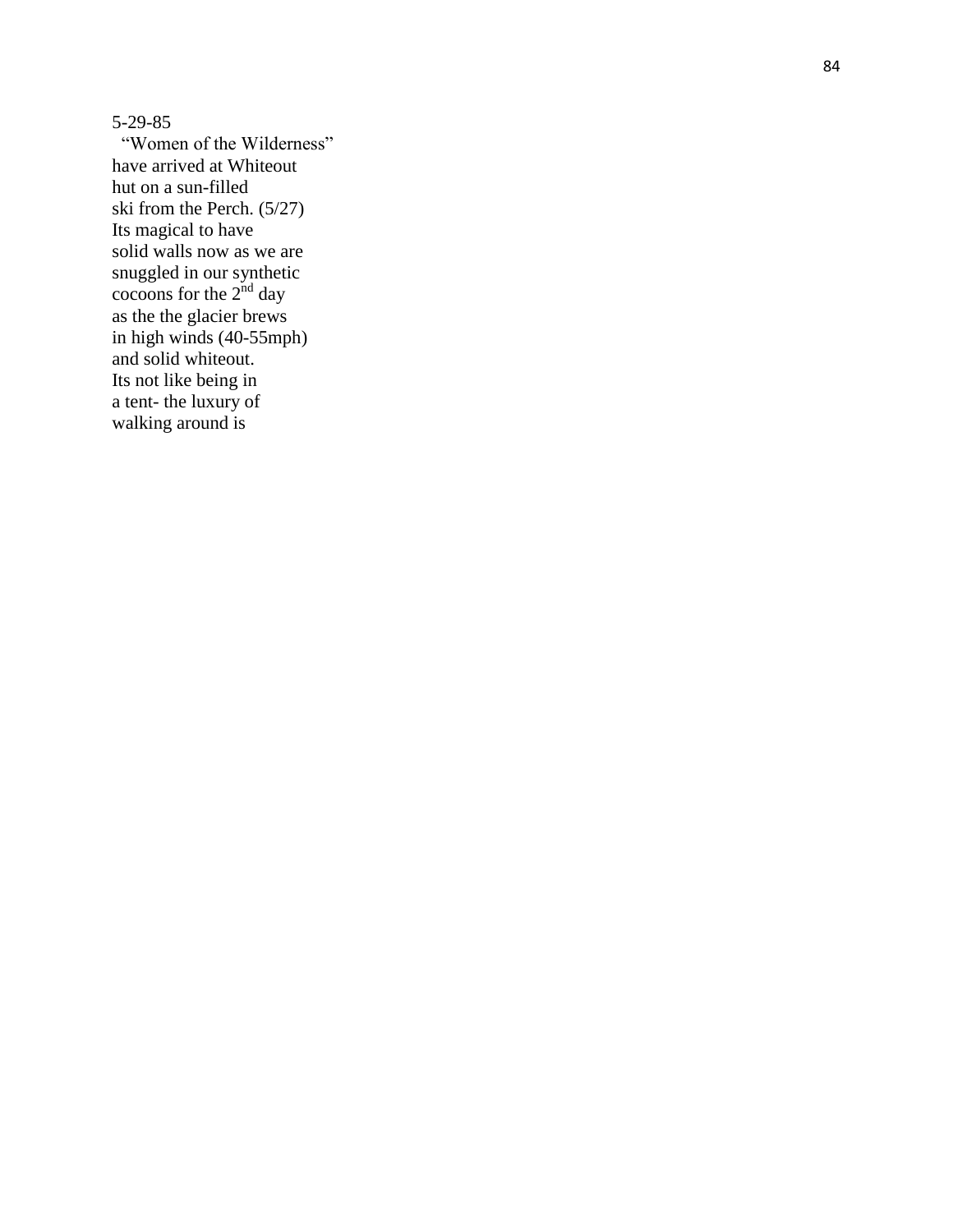fine and the company filled with laughter. The temperatures have ranged from low 20's to high 30's and the wind is out of the south. I am suppose to leave for a Denali Climb on June 2 - well we'll see what the weather says! Looking forward to a sun -filled ski out to Girdwood city. Thinking of love awaiting there and fine food!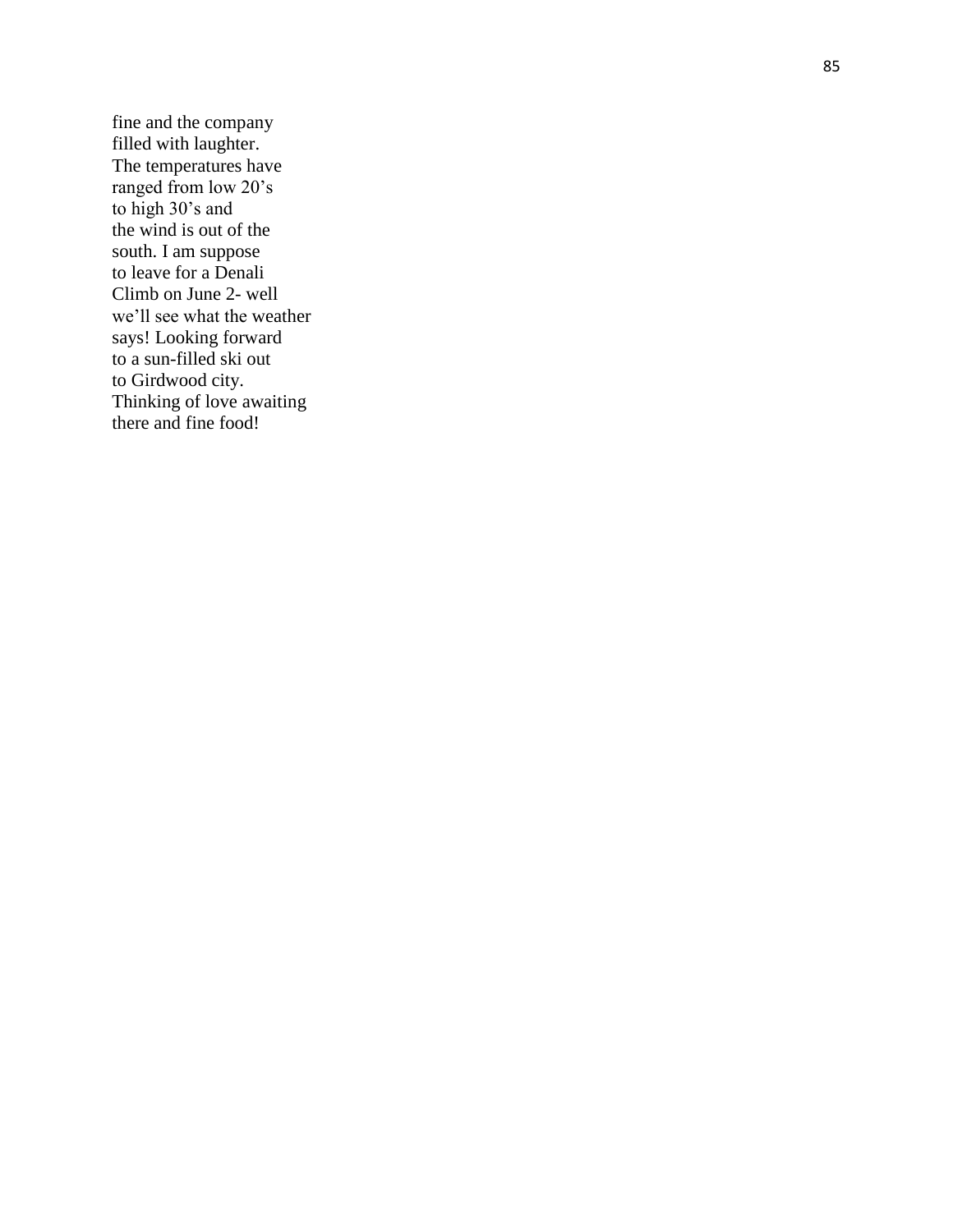I've been married 2 weeks and 3 days and miss my honey! -As the Storm brews on - Rachel Holzwarth -Parker Joy Hornberger Maureen Quinn Janine Forrest Doris Curtis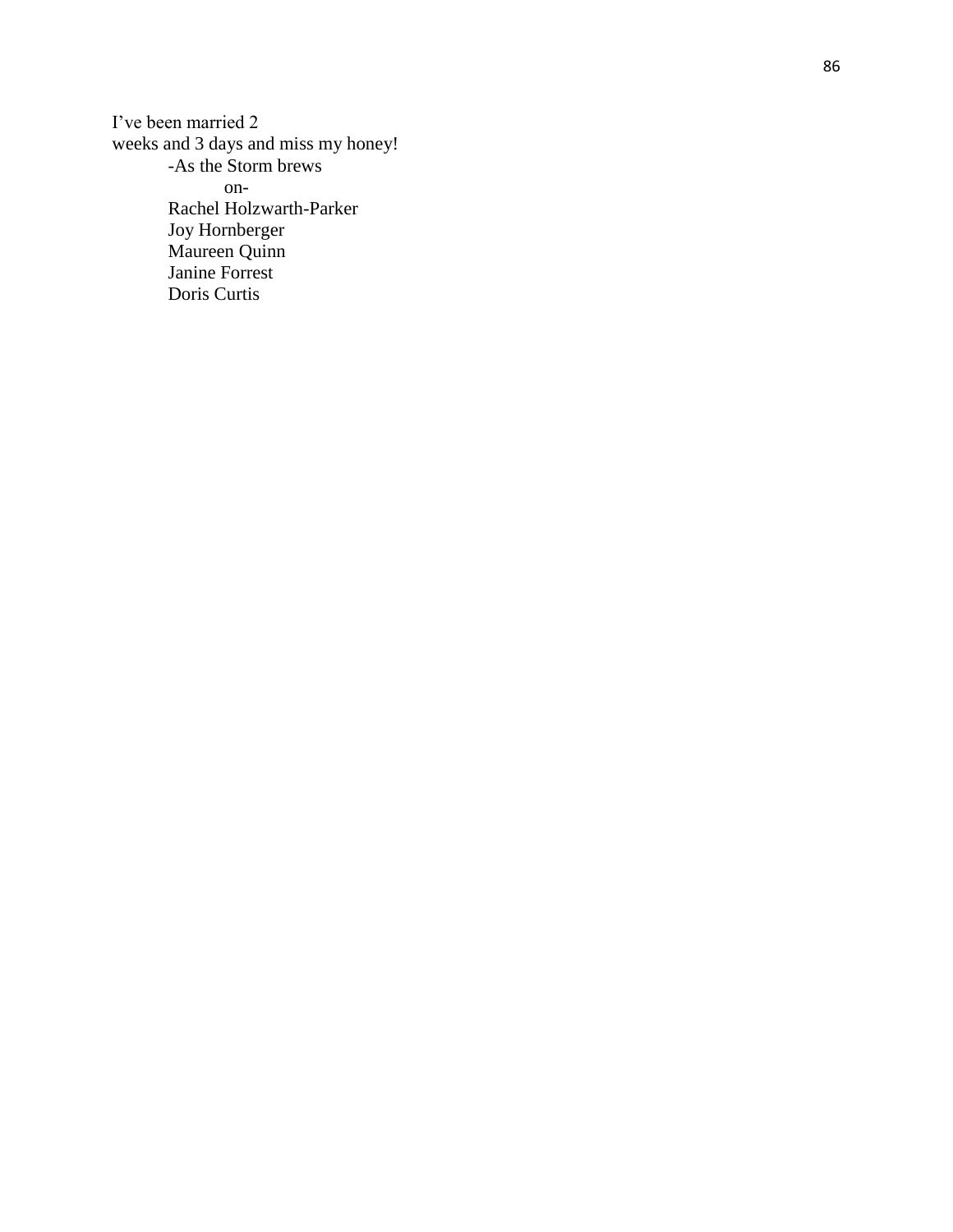May 20<sup>th</sup>, 1985

One day goes into the next~ one wind gust into another and we are still snuggled in our cocoons Gust have probably exceeded 75mph and the ole Whiteout hut barely ripples. Nice to have the security of these walls instead of flapping nylon. Spirits are still good and food fills about ¼ of the space. I've never gotten so much sleep before -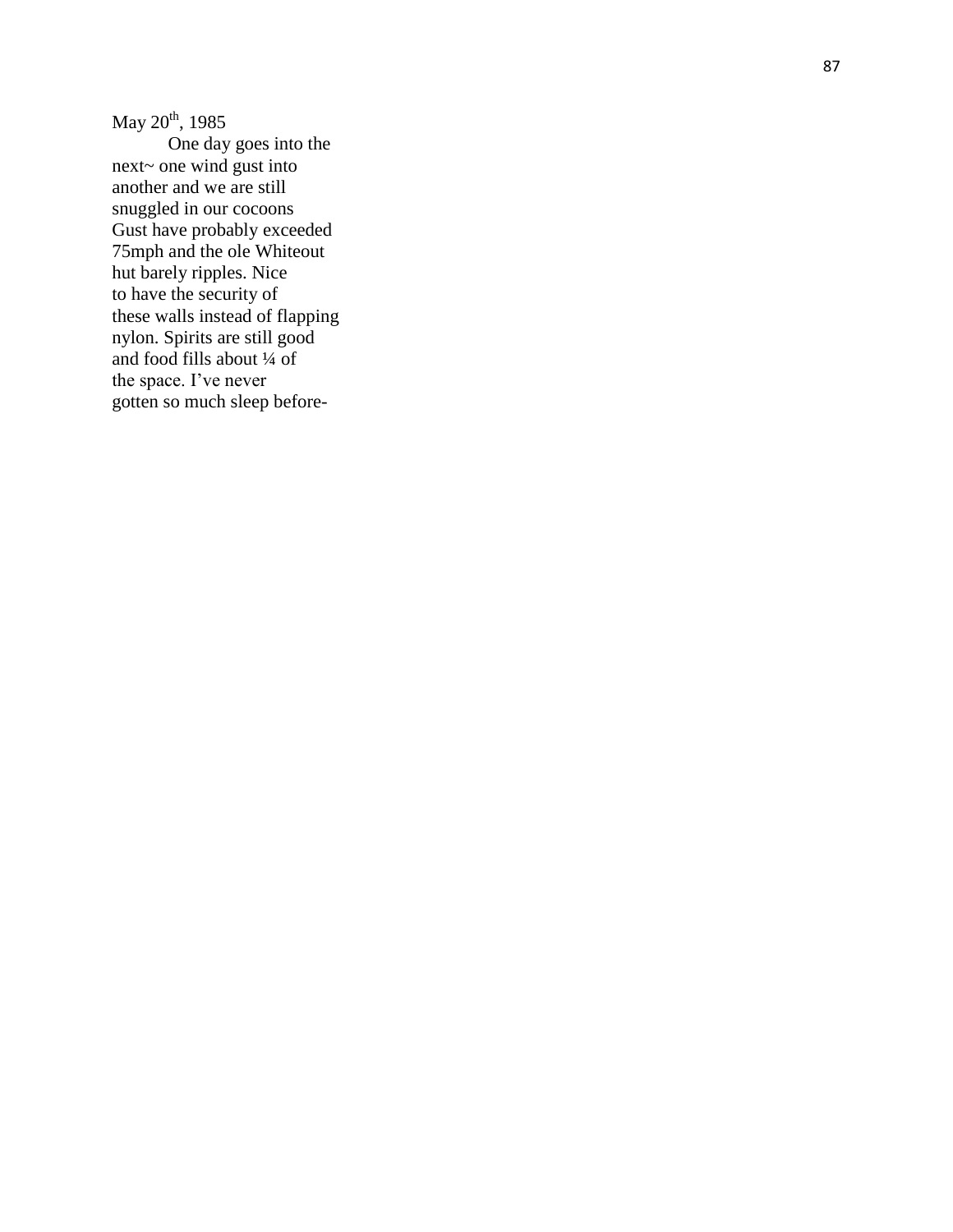made up for the past 3 -week of marathon schedules. Its amazing how little time counts here - the gusts are rhythmic to there own clock. I think we'll get onto the second round of "Hearts" (cards) and see who the champion shall be. She will get an extra snickers bar at Crow Pass (Wow!) Rachel Holzwart h -Parker +Women of the Wilderness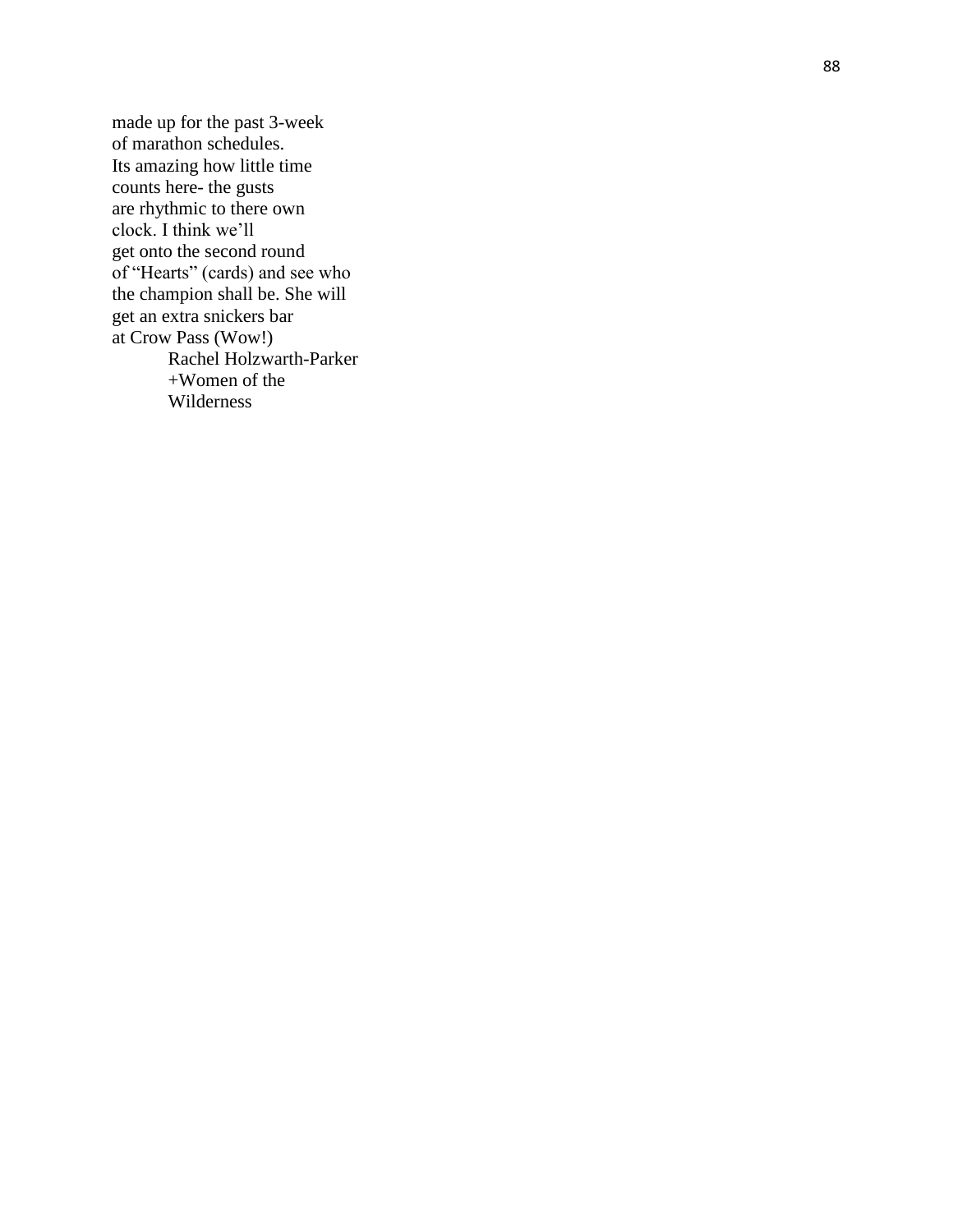June 1st, 1985 I think we are going for the Whiteout Record 5-days today!! Sky got clear but winds keep brewing. We are getting thinner and craving all sorts of exotic foods. One good calm day would be nice (if that's not too much to ask.) I think giving the glacier a name like Whiteout is a bad omen! Well if we had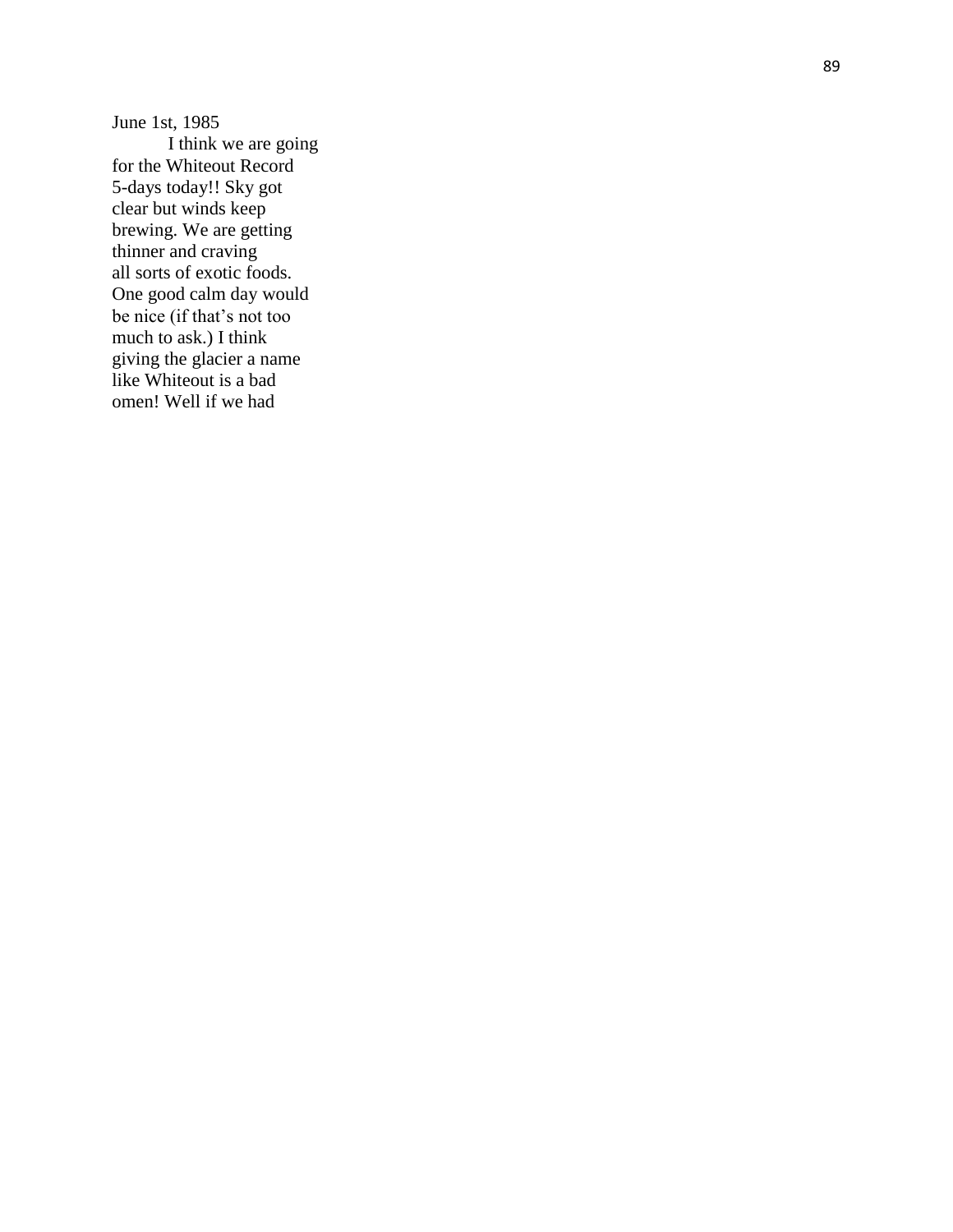sun lamps we could have at least gone home with a tan  $+$ told great lies. All packed up today looking for those UV rays In search of the windless hour. Let's get on those lovely packs and hit the Eagle Glacier! -Somewhere in a whirlwind timewarp

> Rachel Holzwarth -Parker  $+$  wow.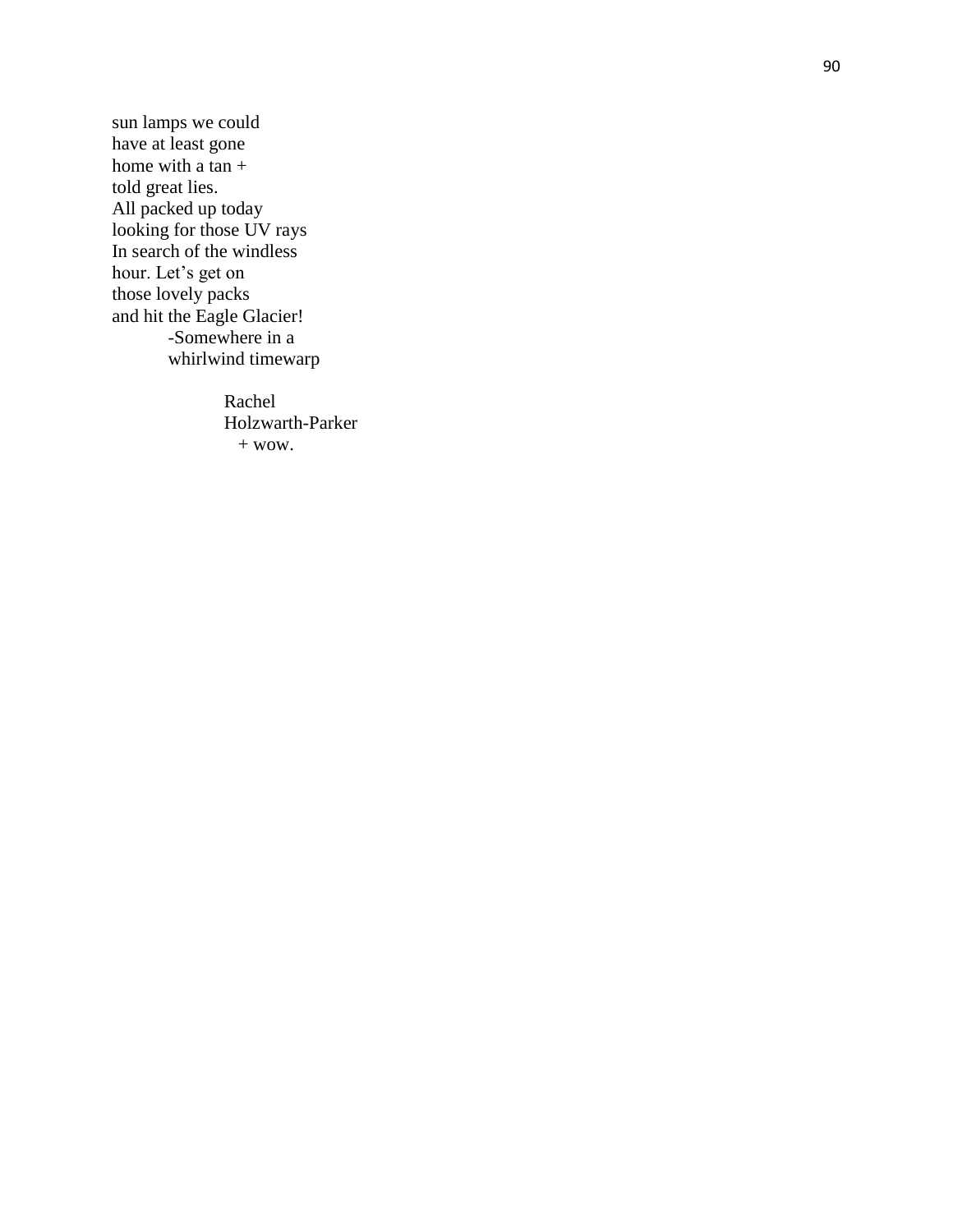June  $4^{\text{th}}$  1985 Well we fled the cocoon -The 8 -day marathon at an end. Weak but excited to move. Still Whiteout But no wind since last night left cabin @ 11:30 am Planes try to come in 2x yesterday. I guess to drop off food We have 1 full days food + 2qts fuel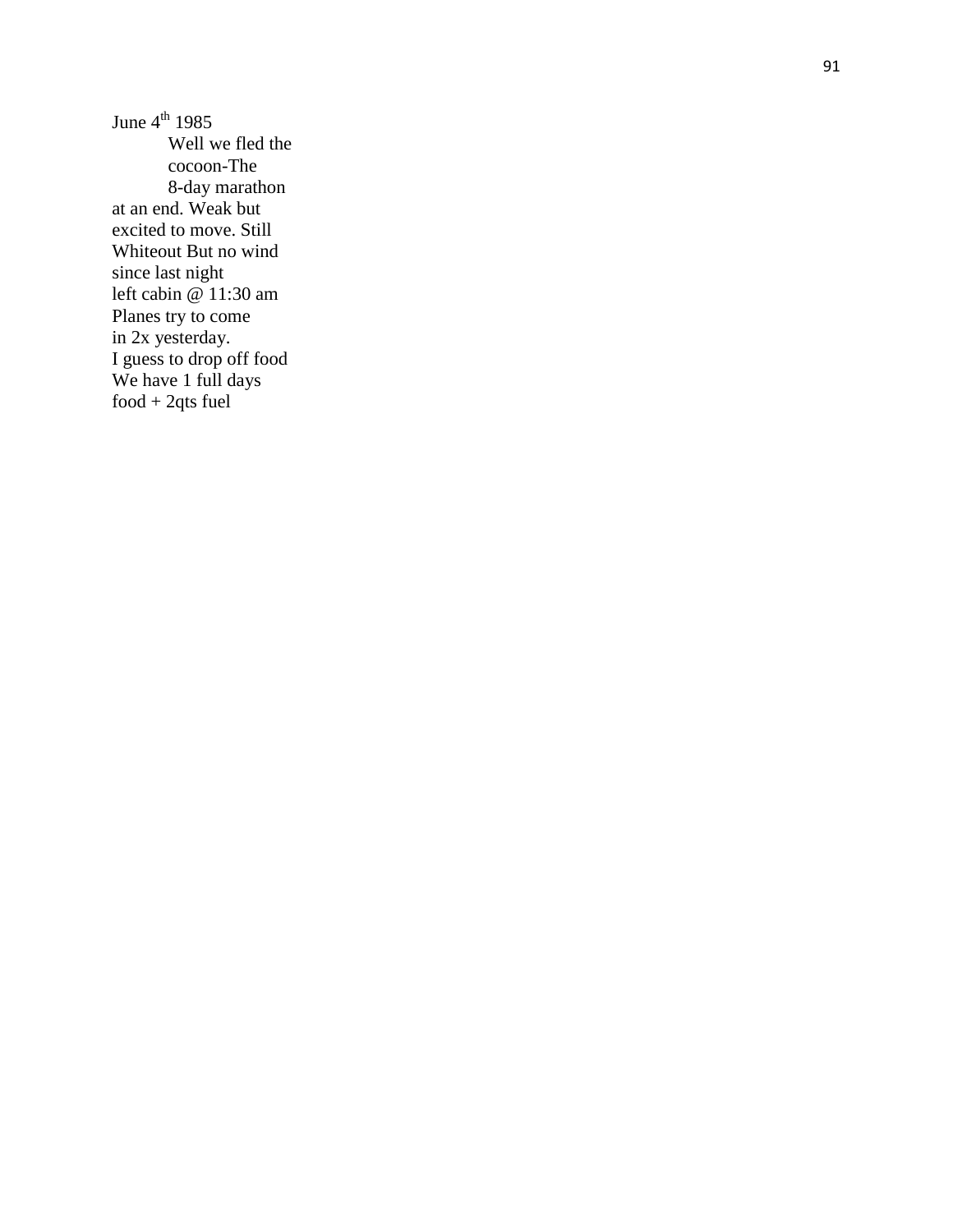all are dry + healthy Lets go! Rachel Joy Doris Janine Mo Women of the Wilderness '85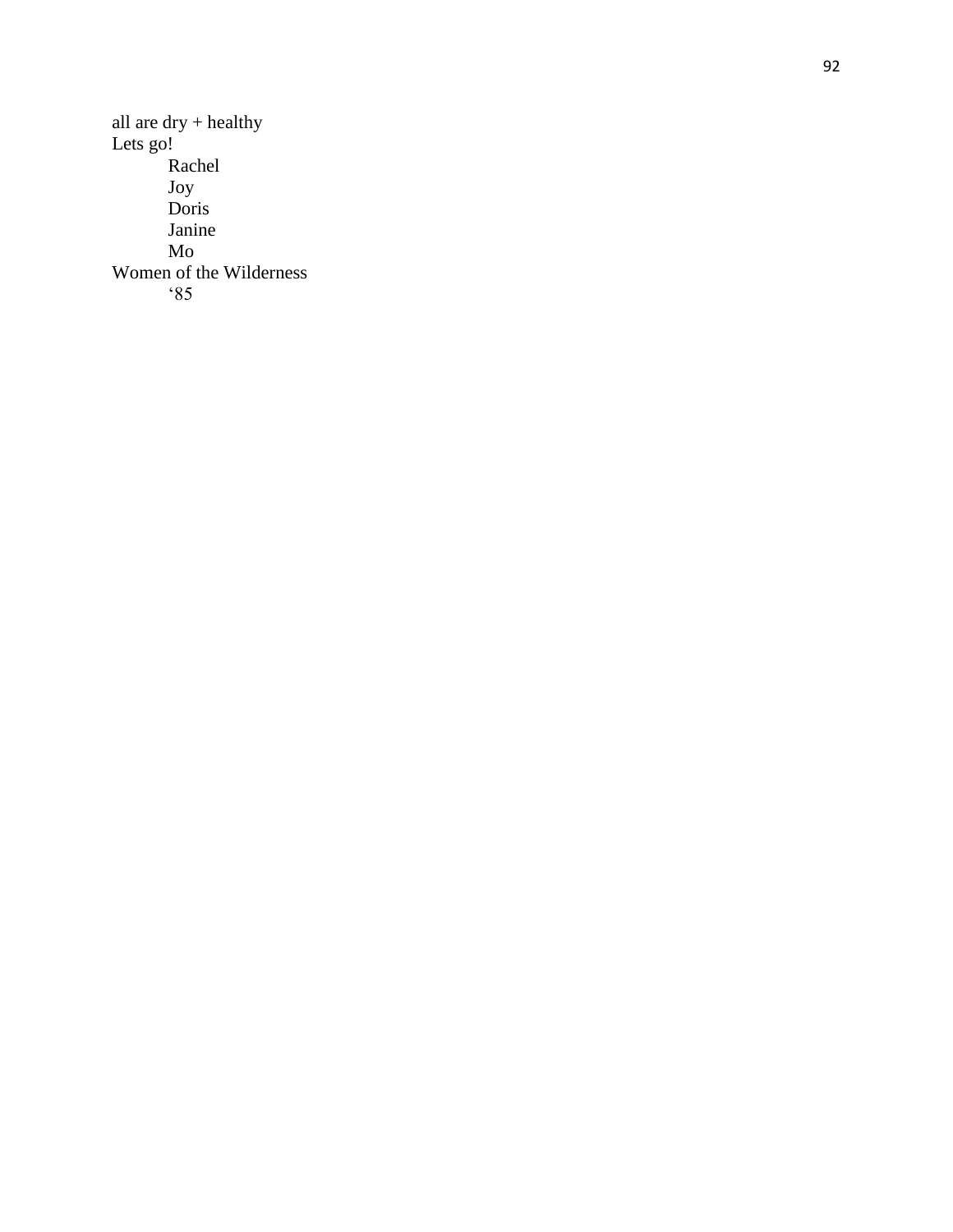3 JuL 85

Arrived last night 8:00 just as clouds were settling in after a sunny hot ski from Pichlers Perch. Then rain set in making everyone scurry to encase packs in plastic bags. No sense carrying any extra wt. We're hoping the clouds will lift enough so we can see our way to the Eagle hut. Julia Moor

Larry Brys Nancy Hull Bill Horr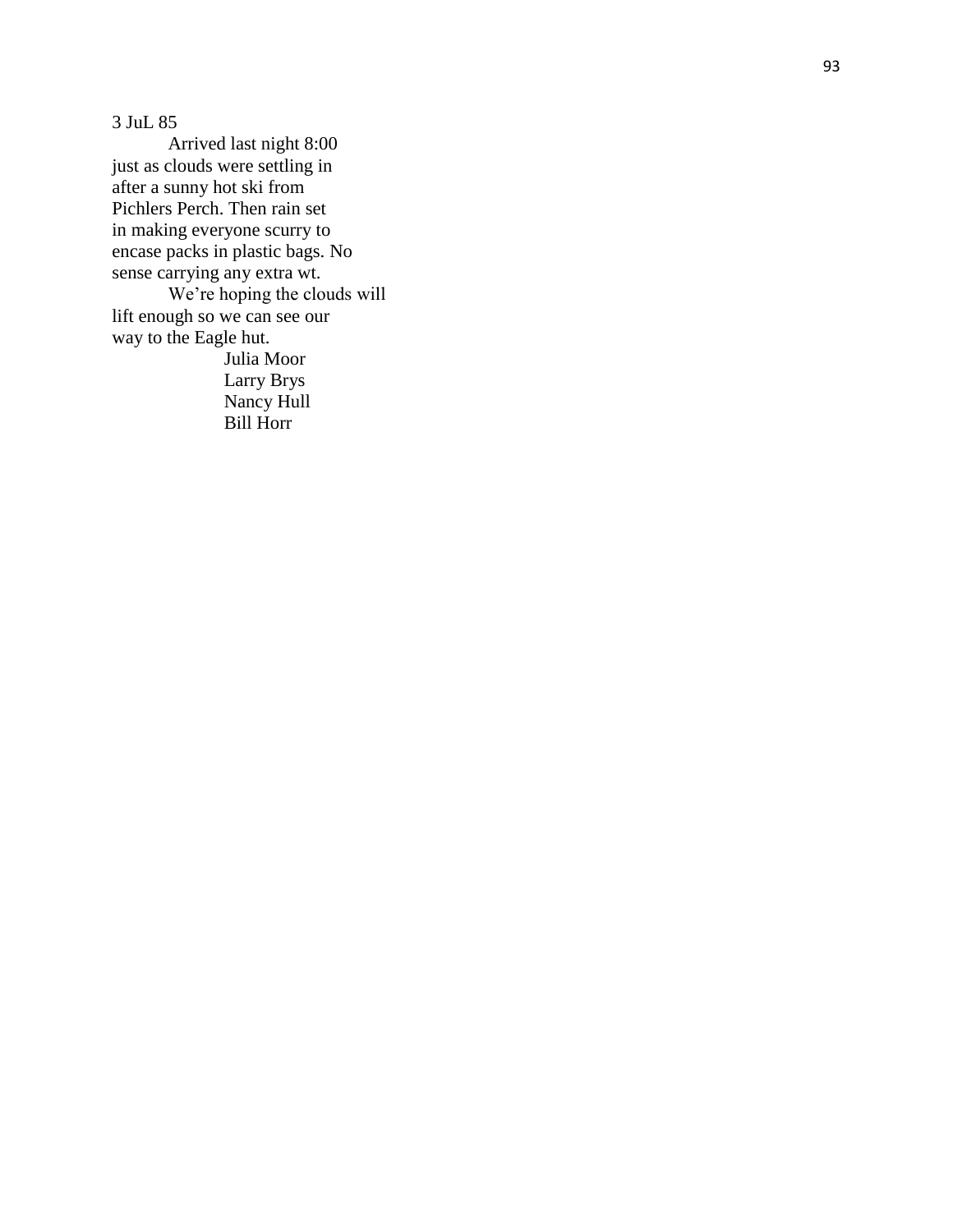7 - 2 -85 Curt Kutil Todd Miner (^ Men of few words) The rest of the story goes as follows: Cliff Belleau Pam Kivk Peter [scribble] Porco Julie Riley John Riley arrived on the aforementioned date late of Perchlers Pitchin near whiteout and snow cone slush through the Valley of the Dead Aphids. We make no excuses, we are simple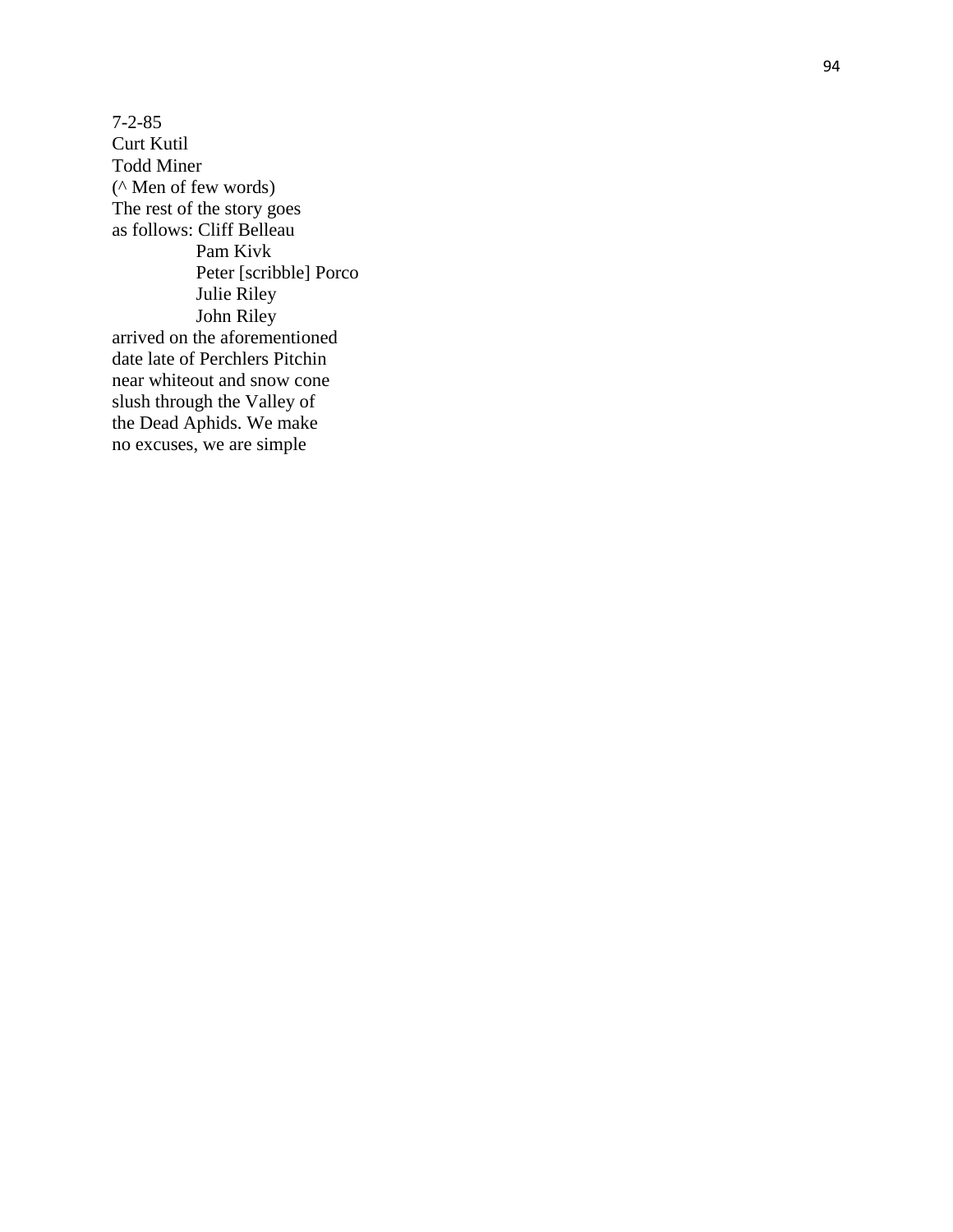folk who came here with thousands of dollars worth of high tech mountaneering equipment so that we can tear tendons and ligament, and get skin cancer. We bring with us our cocoons of civilization so that we can do these things in comfort and dot the landscape with our toilet paper.

 Right now its snowing; think of those poor suckers back in the midwest having cook outs and drinking beer and cooling off in the swimming pool. Let em suffer in their ignorance.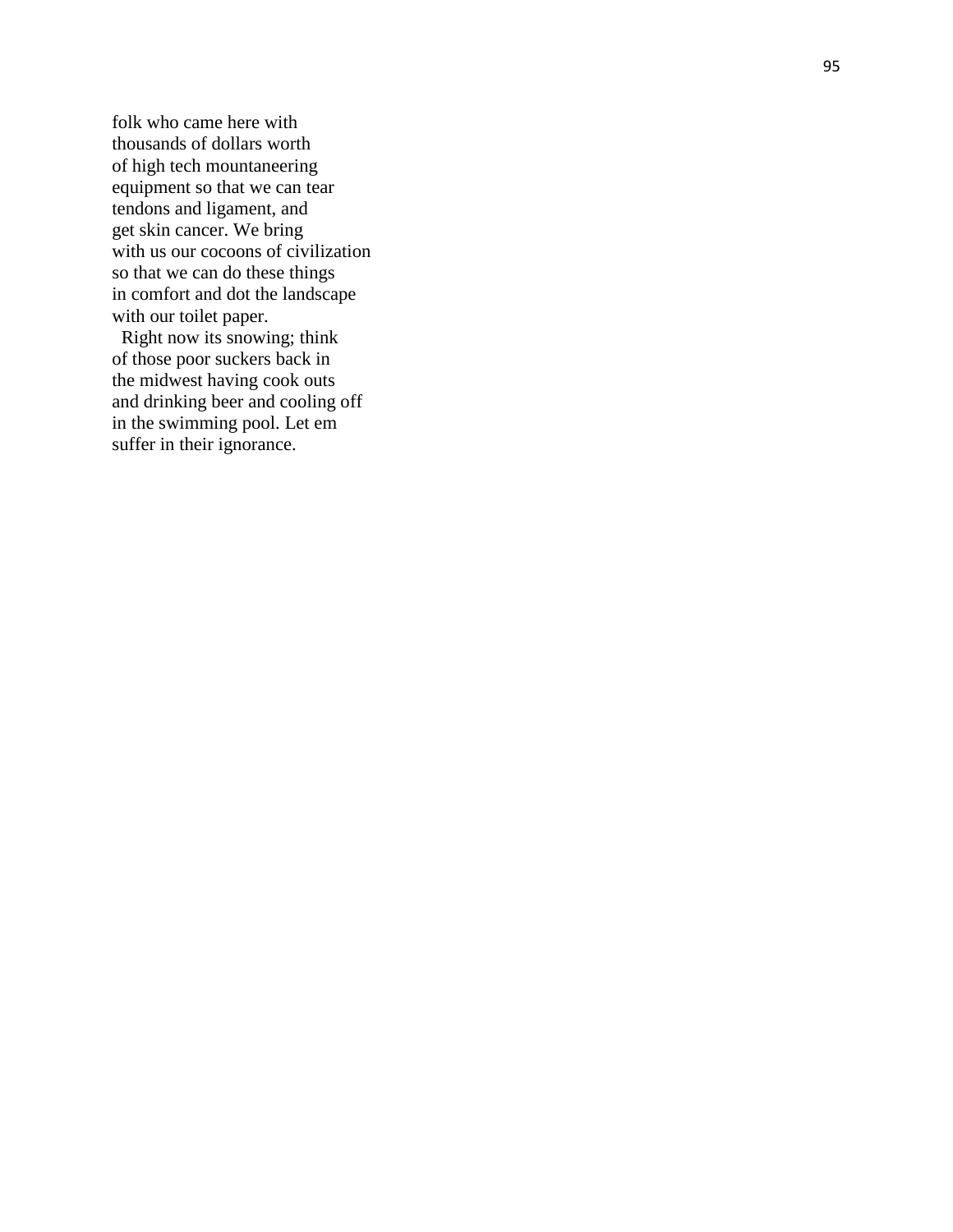Well, off to squeeze out my socks. JR.

 $\frac{1}{2}$  ,  $\frac{1}{2}$  ,  $\frac{1}{2}$  ,  $\frac{1}{2}$  ,  $\frac{1}{2}$  ,  $\frac{1}{2}$  ,  $\frac{1}{2}$  ,  $\frac{1}{2}$ 

7/3/85 - Four people enter Whiteout on 7/3, seven others on 7/2… That's no contradiction, but a little explaining is necessary. The 4 skiers came to Pichler's on 7/1, and met the 7 glacier walkers, an ACC class with a student -instructor ratio of about 4 -3. The skiers decided to stick close to Miner's crew since no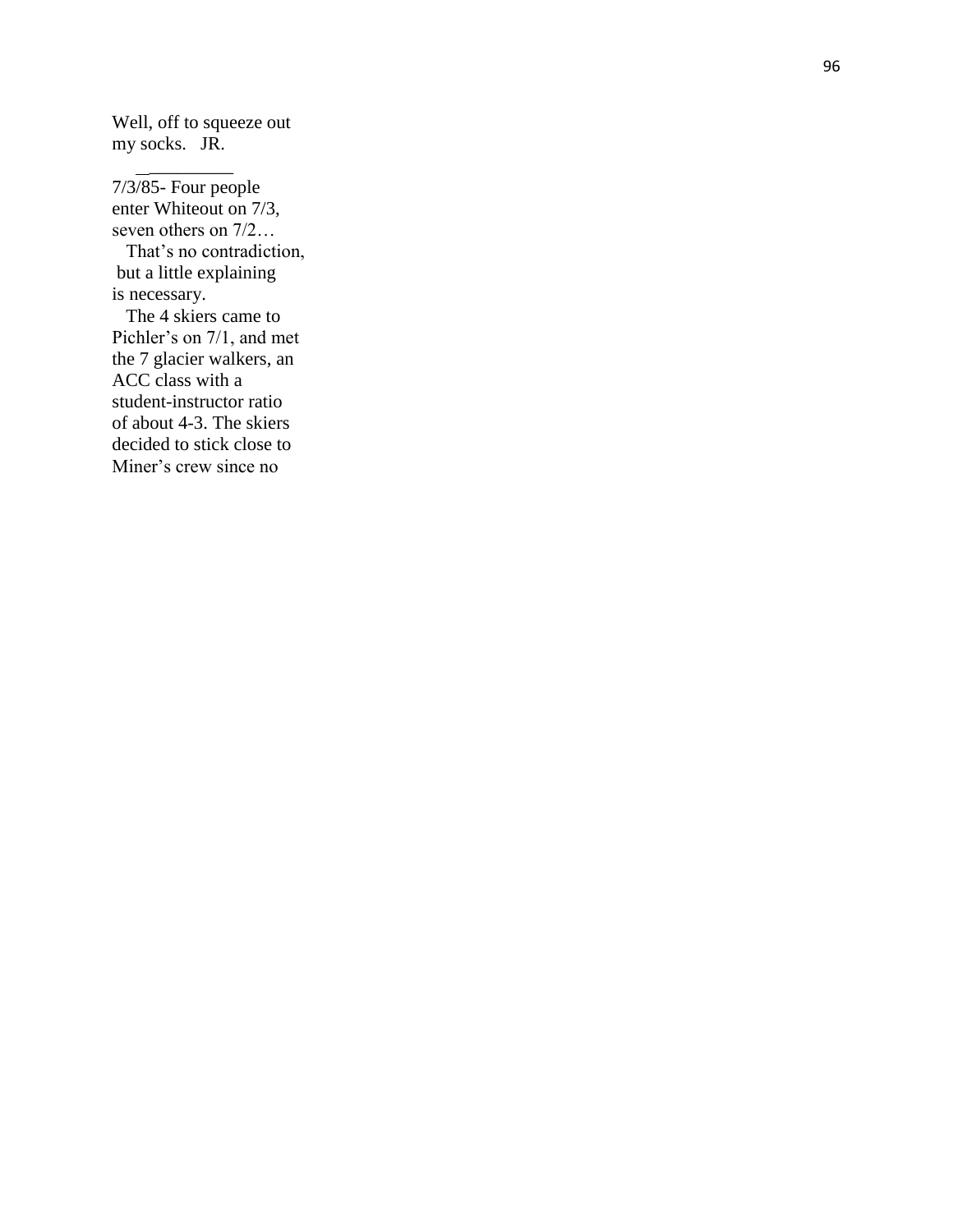one of them has crossed to Girdwood or been in this neck o' the woods. Thus, a record may be in the making; From reading the log here, & as far as I can tell, this may be the  $1<sup>st</sup>$  time 2 parties of people, unknown to each other, unaware of each other's plans, have made the Eklutna -Girdwood crossing together, sharing the hut  $\&$  trying to stay out of each other's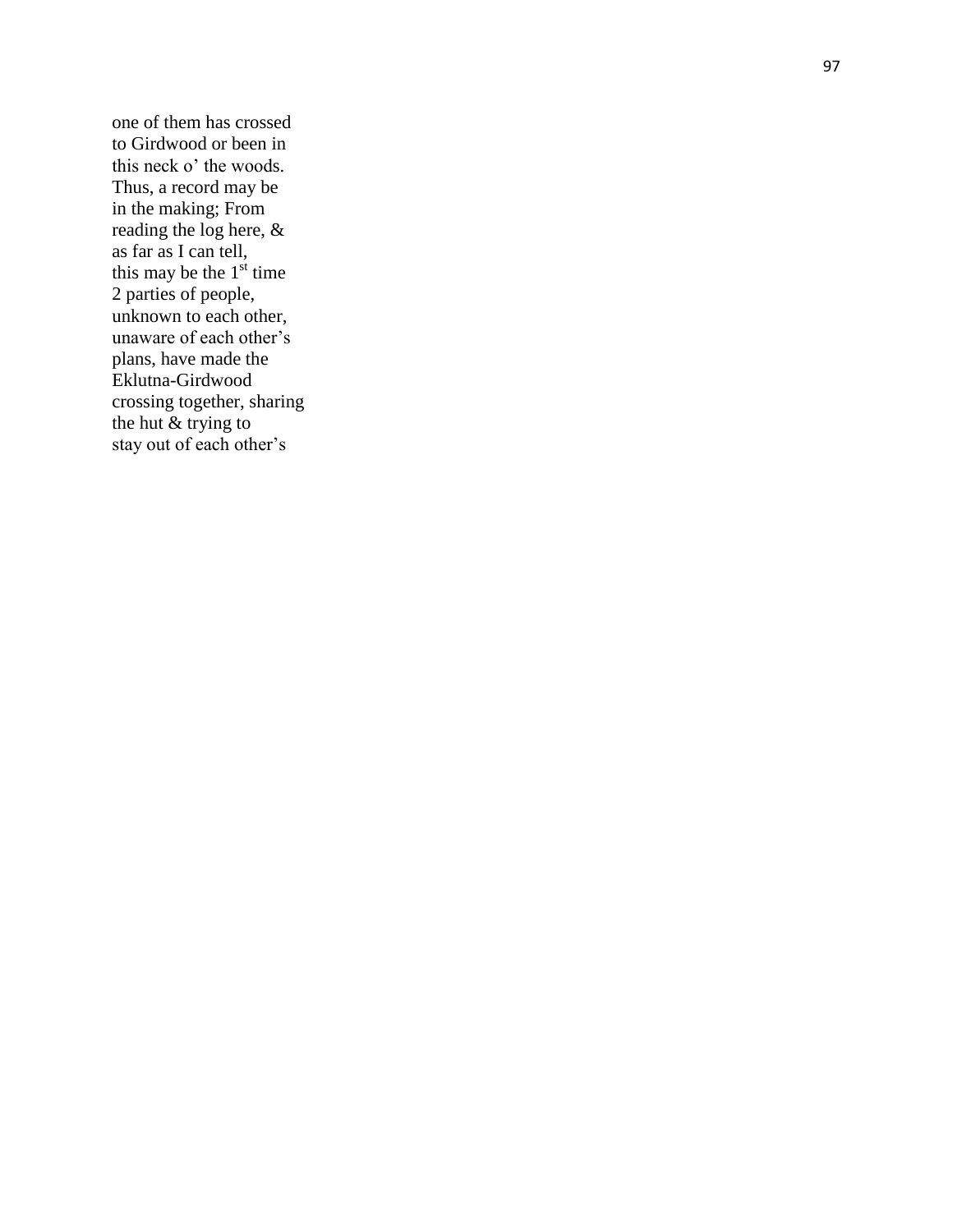hair.

This place getting popular. From reading the log, I culled these figures: -No one wrote anything in it in 1973. --Two parties wrote in '74<br>One in '76 7 in '84 One in  $\frac{1}{3}$  in  $\frac{1}{7}$  $3 \text{ in } '77$  (not incl.<br> $2 \text{`` } '78$  Goodwin the  $2 \cdot \text{``?78}$  Goodwin the <br>4 " '79 ranger) ranger) 2 in '80 8 in '85<br>2 in '81 (so far, 8) 2 in '81 (so far, & 4 in '82 incl. Griff incl. Griffith's  $5$  "  $83$ 2<sup>nd</sup> visit of this year)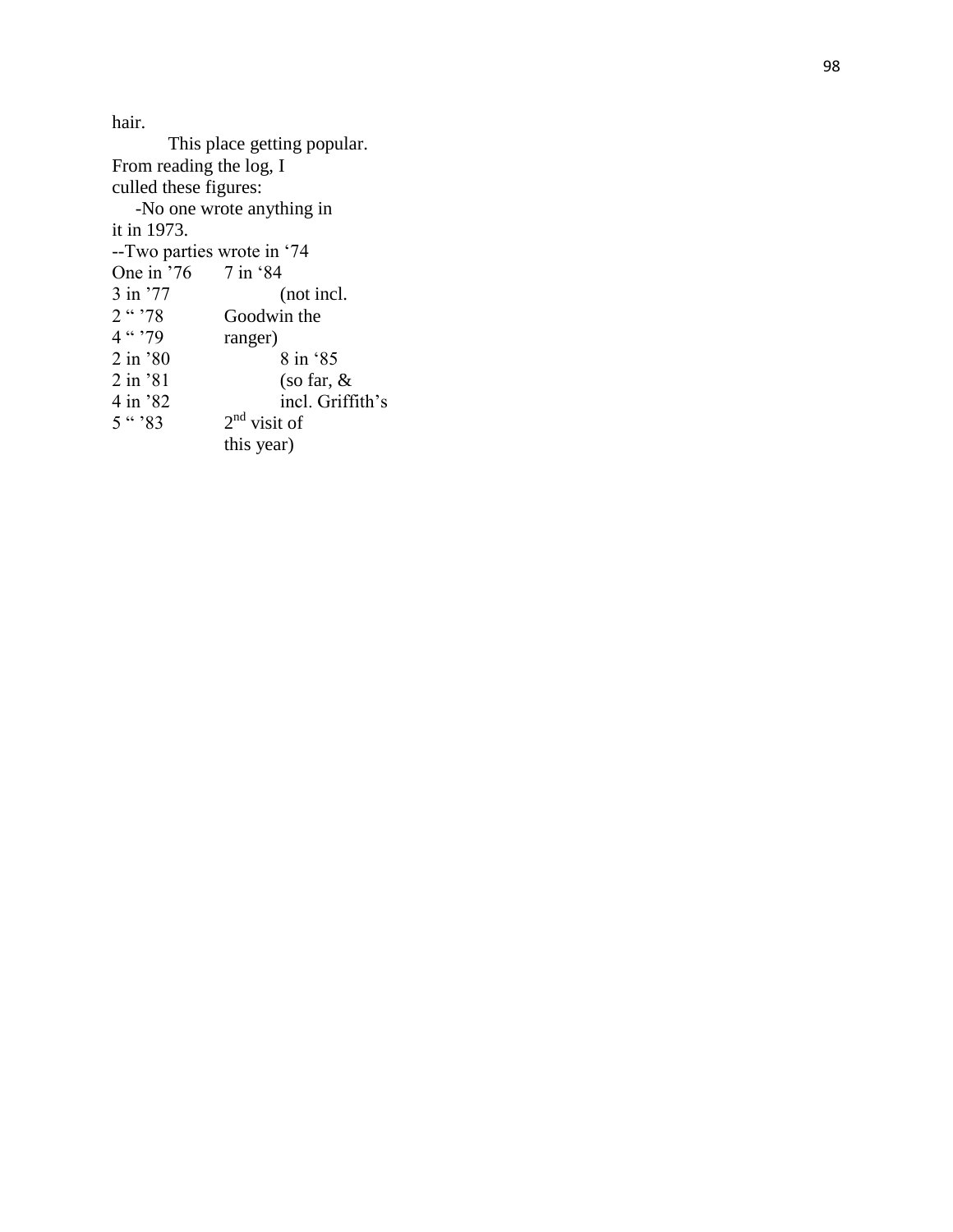Todd Miner & Curt Kutil left for Eagle this a.m. We follow tomorrow. -PP. P.S. The Miner -Kutil entry should be dated 7 -3, not  $7 - 2.$ 

July 4, '85 - We are leaving under lowering skies & flurries at 6:30 a.m. Tis hut needs a broom & a new log book soon.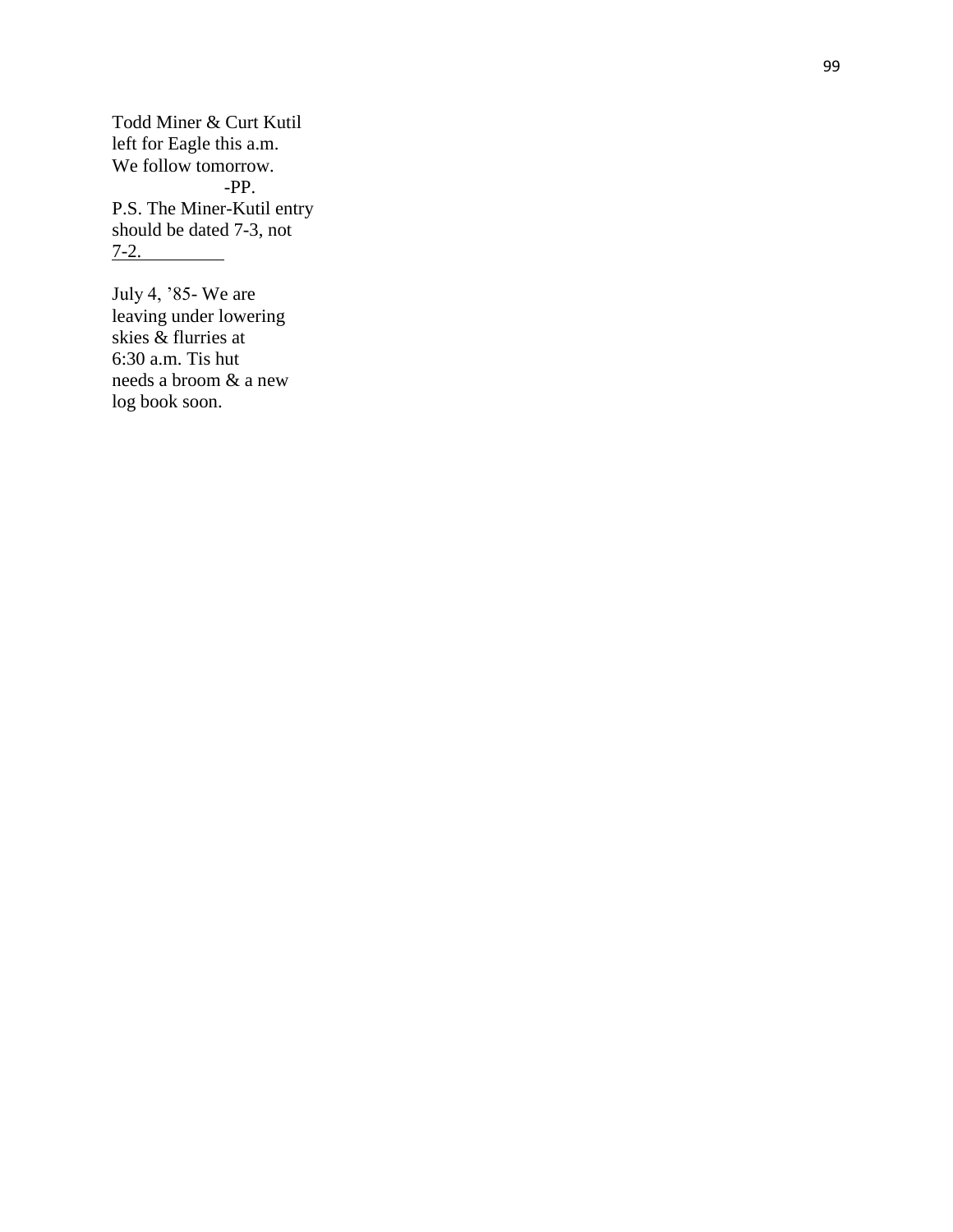July 4, 1985 We spent yesterday looking at the inside of clouds but today we have some visibility and are leaving under lowering clouds Larry Brys Julie Moore Nancy Hull Bill Hair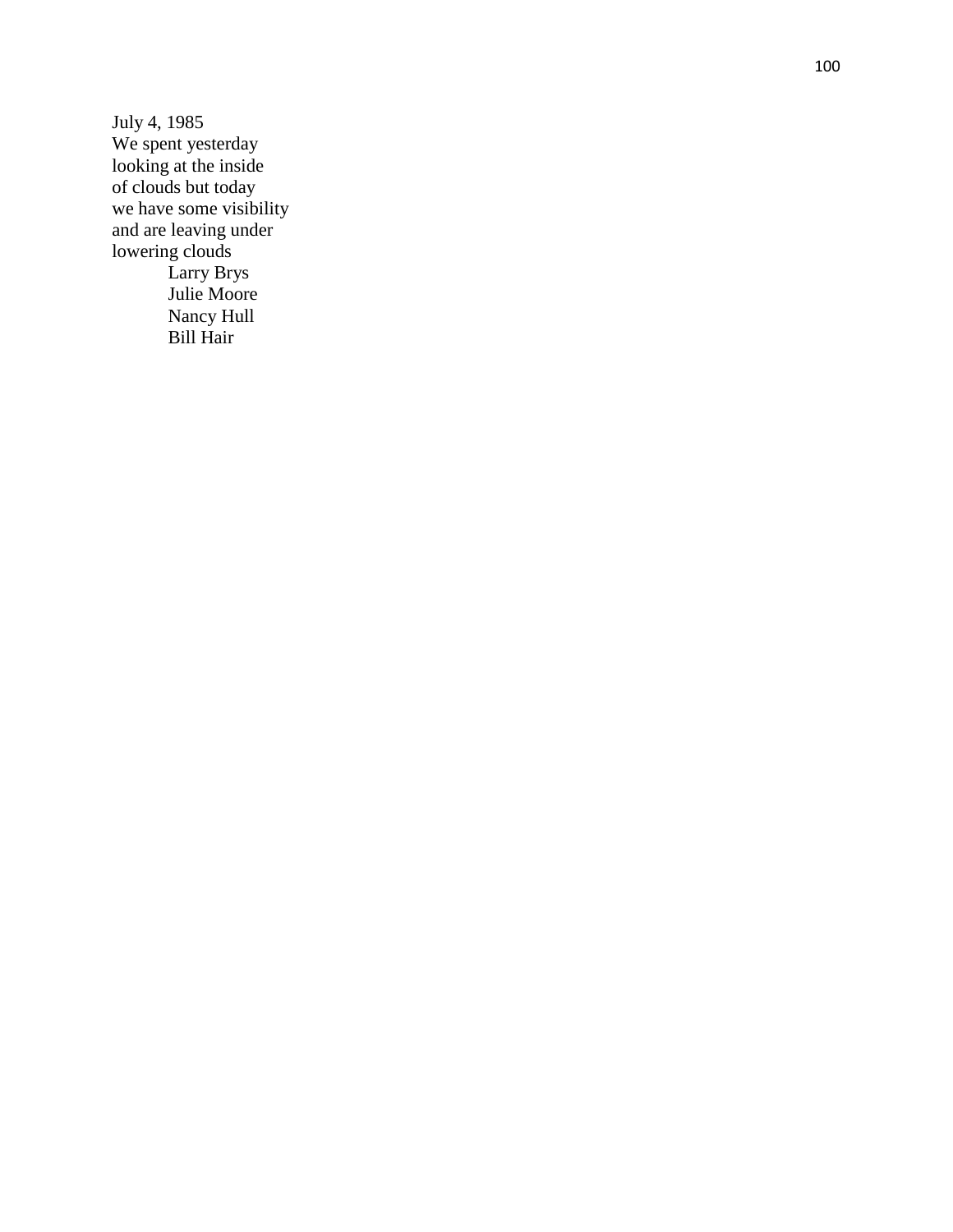Feb. 16, 1986- Came yesteRdAy From souTh eNd of Eagle GlAcieR, oN todAy to PeRch. HARd to imAgiNe betteR coNditioNs: totAlly blue sky, temps 20's -30's, light wiNd (Though pickiNg up today, & gettiNg coldeR), sNow dRy & FiRm. Jim AllAwAy JeNNifeR WilliAms

Bruce Talbot.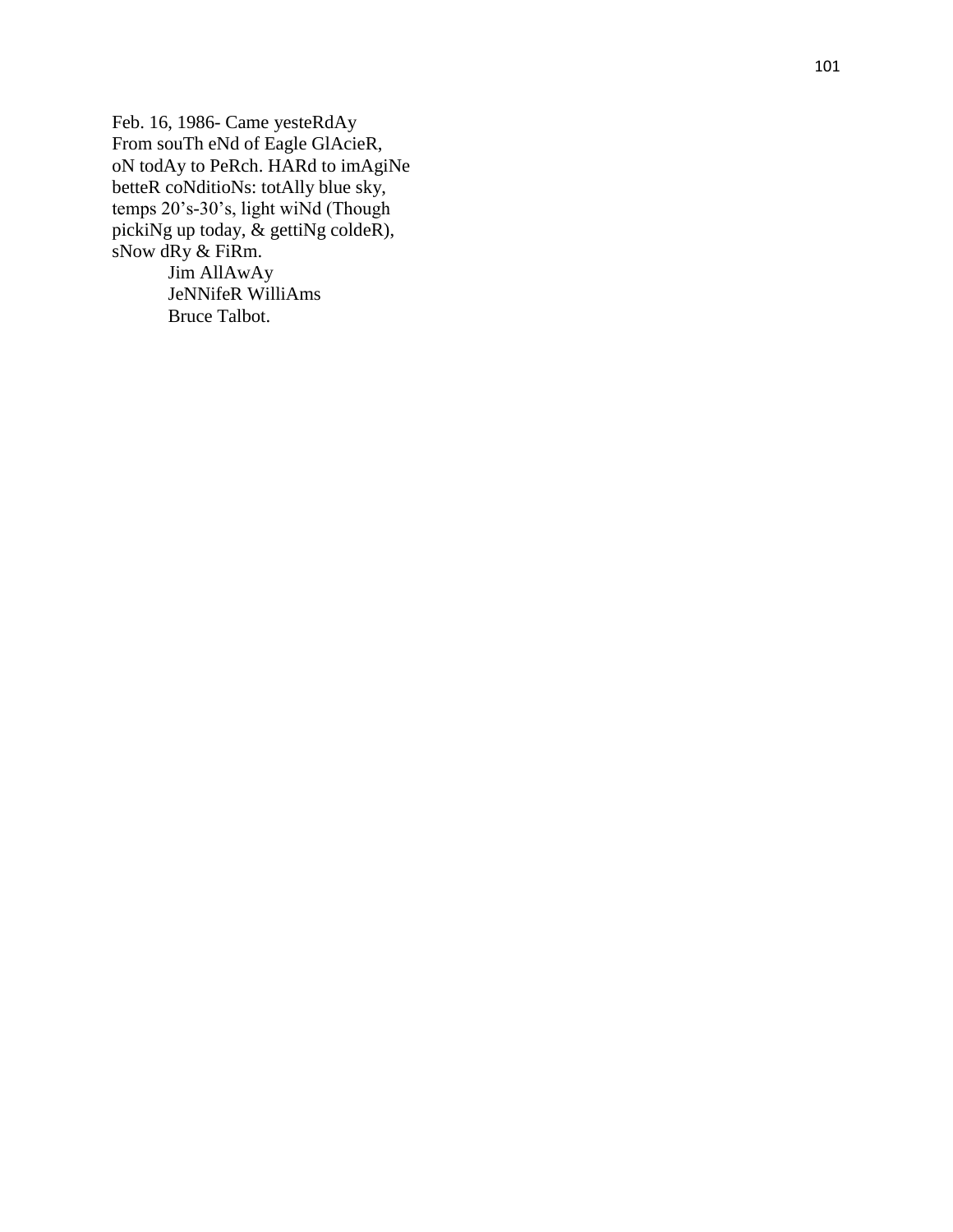28 March 86

 $25^{\text{th}}$  -28<sup>th</sup>

Scott Sims John Sims Dave WerNer JohN Lo(?)

We didN't wANt too sTAy ThAt LoNg  $\rightarrow$ GOAT MTn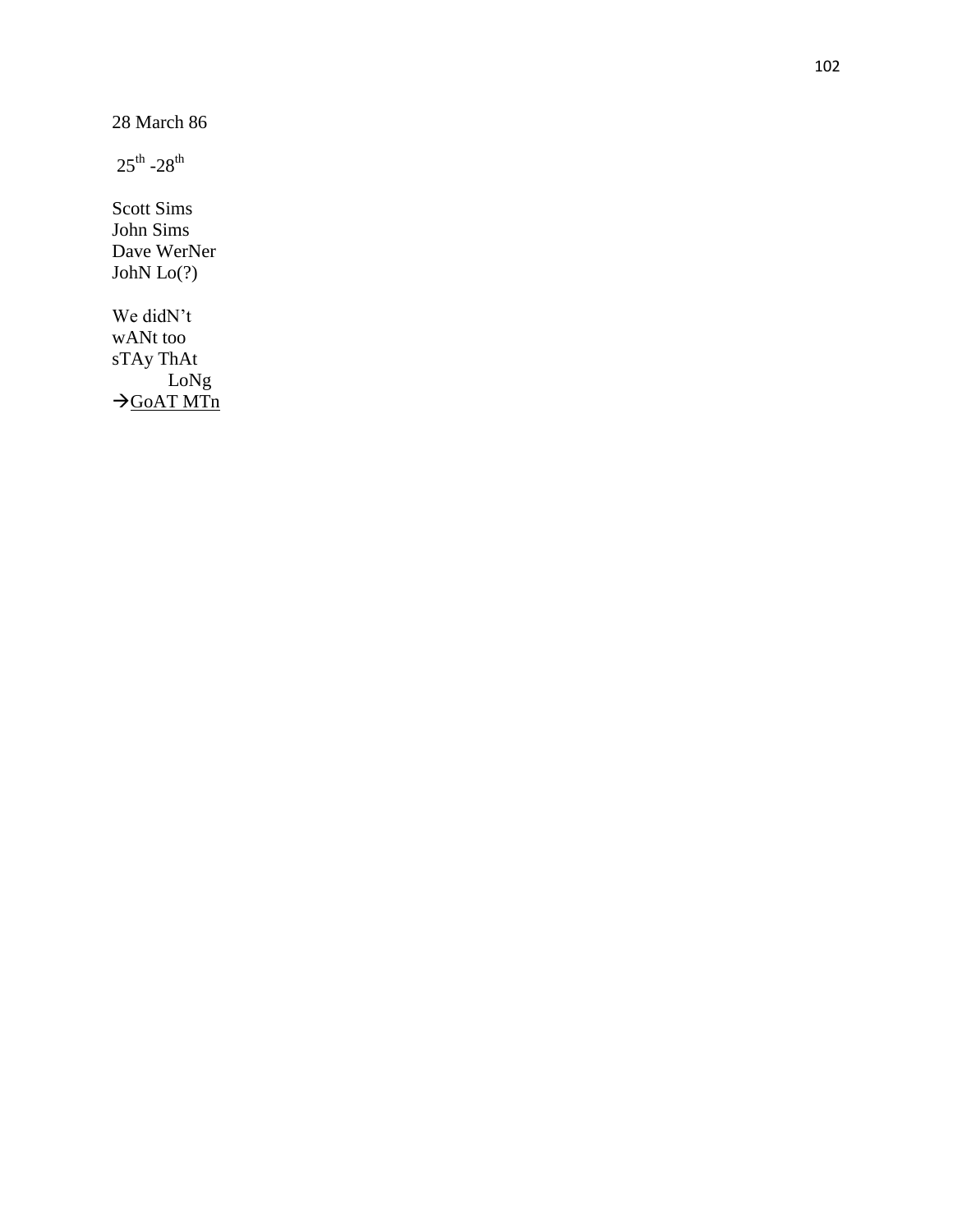APRIL 16 1986 TIM NEALE WILLY HERSMAN LOWELL THOMAS

HERE TO BRING IN SUPPLYS FOR HUT REPAIR.

Please leave supplies alone for use later this year. We put in one window.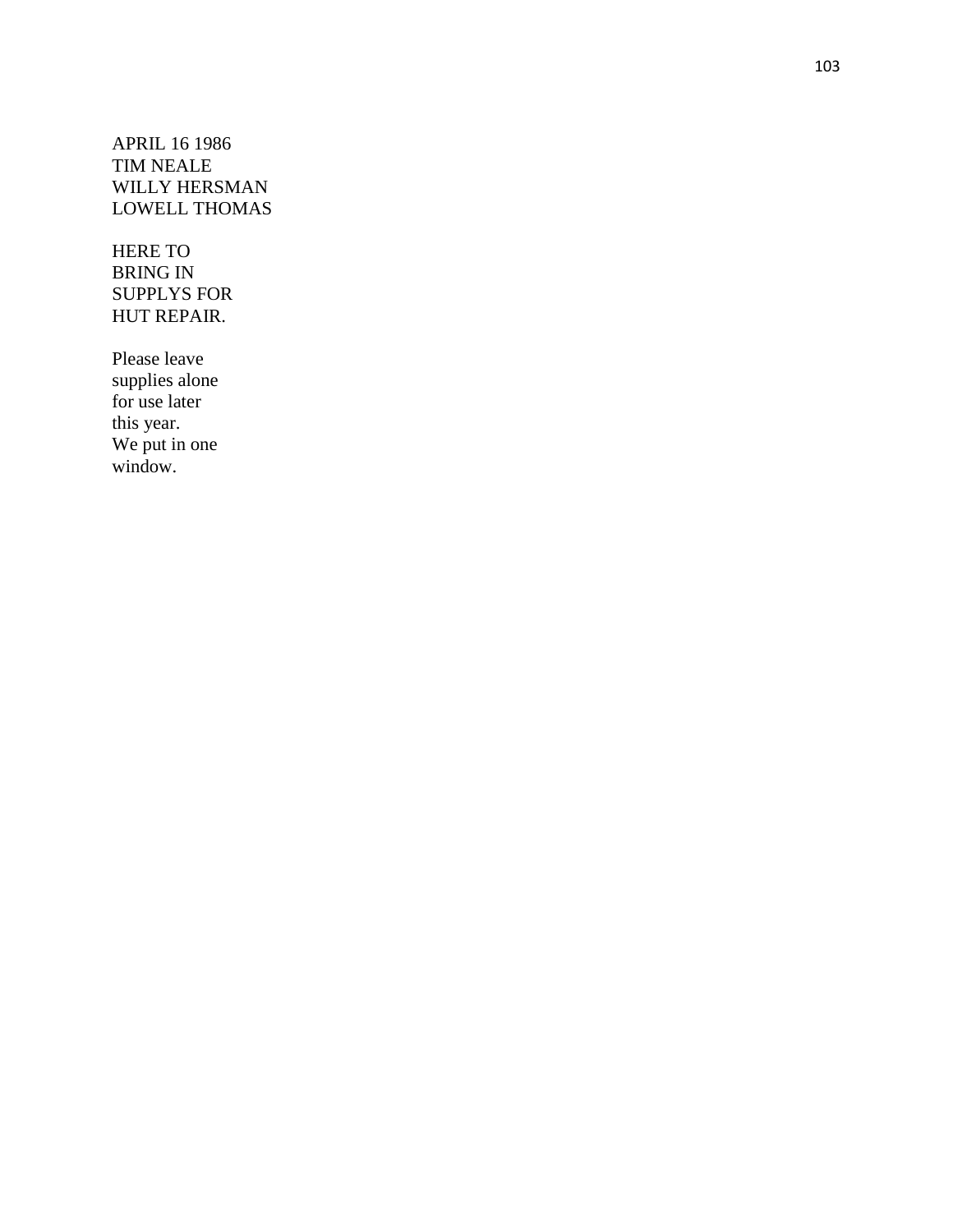APRIL 24, 1986 AT LAST, A DAY OF RELATIVELY EASY TRAVEL ON GOOD SNOW. BRIGHT SUNNY WEATHER. THE WHITEOUT LIVES UP TO ITS NAME THIS A.M. - SOCKED IN. THE CLOUDS SEEMS TO BE THIN HOWEVER. THE HUT IS IN GREAT SHAPE. THANKS FOR THE NEW WINDOW MCA. ON TO [Squiggled out] PILCHERS

ALEX SWIDERSKI MARK WORCESTER JEANNE KEL LER MARILYN SCARBOROUGH OVER [margin]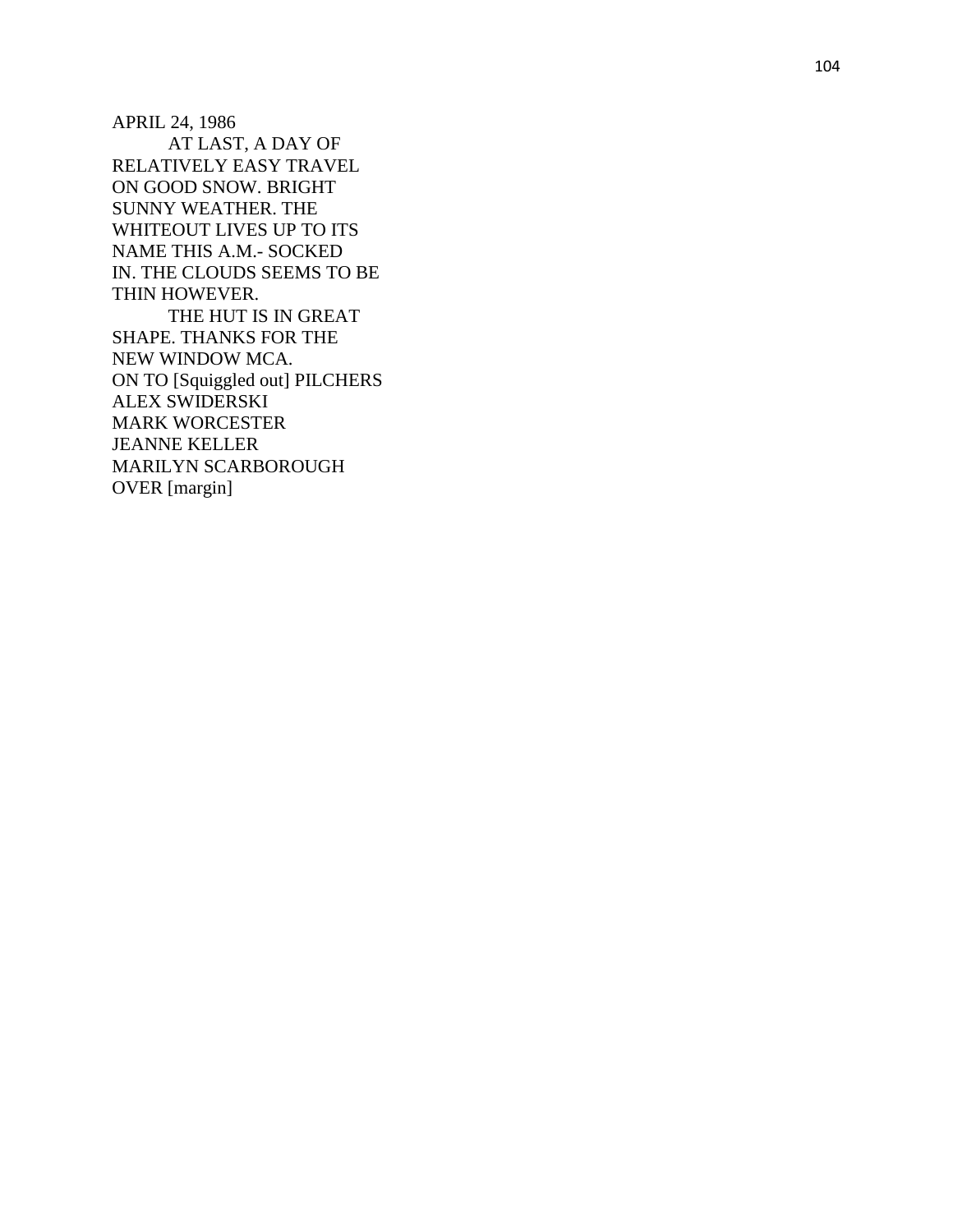SOMEONE WAS READING THE SENSUOUS COUPLE BUT WE'RE NOT TELLING WHO 5-21-86 Arrival from Pichler's yesterday. Weather permitting on to Eagle tomorrow. Perfect weather + snow so far. Paul Schollmeier(?), Dan O'Haire, Ken Farmer, + Bert Carey. P.S. Those headed for Pichler's should beware of the hut nymph. I'm afraid she's gone a wee bit mad. She comes out at dust. Her wild cry is unmistakable.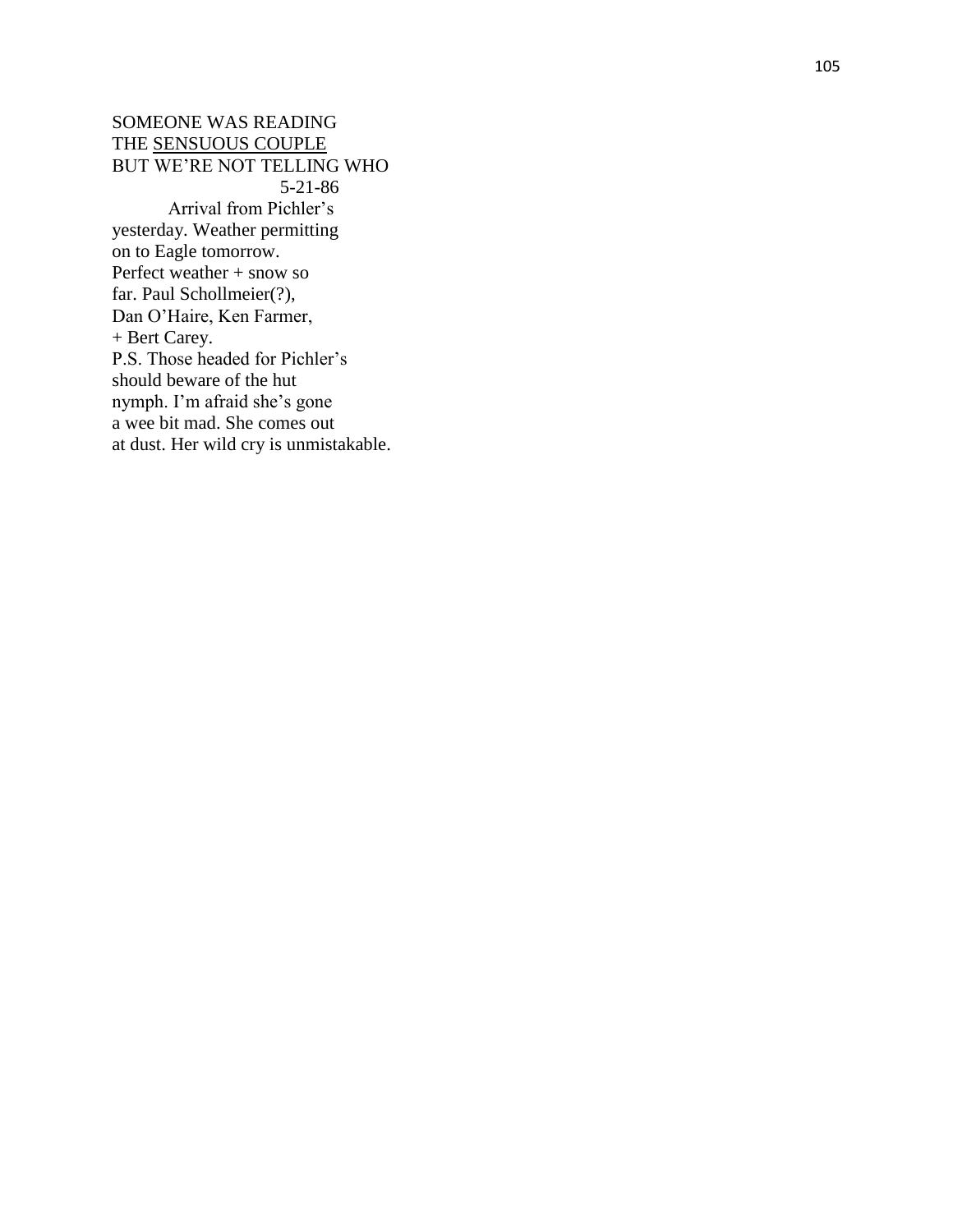MAY 20 -22 1986 All sunny days, climbed 6695' and Whiteout. On to Pichlers. Larry Hartig Jim Sayler Phil Menke May 24, 1986 Started from north end of Eklutna Lake this Arm. Long day of walking + skiing

> Tim Neale Rick Maron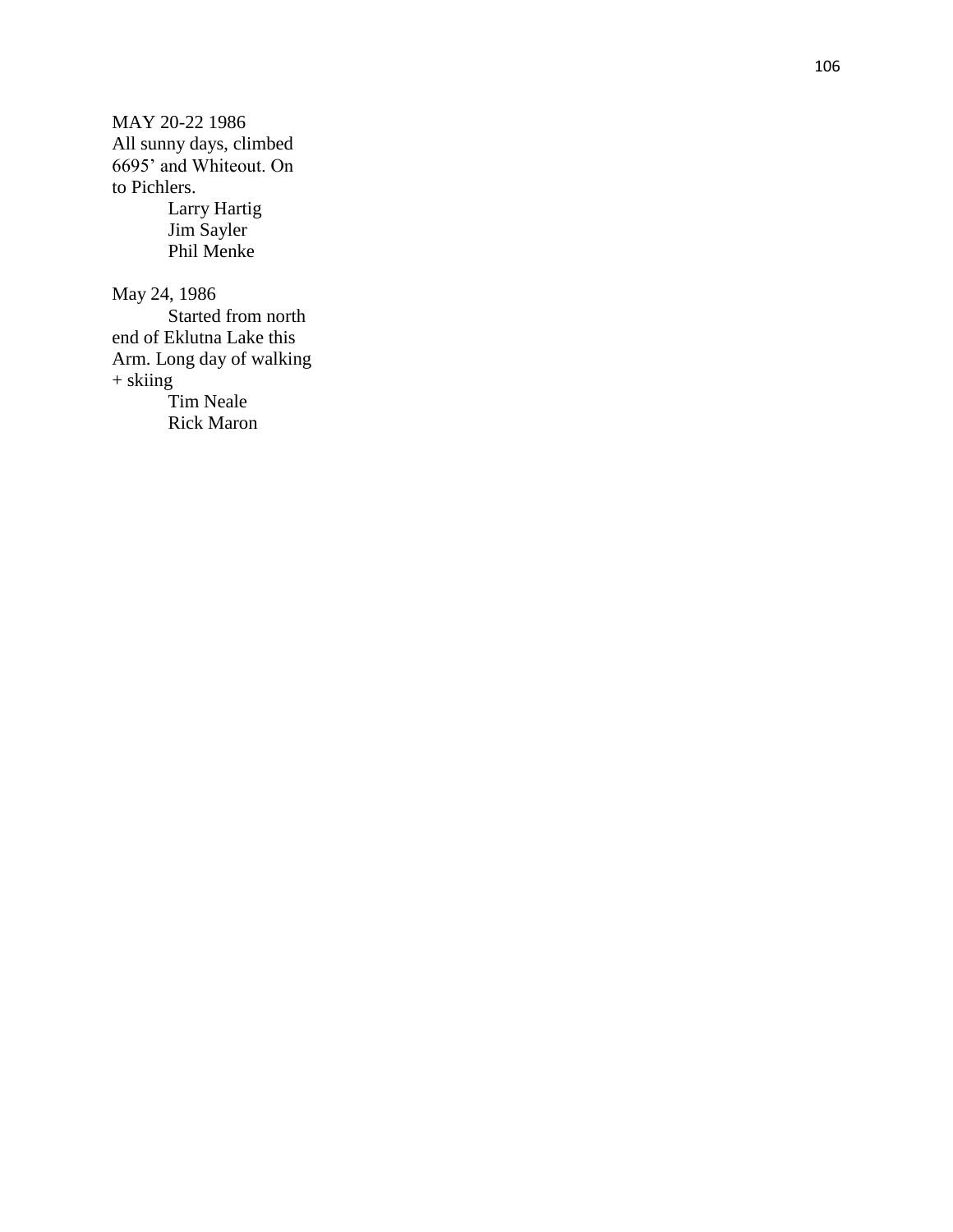5 -25 -86 One coat stain on front of cabin made list of items for MCA Crew Commnng nn 6-19-86 to repair  $+$  paint. Contact Willy at MCA if interested in helping. Tim Neale, Rick Maron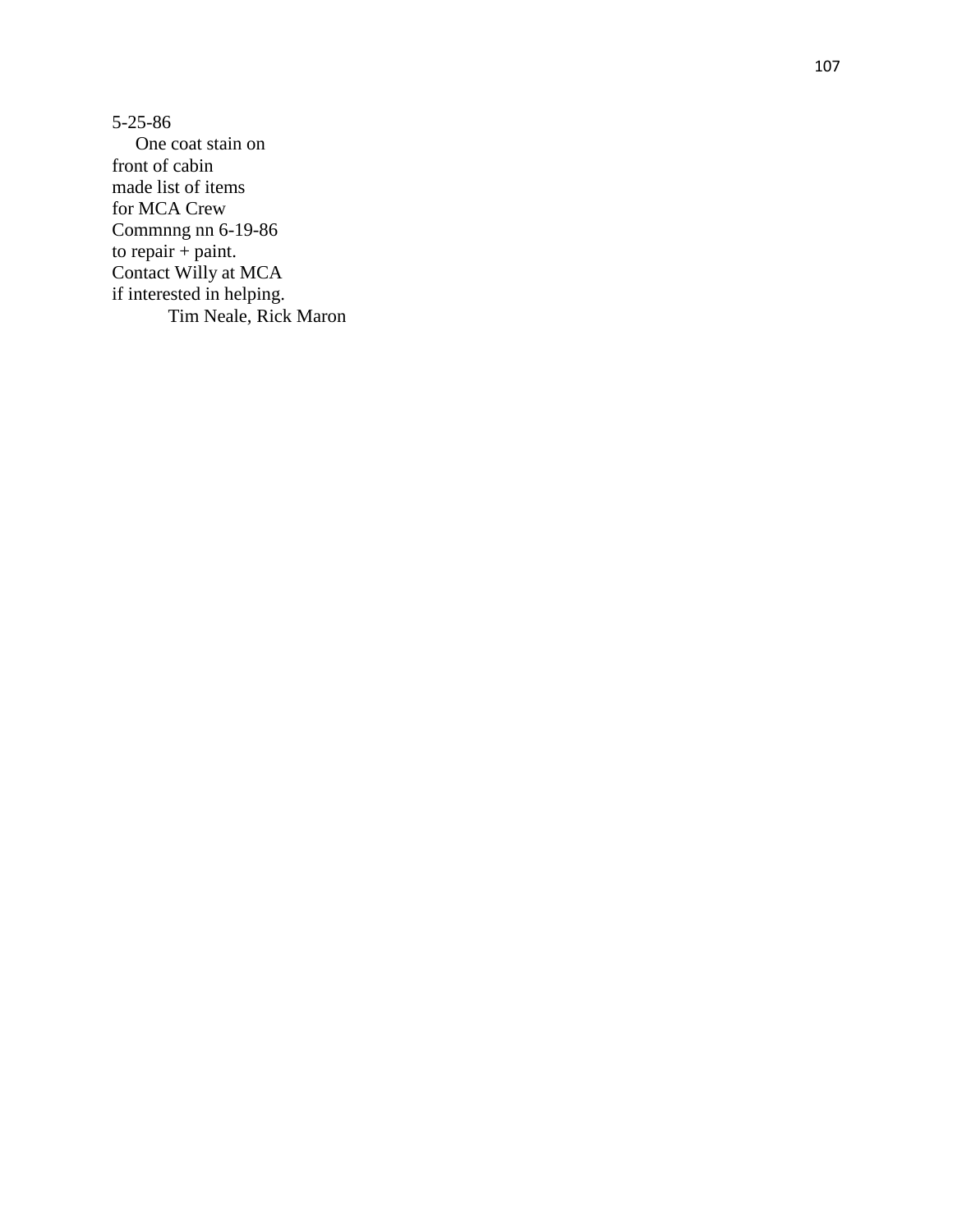aug 1956

"holly cow pies

ERMa";.. WE MADE The trek up the glacier. Sure glAd WE brought up 2 cAsEs oF beer & A LiNE!

AMERICANS (arrow pointing down) Fred James Jr II Alfred Bob.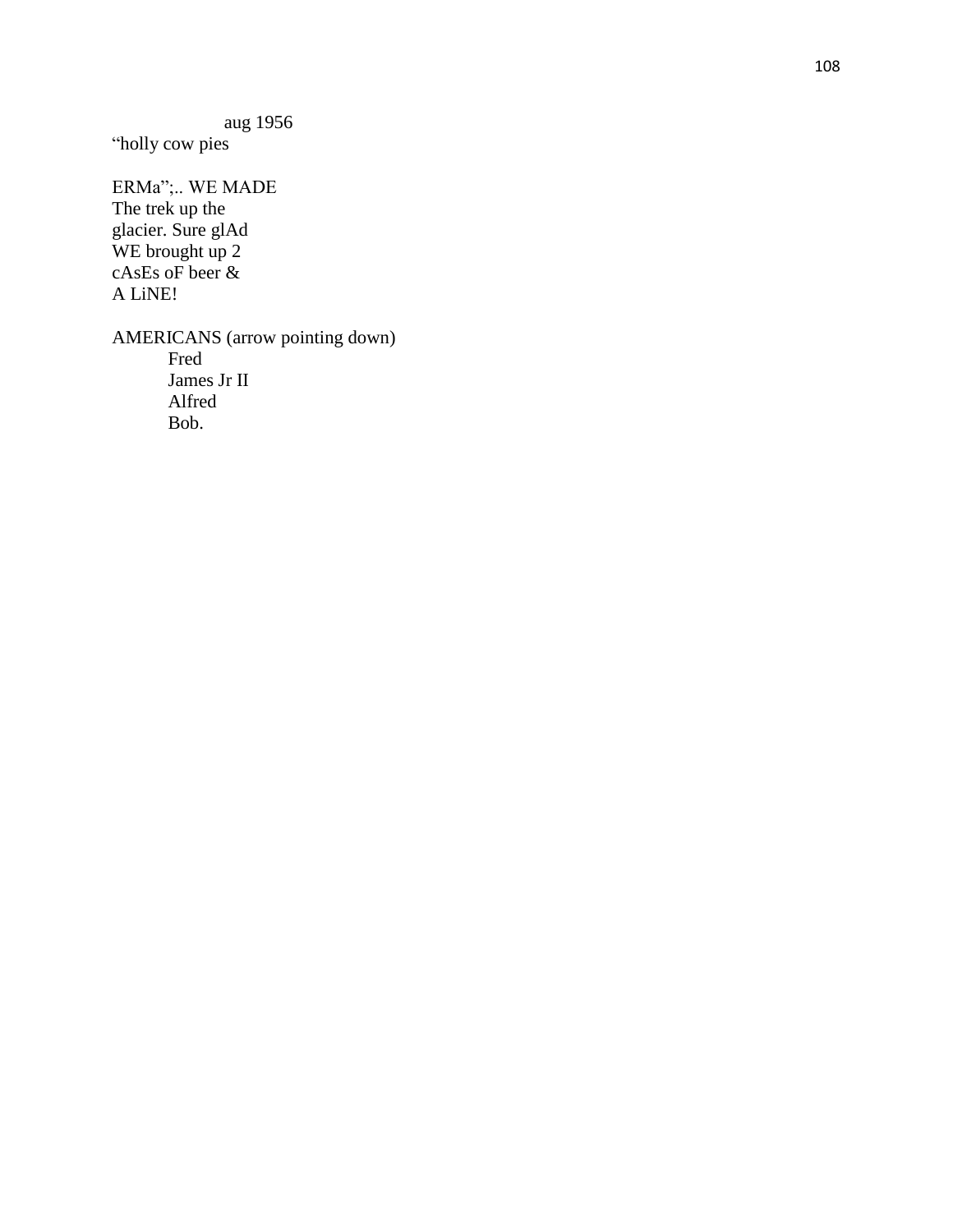| Bob C | Guy | Tom | Bob S. |
|-------|-----|-----|--------|
| 3     | 4   | 5   | 14     |
| 20    | 6   | 9   | 17     |
| 44    | 6   | 9   | 19     |
| 51    | 25  | 9   | 19     |
| 59    | 25  | 27  | 20     |
| 72    | 25  | 27  | 33     |
| 73    | 42  | 31  | 37     |
| 73    | 51  | 48  | 38     |
| 73    | 51  | 72  | 40     |
| 73    | 52  | 89  | 48     |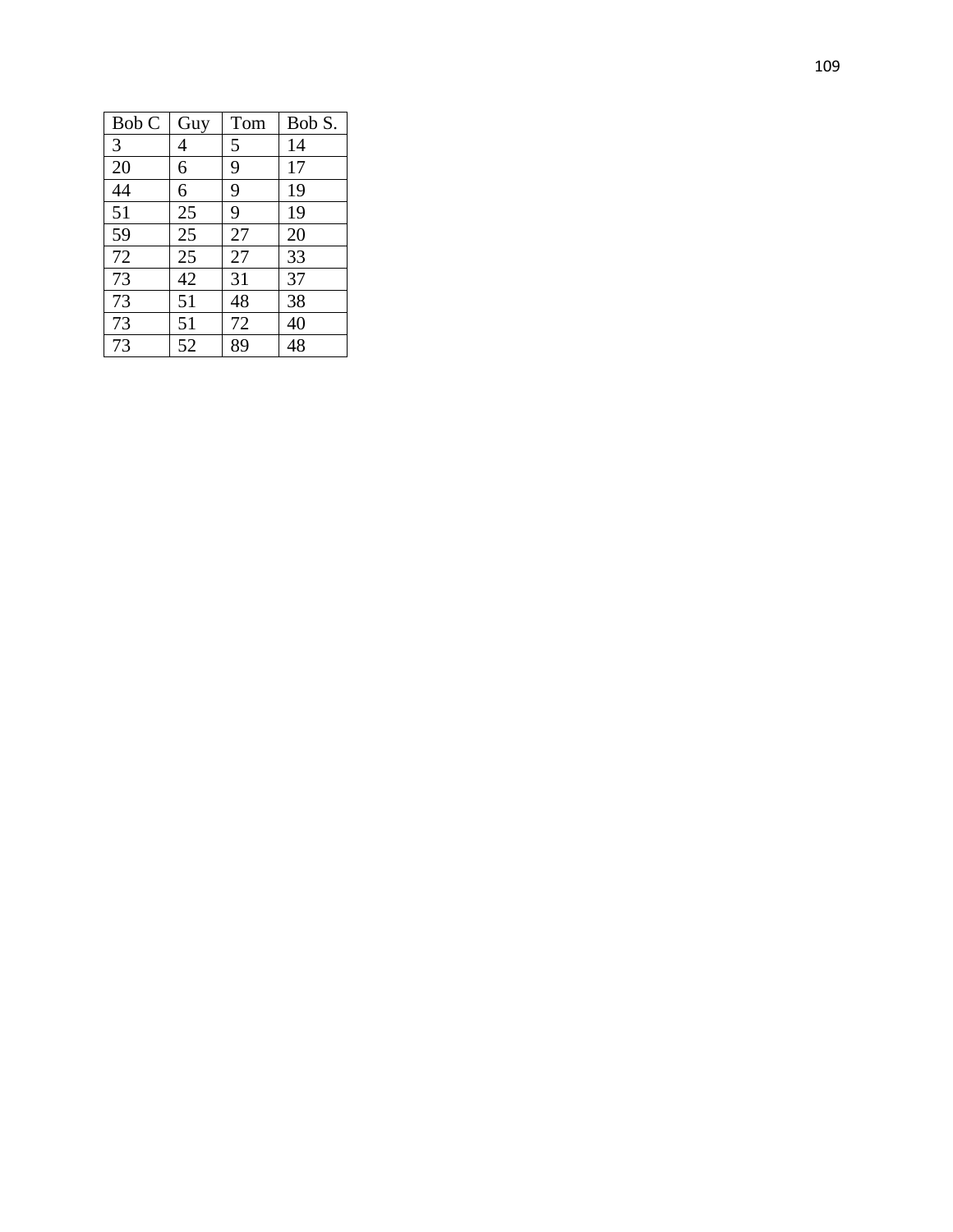| Bob C            | Tom            | Guy            | Bob S          |
|------------------|----------------|----------------|----------------|
| 5                | 16             | $\mathbf{1}$   | $\overline{4}$ |
| 10               | 16             | 18             | 8              |
| 11               | 29             | 21             | 17             |
| 12               | 46             | 28             | 18             |
| 12               | 50             | 31             | 37             |
| 38               | 76             | 57             | 37             |
| 62               | 77             | 57             | 38             |
| 70               | 79             | 72             | 39             |
| $\overline{9}$   | $\mathbf{1}$   | $\overline{0}$ | 16             |
| $\boldsymbol{0}$ | $\mathbf{1}$   | 24             | $\mathbf{1}$   |
| $\overline{0}$   | $\frac{5}{5}$  | 20             | $\mathbf{1}$   |
| $\overline{0}$   |                | 20             | $\mathbf{1}$   |
| 25               | $\overline{0}$ | $\overline{0}$ | $\mathbf{1}$   |
| 34               | $\overline{9}$ | 68             | 19             |
| 56               | $\overline{9}$ | 68             | 23             |
| 59               | $\overline{9}$ | 71             | 43             |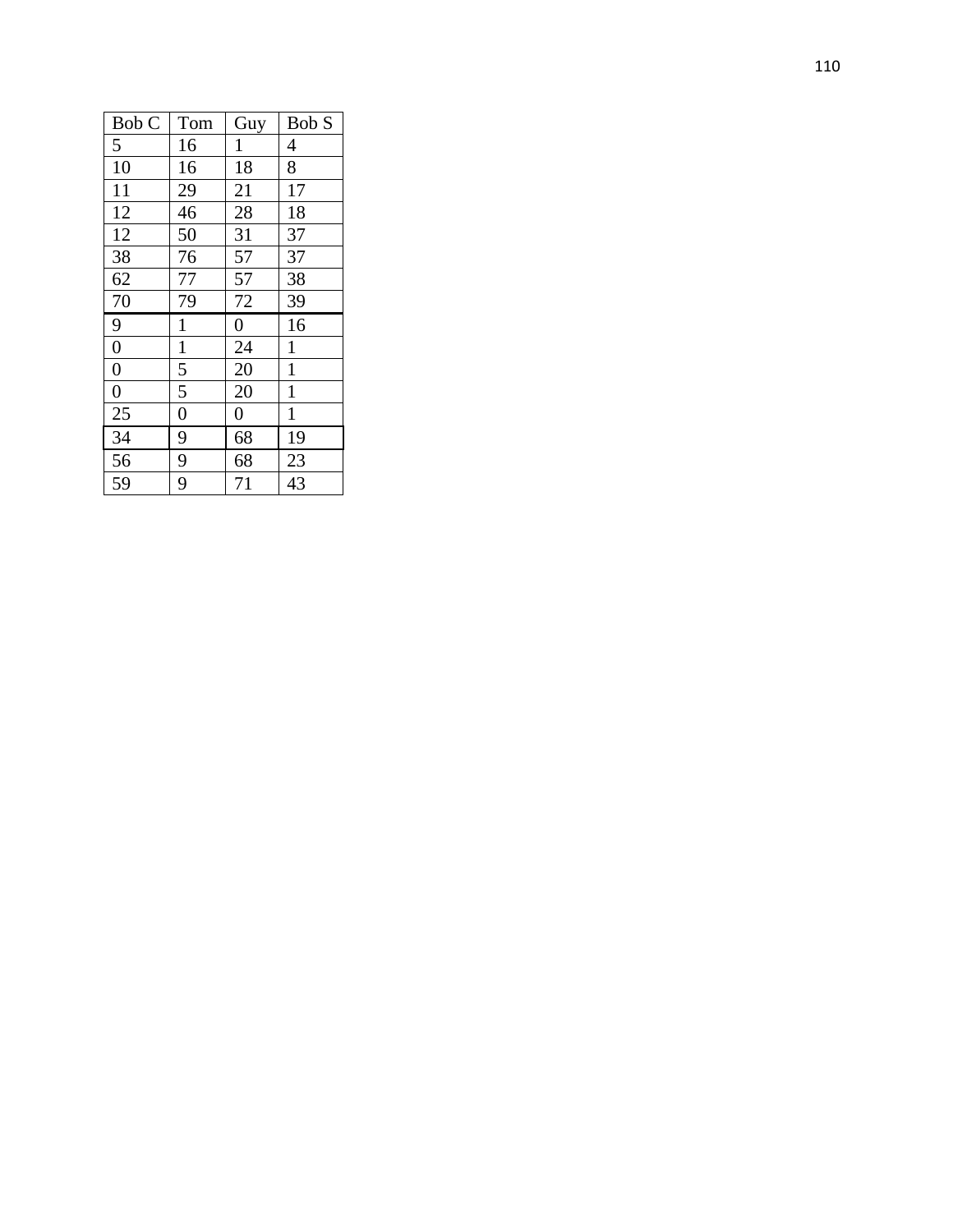| Guy                      | Bob         | Tom |
|--------------------------|-------------|-----|
|                          | 21          |     |
|                          | 16          | 10  |
|                          | $3^{\circ}$ | 14  |
| $\overline{\phantom{a}}$ |             | 36  |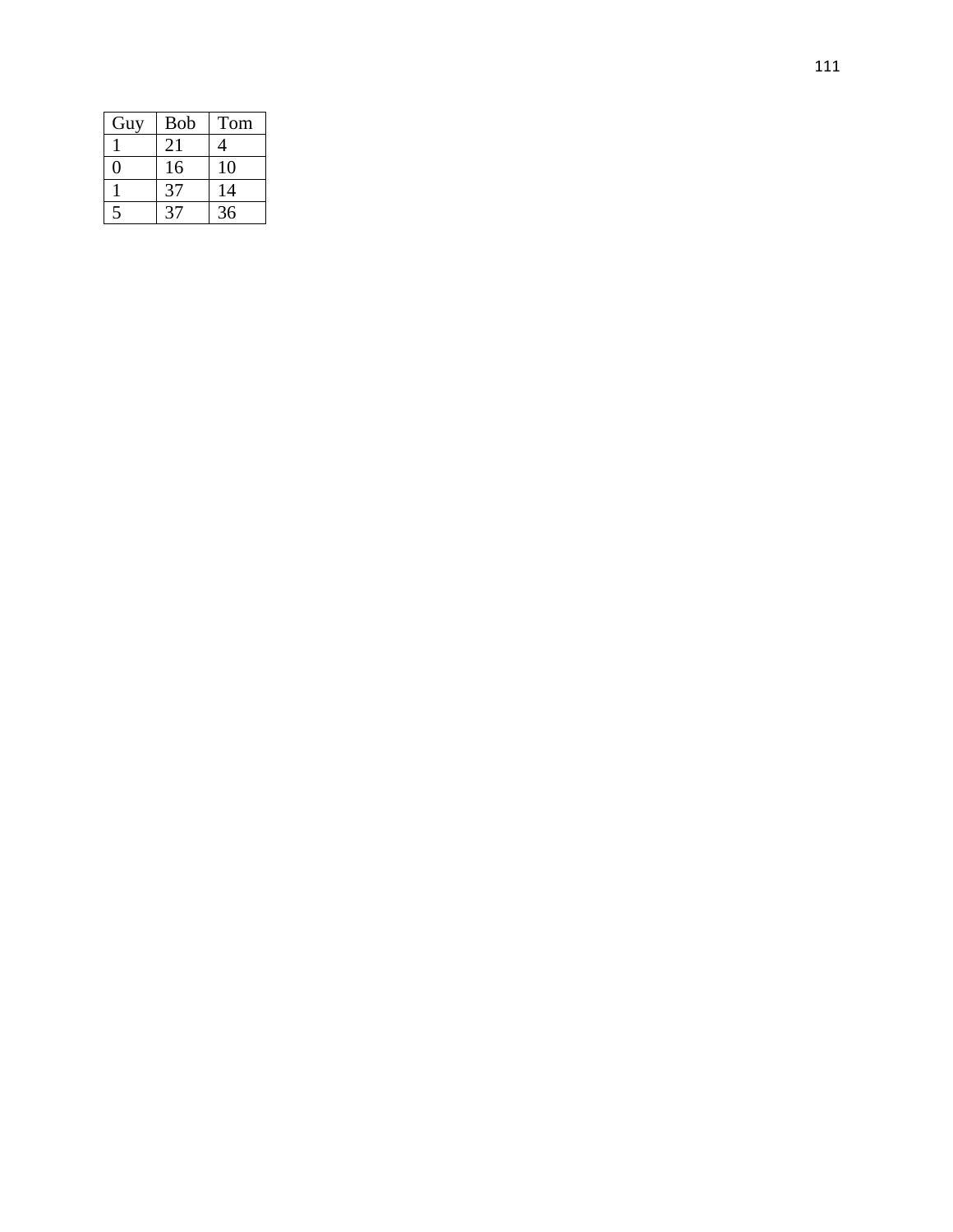| Bob C.           | Tom              | Guy              | Bob S            |
|------------------|------------------|------------------|------------------|
| $\overline{c}$   | 15               | 9                | $\overline{0}$   |
| $\overline{4}$   | $\overline{0}$   | $\overline{5}$   | 17               |
| $\boldsymbol{0}$ | 19               | $\boldsymbol{0}$ | $\overline{7}$   |
| $\overline{0}$   | $\overline{4}$   | 22               | $\overline{0}$   |
| 12               | 13               | $\mathbf{1}$     | $\boldsymbol{0}$ |
| $\mathbf 1$      | $\boldsymbol{0}$ | 12               | 13               |
| 13               | $\overline{4}$   | $\mathbf{1}$     | 8                |
| $\overline{0}$   | 4                | 22               | $\boldsymbol{0}$ |
| $\overline{3}$   | $\overline{4}$   | $\overline{4}$   | 15               |
| $\overline{1}$   | 24               | $\mathbf{1}$     | $\overline{0}$   |
| 13               | $\mathbf{1}$     | 11               | $\mathbf{1}$     |
| 23               | $\mathbf{1}$     | $\overline{0}$   | $\overline{c}$   |
| $\overline{72}$  | 89               | 89               | 63               |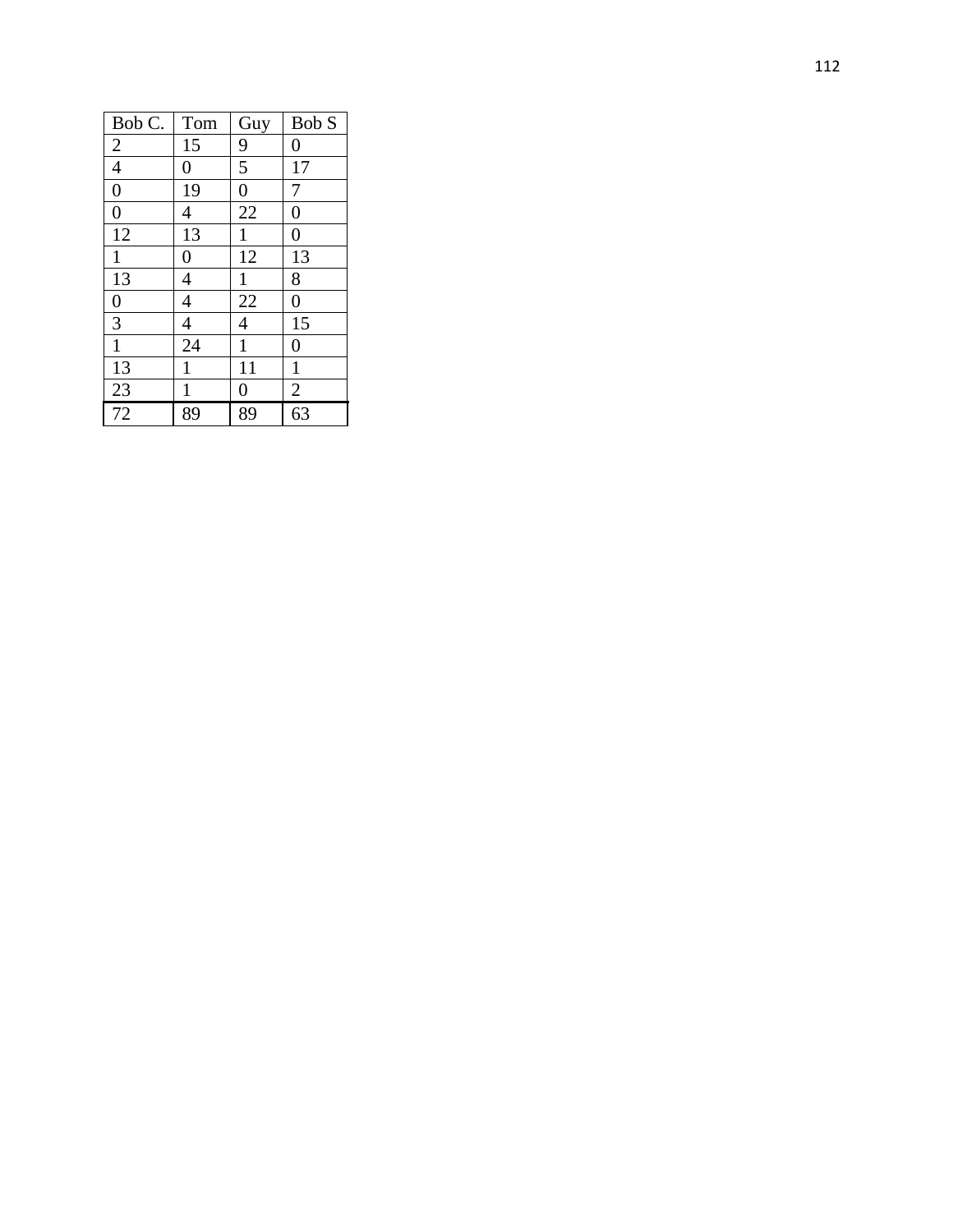| Bob C            | Jim             | Tom      | Bob S.         |
|------------------|-----------------|----------|----------------|
| $\overline{0}$   | 4               | 22       | $\overline{0}$ |
| 18               | $\overline{0}$  | 0        | 8              |
| 19               | $\overline{0}$  | 0        | 6              |
| 3                | 0               | 4        | 19             |
| 26               | 26              | 26       | $\overline{0}$ |
| $\overline{0}$   | $\overline{0}$  | 11       | 15             |
| $\boldsymbol{0}$ | 26              | 26       | 26             |
| $\overline{26}$  | $\overline{26}$ | 26       | $\overline{0}$ |
| $\overline{25}$  | $\mathbf{1}$    | $\theta$ | $\overline{0}$ |
| $\overline{0}$   | $\overline{0}$  | 20       | 6              |
| 117              | 83              | 135      | 80             |